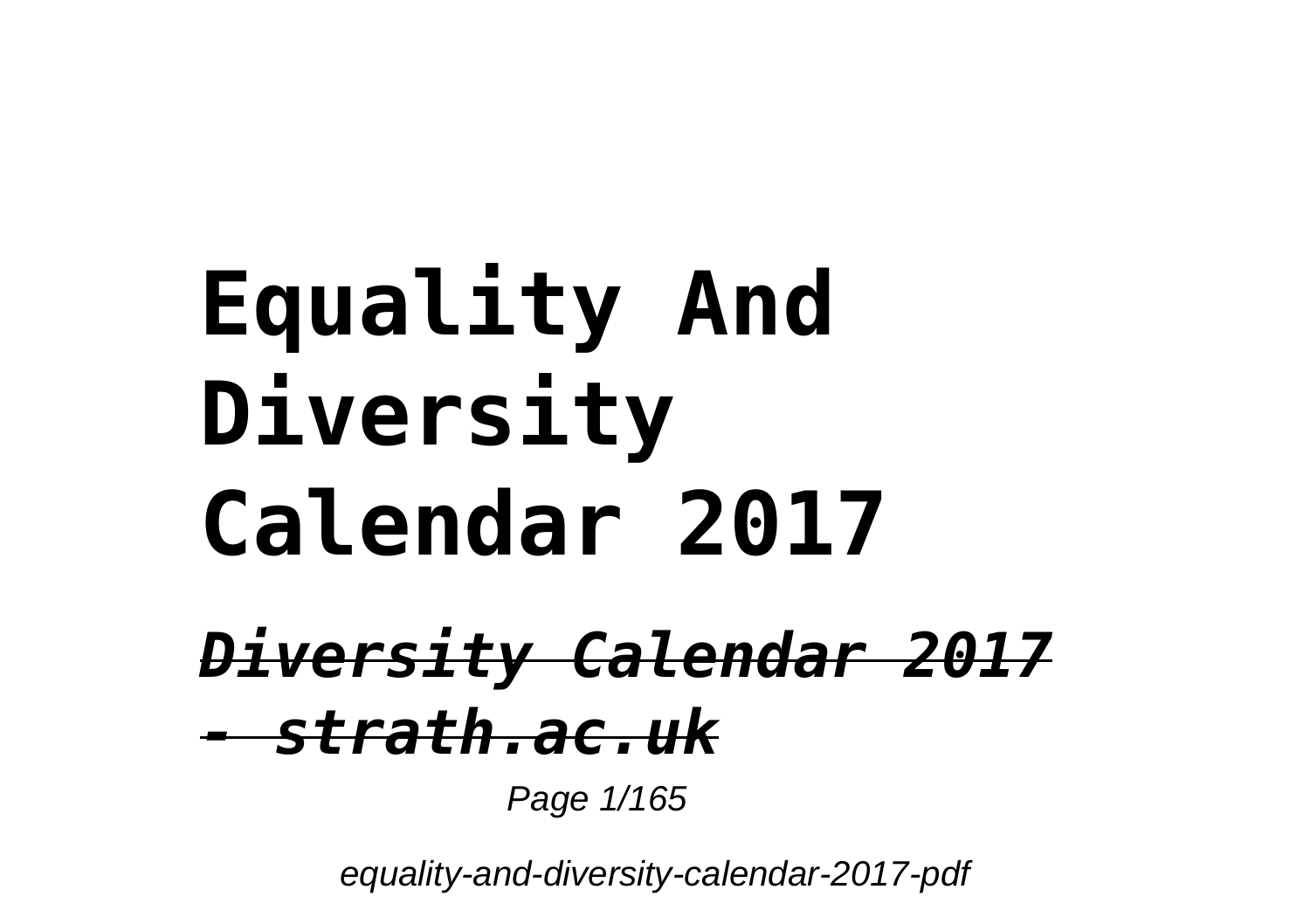*equality and diversity DIVERSITY CALENDAR 2017 The University's Calendar has been developed to celebrate the diverse nature of its community, promoting* Page 2/165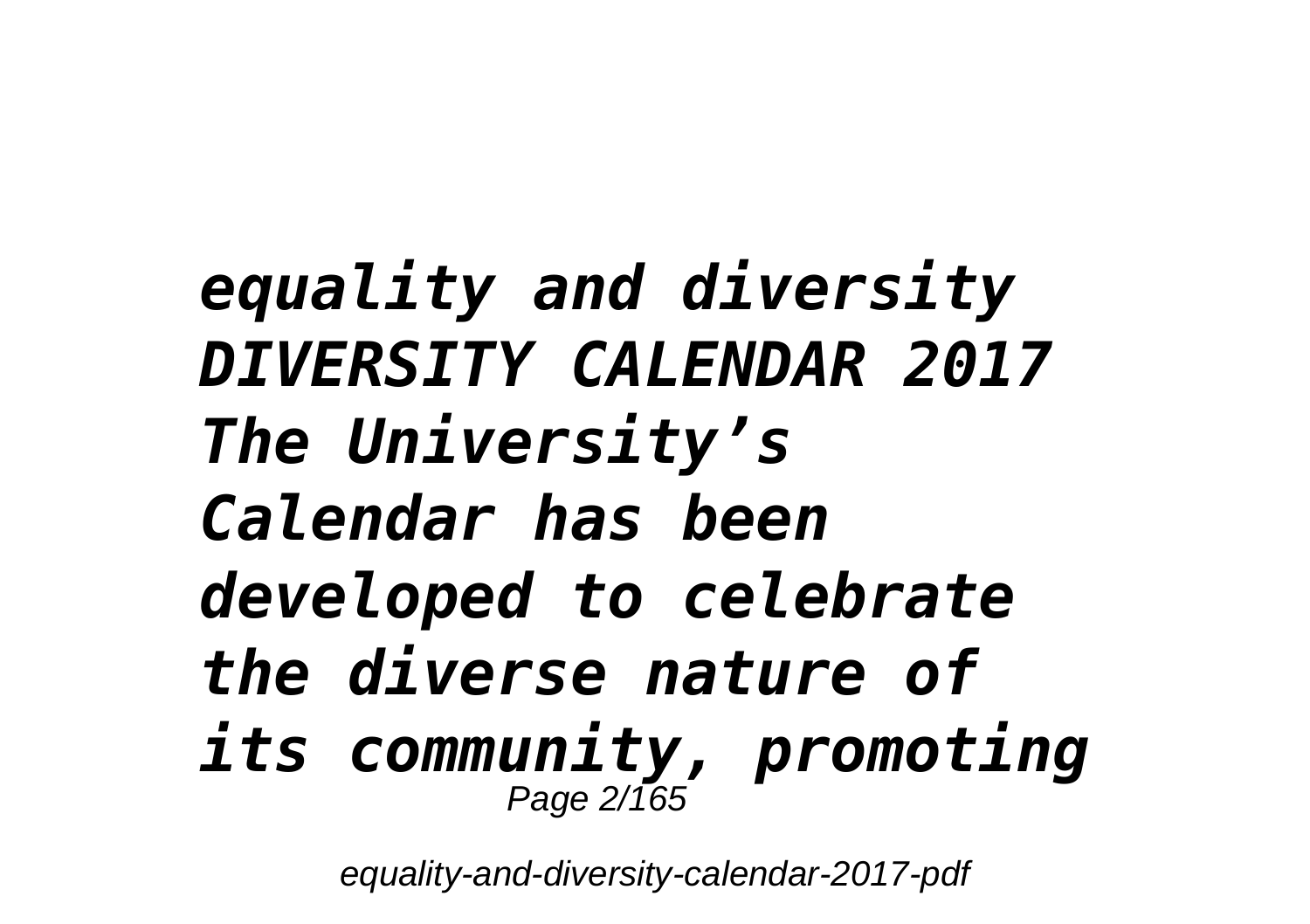### *respect and understanding between different groups. "Everyone is kneaded out of the same dough but not baked in the same oven" Yiddish Proverb By* Page 3/165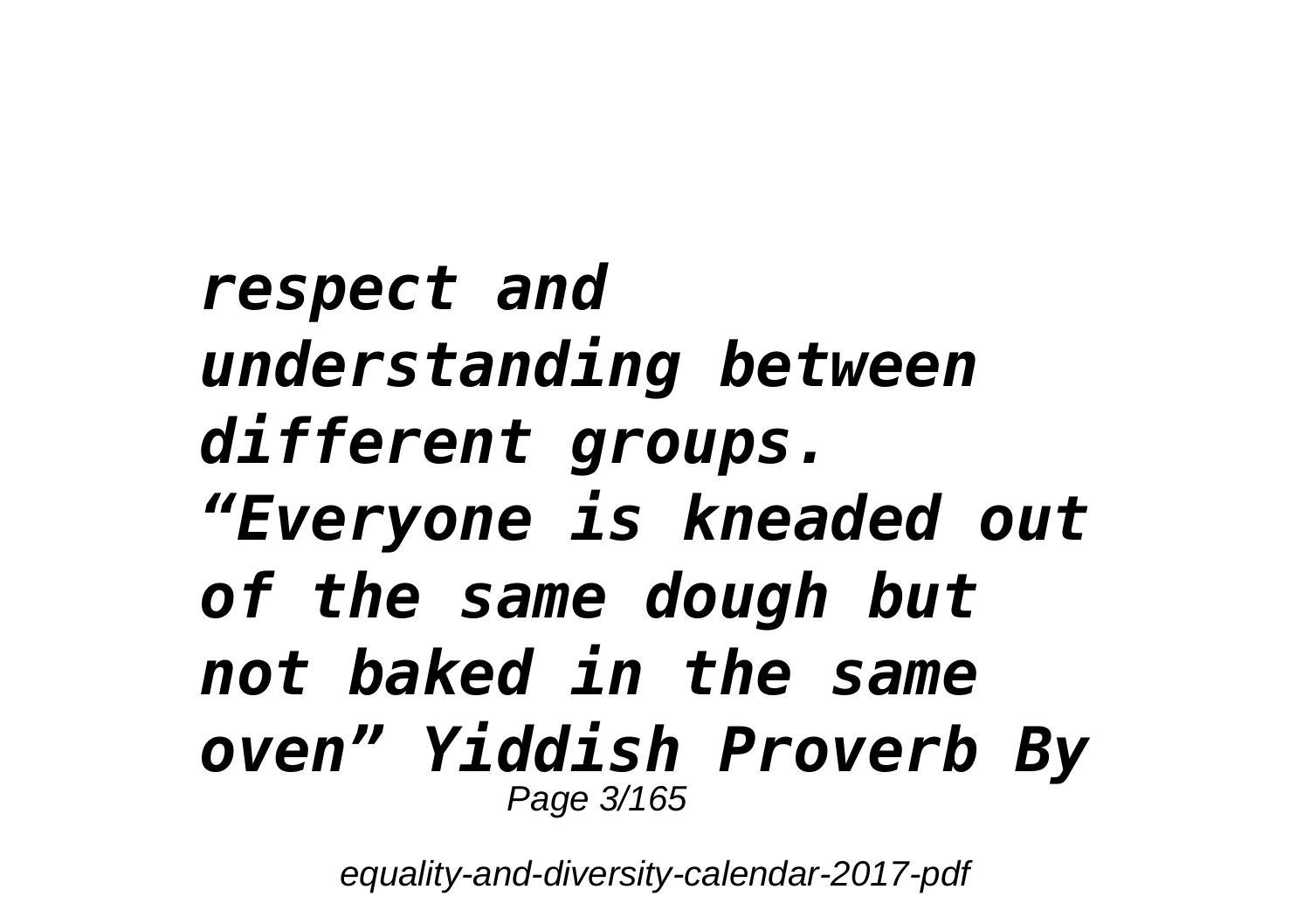### *understanding and embracing The Diversity Calendar The Diversity Calendar has been developed to help to raise awareness around the different* Page 4/165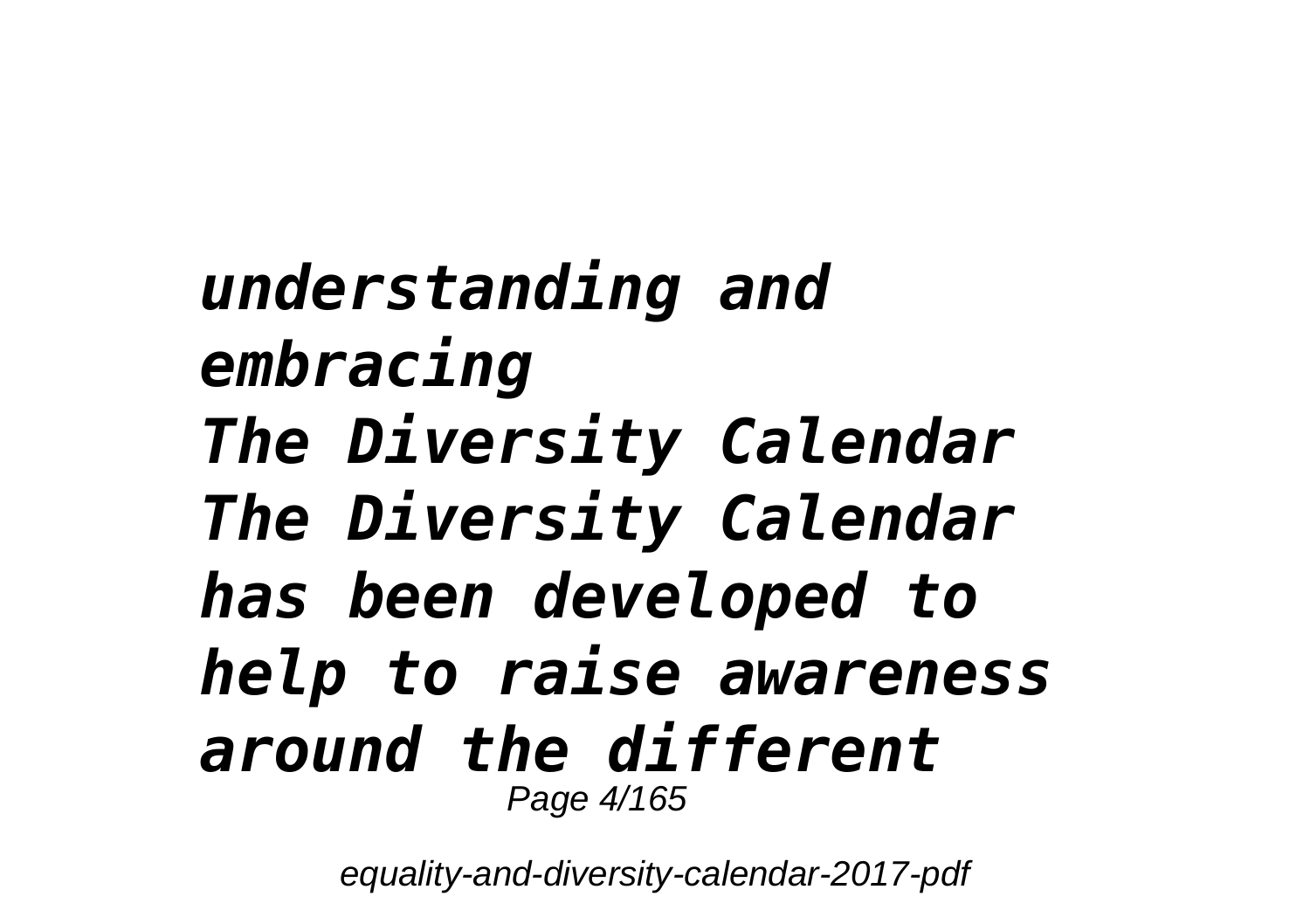### *equality groups and our University Population. It is also a useful tool for planning vital meetings, events and exams when a large portion of the student* Page 5/165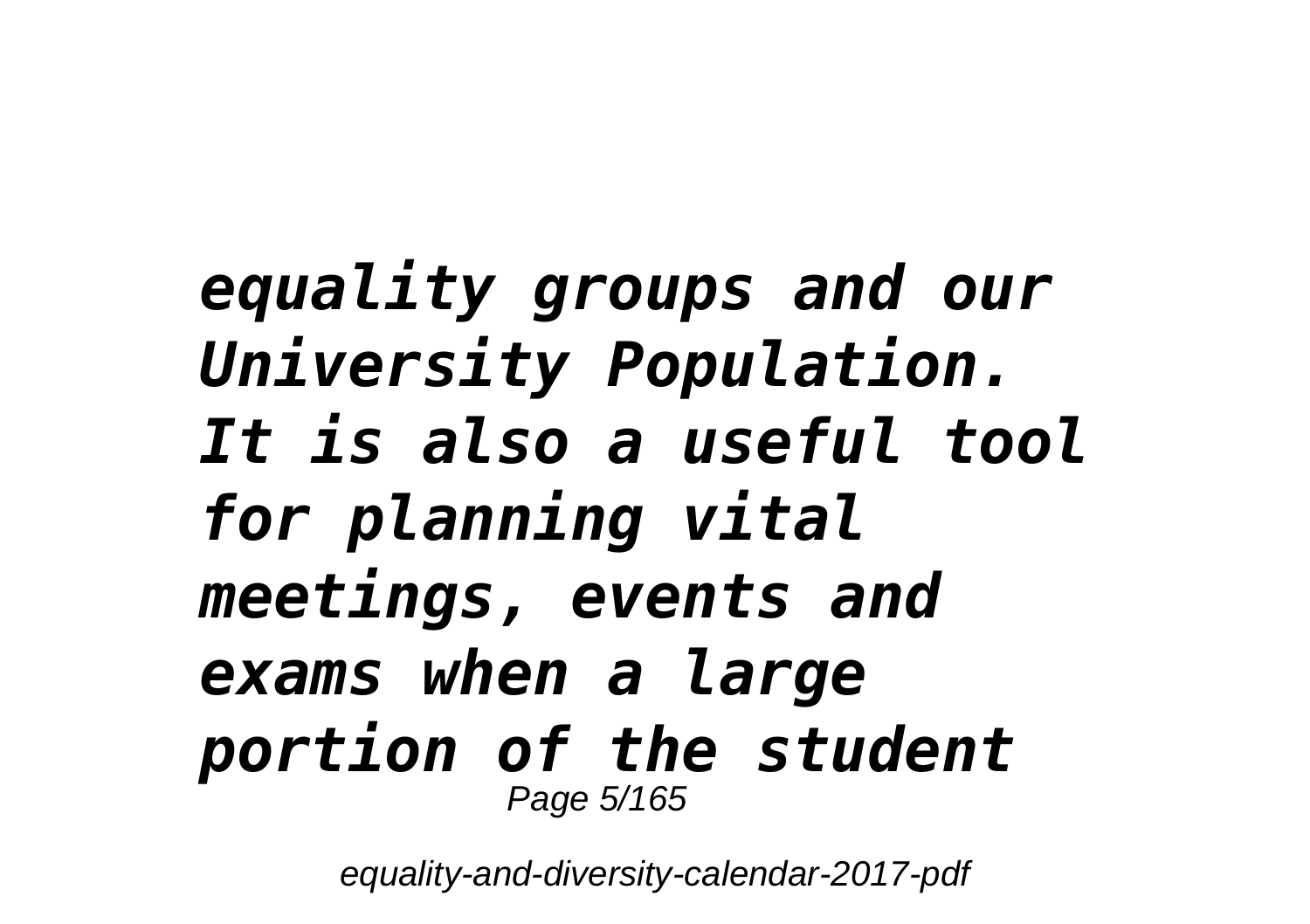### *or staff population may be unavailable. 2018/19 Diversity Calendar . 2017/18 Diversity Calendar . 2016/17 Diversity Calendar . 2015/16* Page 6/165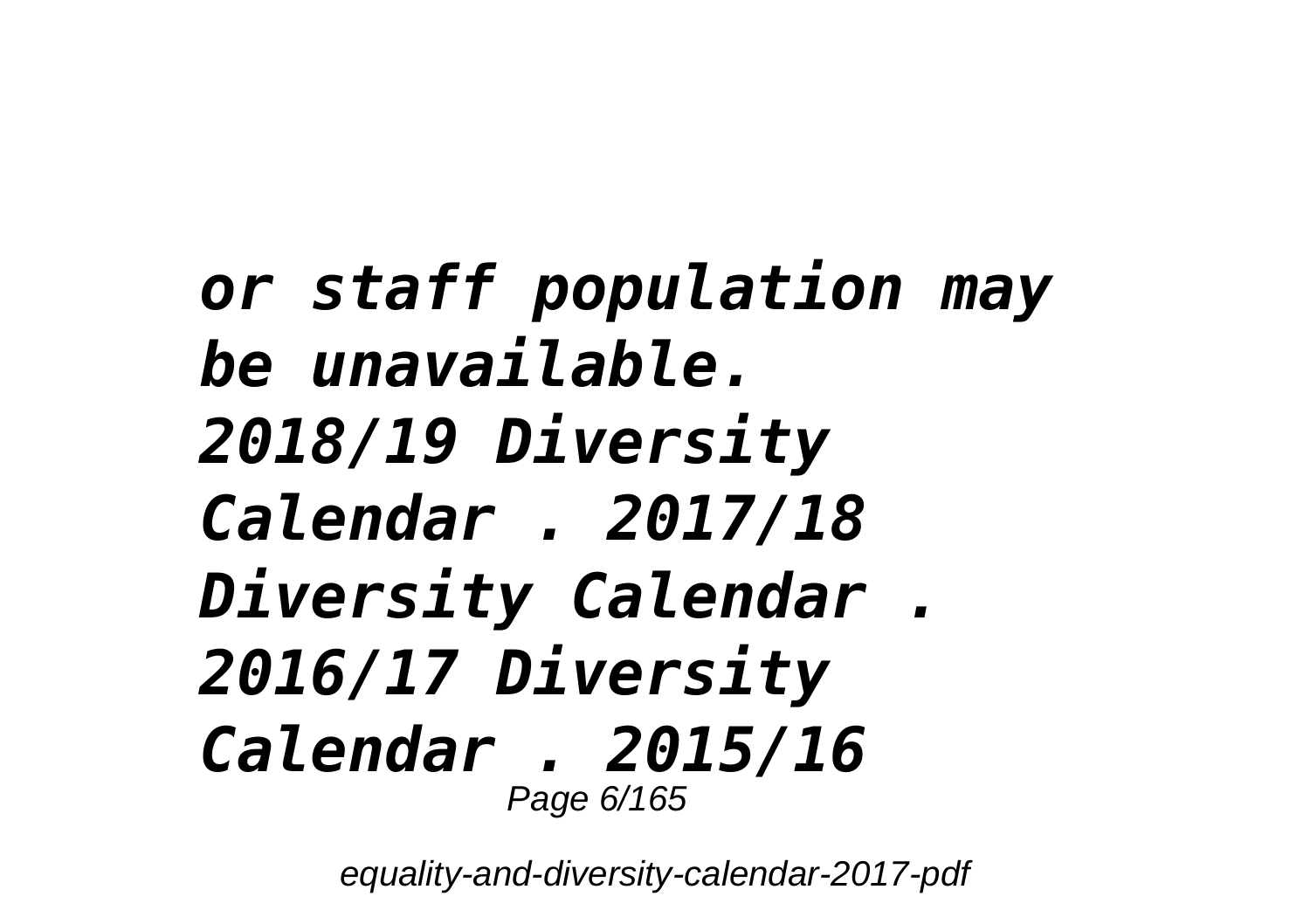*Diversity Calendar . 2014/15 Diversity ... Staff Networks. Events. Newsletter. Contact Us. Equality, Diversity and Inclusion, University House, University of* Page 7/165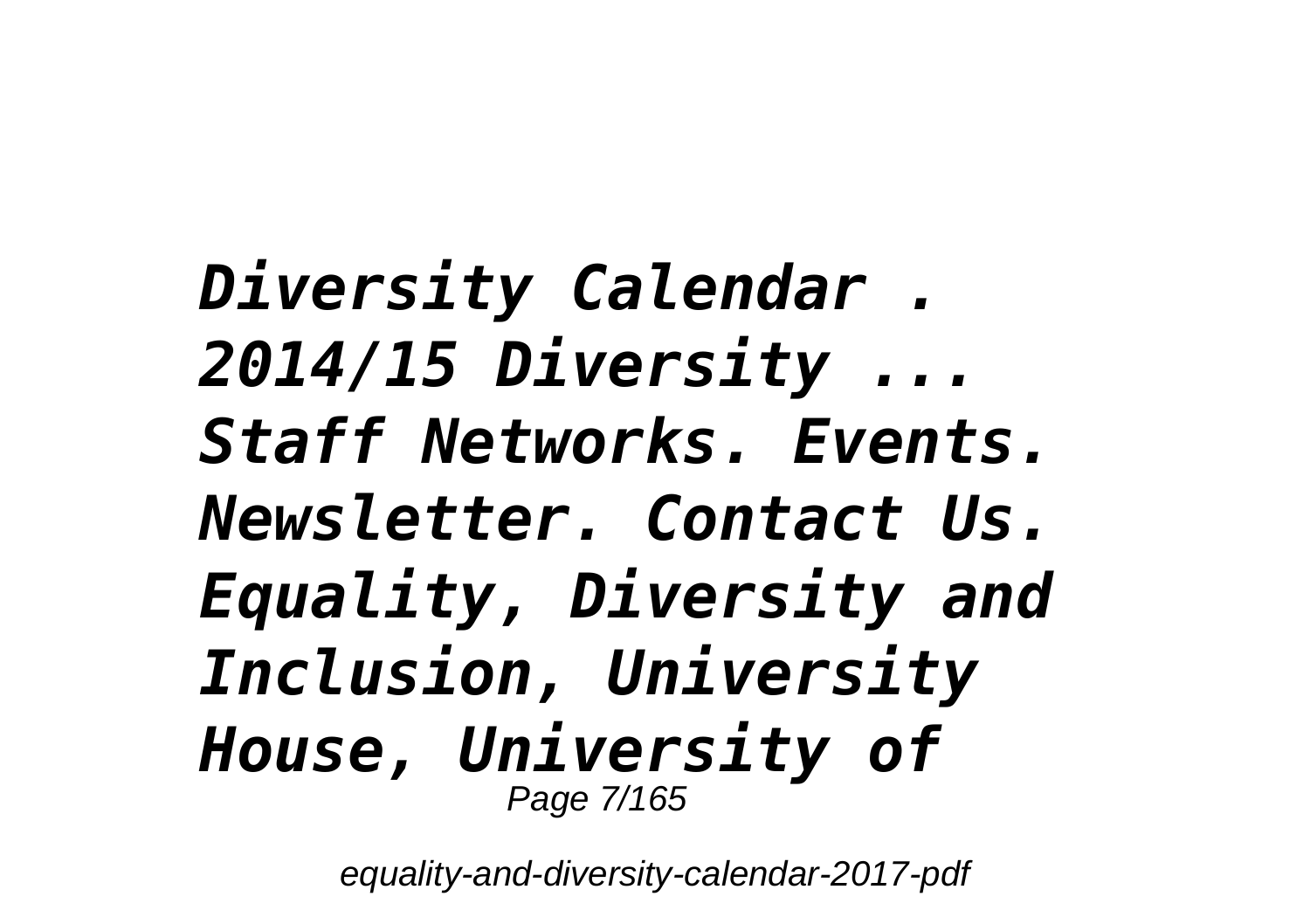# *Warwick, Coventry, CV4 7AL. Page contact: Equality Warwick Last revised: Tue 10 Dec 2019*

*...*

Page 8/165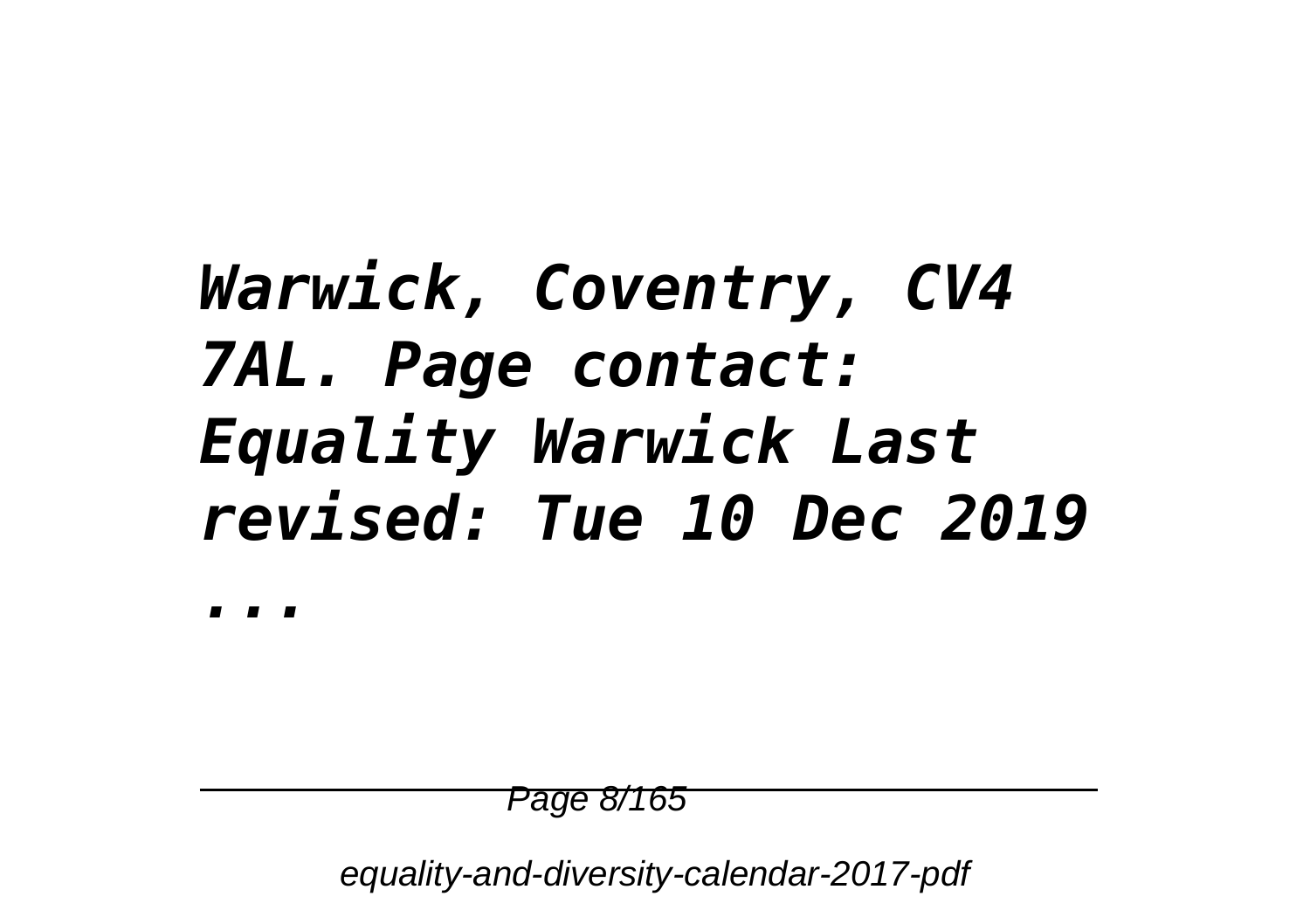*Leadership Video for Kids: What is diversity? (Educational Cartoon) Equality and Diversity conference 2017 The Importance of Diversity In The Workplace*  Page 9/165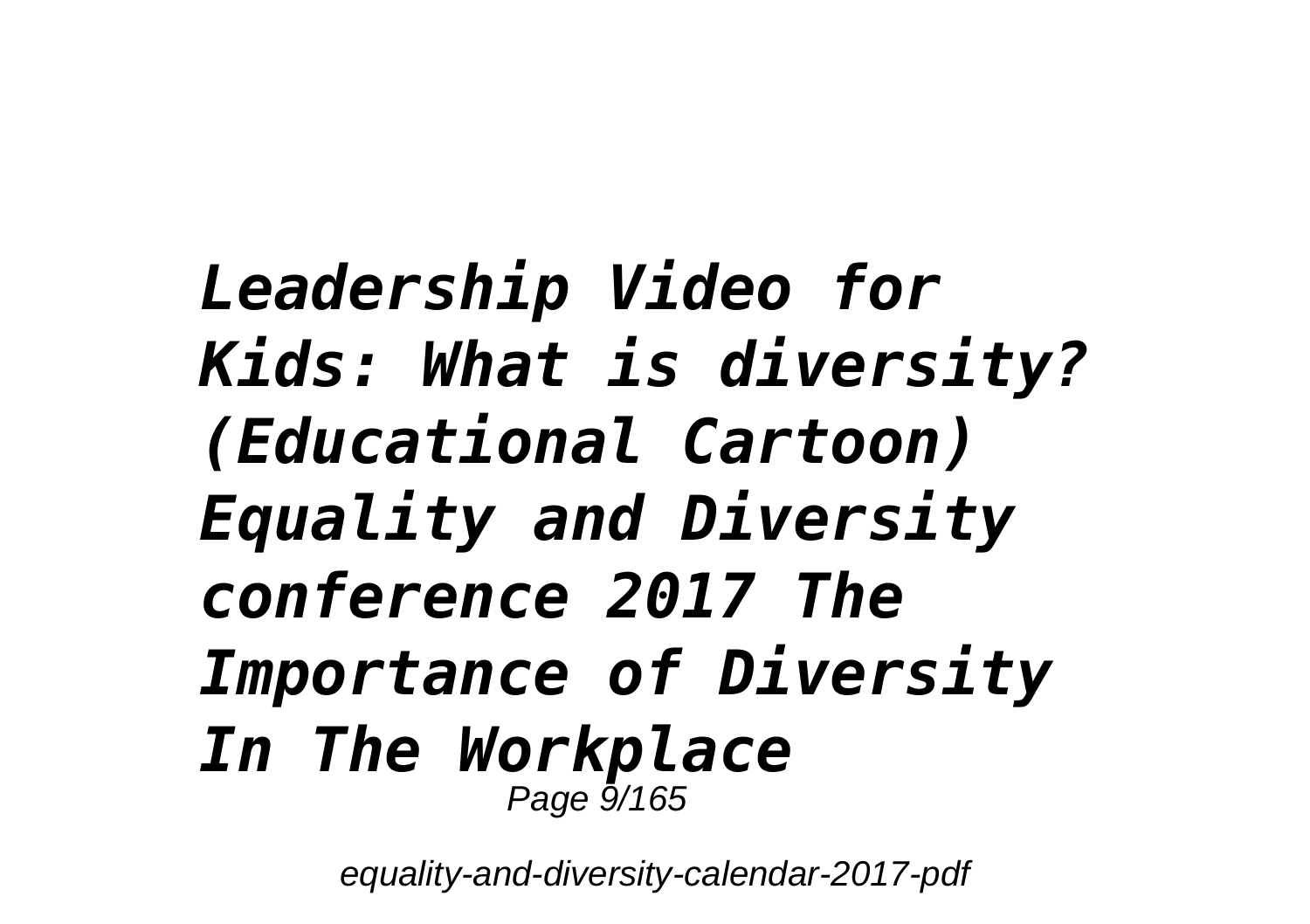*Diversity and Inclusion (in 2020) Inclusion Starts With I Understanding Diversity, Equity, and Inclusion How To Change The World (a work in progress) |* Page 10/165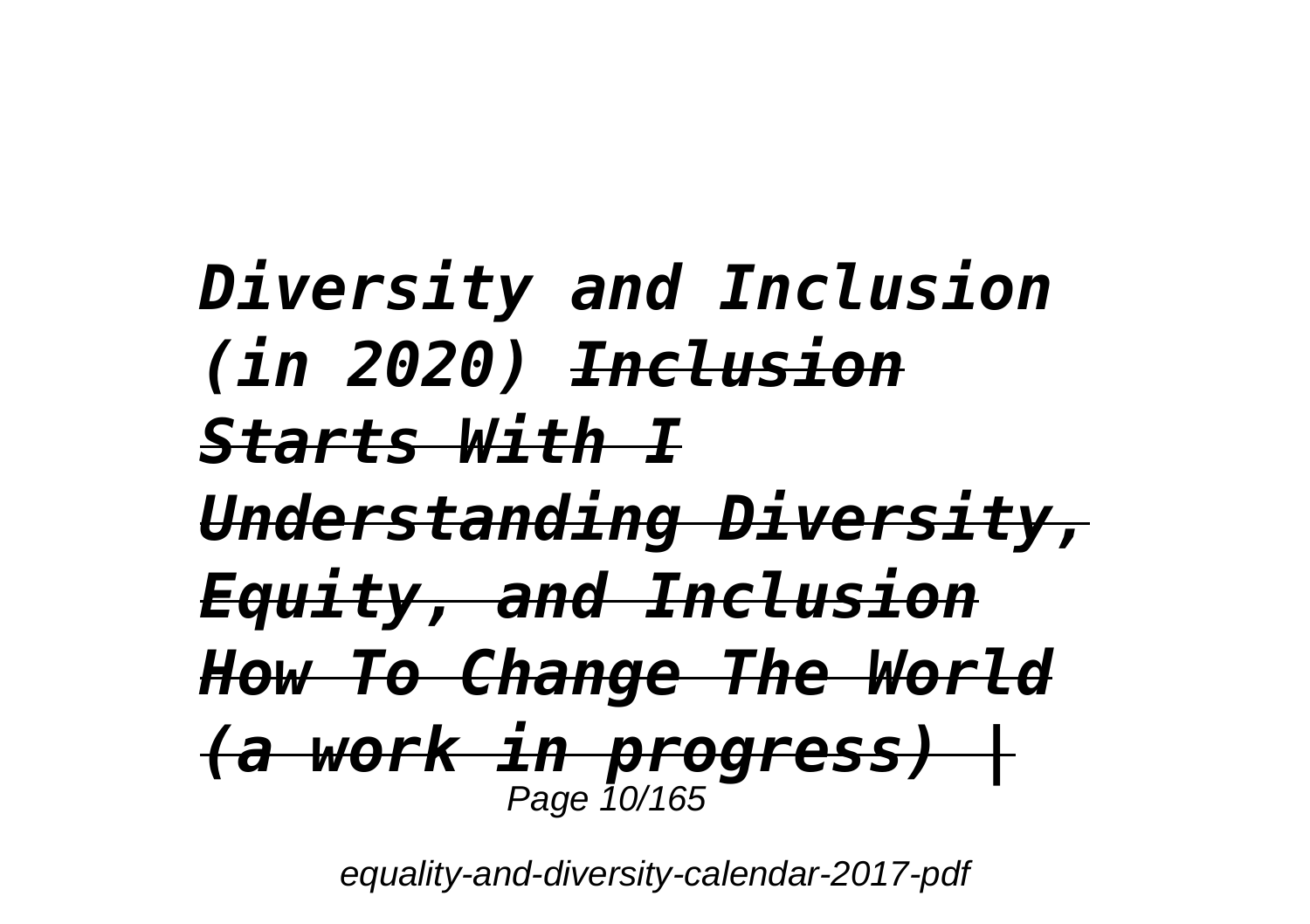# *Kid President Making a Difference with Diversity in Books Diversity, Equity, and Inclusion The Surprising Solution*

# *to Workplace Diversity |* Page 11/165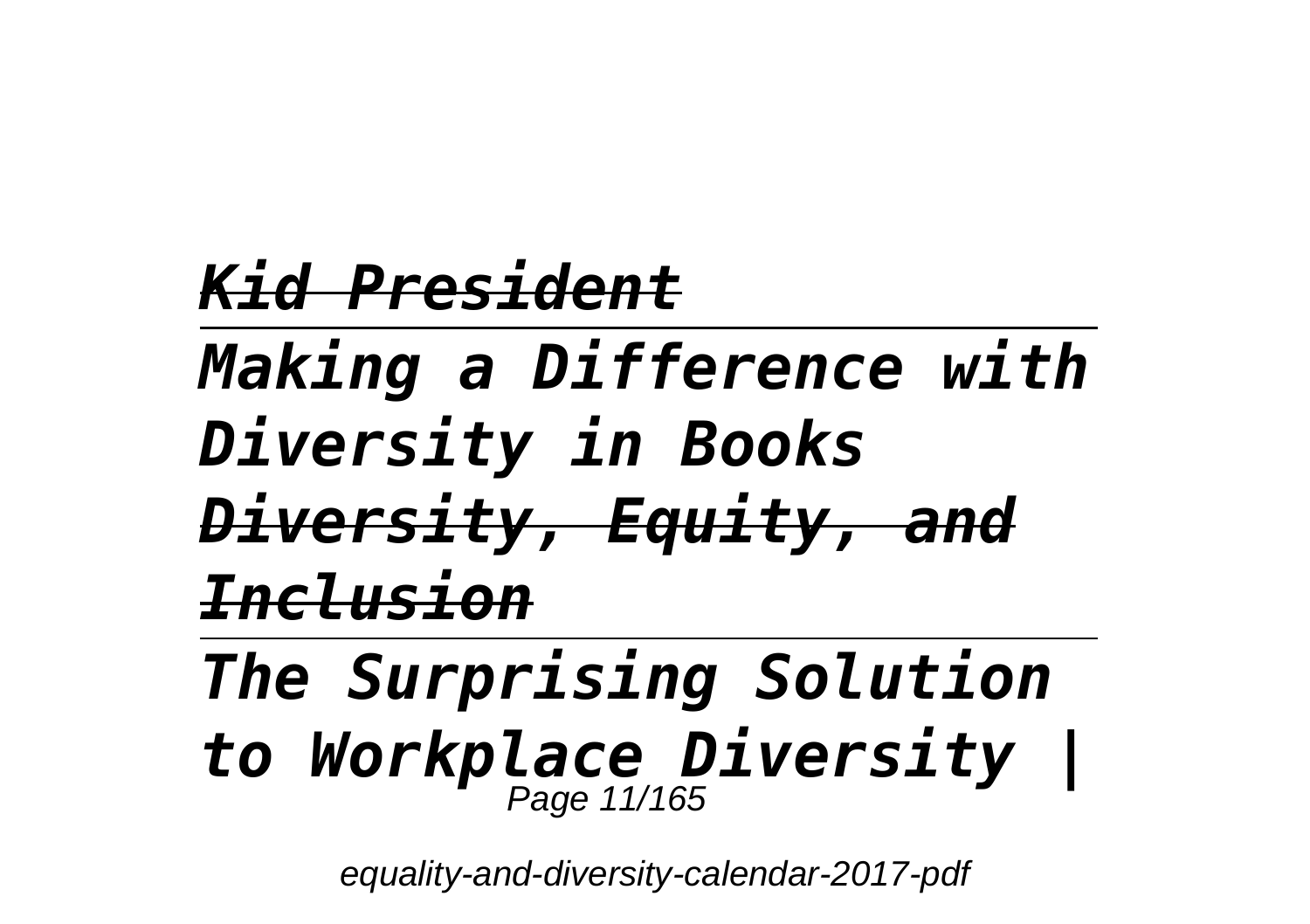*Arwa Mahdawi | TEDxHamburg*

*How to get serious about diversity and inclusion in the workplace | Janet StovallDiversity, Inclusion, Equity |* Page 12/165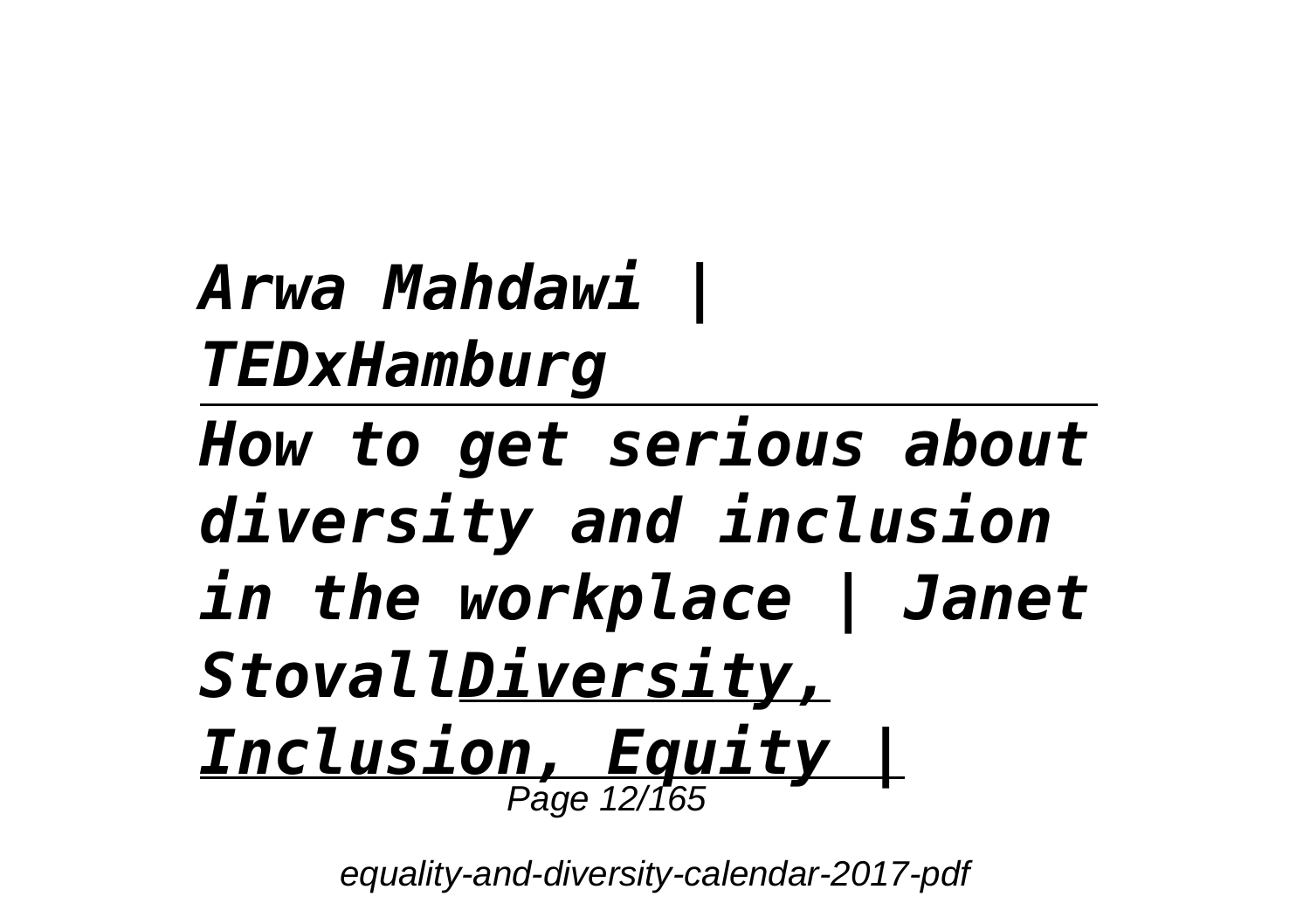*James Lindsay 'Woke utopia', the end of the West \u0026 a new cult - James Lindsay interview - BQ #33 Don't Put People in Boxes Equality, Diversity* Page 13/165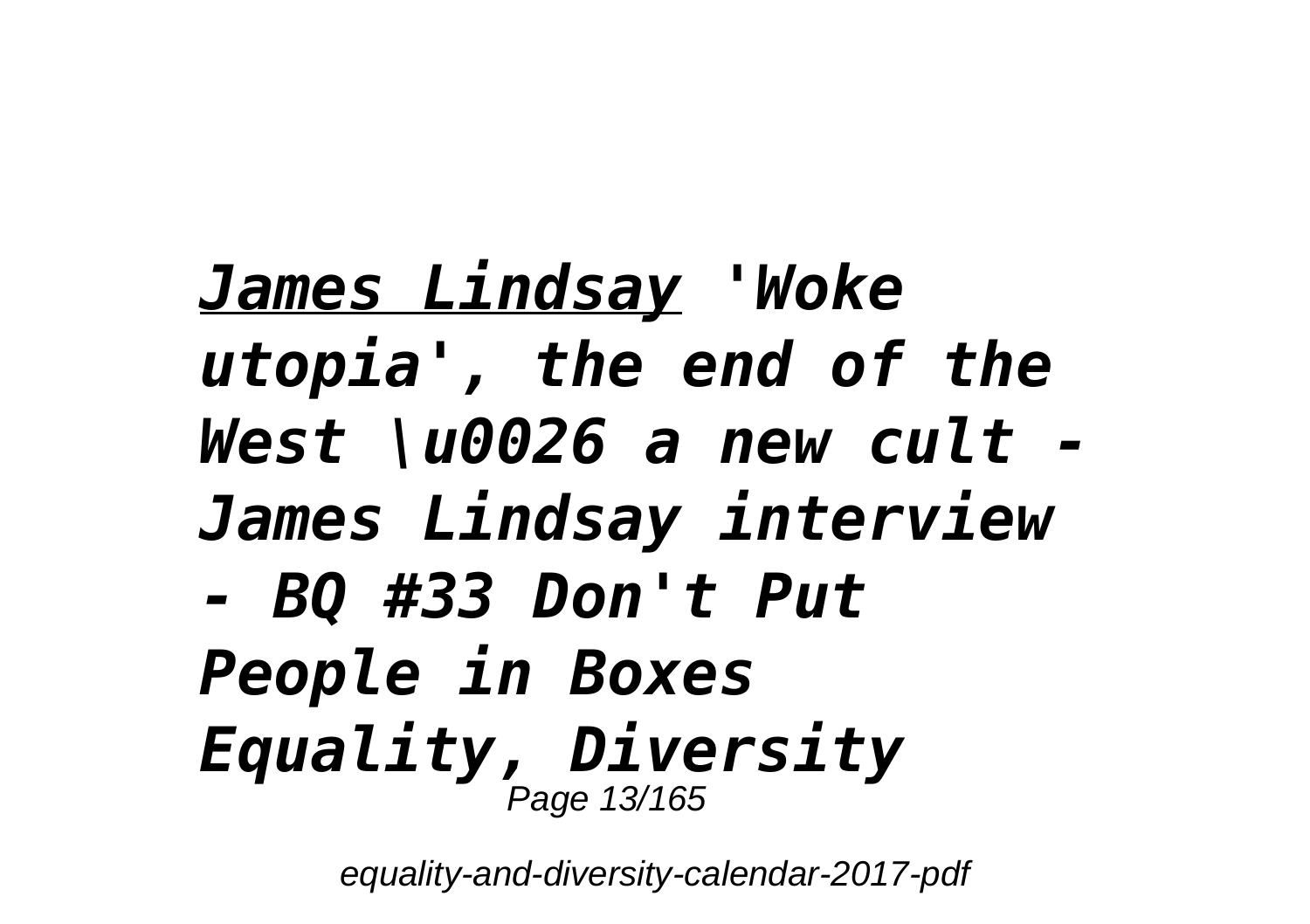*\u0026 Inclusion good teamwork and bad teamwork Best Practices in Workplace Diversity \u0026 Inclusion | Tech Inclusion SF 2015 Ask a Chief Diversity Officer*  Page 14/165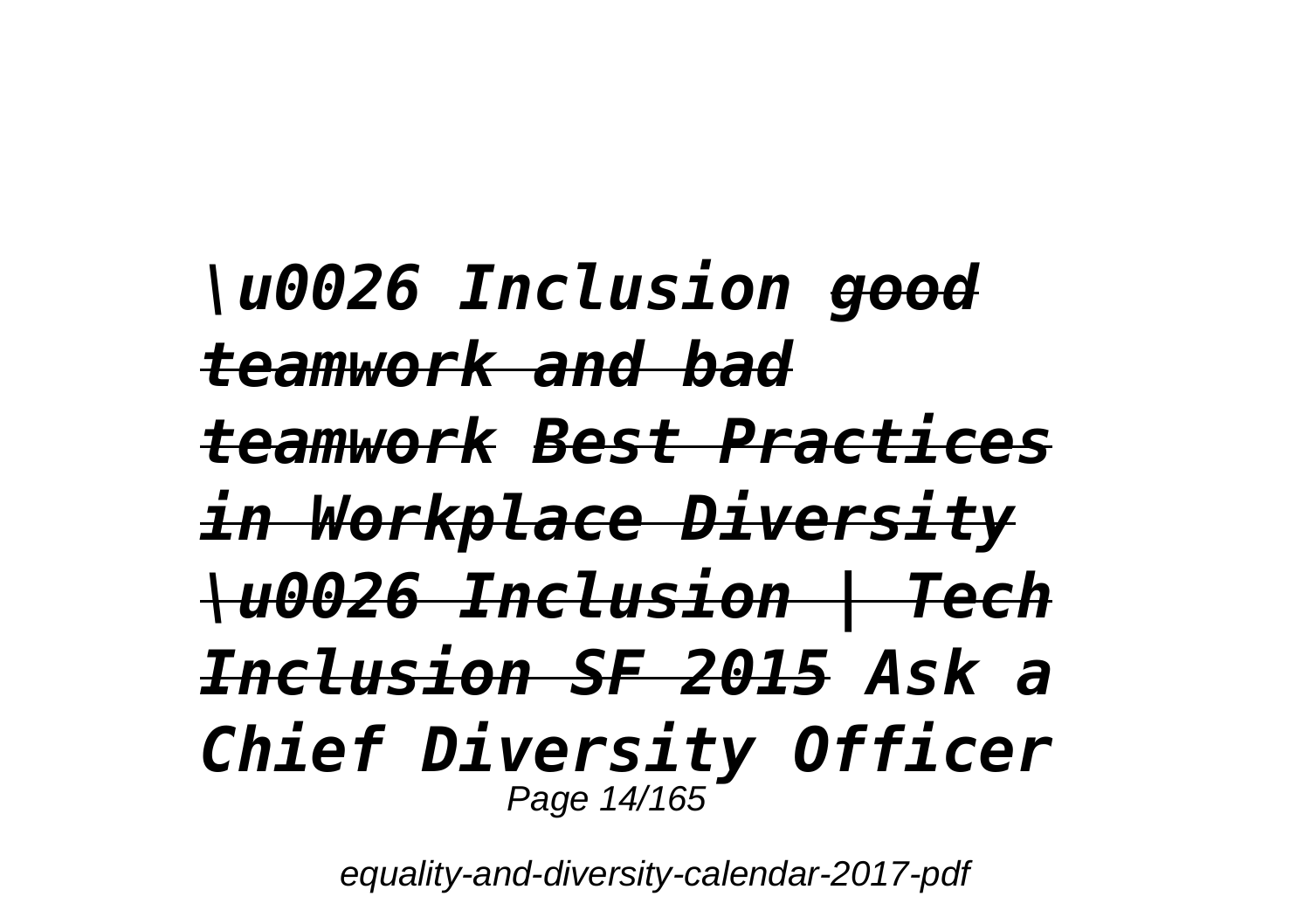*Jordan Peterson - Diversity, Inclusivity \u0026 Equity Diversity and Inclusion in the Workplace Why diversity and inclusion aren't about race but everyone* Page 15/165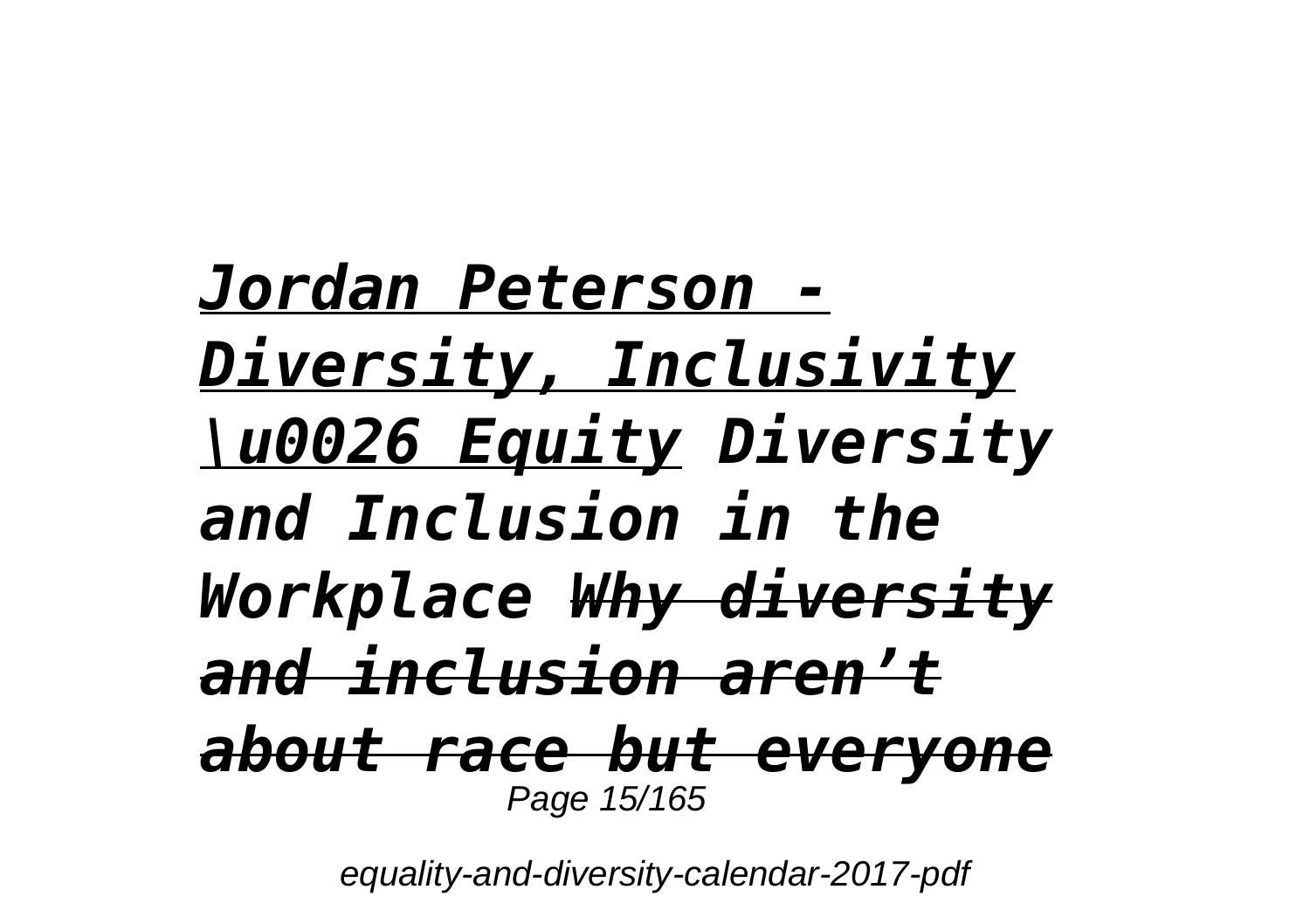*thinks they are | Michael Bush Apple — Inclusion \u0026 Diversity — Open Facebook Keynote - Diversity without Inclusion in Gender* Page 16/165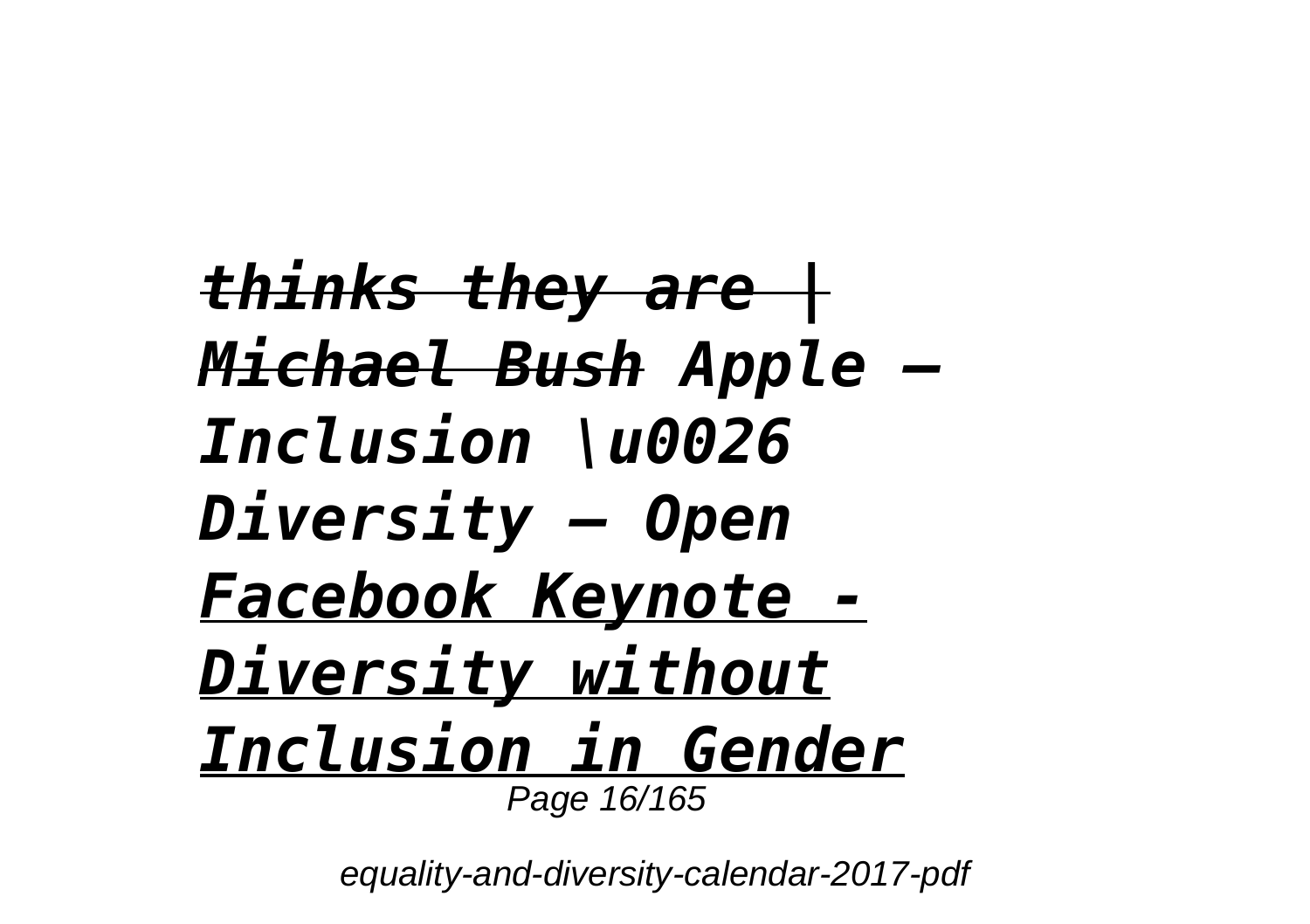*Equality Spiritual and Theological Riches in Paul's Letter to the Romans Just Mercy: Race and the Criminal Justice System with Bryan Stevenson Talk DVD*  Page 17/165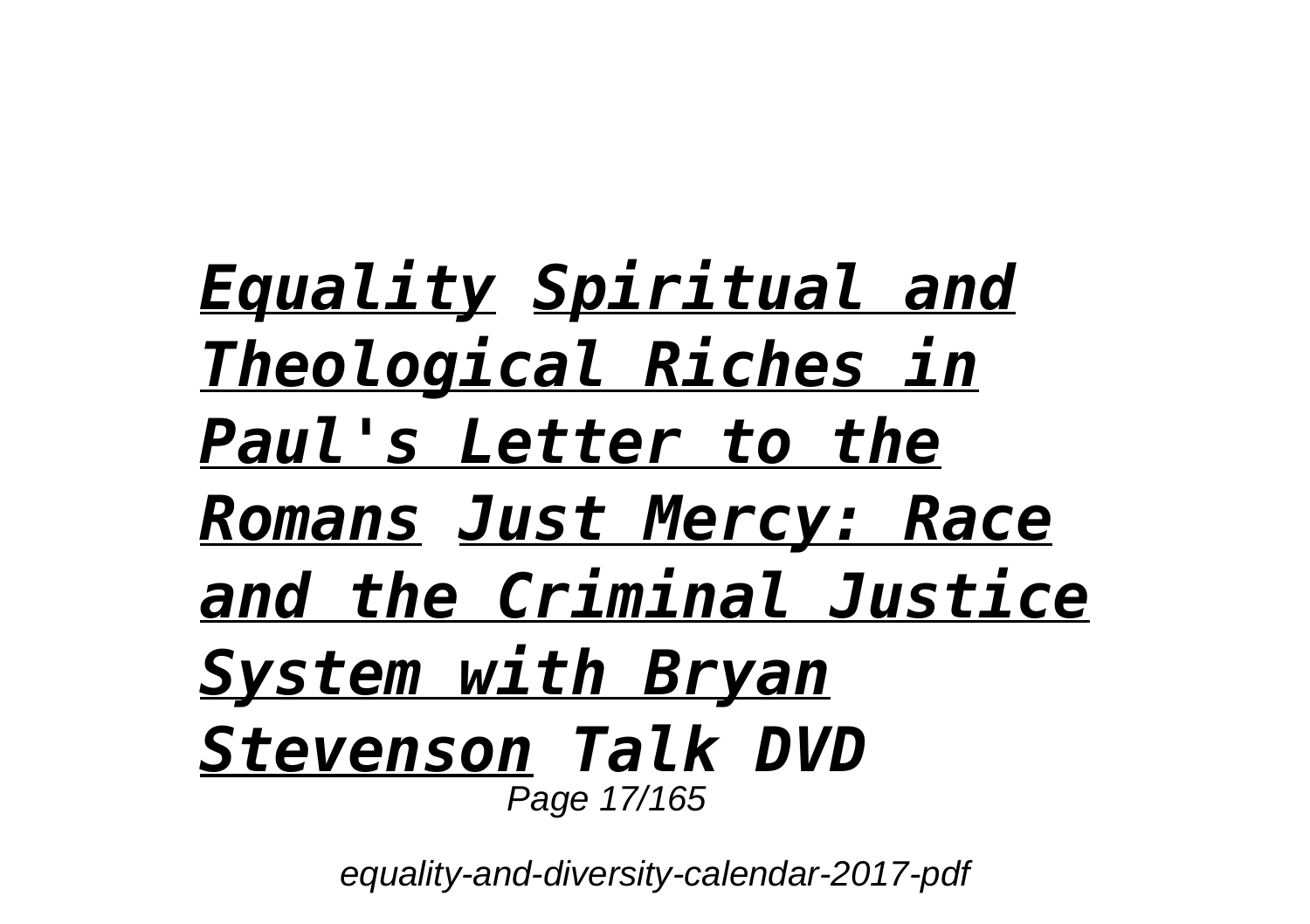*Arterial pulse curve (1-2017) by Dr Khaled A Abulfadle SUNDOWN TOWNS in 2020 America | Racial Hatred towards #BlackPeople EXPOSED #LoveCraftCountry Why we* Page 18/165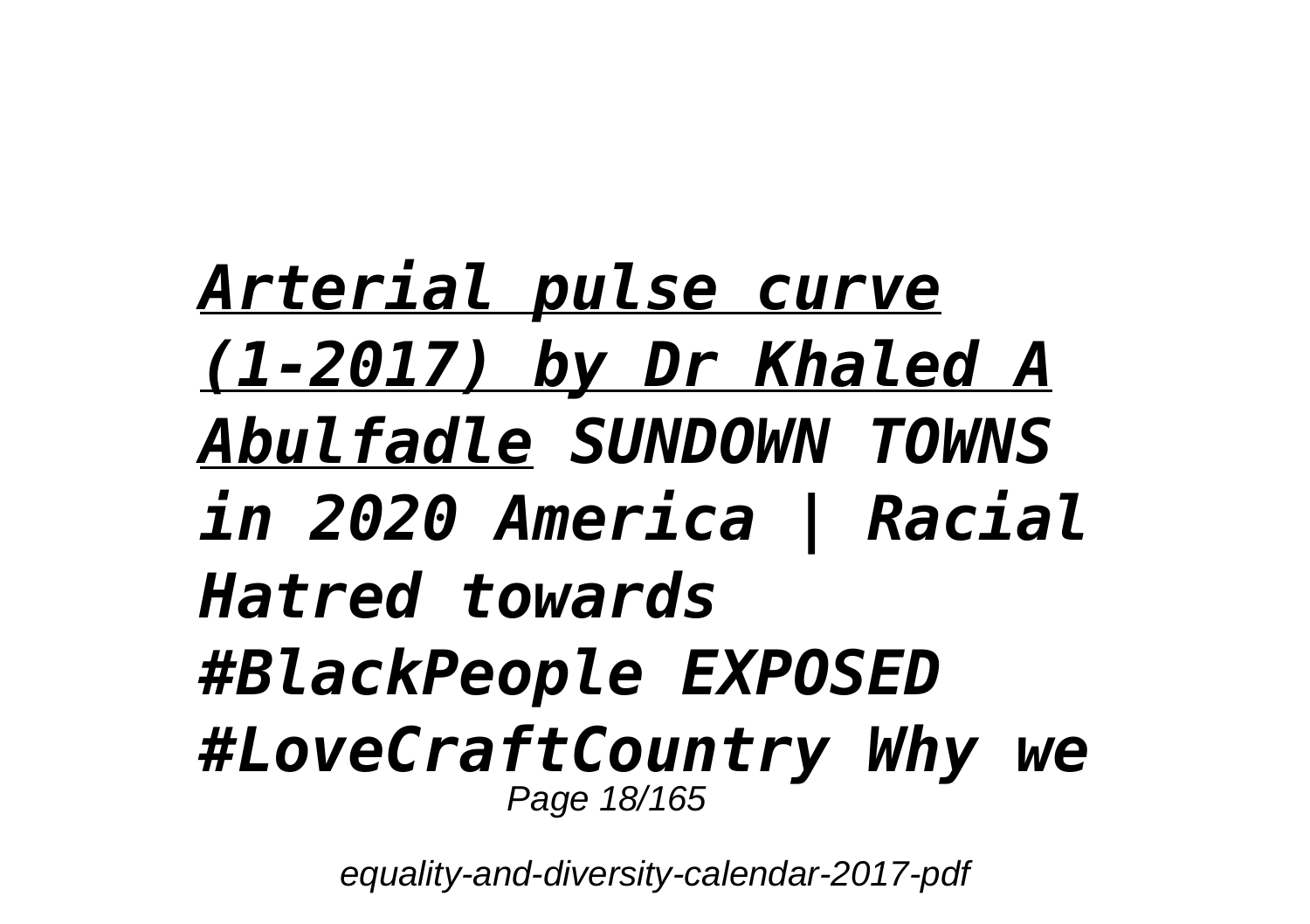### *need more diversity to solve complex problems | Scott Page - 12 June 2017 JANUARY 2020 FULL MONTH CURRENT AFFAIRS PART - 1 FOR UPSC PRELIMS 2020 IN TAMIL* Page 19/165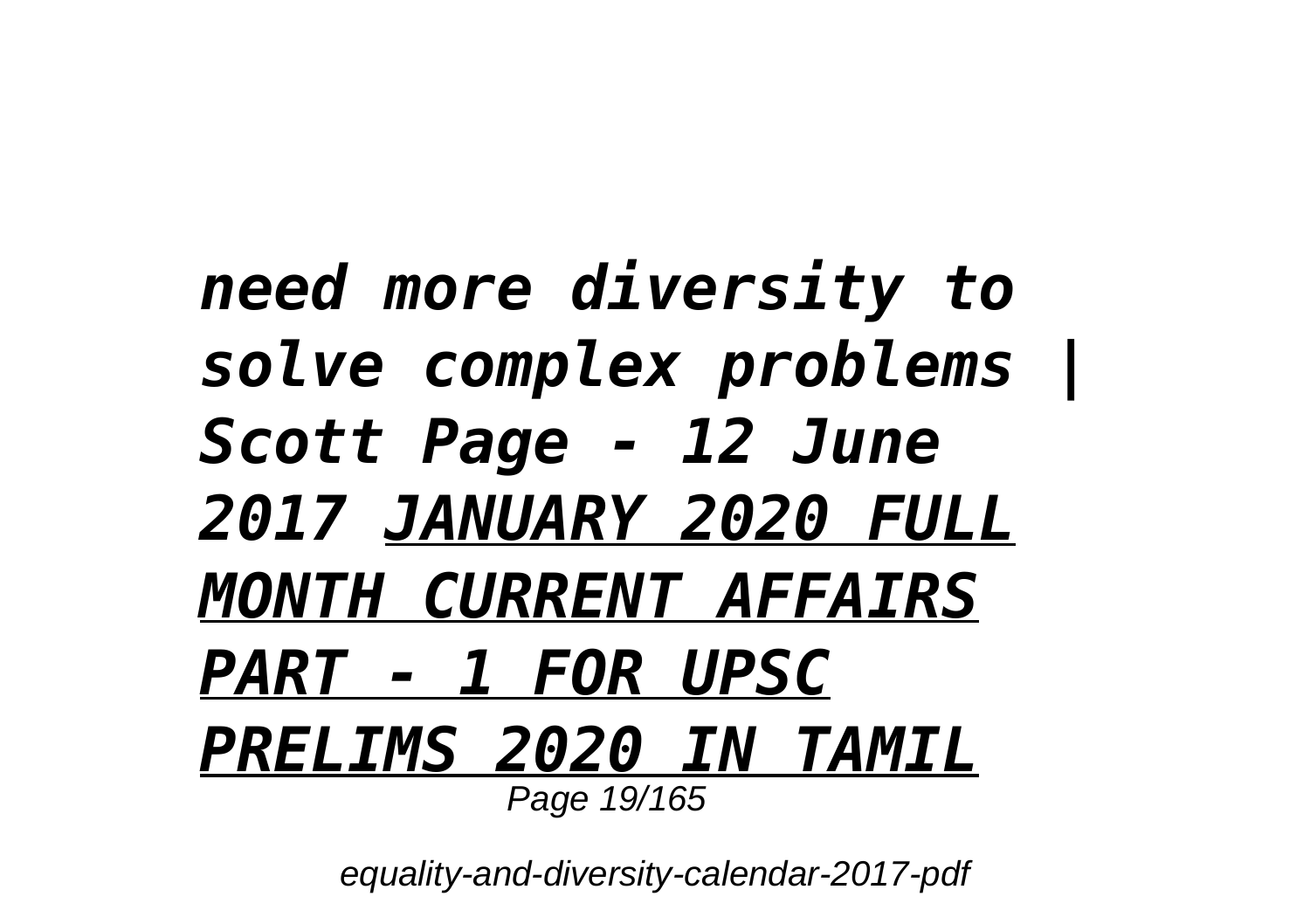*Equality And Diversity Calendar 2017 Equality and Diversity UK 2017 Diversity Calendar. 2017 Diversity Calendar. Special dates this month 4 January* Page 20/165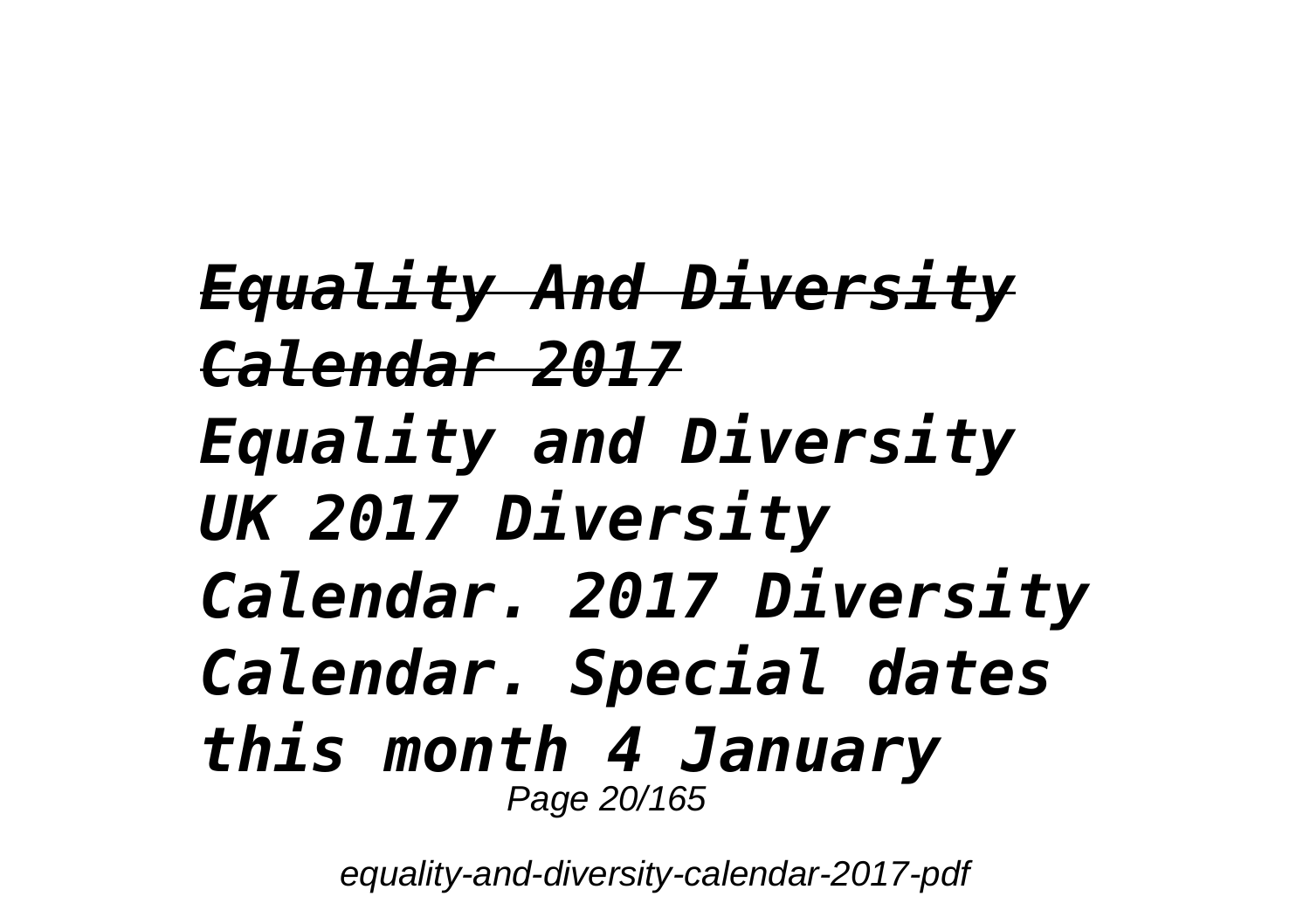### *2017 World Braille Day 15 January 2017 World Religion Day 27 January 2017 Holocaust Memorial Day ... 2017 Diversity Calendar. Special dates this month Bodhi Day* Page 21/165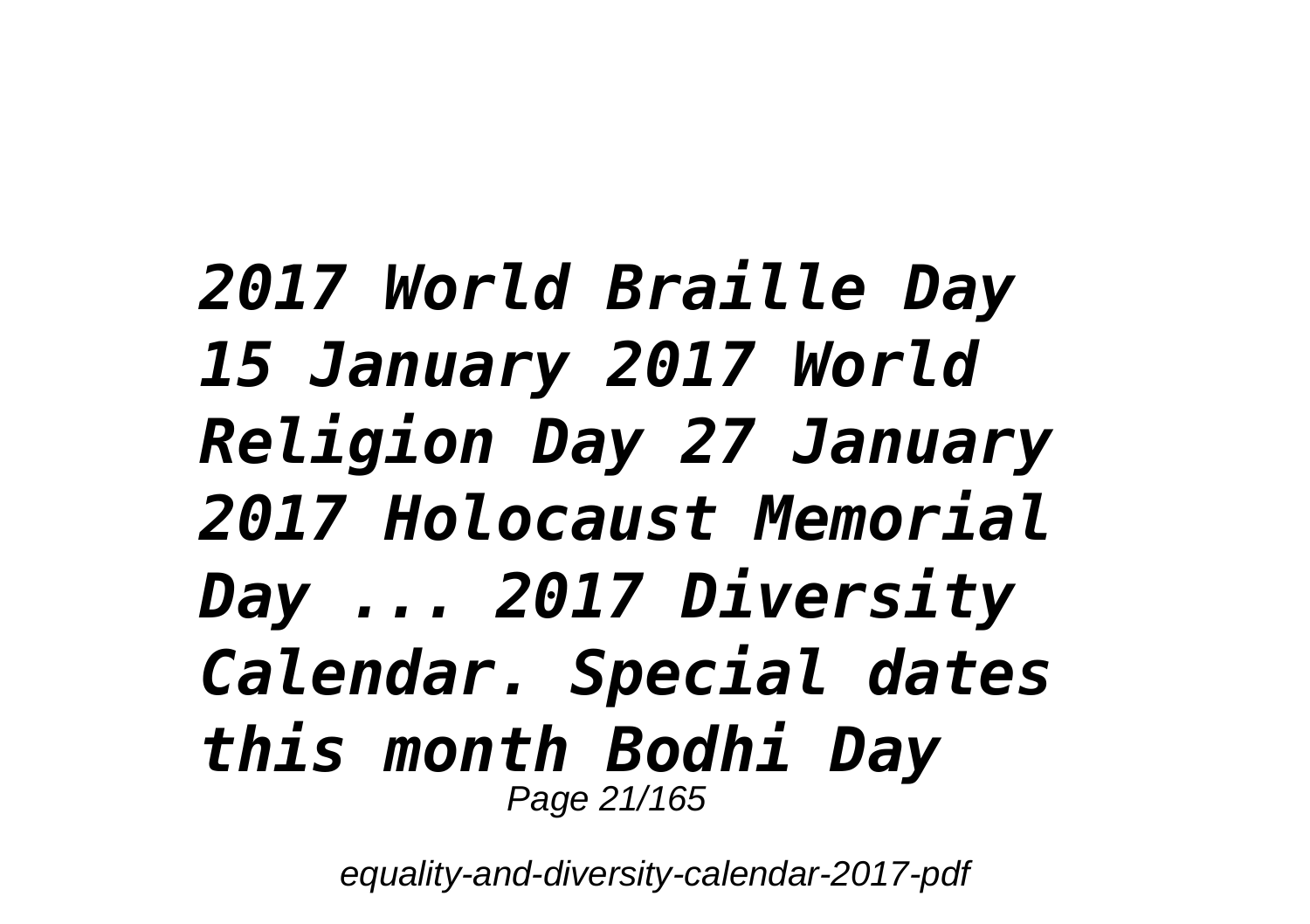#### *(Buddhist) ...*

### *Equality and Diversity UK*

#### *equality and diversity DIVERSITY CALENDAR 2017 The University's* Page 22/165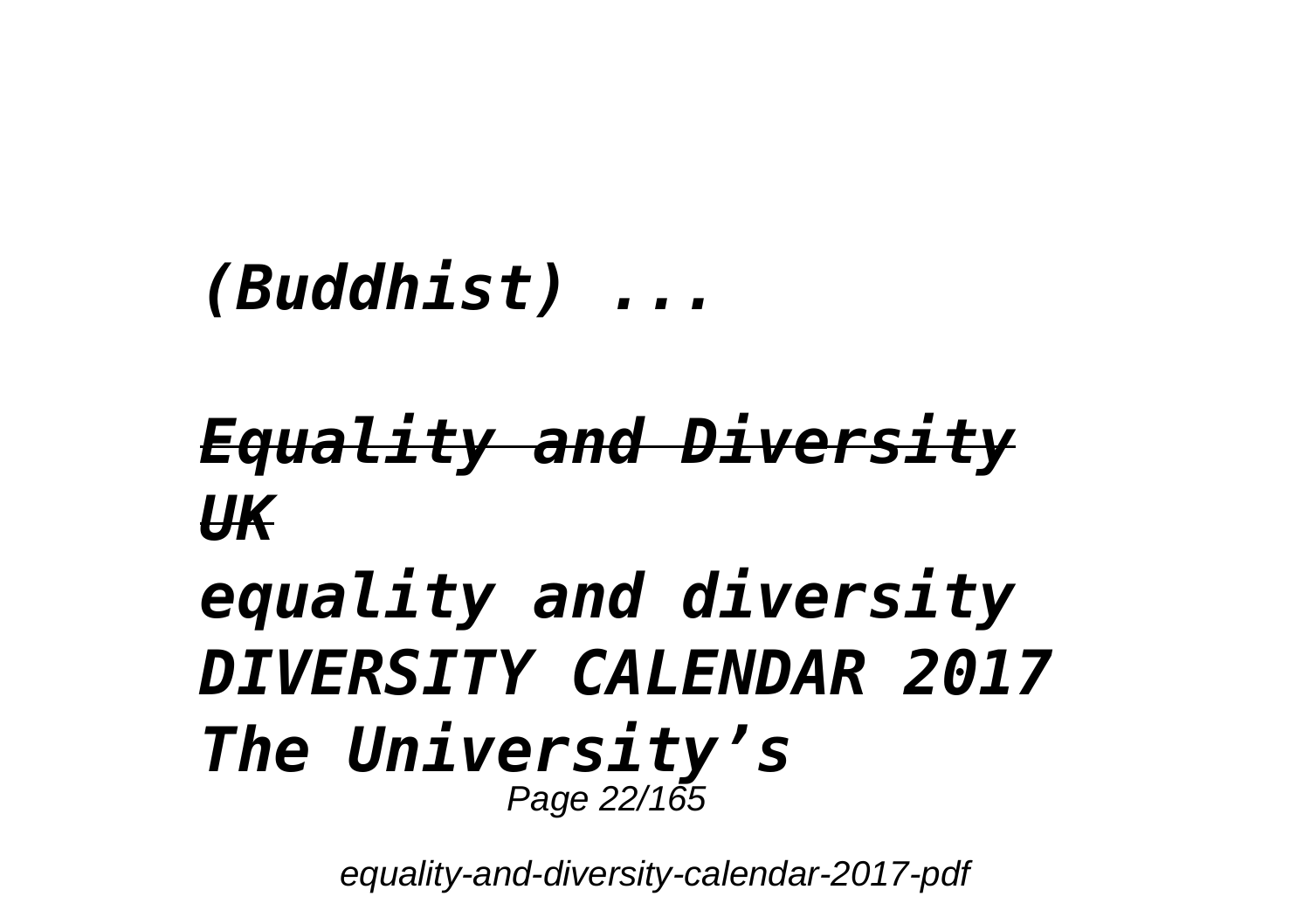### *Calendar has been developed to celebrate the diverse nature of its community, promoting respect and understanding between different groups.* Page 23/165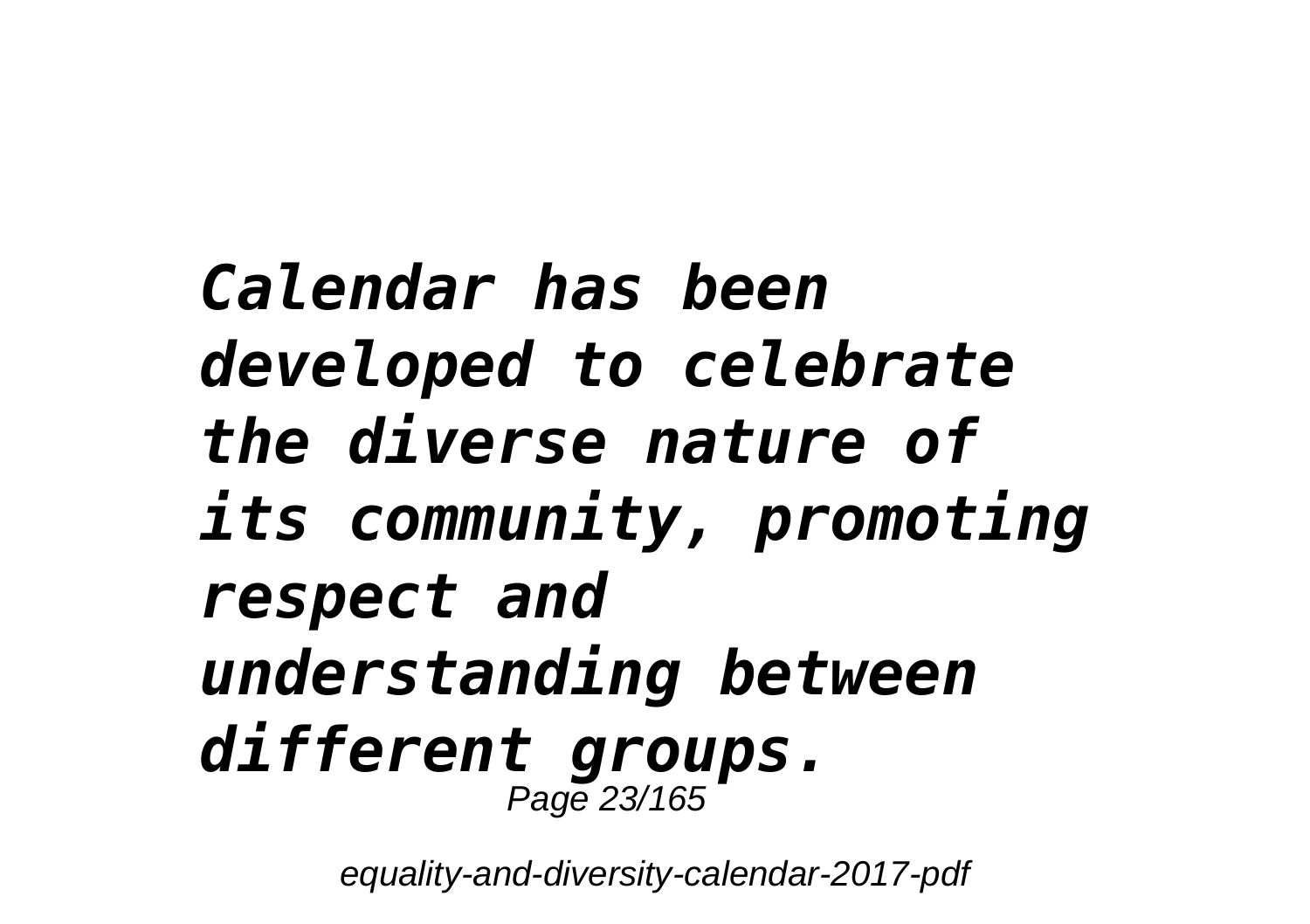*"Everyone is kneaded out of the same dough but not baked in the same oven" Yiddish Proverb By understanding and embracing*

Page 24/165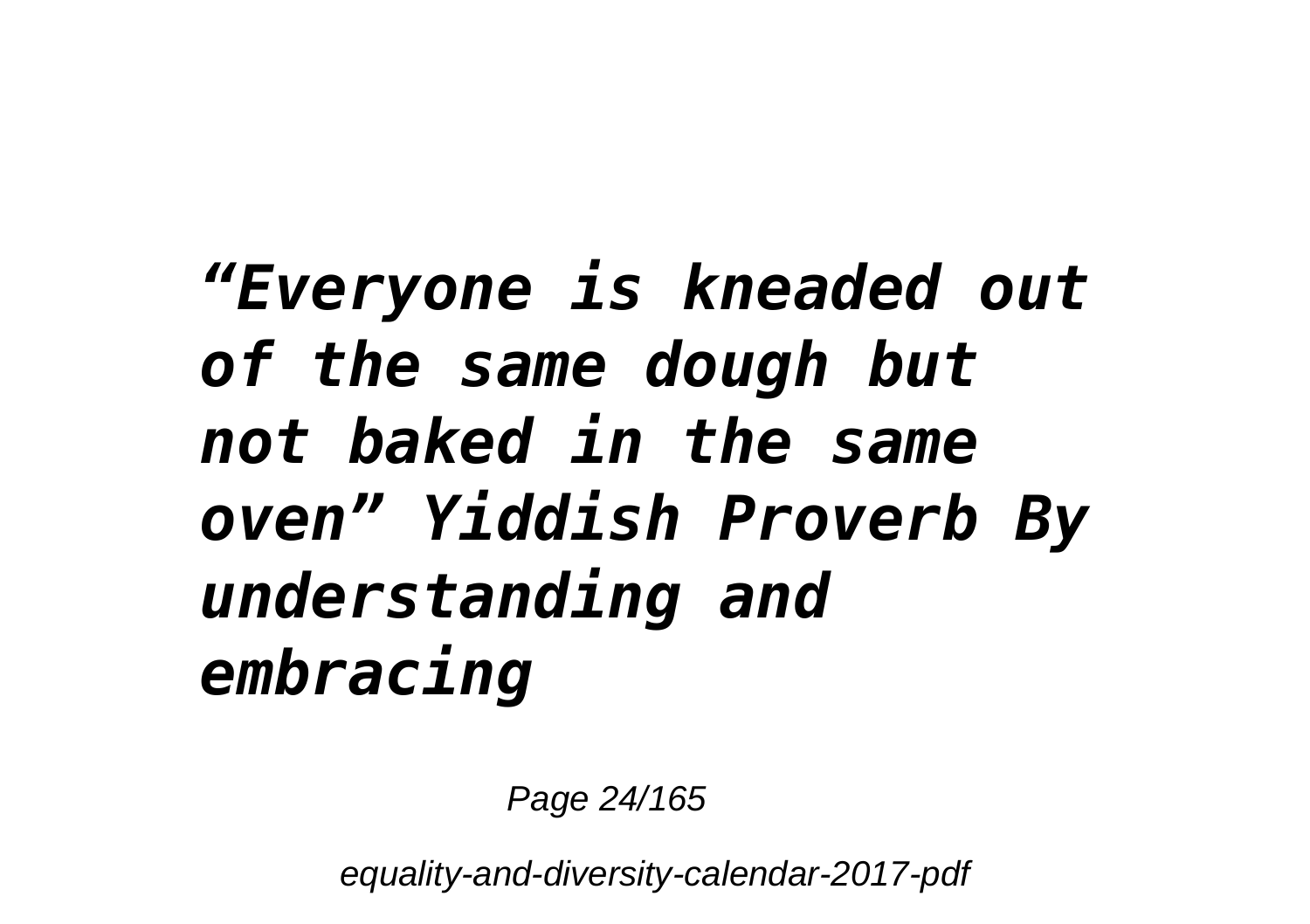*equality and diversity DIVERSITY CALENDAR 2017 diversitonDiversity Calendar 2017 leading the world in diversity Picnic in the Desert presented by Dr Berny* Page 25/165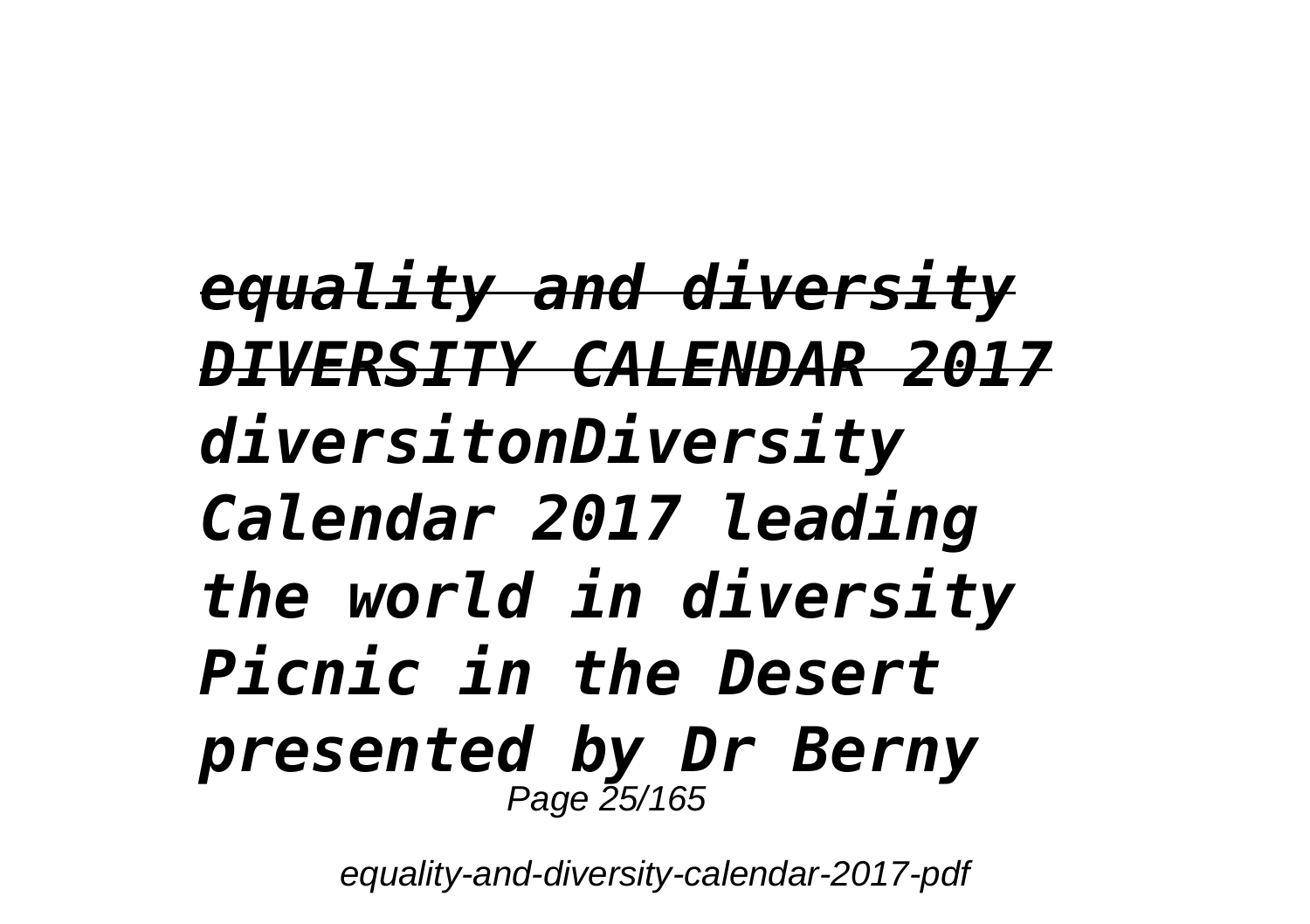*Sèbe in partnership with Research and Cultural Collections as part of the University of Birmingham's Arts & Science Festival 2016. Image by Greg Milner* Page 26/165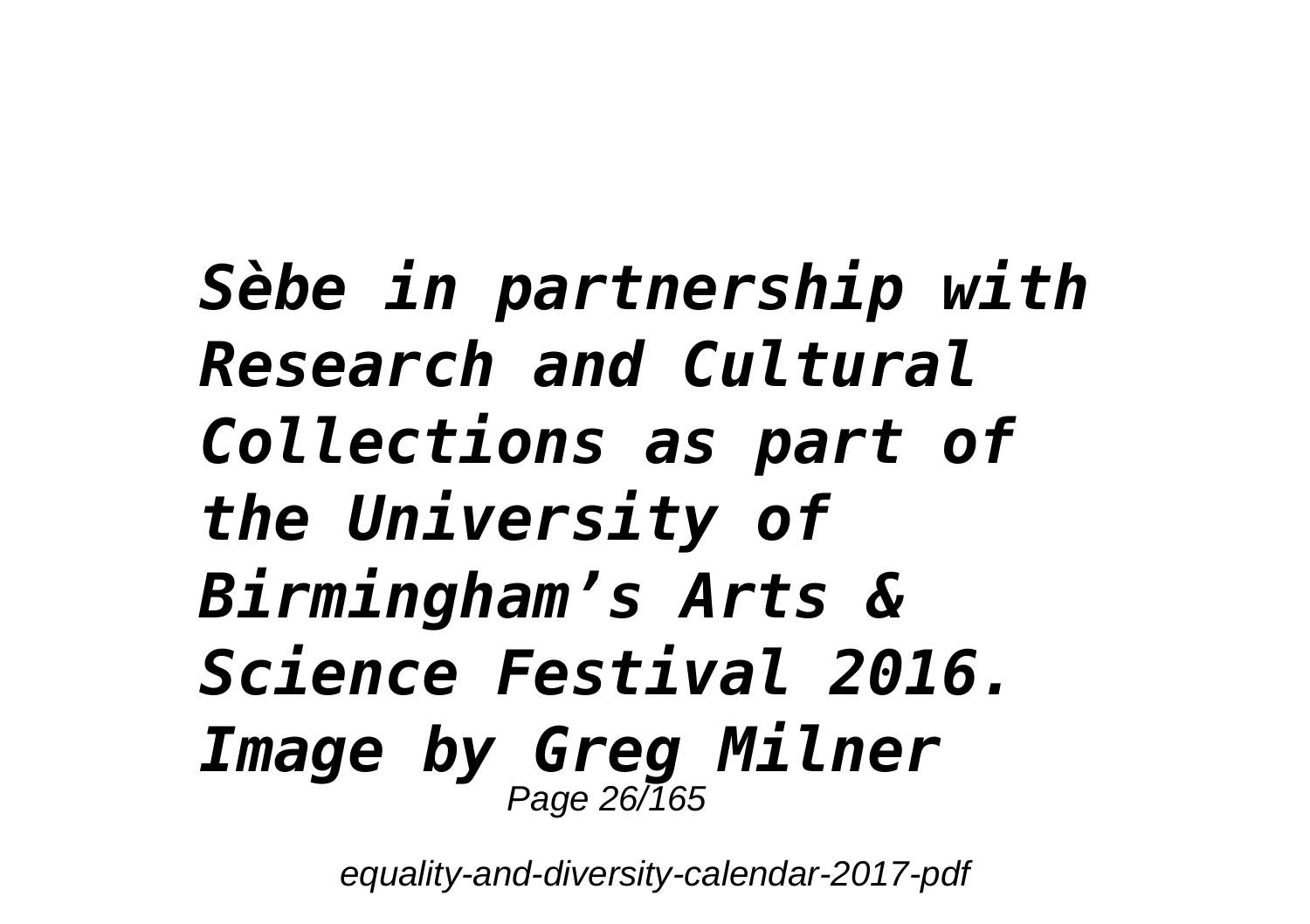*Photography.*

*DIVERSITY CALENDAR 2017 - Intranet home diversiton Diversity Calendar 2017 leading the world in diversity* Page 27/165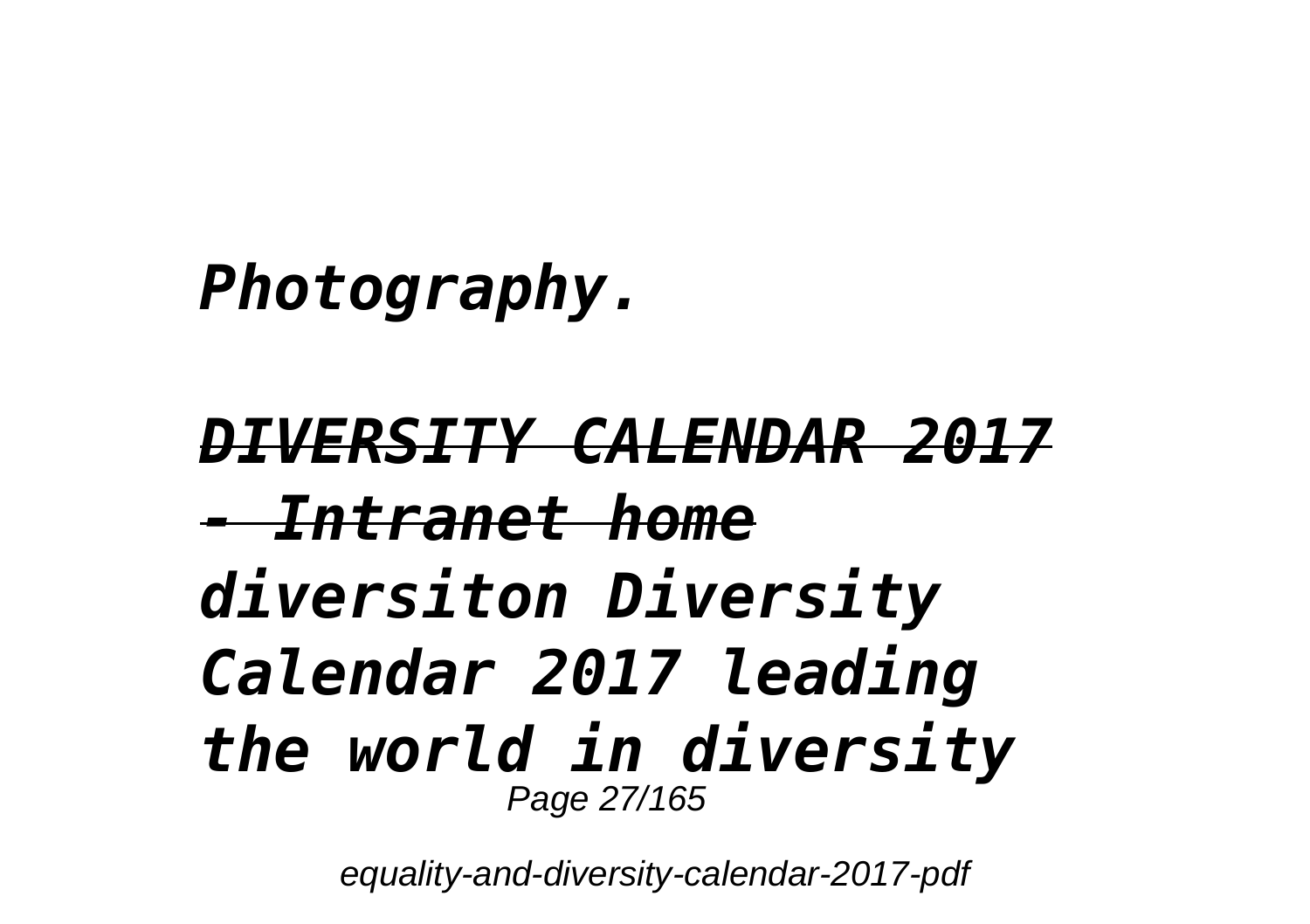# *University House Staff Wear Christmas Jumpers to Raise Money for Cancer Research – image taken by Claire Algar*

#### *DIVERSITY CALEN* Page 28/165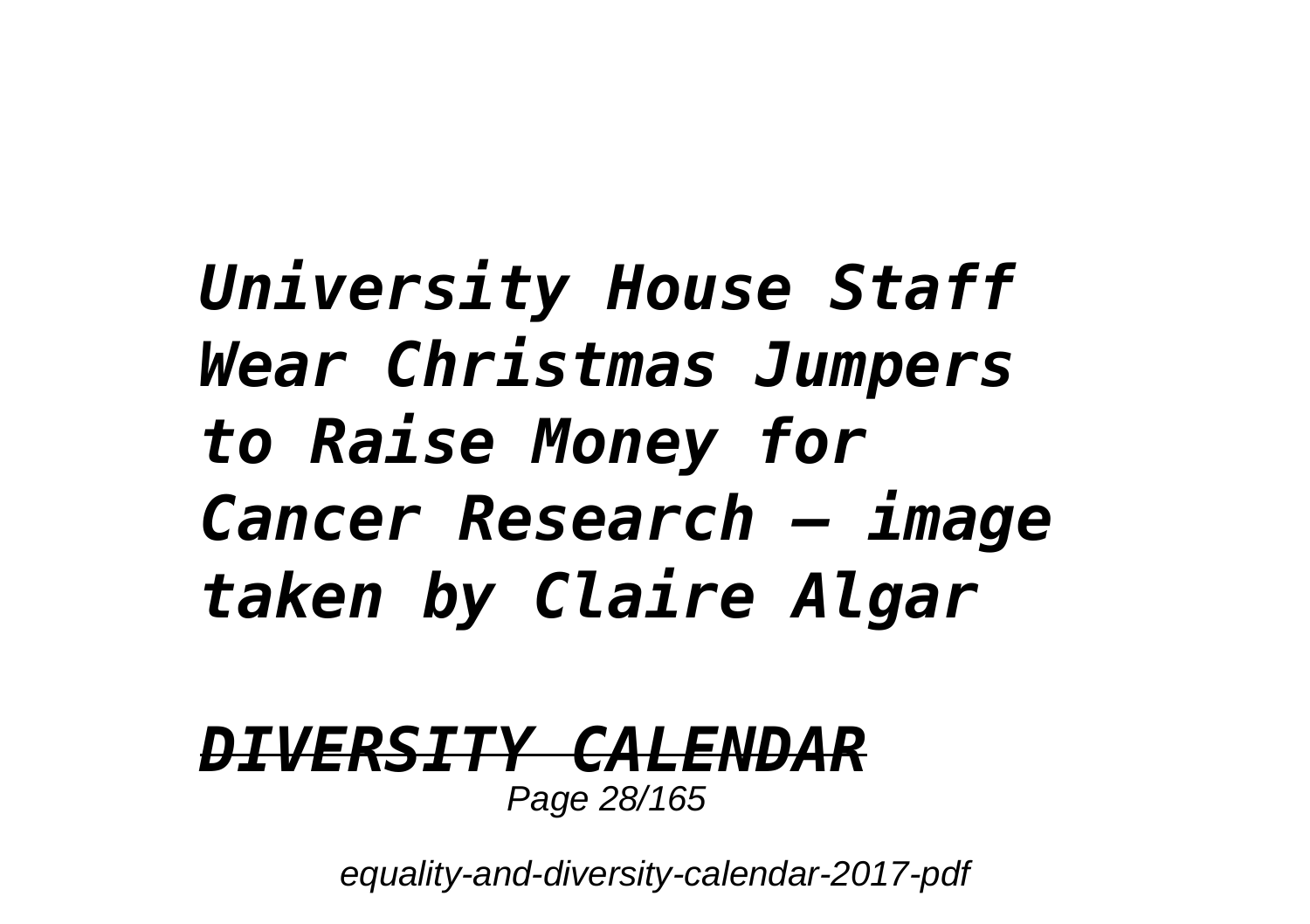*2017/2018 - University of Warwick SEPTEMBER 2017 1-4 Eid Ul Adha (Festival of Sacrifice)\* (Islam) 8 Birthday of the Blessed Virgin Mary (Christian)* Page 29/165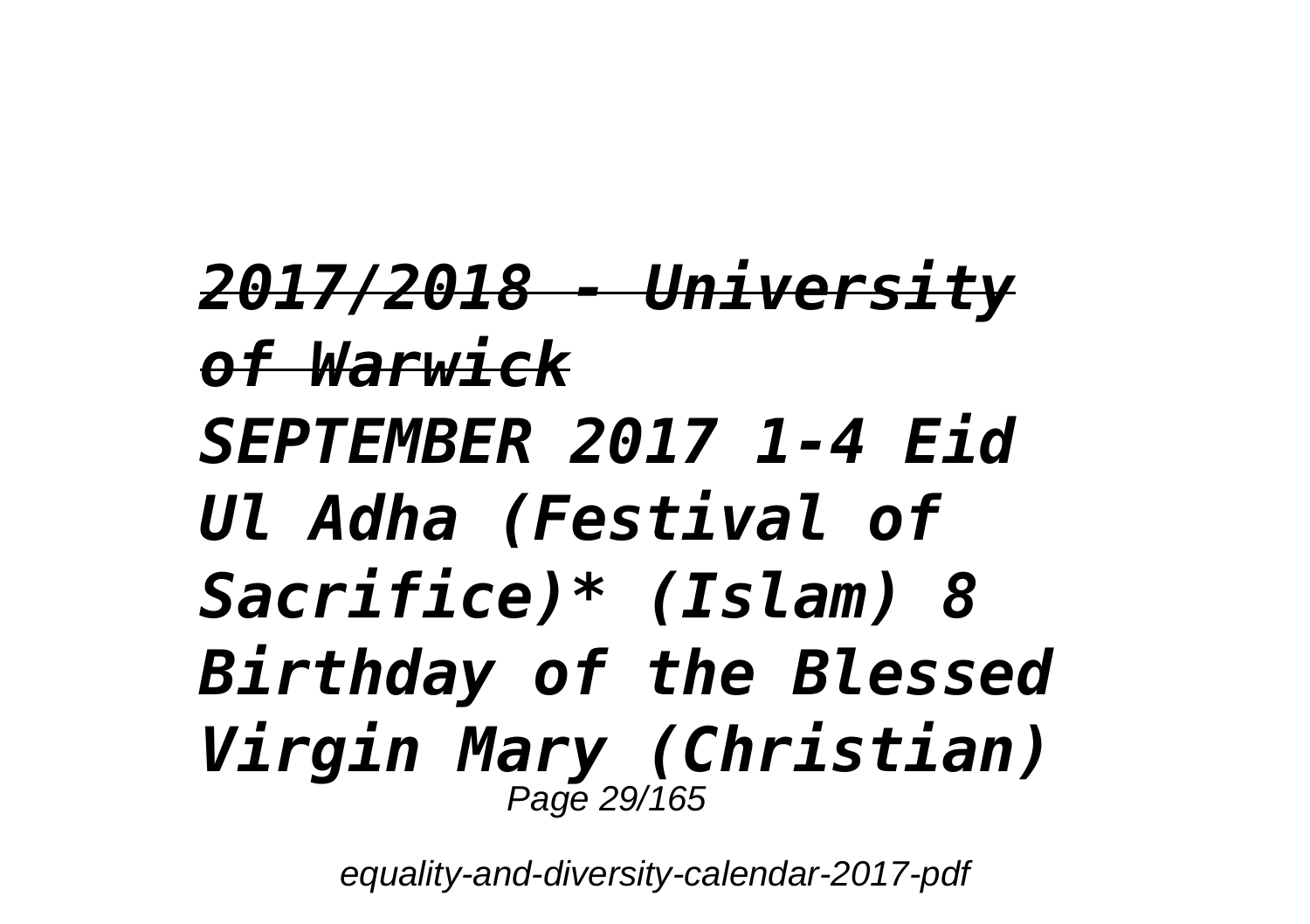*10 Hajj (Pilgrimage)\* (Islam) 20-22 Rosh Hashanah (no work permitted - begins sunset of Wednesday, ends nightfall of Friday) (Jewish) 21-30* Page 30/165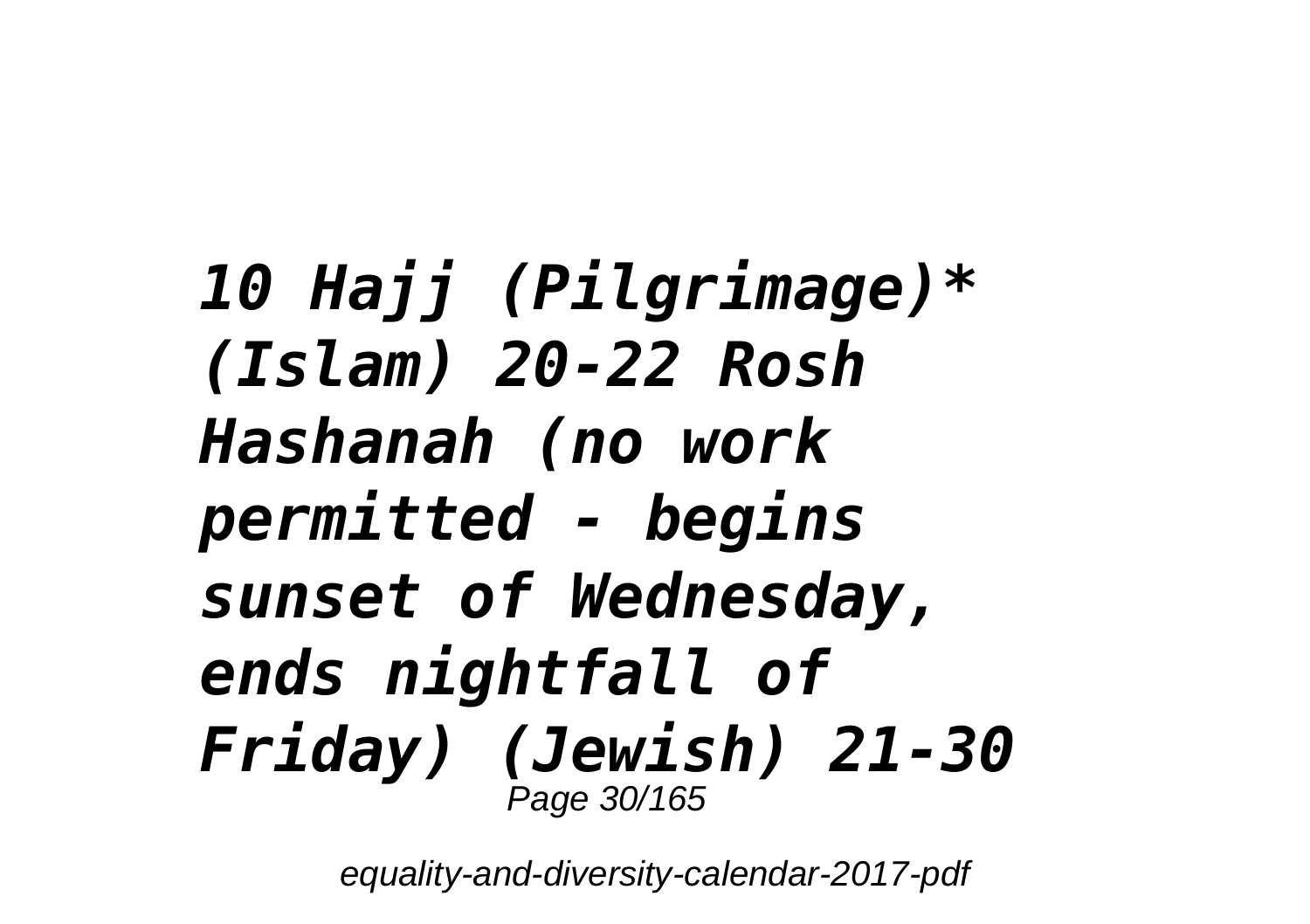# *Navaratri (Hinduism) 21 Muharram - New Year\* (Islam) 24 Fast of Gedaliah (Judaism)*

# *DIVERSITY CALENDAR 2017 - 2018*

Page 31/165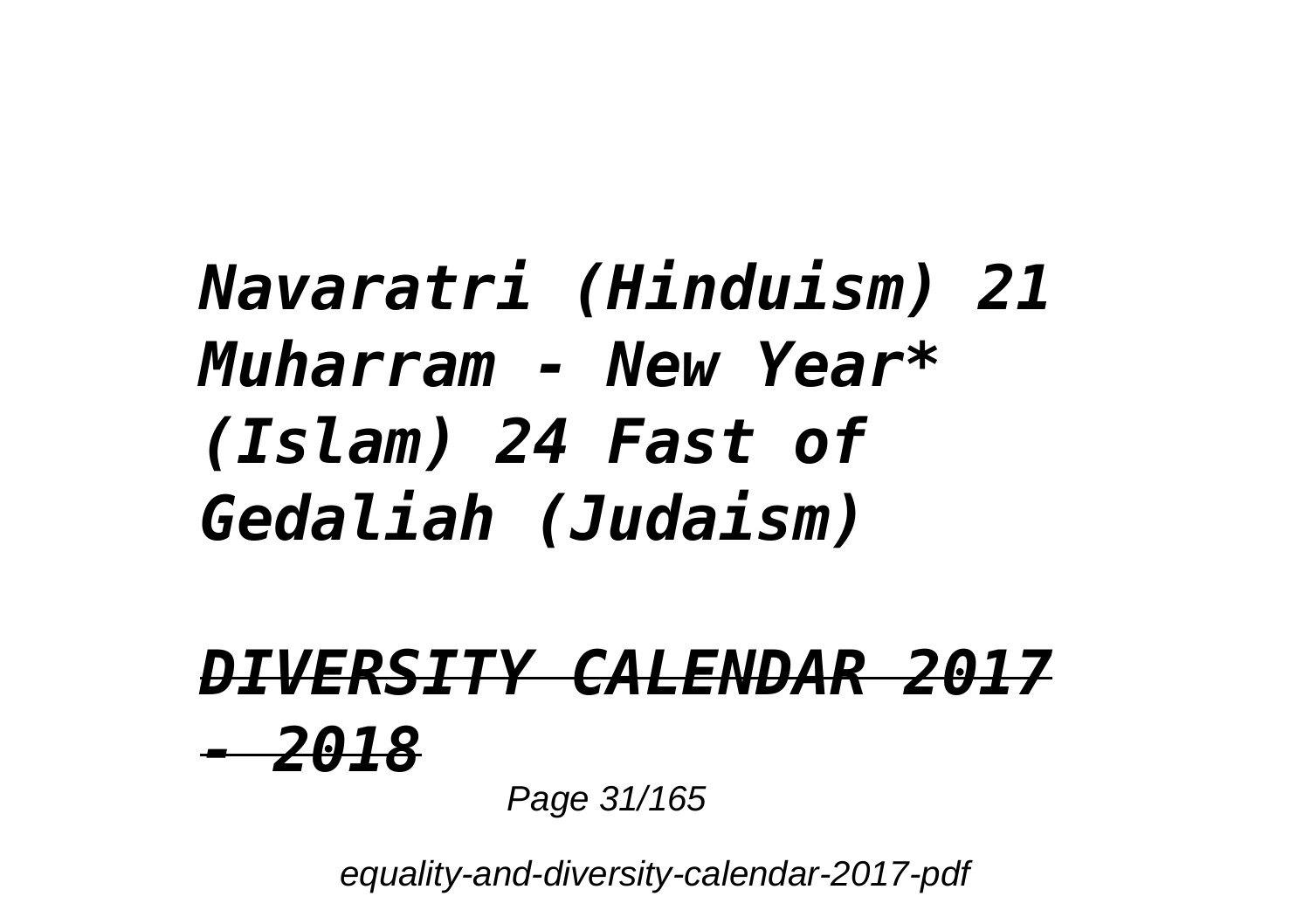*Diversity Calendar 2017/18 Published: 29 November 2017 Equality, diversity and inclusion are central to the University's Strategy and our aspirations to* Page 32/165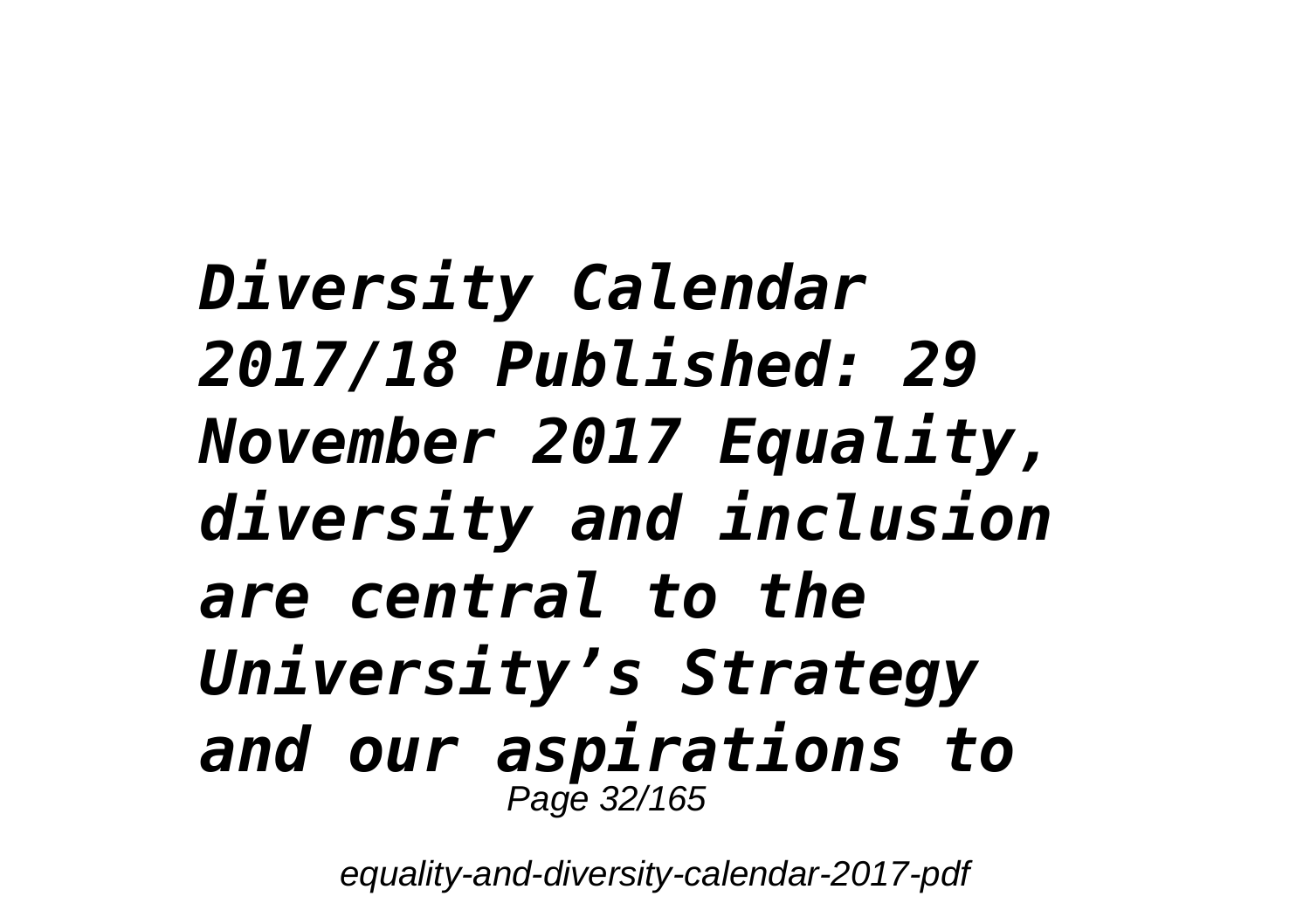*be a leading international university. This calendar of events will be updated by the Equality, Diversity and Inclusion Team - with* Page 33/165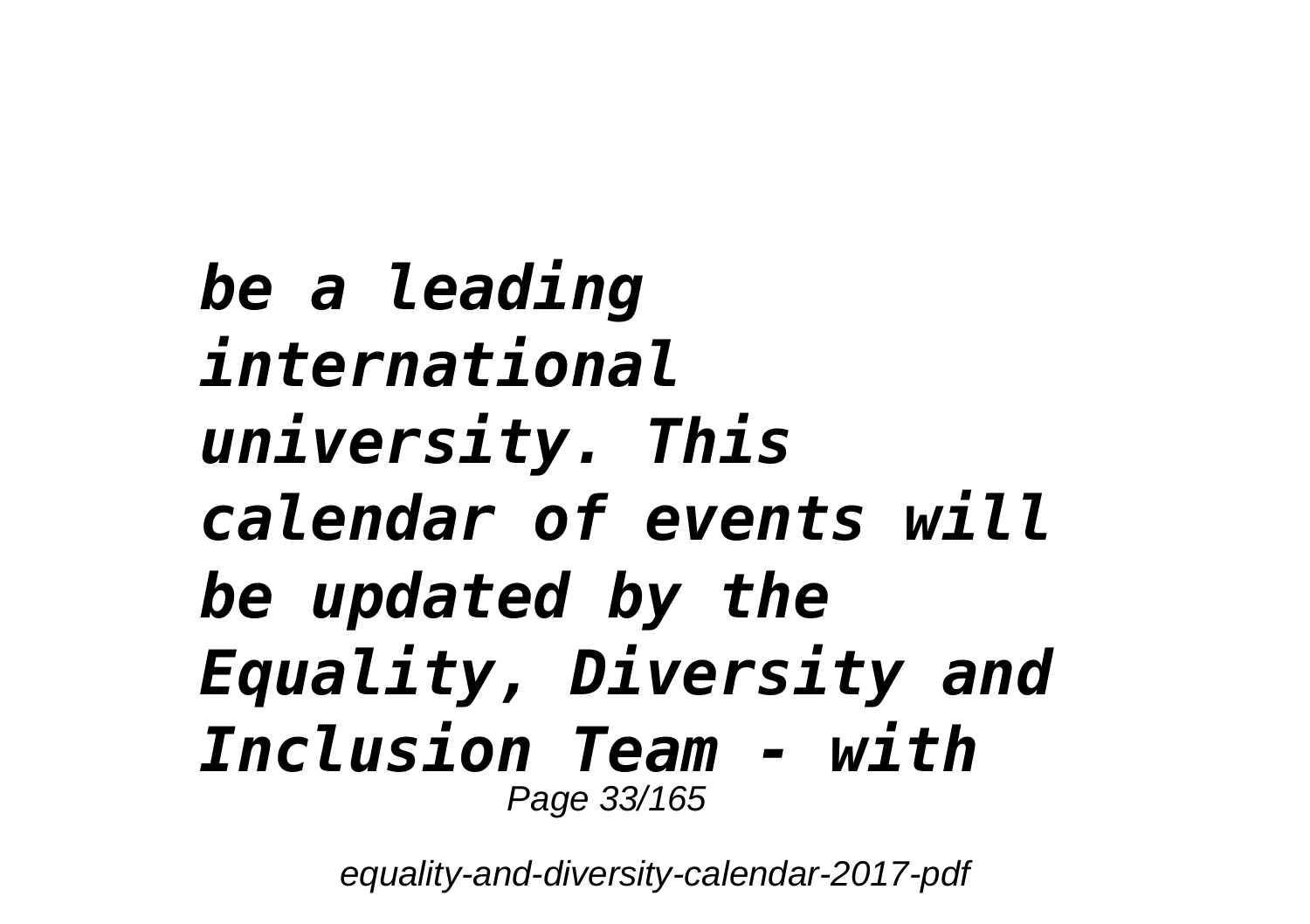# *contributions from members across the University.*

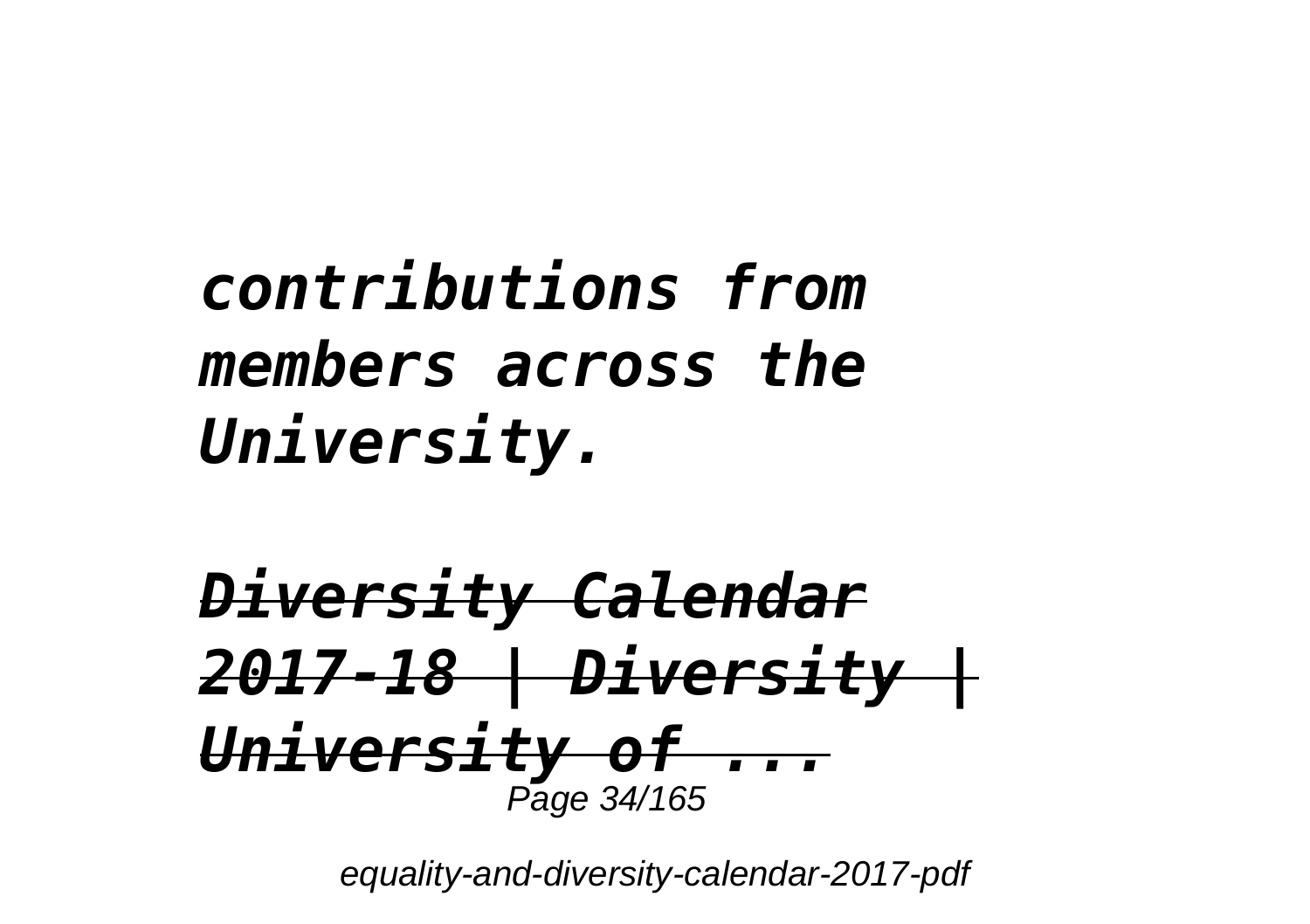*Access Free Equality And Diversity Calendar 2017 Equality And Diversity Calendar 2017 OnlineProgrammingBooks feature information on free computer books,* Page 35/165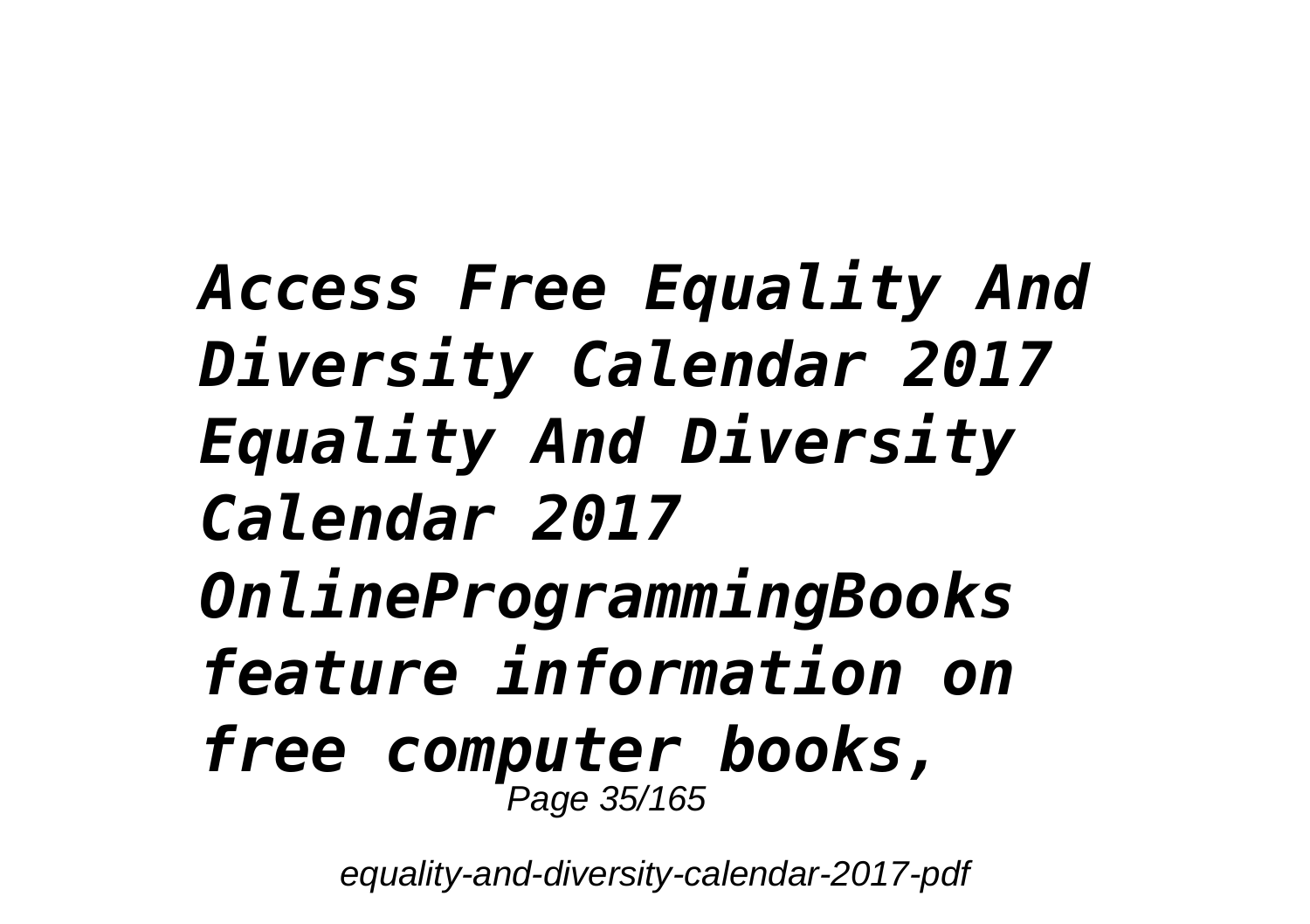*online books, eBooks and sample chapters of Computer Science, Marketing, Math, Information Technology, Science, Business, Physics and Internet.* Page 36/165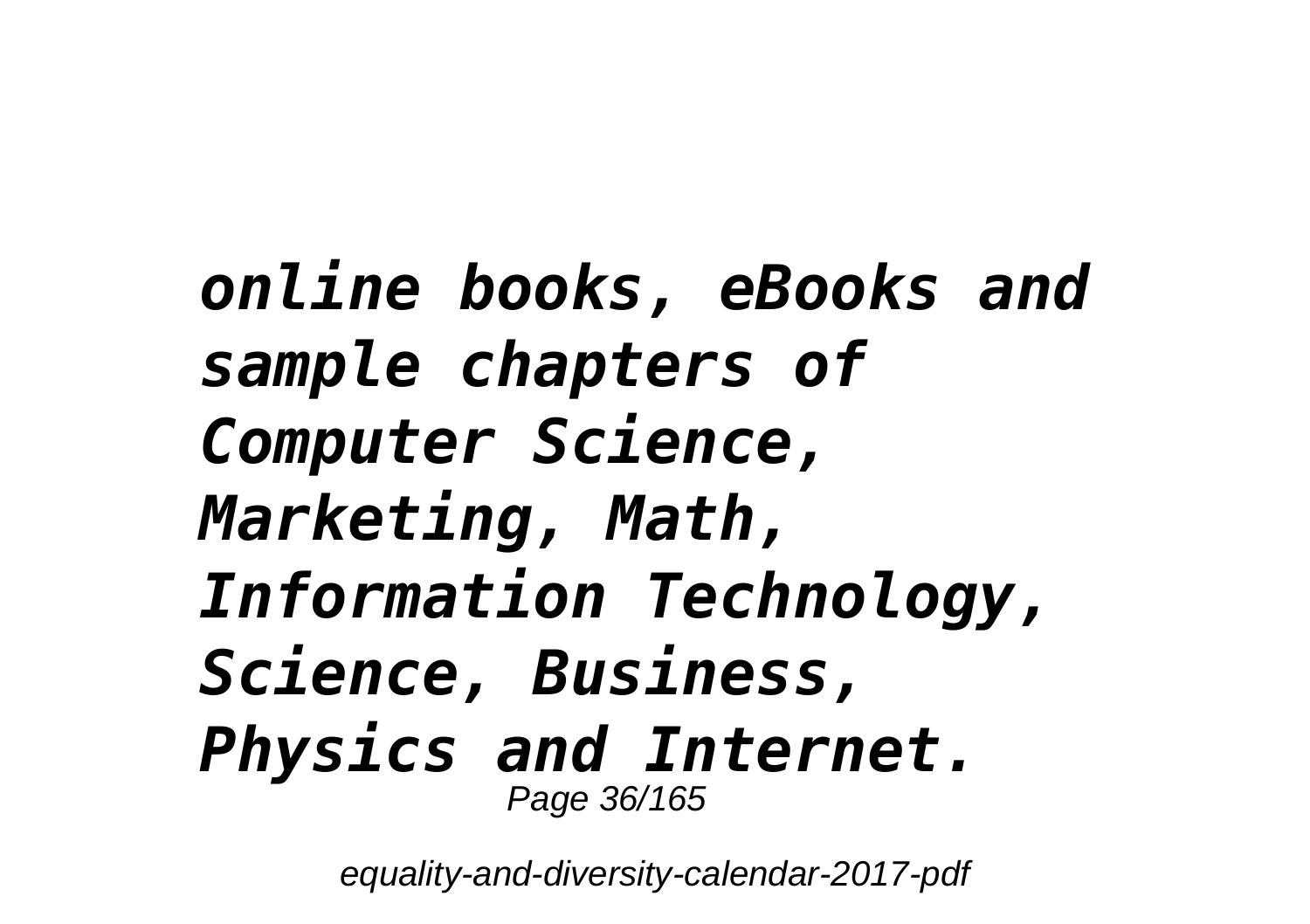### *Equality And Diversity Calendar 2017 mellatechnologies.com 2018/19 Diversity Calendar . 2017/18 Diversity Calendar .* Page 37/165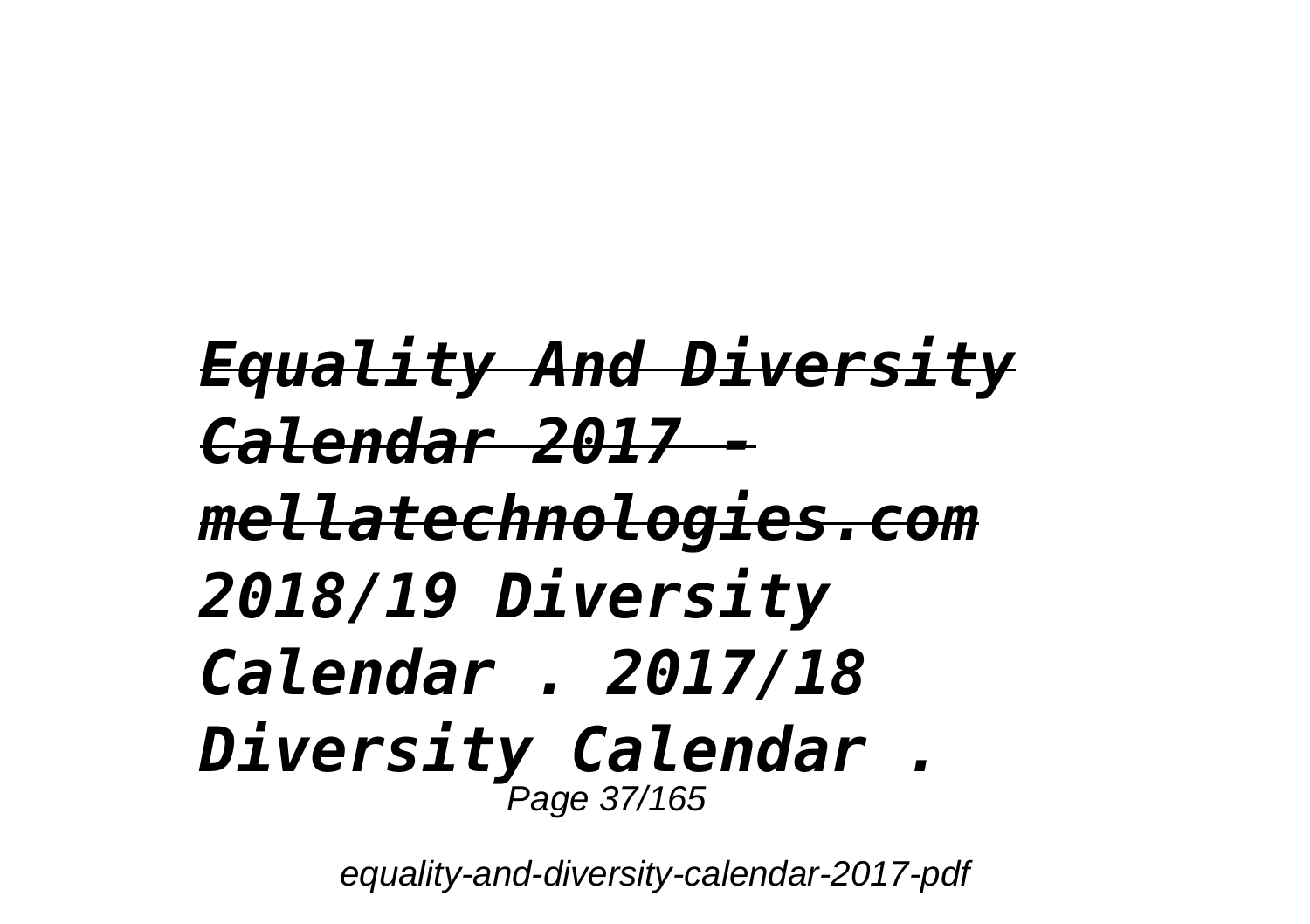*2016/17 Diversity Calendar . 2015/16 Diversity Calendar . 2014/15 Diversity ... Staff Networks. Events. Newsletter. Contact Us. Equality, Diversity and* Page 38/165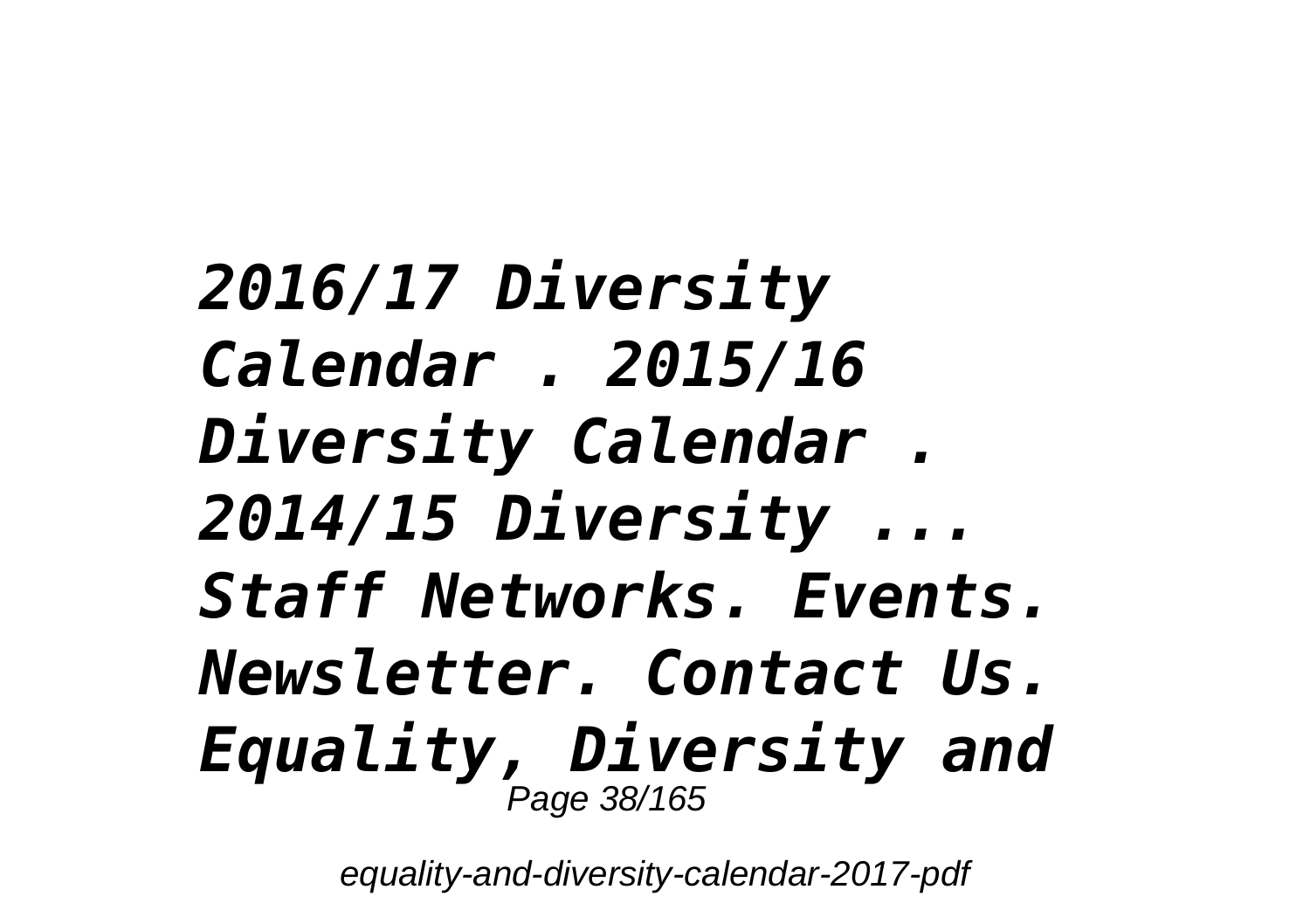# *Inclusion, University House, University of Warwick, Coventry, CV4 7AL. Page contact: Equality Warwick Last revised: Tue 10 Dec 2019*

*...*

Page 39/165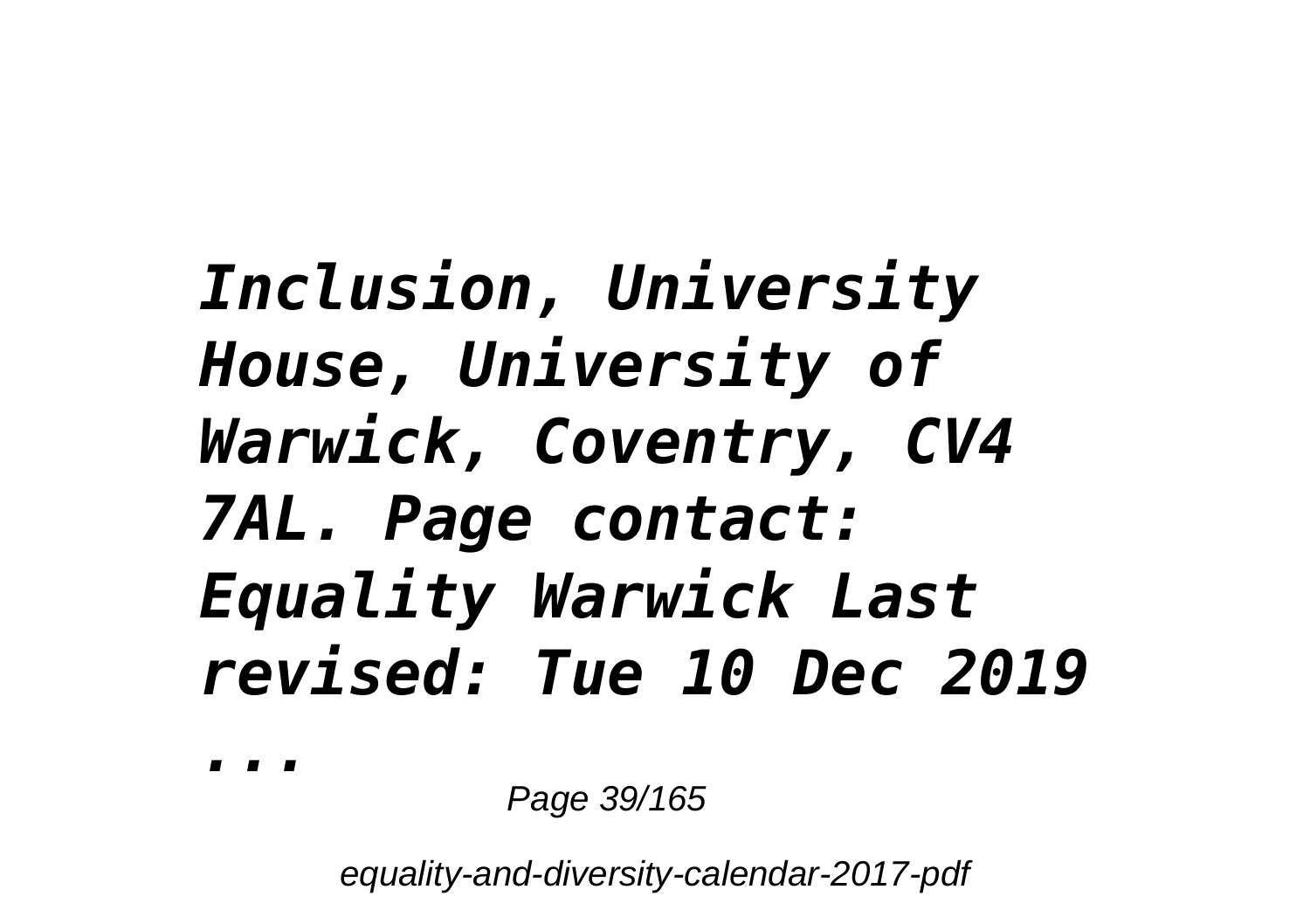#### *Diversity Calendar - University of Warwick The Diversity Calendar The Diversity Calendar has been developed to help to raise awareness* Page 40/165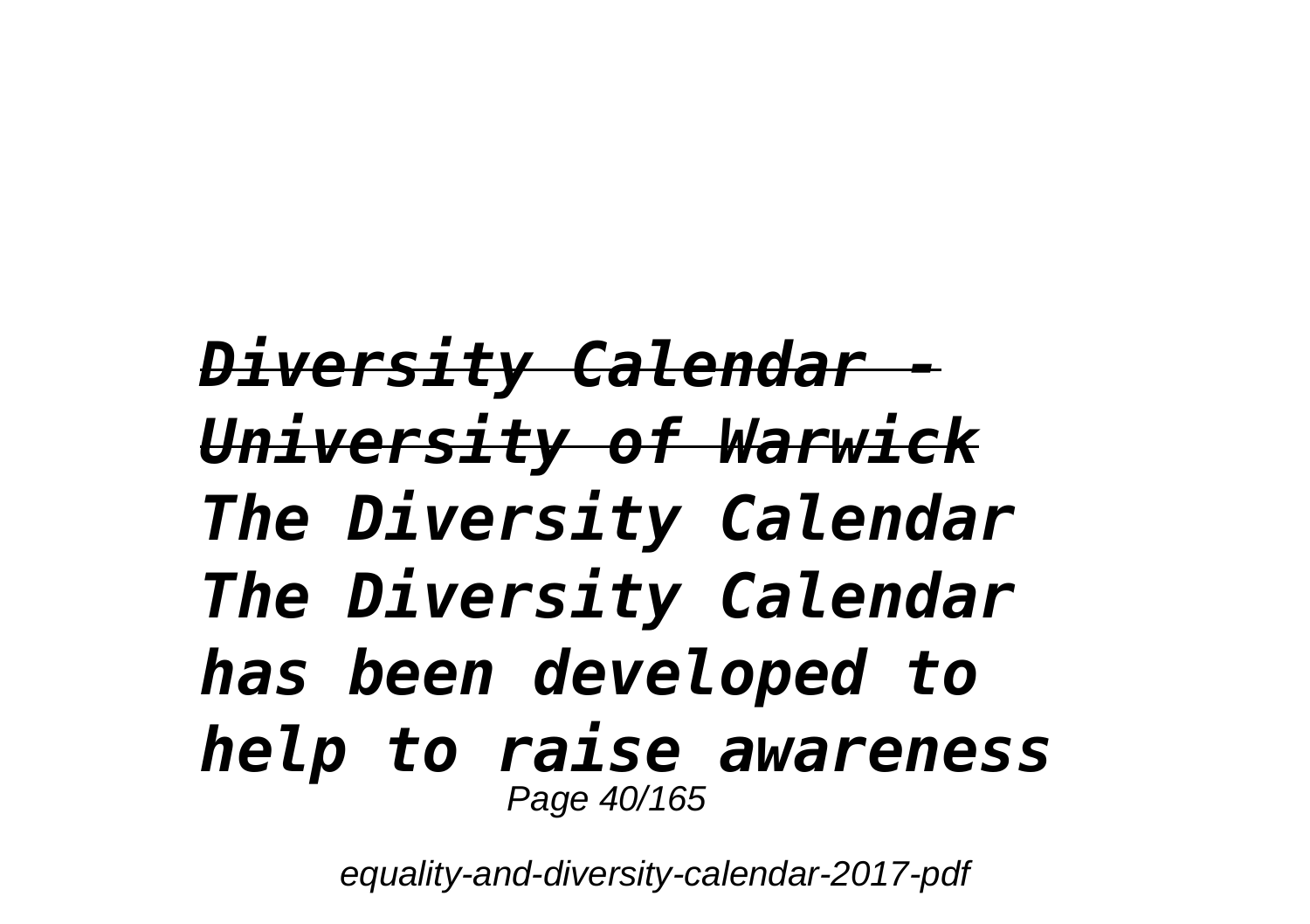### *around the different equality groups and our University Population. It is also a useful tool for planning vital meetings, events and exams when a large* Page 41/165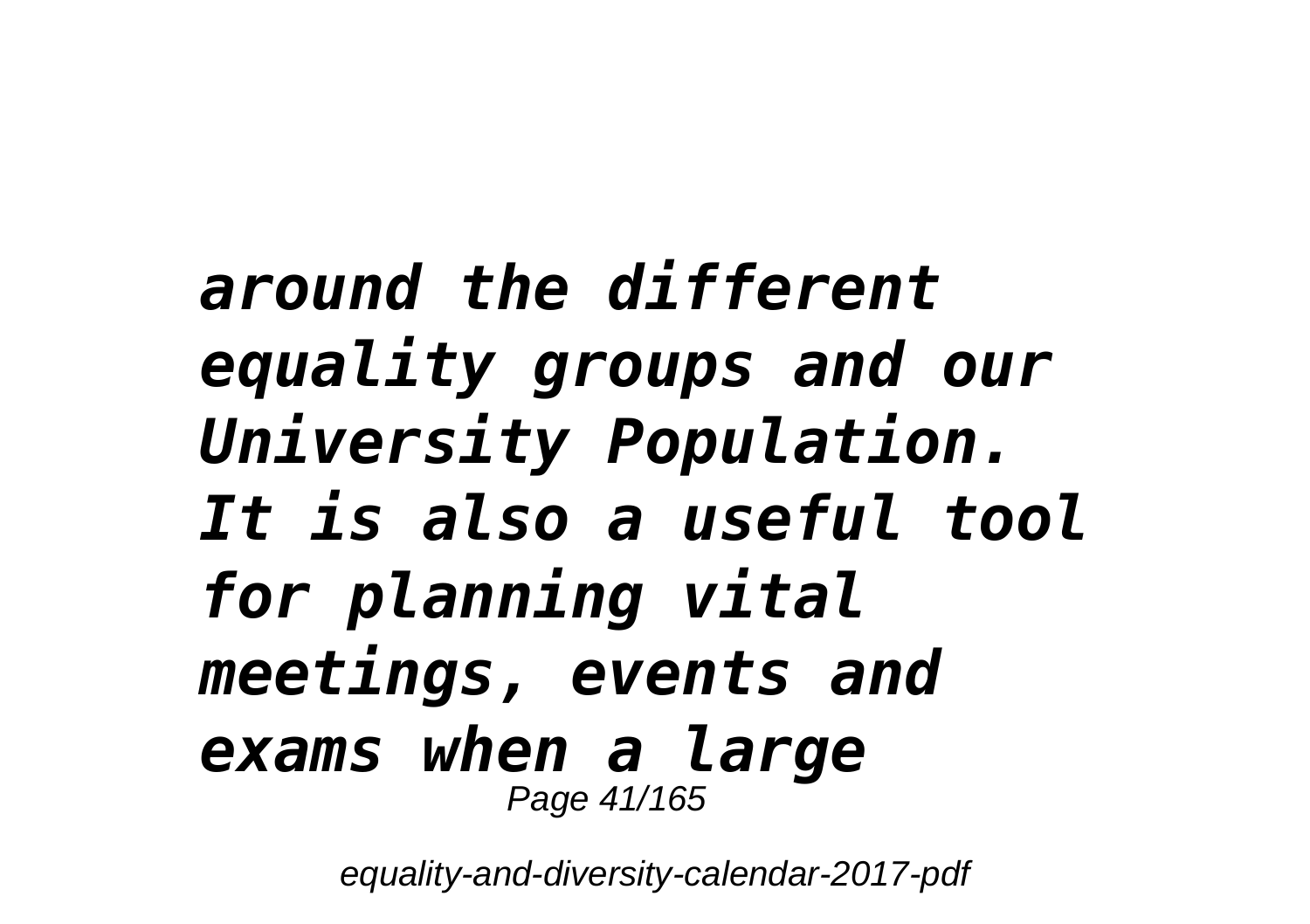# *portion of the student or staff population may be unavailable.*

*The diversity calendar | Equality, Diversity and Inclusion ...* Page 42/165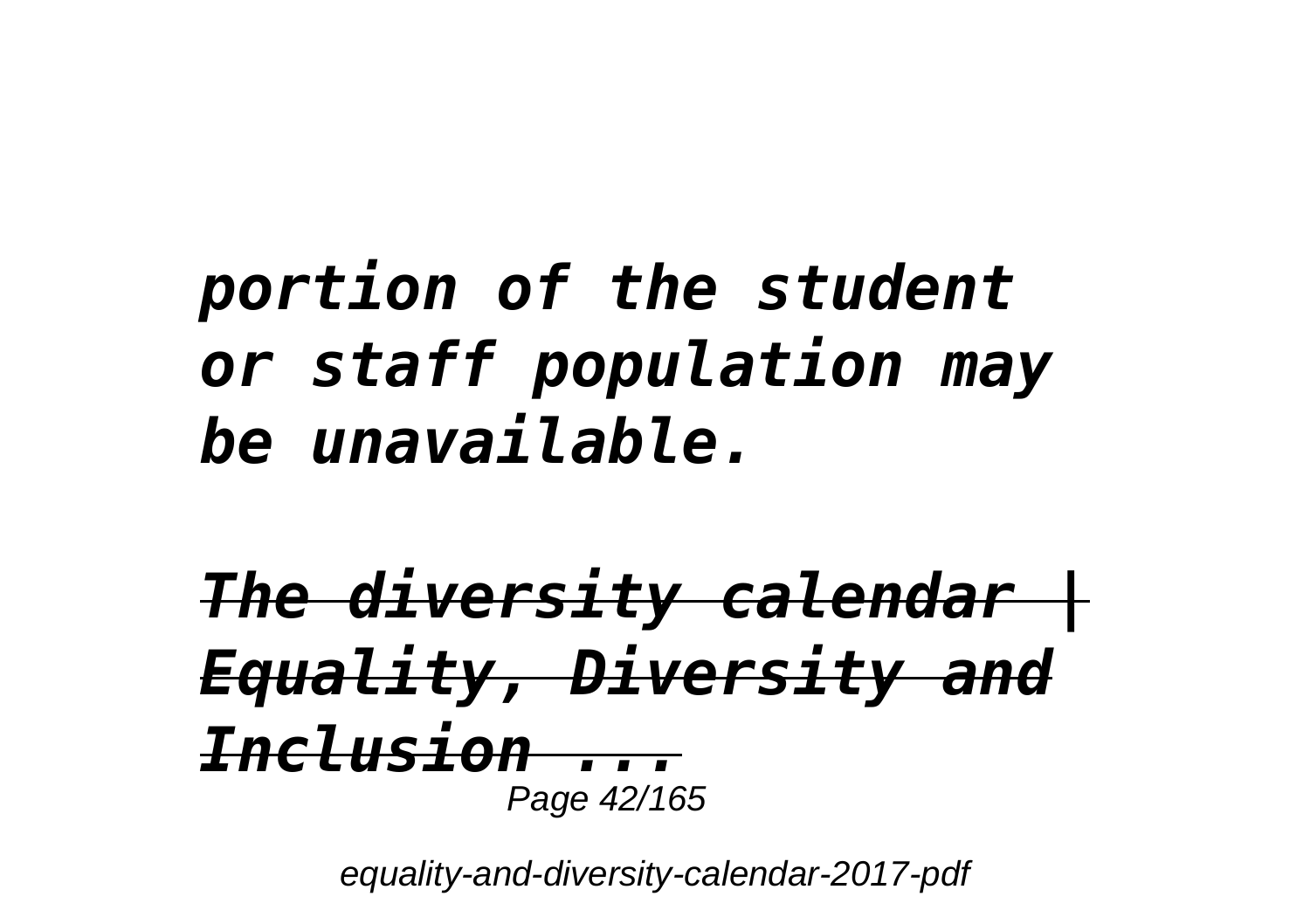*21st World Day for Cultural Diversity for Dialogue and Development Ascension Day –Christian 22nd International Day for Biological Diversity Quds Day \* –Islam 23rd* Page 43/165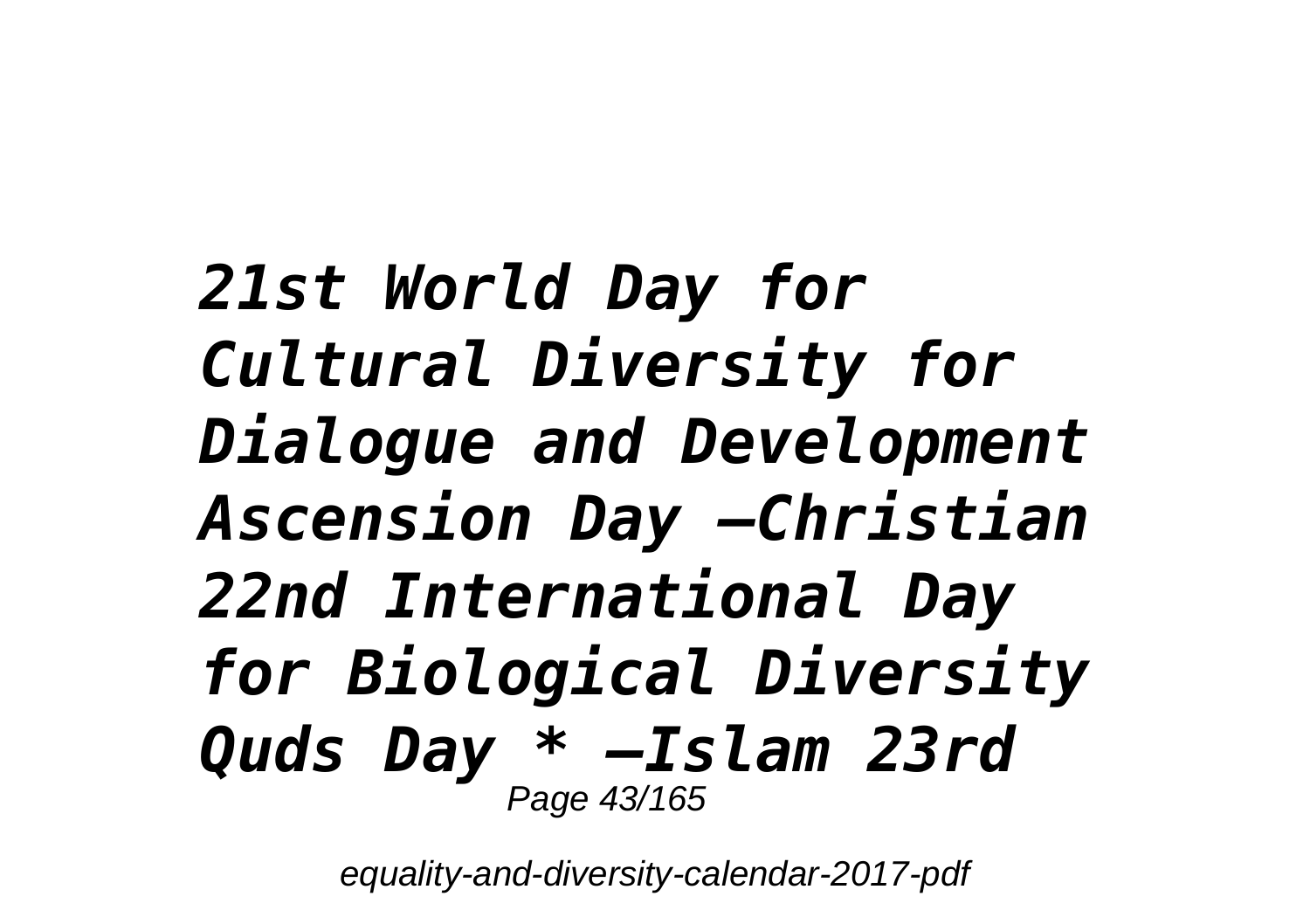### *Birthday of Guru Amar Das –Sikhism Declaration of the Bab \* –Baha'i 24th Eid al Fitr \* –Islam 25th Spring Bank Holiday –UK and ROI 28th Ascension of Baha'u'llah* Page 44/165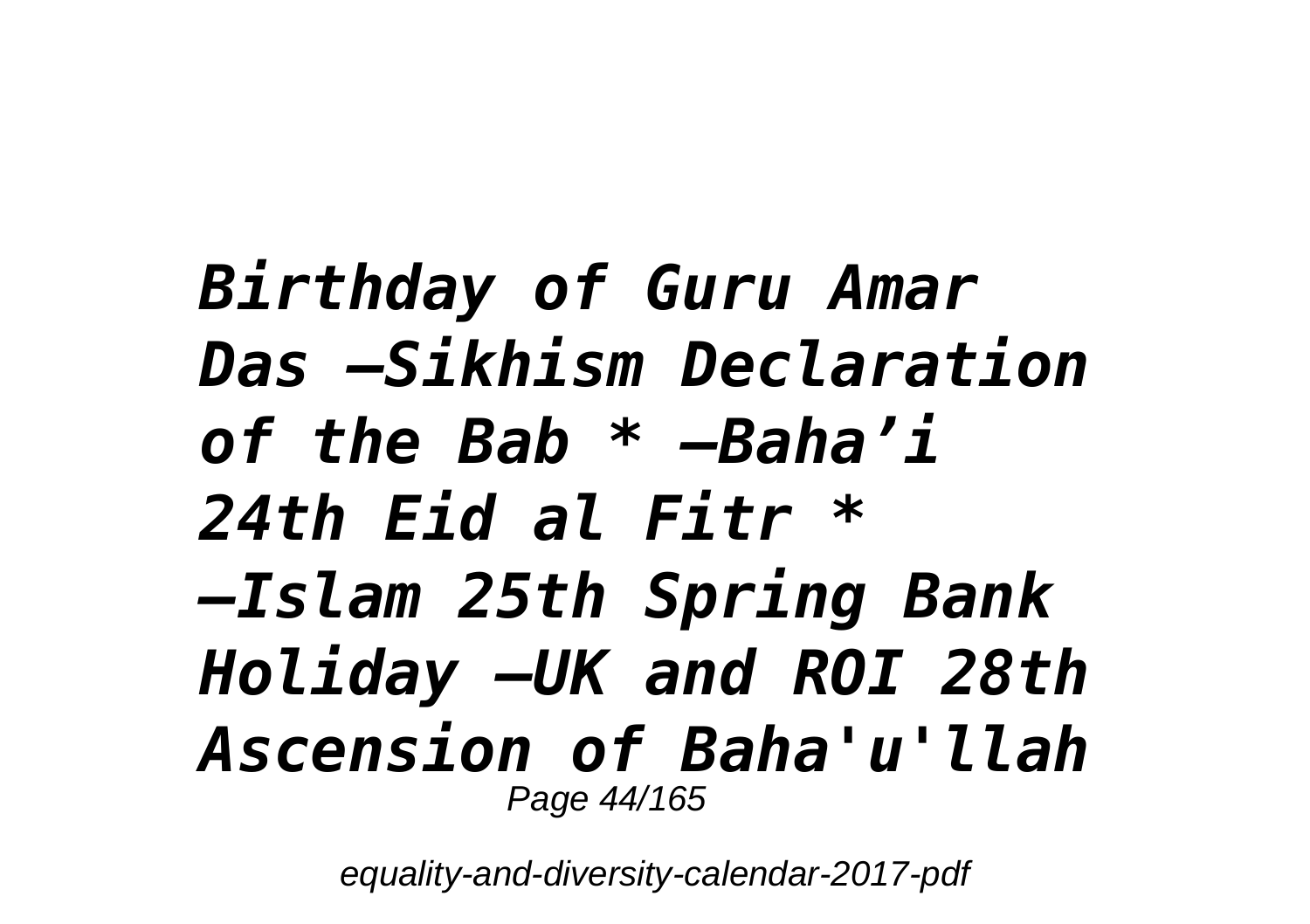#### *\* - Baha'I*

#### *Equality and Diversity Calendar 2020 diversity calendar 2019 - 2020 office of the president and provost* Page 45/165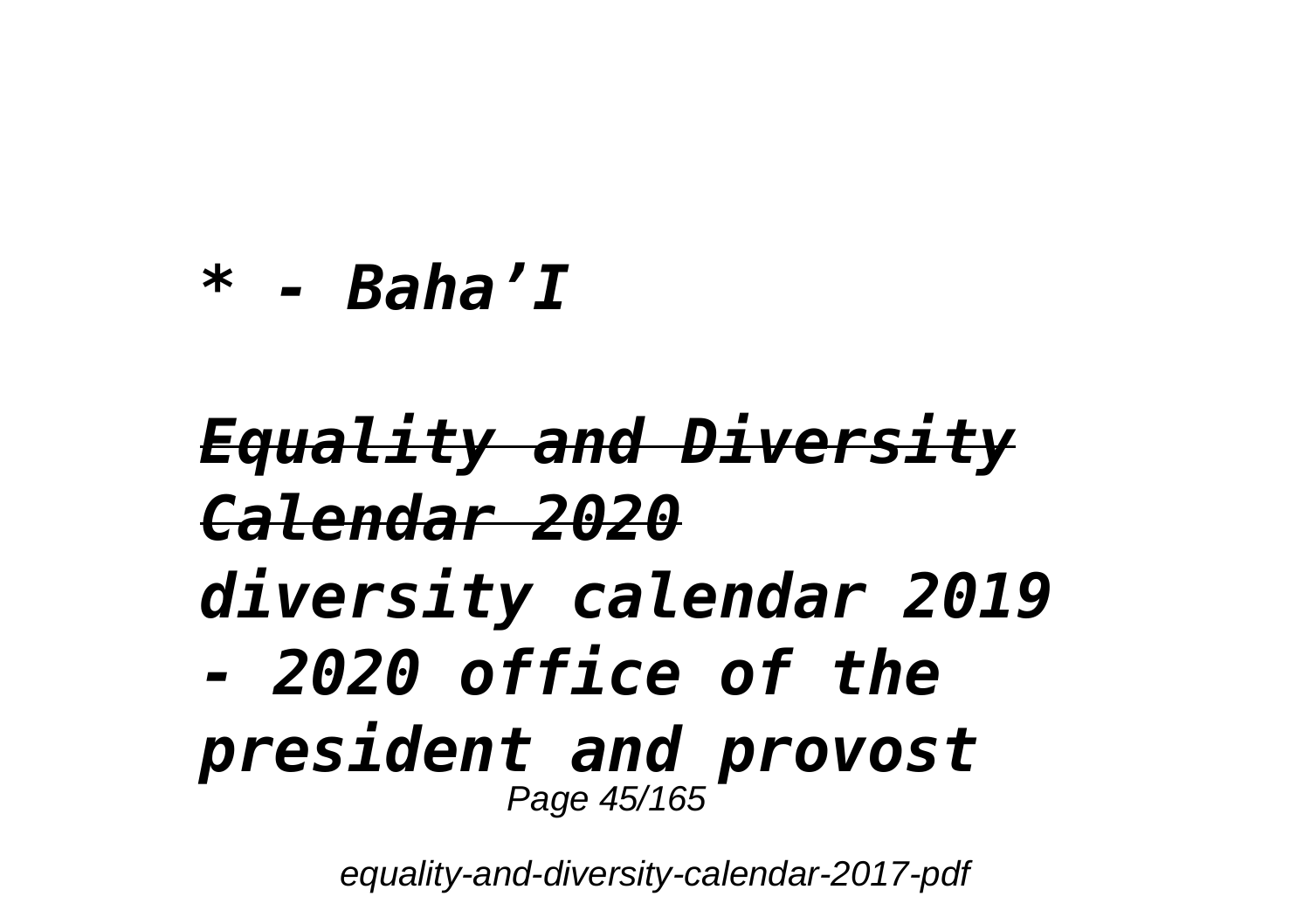# *(equality, diversity & inclusion)*

#### *DIVERSITY CALENDAR 2019 - 2020 This online calendar, produced in partnership* Page 46/165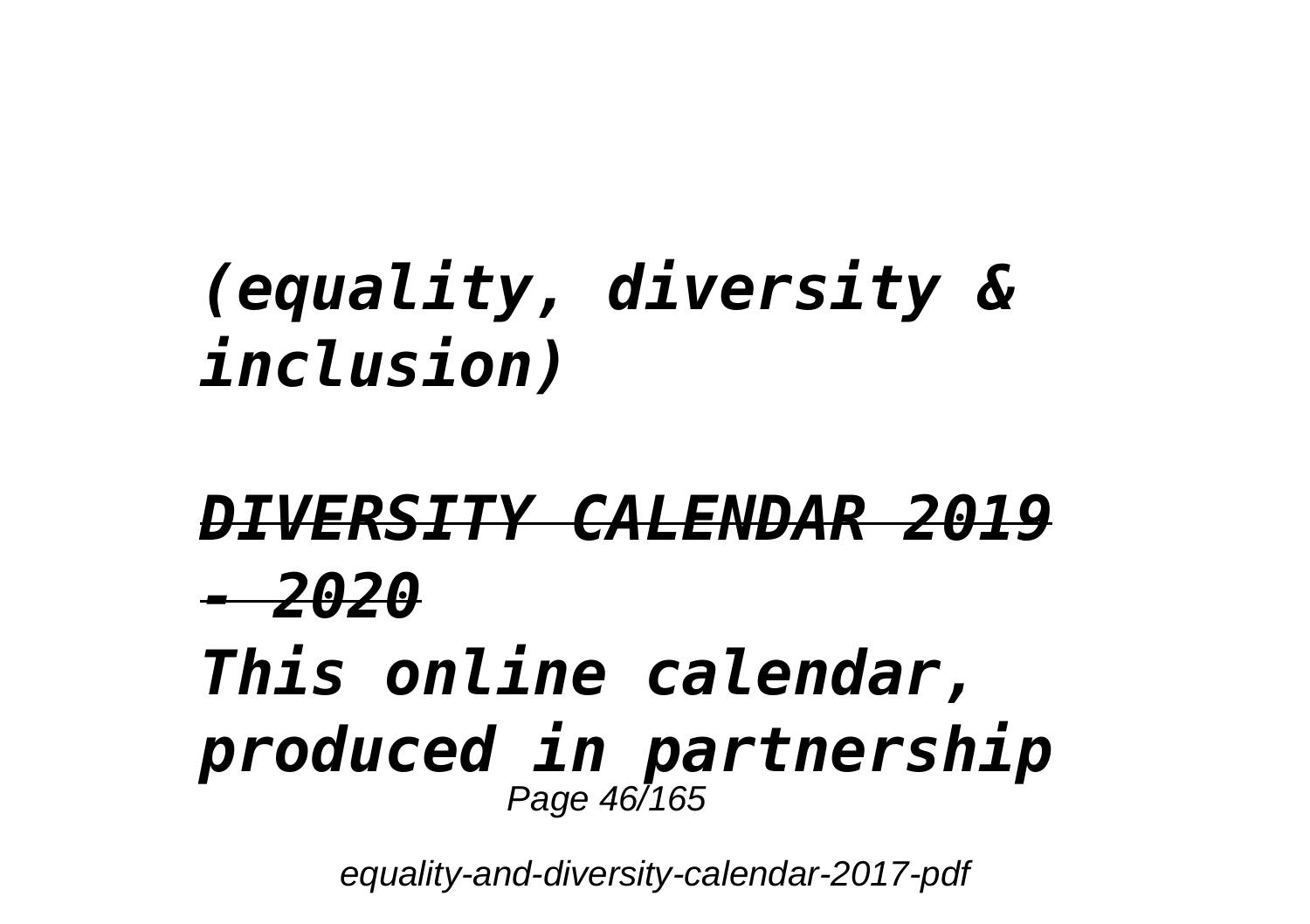*with Diversiton for CIPD members, highlights over 240 important dates, including holy days, ... supports your organisation's diversity, cultural and* Page 47/165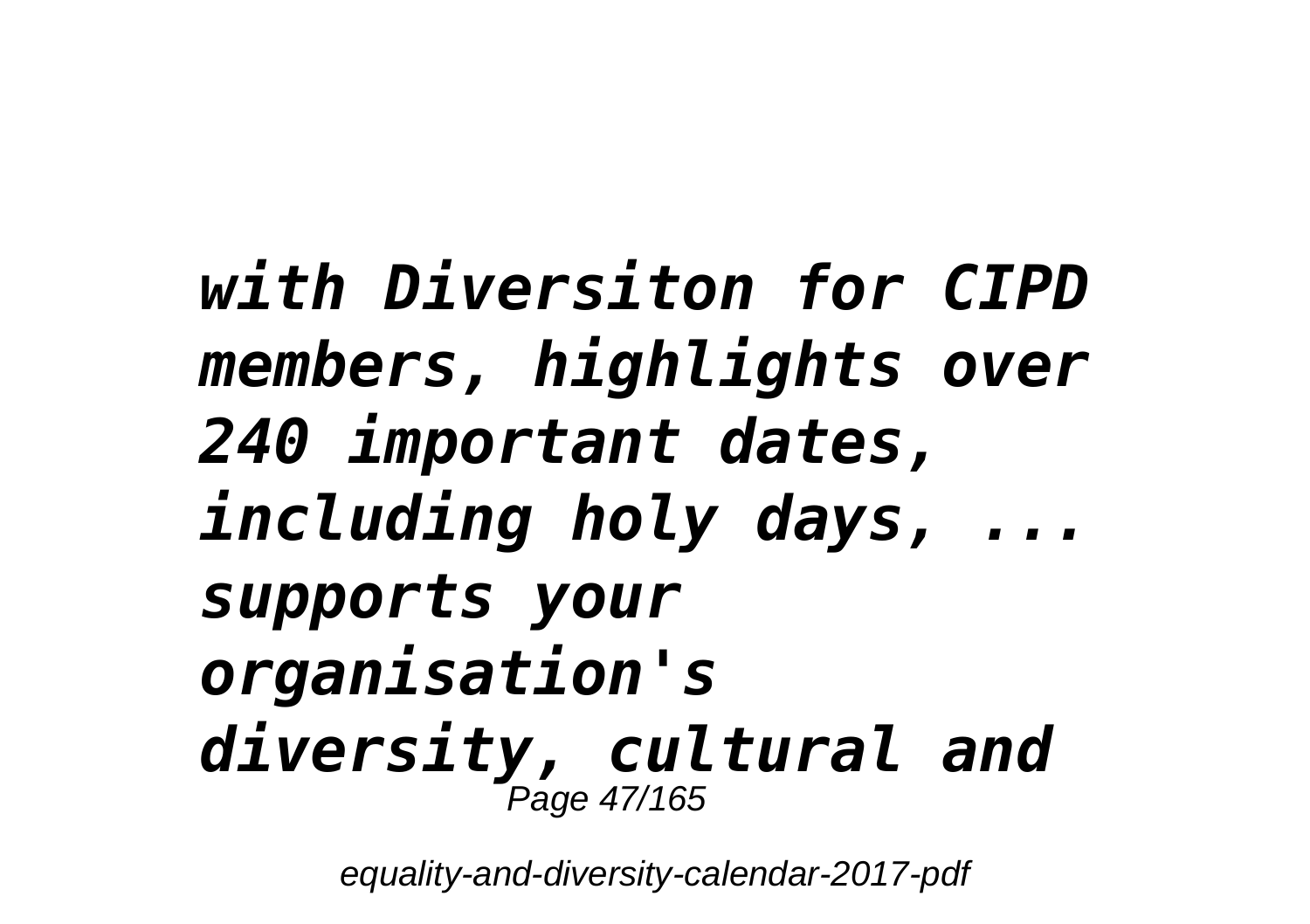```
equality training
initiatives; promotes
awareness of diversity
throughout your
organisation. Inclusion
calendar 2020. Inclusion
Calendar 2020
         Page 48/165
```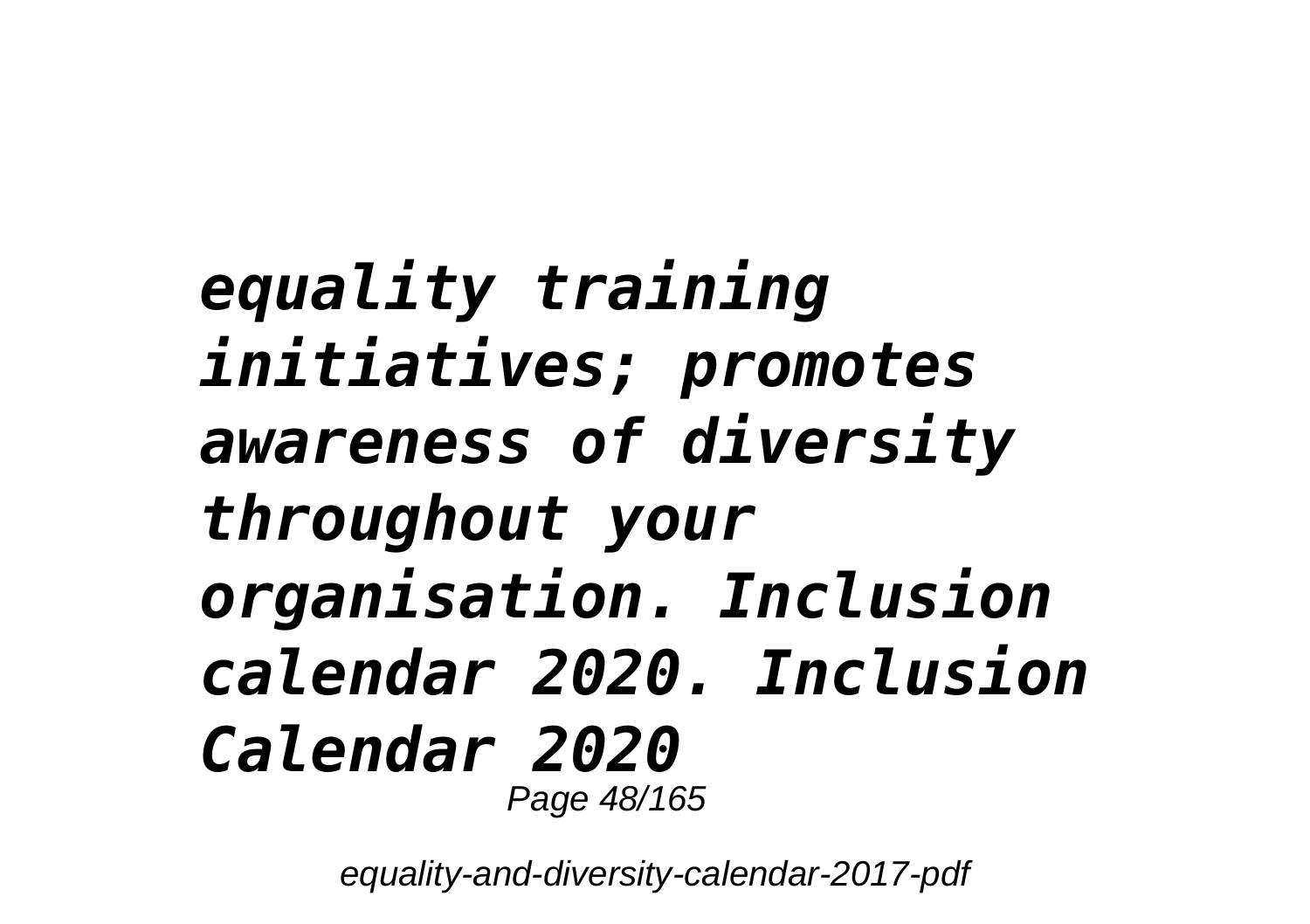# *Inclusion Calendar 2020 | CIPD*

- *5th: International Day*
- *of Charity. tbc: Women*
- *of the Future Awards.*
- *tbc: Global Equality &* Page 49/165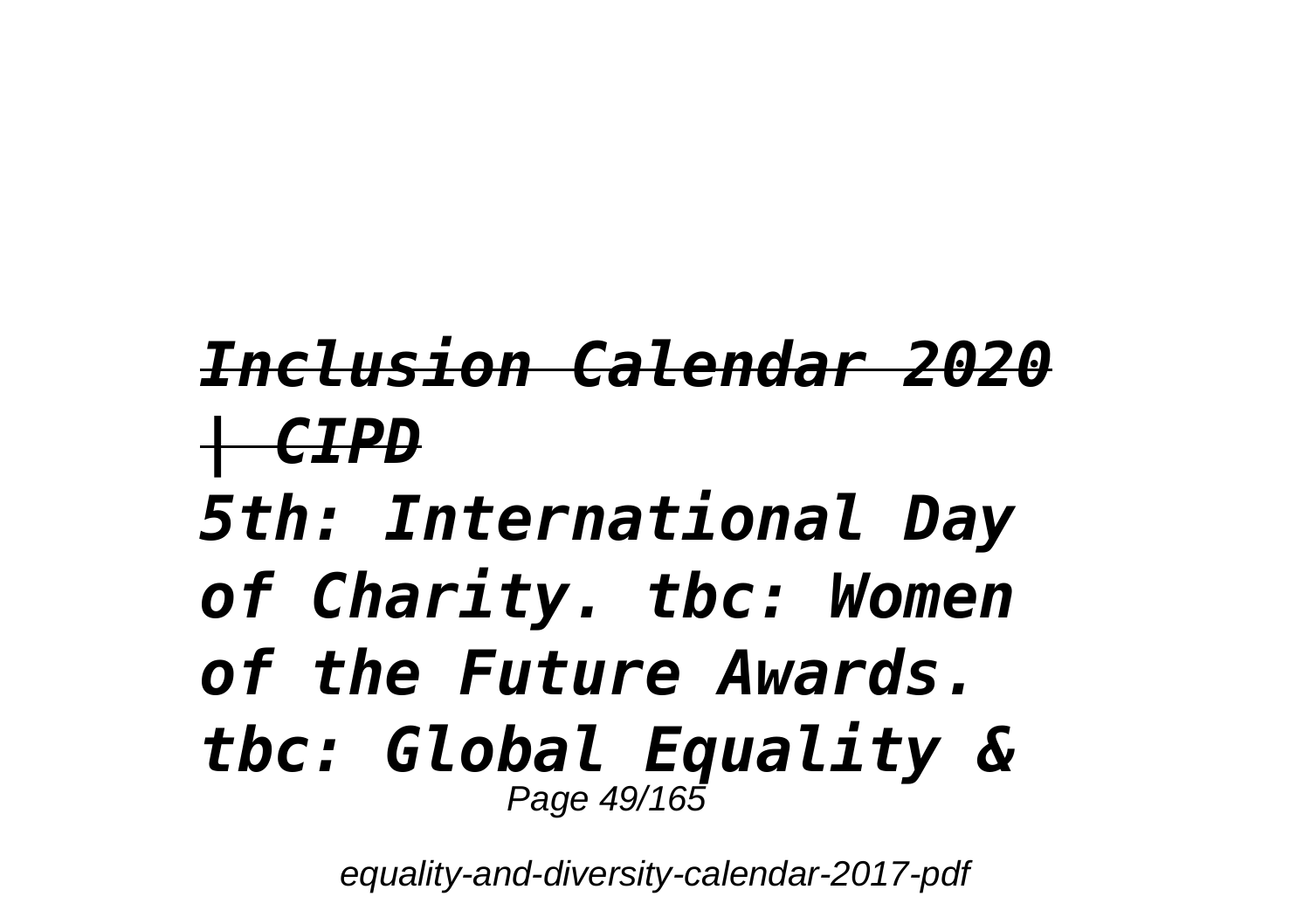*Diversity Awards. tbc: City Giving Day. 23rd - 29th: National Inclusion Week. tbc: World's Biggest Coffee Morning by Macmillan. 10th: World Suicide Prevention* Page 50/165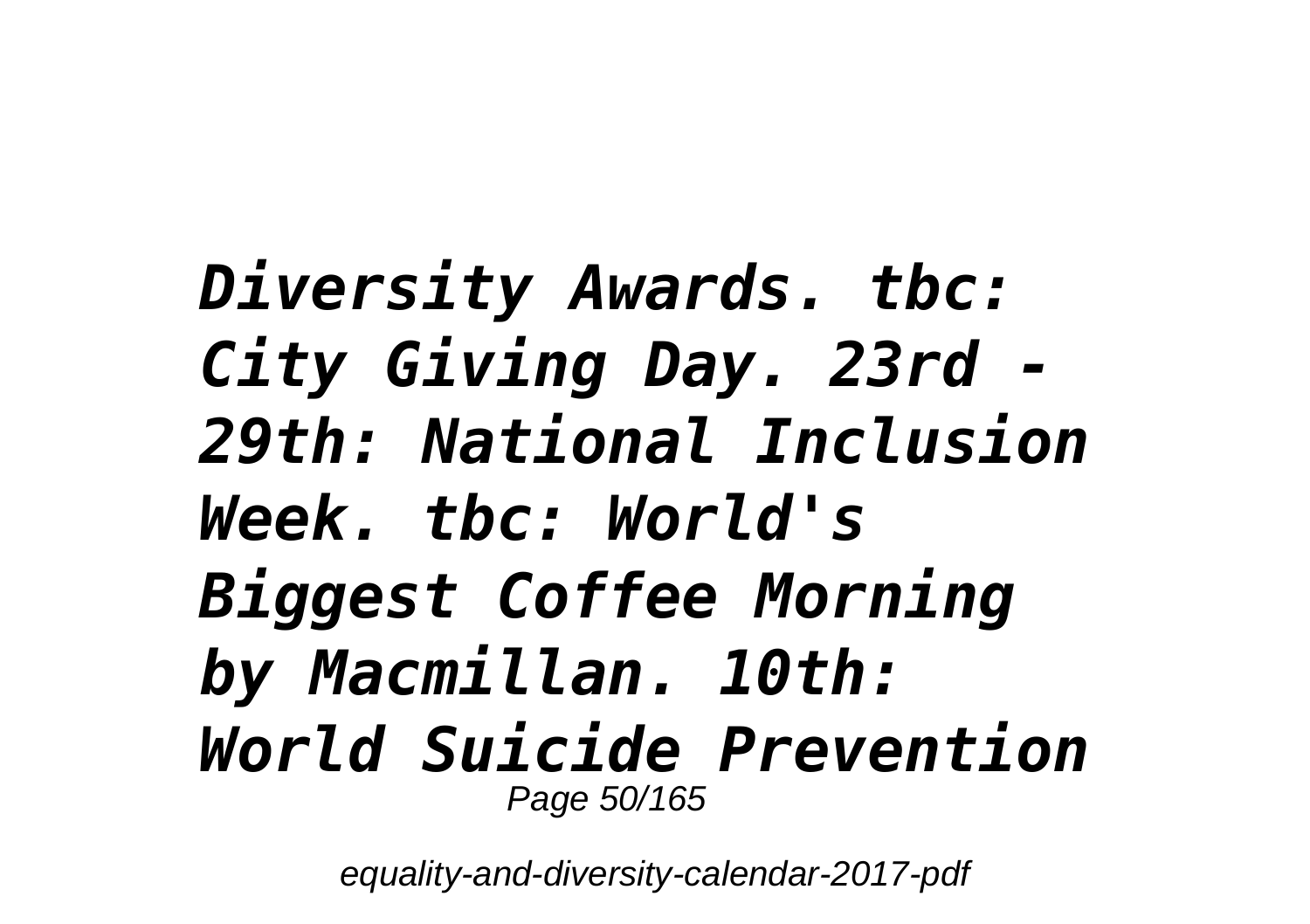# *Day. tbc: Inspirational Women in Law Awards.*

#### *Diversity Calendar - Cityworks diversitonDiversity Calendar 2017. leading* Page 51/165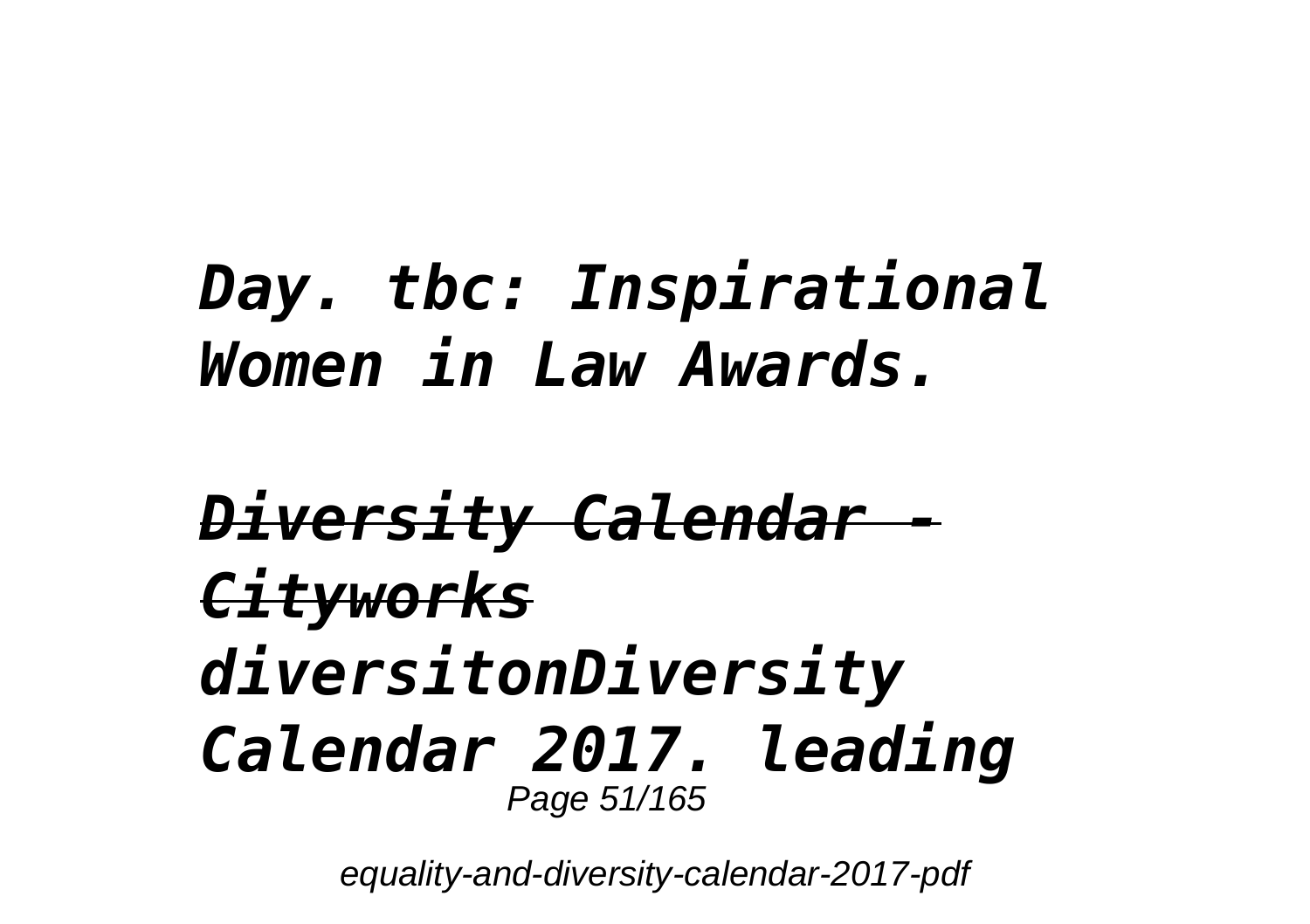*the world in diversity. Carnival de Venezia Italy. 1st Mary, Mother of God – Catholic Christian. Feast of Saint Basil – Orthodox Christian. Gantan-sai* Page 52/165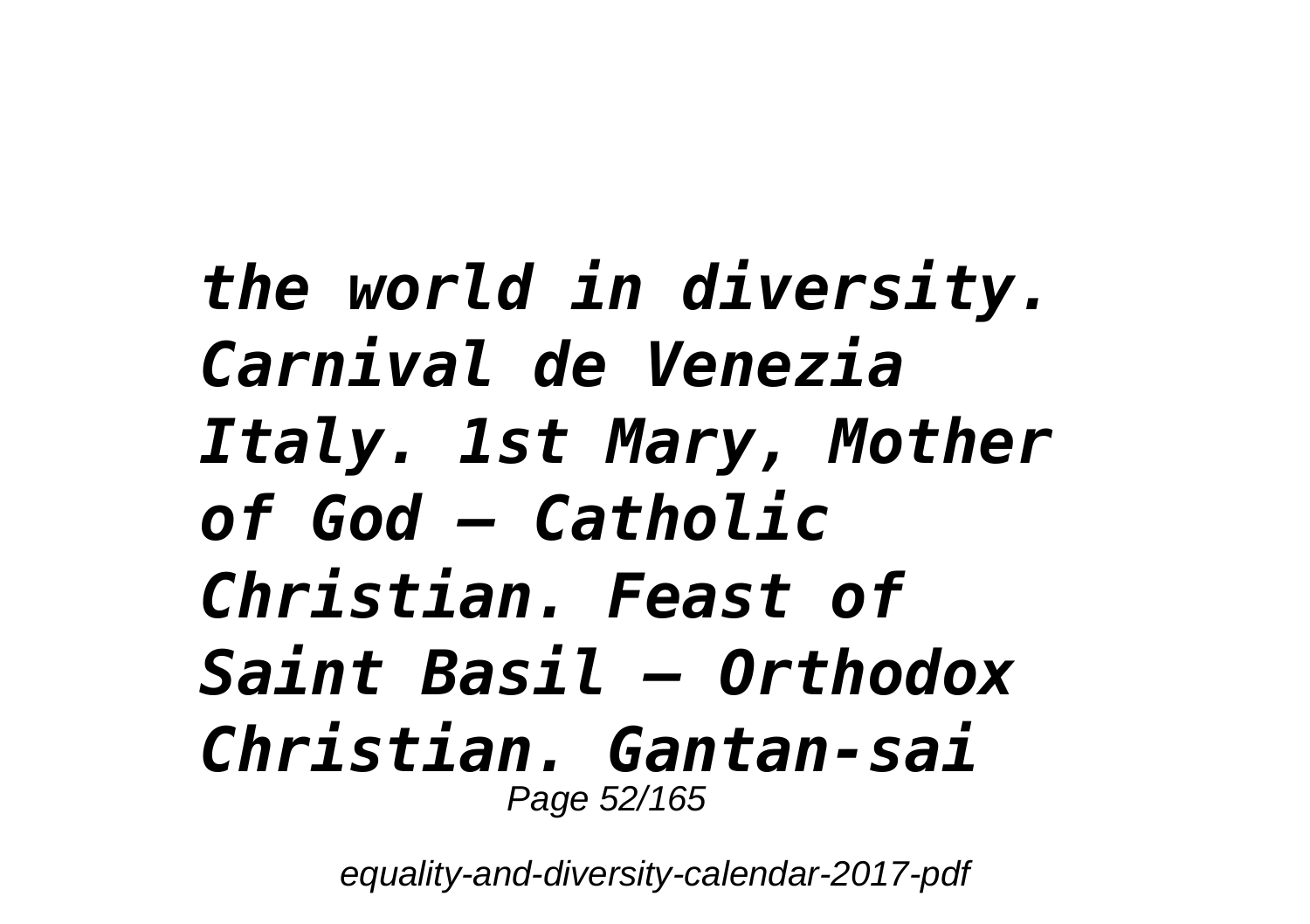*(New Year) – Shinto. We must be willing to le New Year's Day/Hogmanay 2nd Bank Holiday – England, Wales, Scotland, Northern Ireland and ROI. 3rd* Page 53/165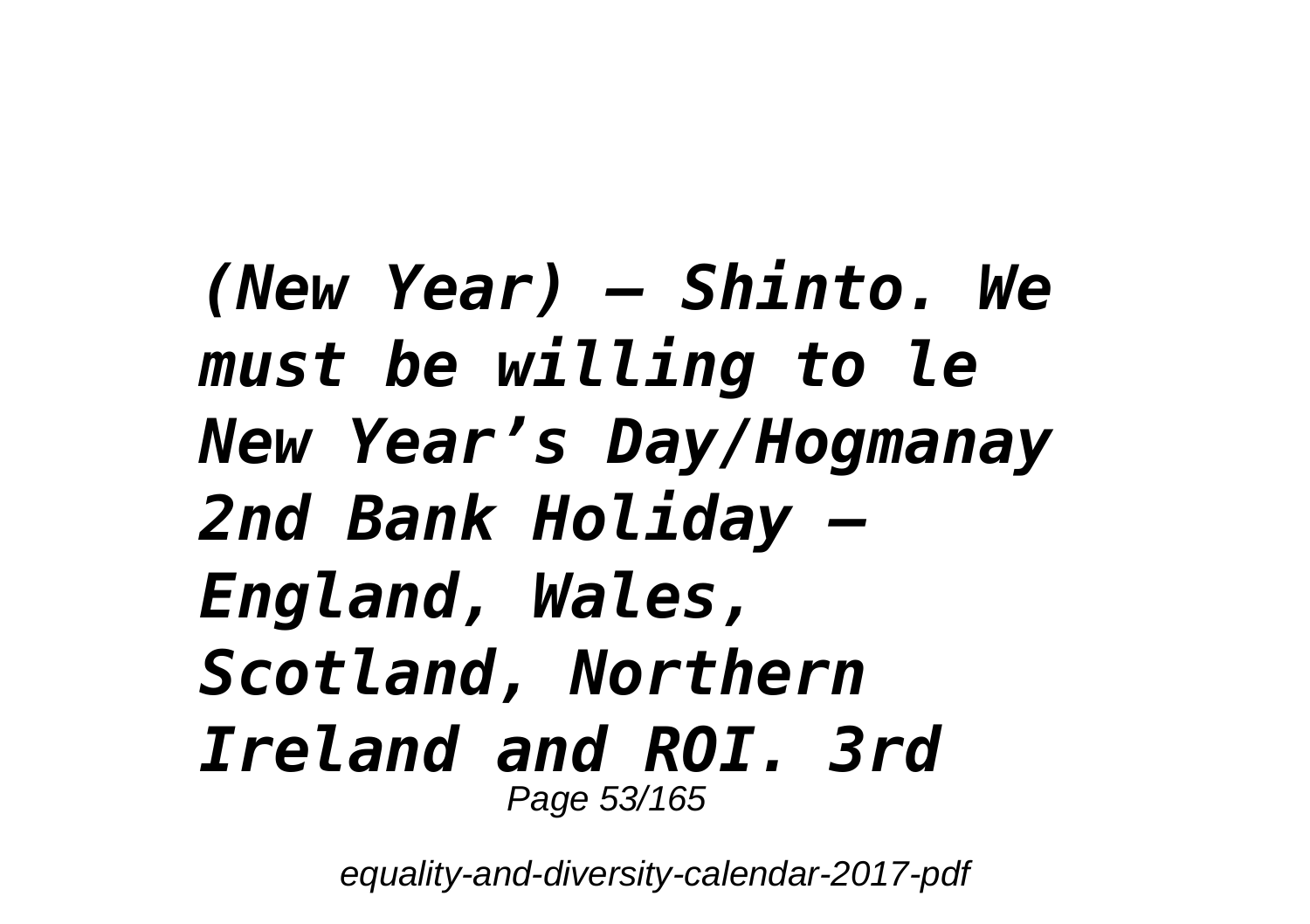# *Bank Holiday – Scotland.*

#### *DIVERSITY CALENDAR 2017 - Imperial College London Key Dates: 7th May Day Bank Holiday 16th Start* Page 54/165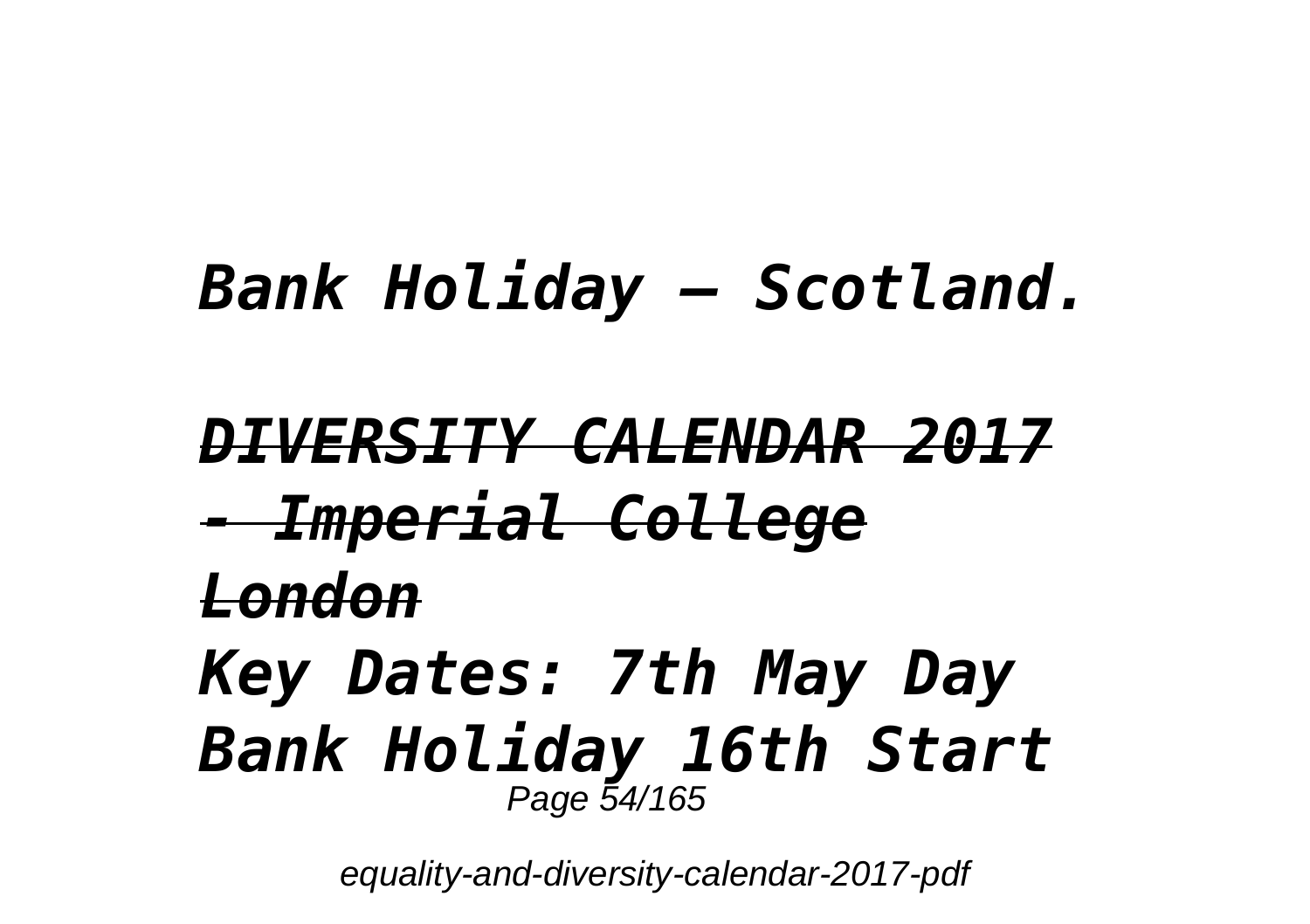### *of Ramadan (UK) 21st World Day for Cultural Diversity 25th Africa Day 27th Trinity Sunday 28th Spring Bank Holiday Monday World Day for Cultural ...* Page 55/165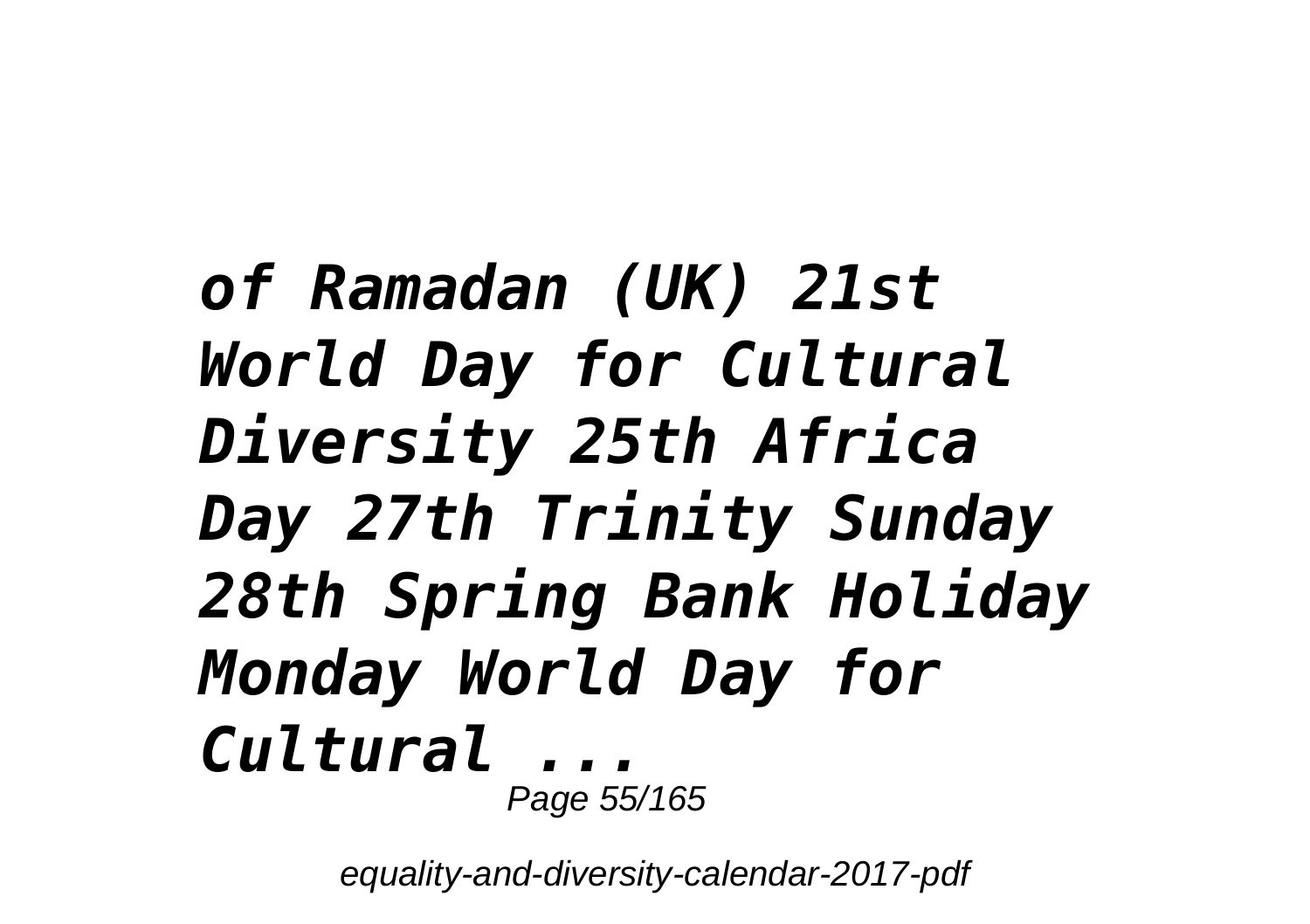### *Equality and diversity calendar 2017 18 copy by Alison ... The University Diversity Week will take place between 12 to 16* Page 56/165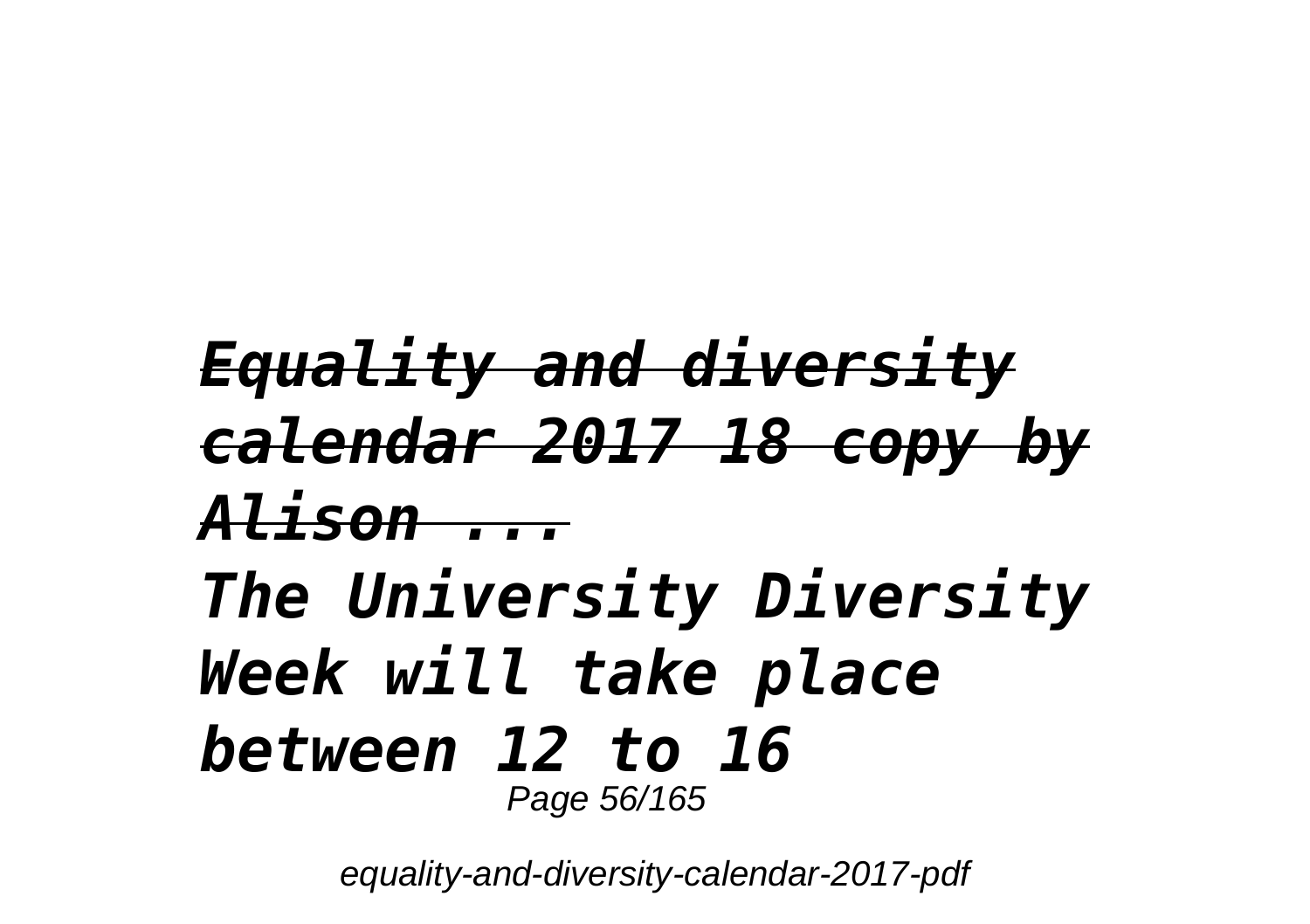### *February 2018 If you have suggestions or interested in organising diversity events, please contact: Equality and Diversity Office University of* Page 57/165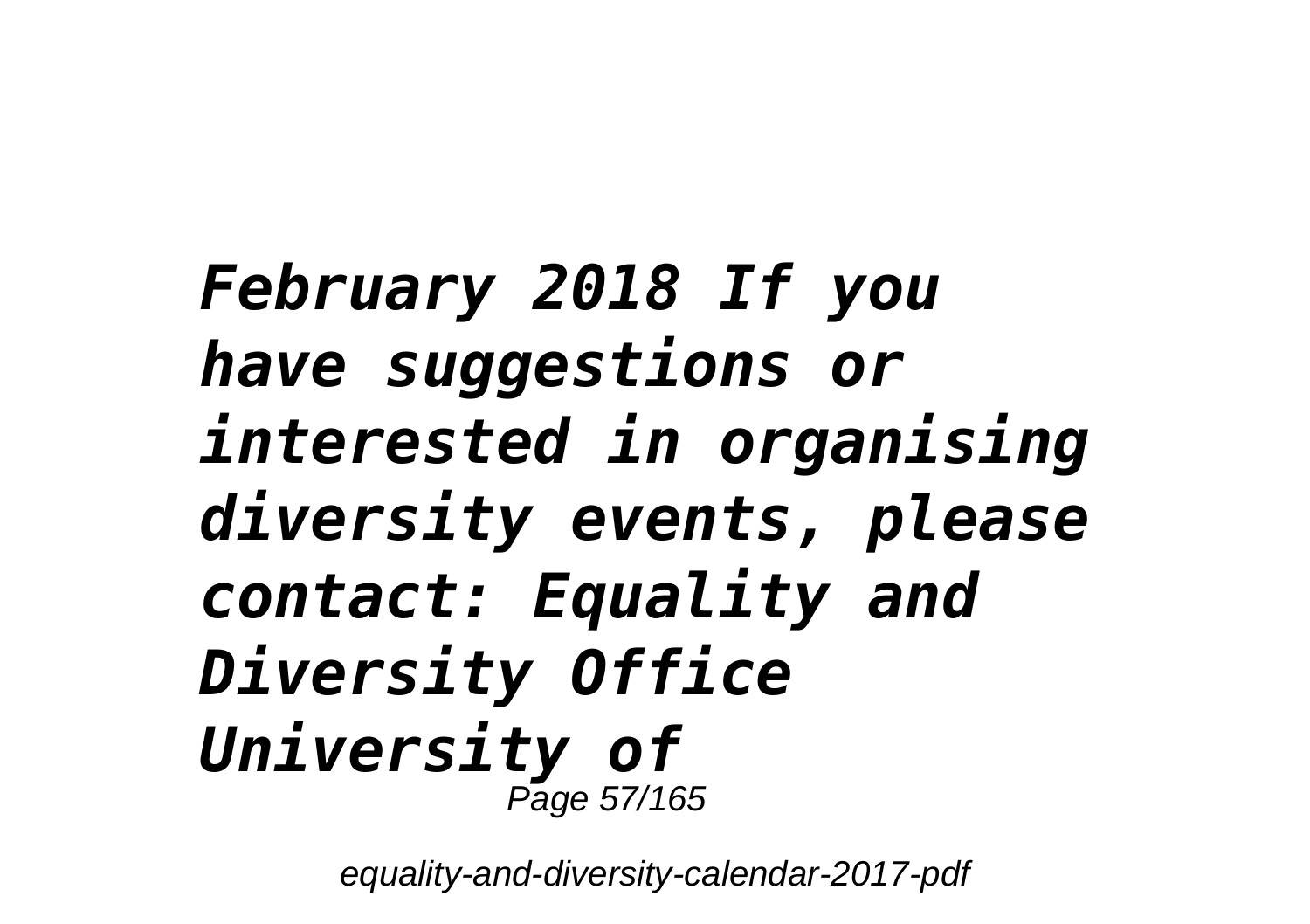# *Strathclyde Graham Hills Building Room 208b 50 George Street Glasgow, G1 1QE Scotland Email: e qualopportunities@strath .ac.uk*

Page 58/165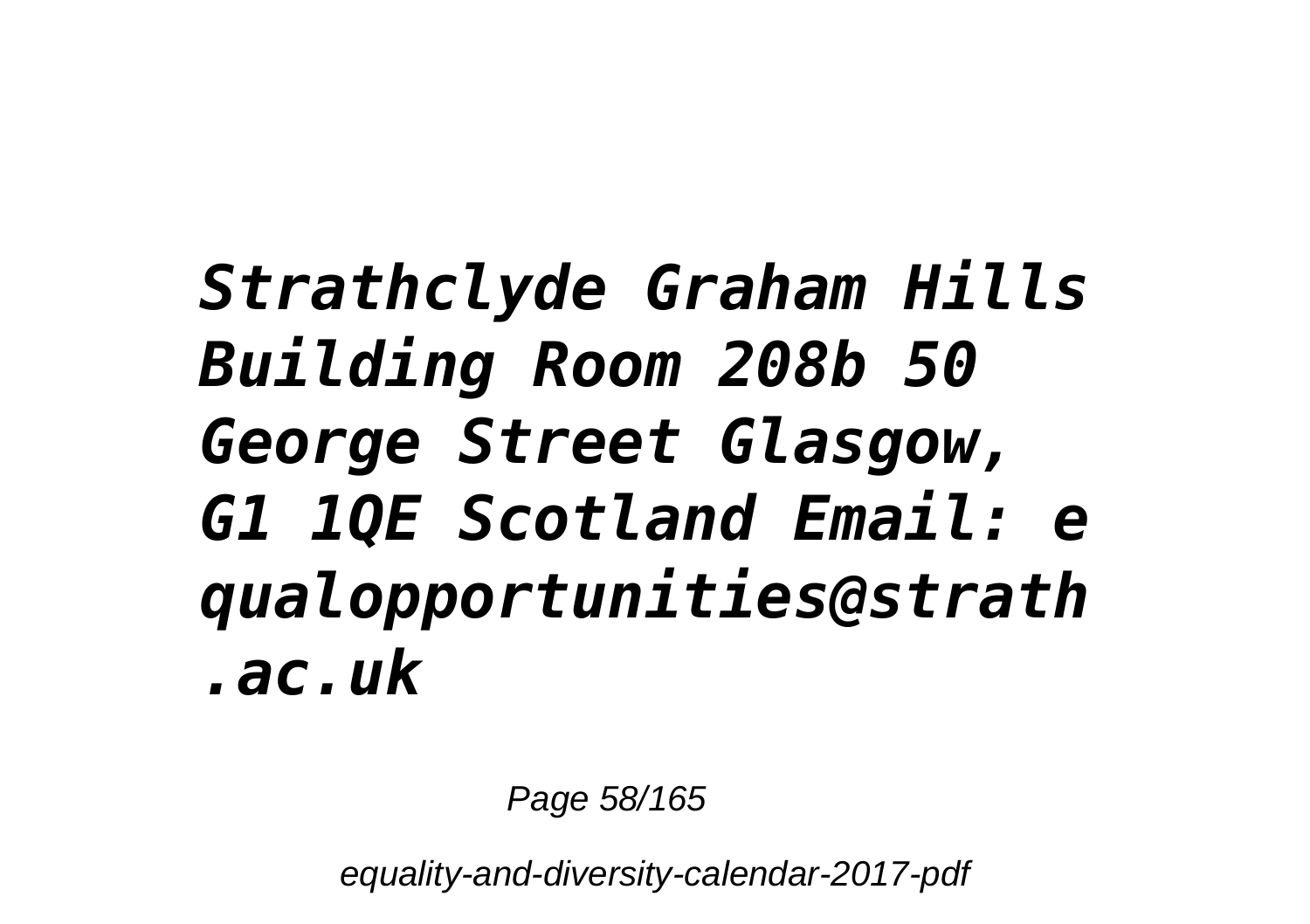*Diversity Calendar 2017 - strath.ac.uk 25 Nov. International Day of Persons with Disabilities. 3 Dec. Human Rights Day. 10 Dec. Holocaust Memorial* Page 59/165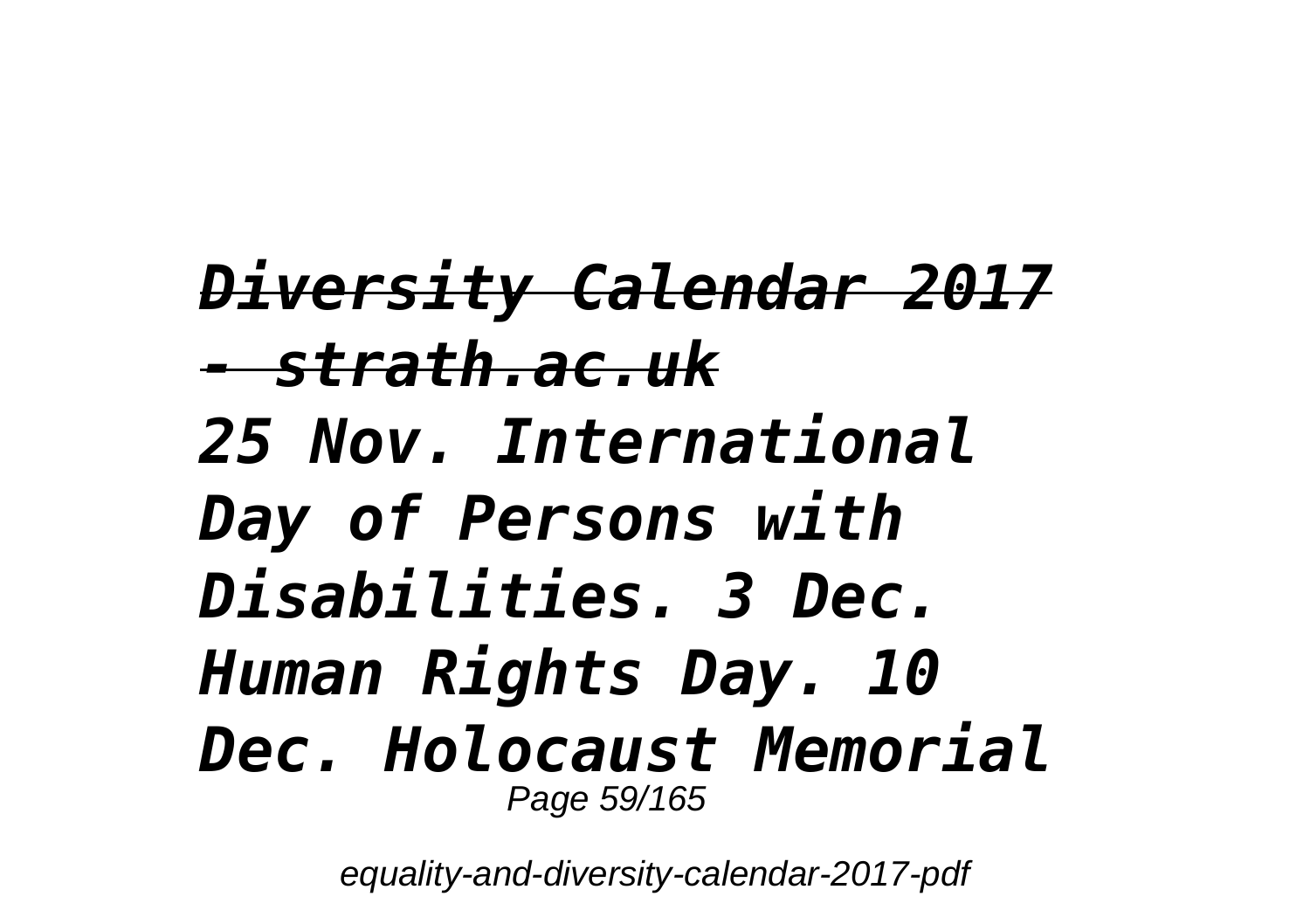# *Day. 27 Jan. Lesbian, Gay, Bisexual and Transgender Month. Feb.*

*Faith and Diversity Calendar 2016 –2017 Diversity Calendar.* Page 60/165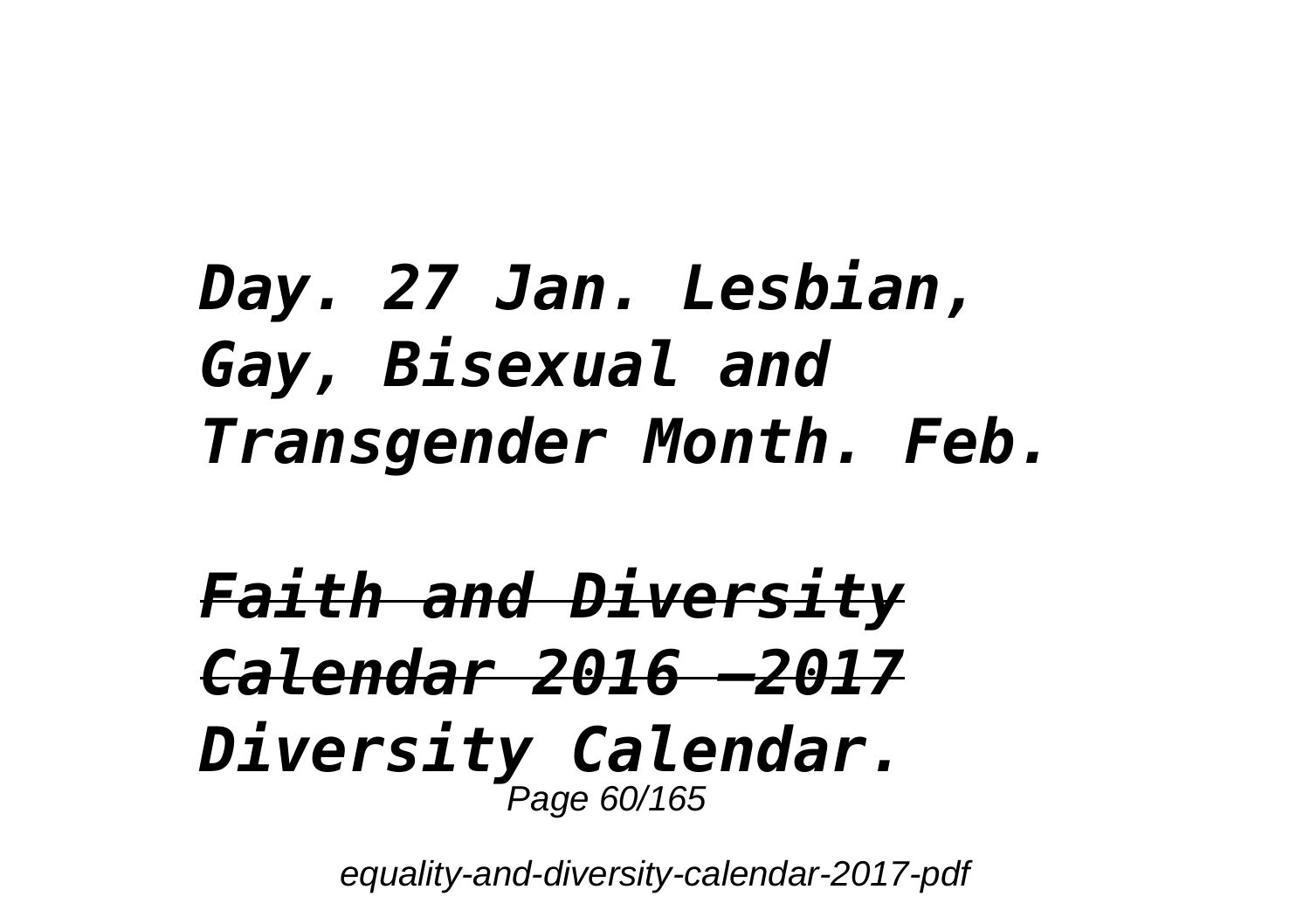*October 2020; Monday Tuesday Wednesday Thursday Friday Saturday Sunday : 1. Black History Month 01/10/2020 All day event. Islamaphobia Awareness* Page 61/165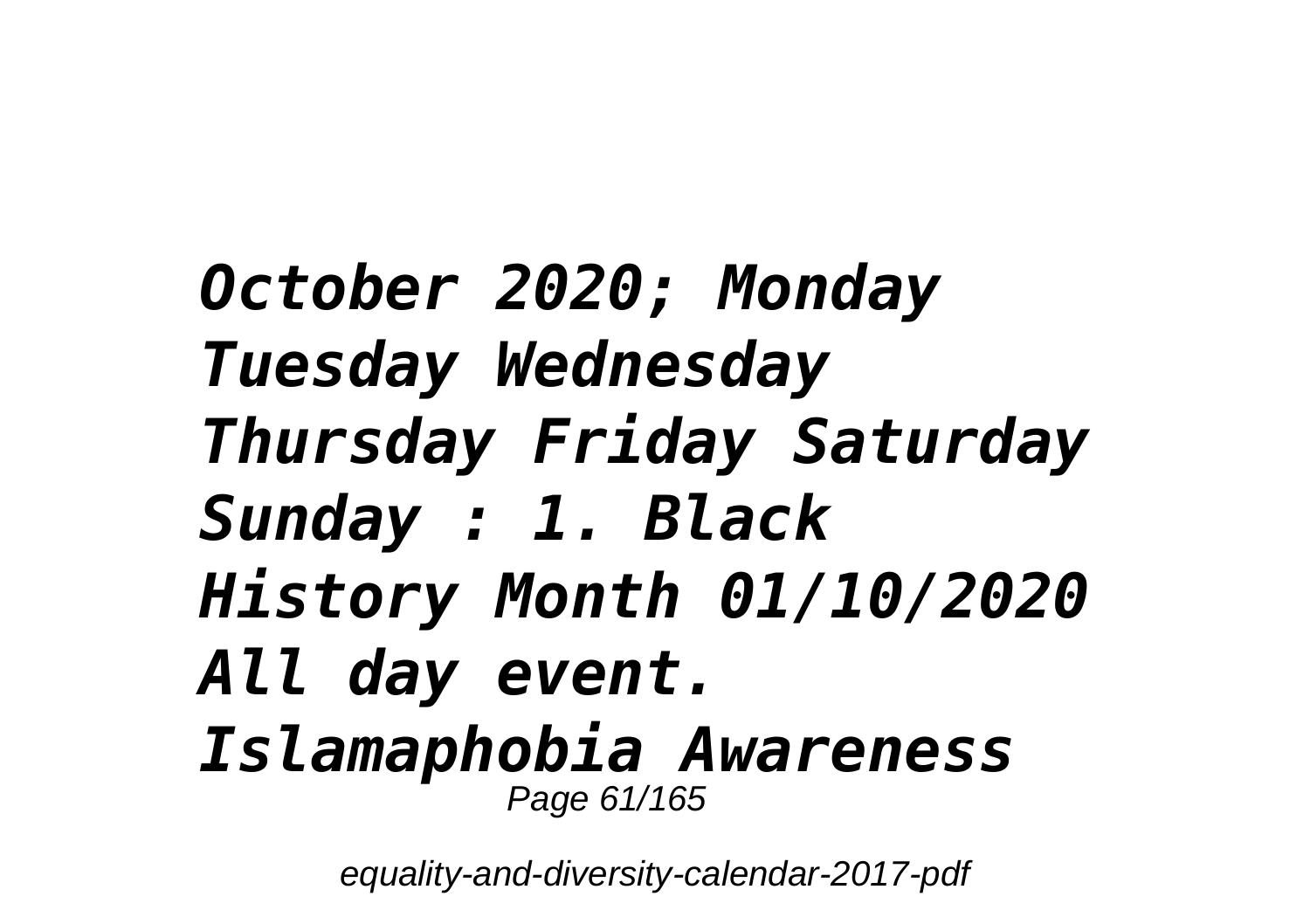### *Month begins 01/10/2020 All day event. National Inclusion Week 01/10/2020 All day event. International Day of Older Persons 01/10/2020* Page 62/165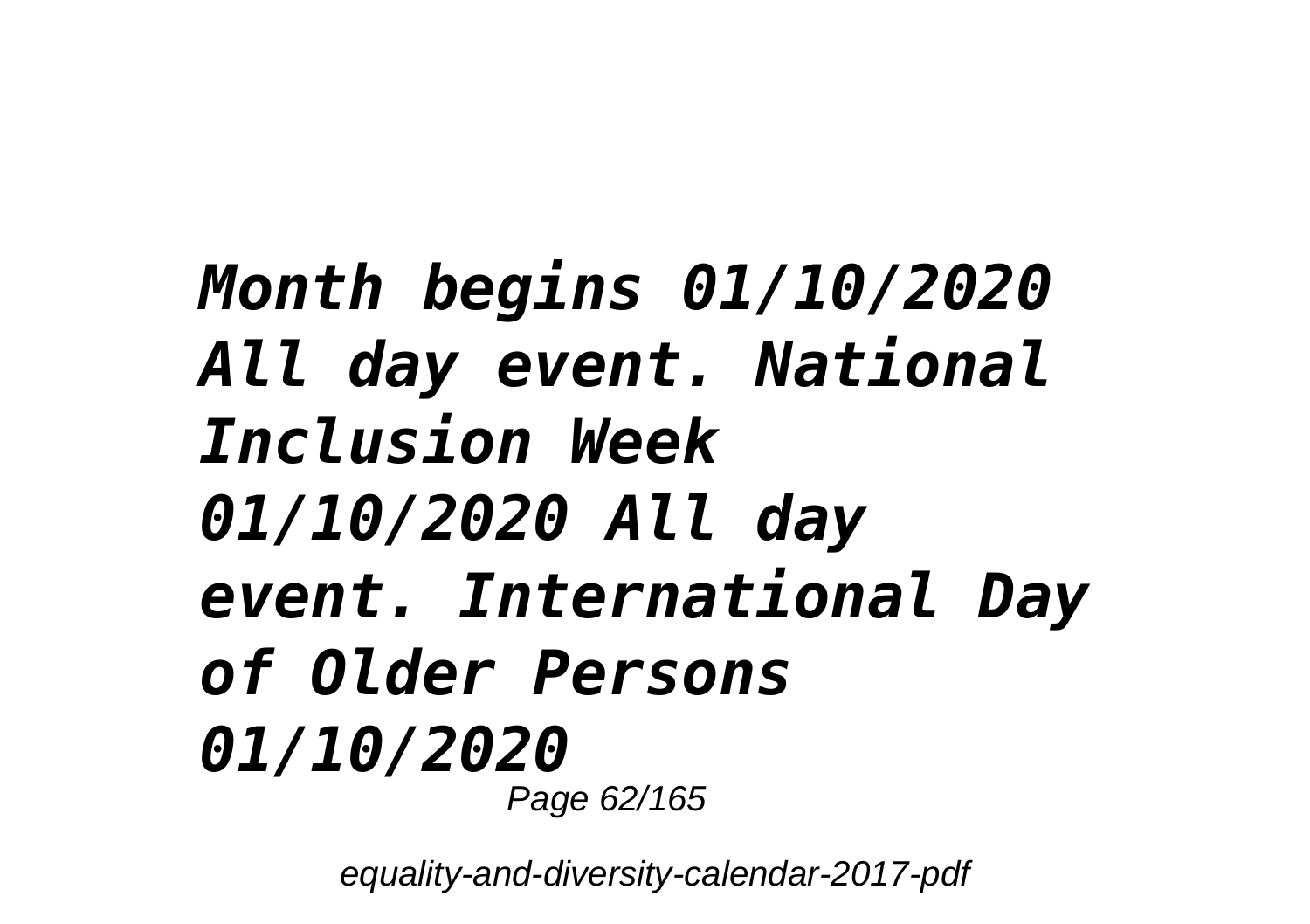*The Diversity and Inclusion Calendar | Inclusive Employers The theme of the 2021 calendar for cultural diversity is 'stronger* Page 63/165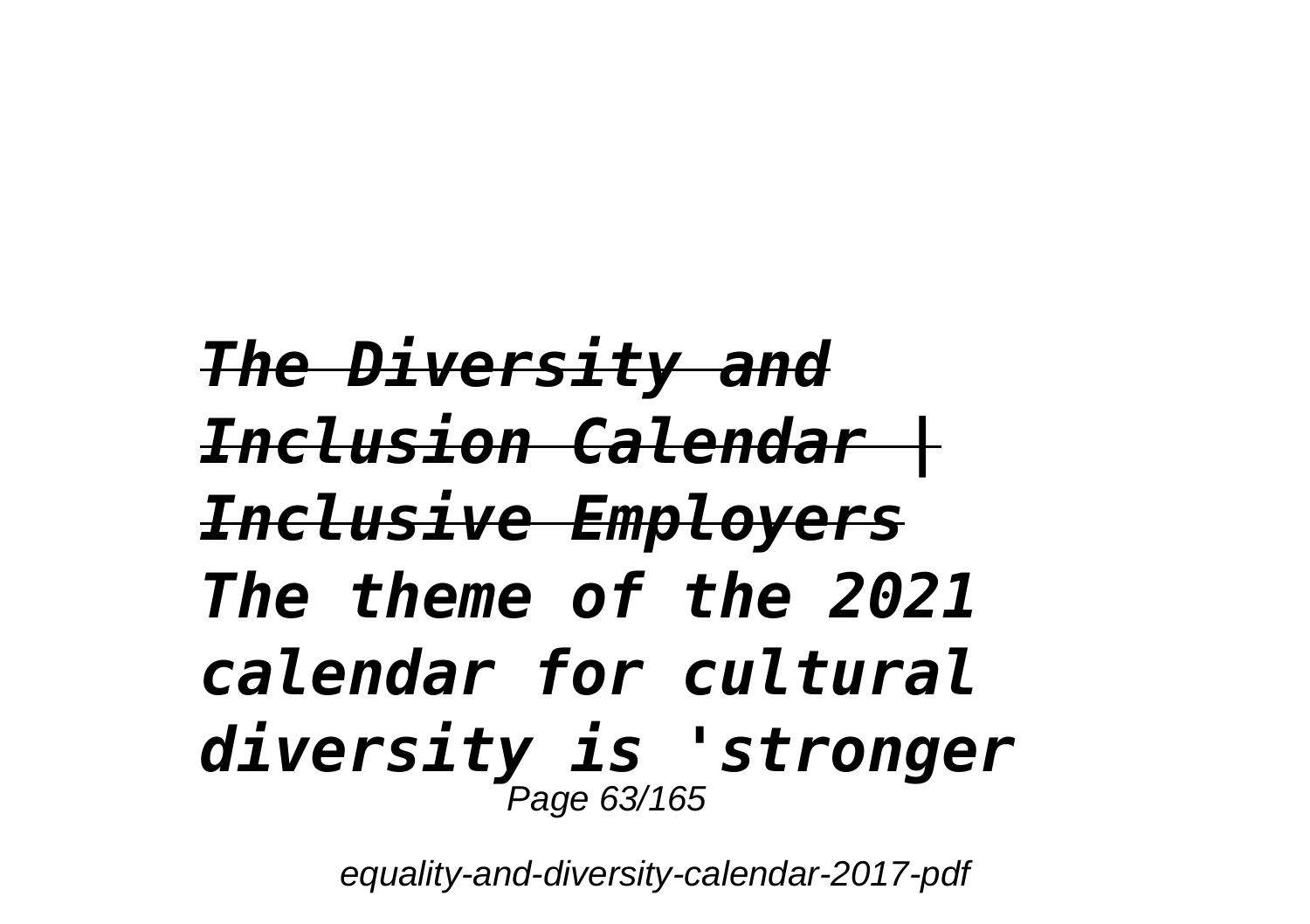*together'. Contributions will open in March and close on 14 August 2020. Each year, the calendar for cultural diversity includes an inset on the relevant lunar year, and* Page 64/165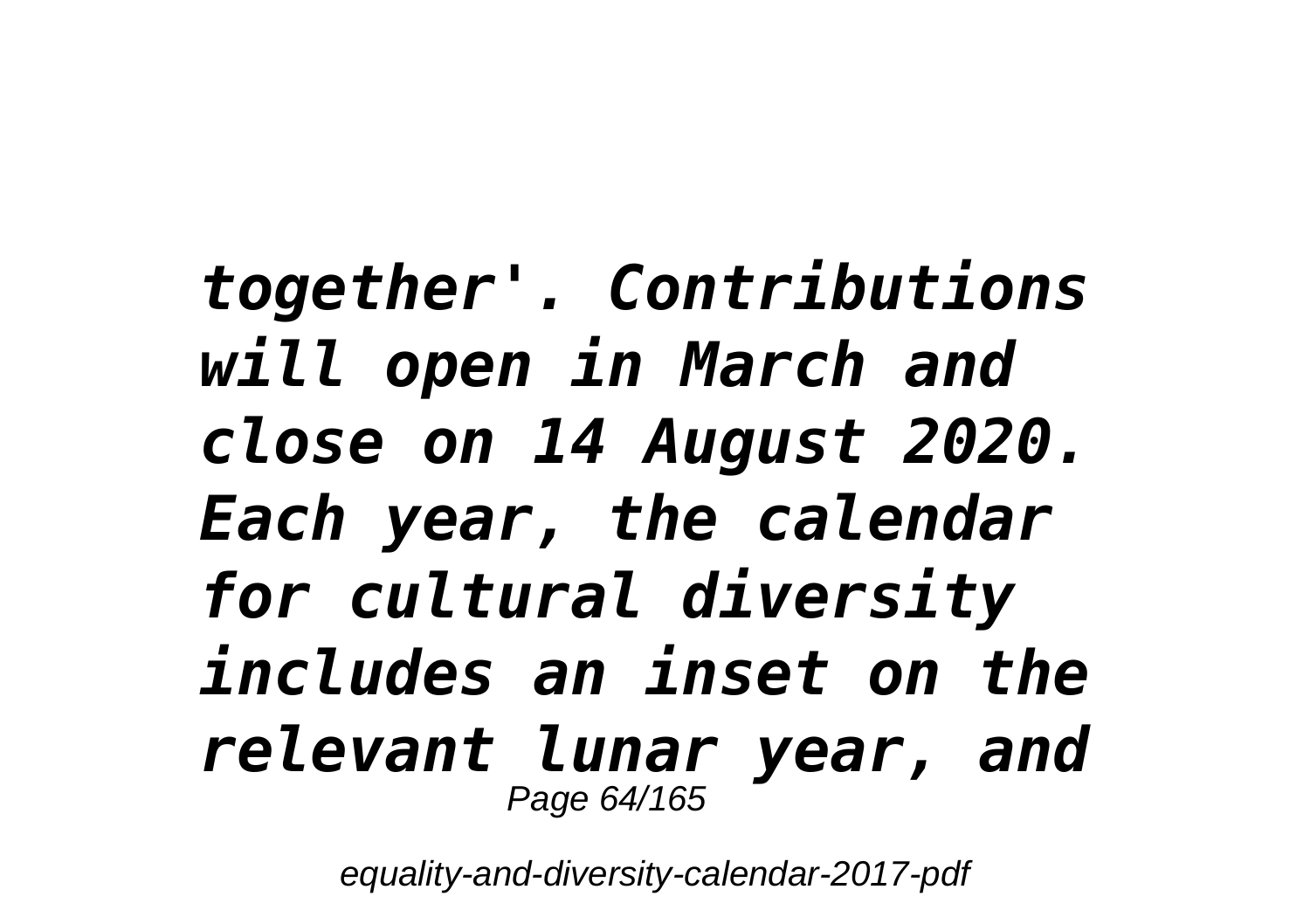# *its Australian zodiac equivalent, on the inside cover. 2021 is the Lunar Year of the Ox / Wombat.*

#### *Calendar for cultural* Page 65/165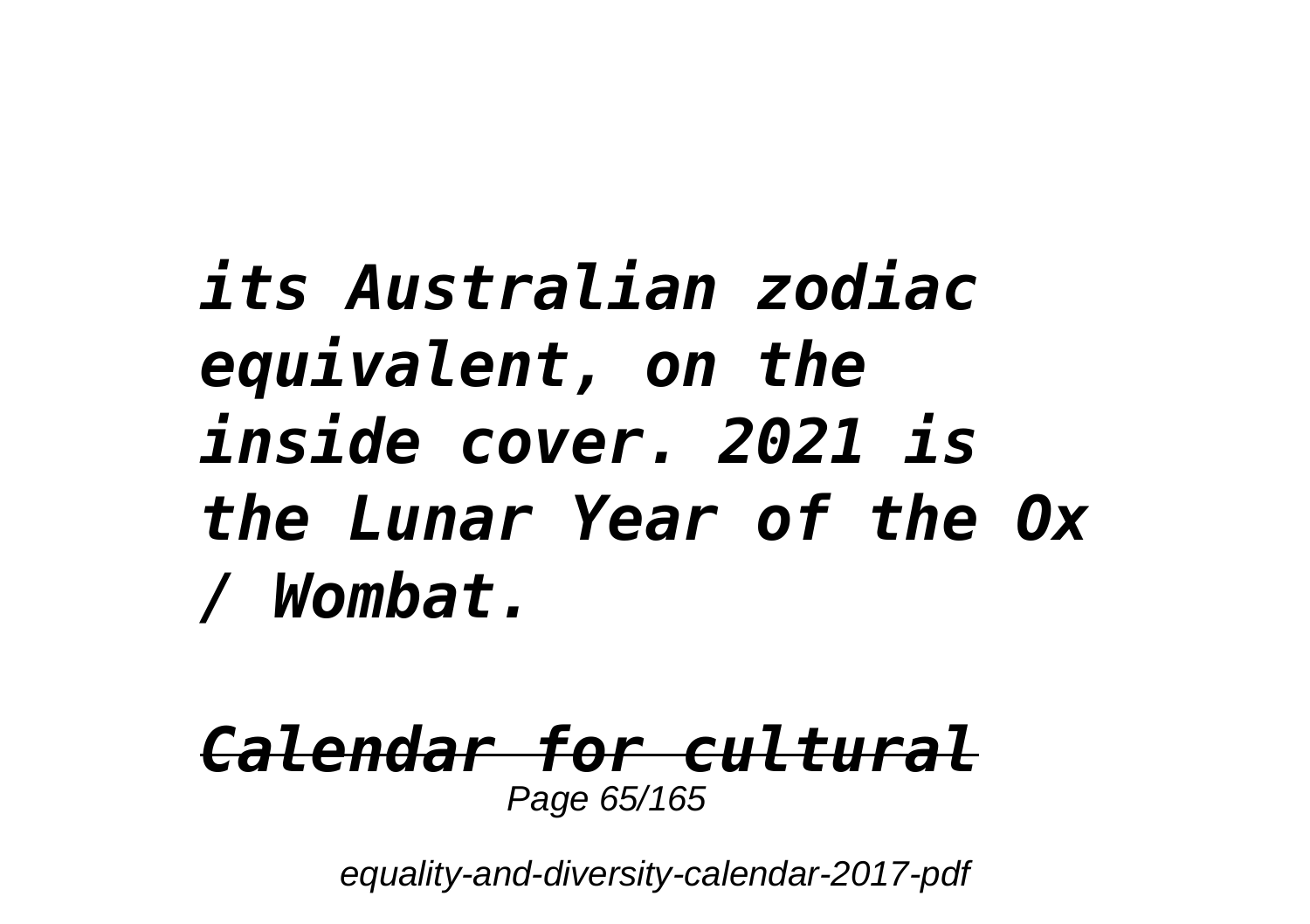*diversity - Department of Education The Religious Festivals and Events Calendar has been developed as a practical resource to use to support academic* Page 66/165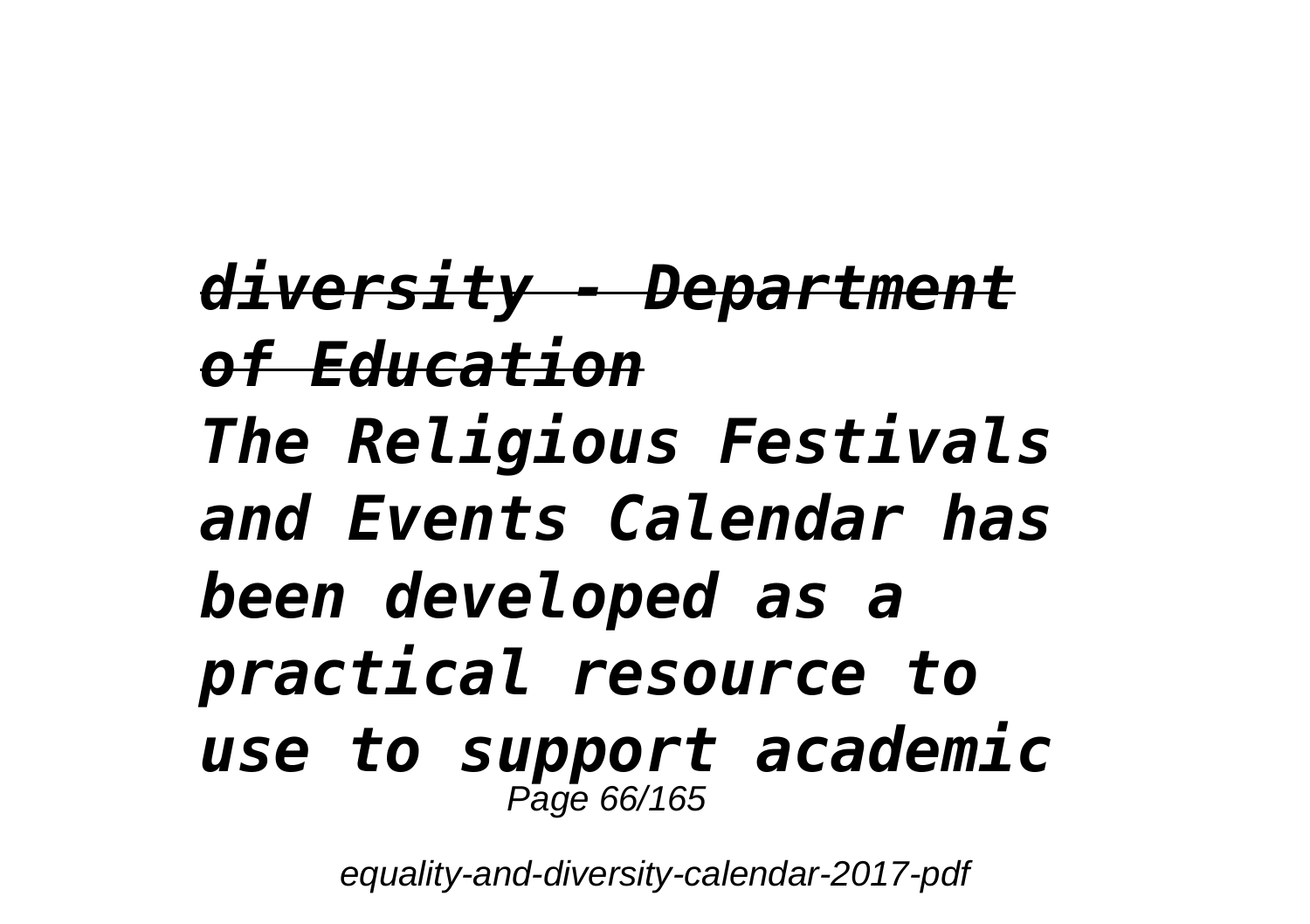*and wider event planning. It includes details of main religious dates for seven key faiths, awareness raising dates, term dates and major* Page 67/165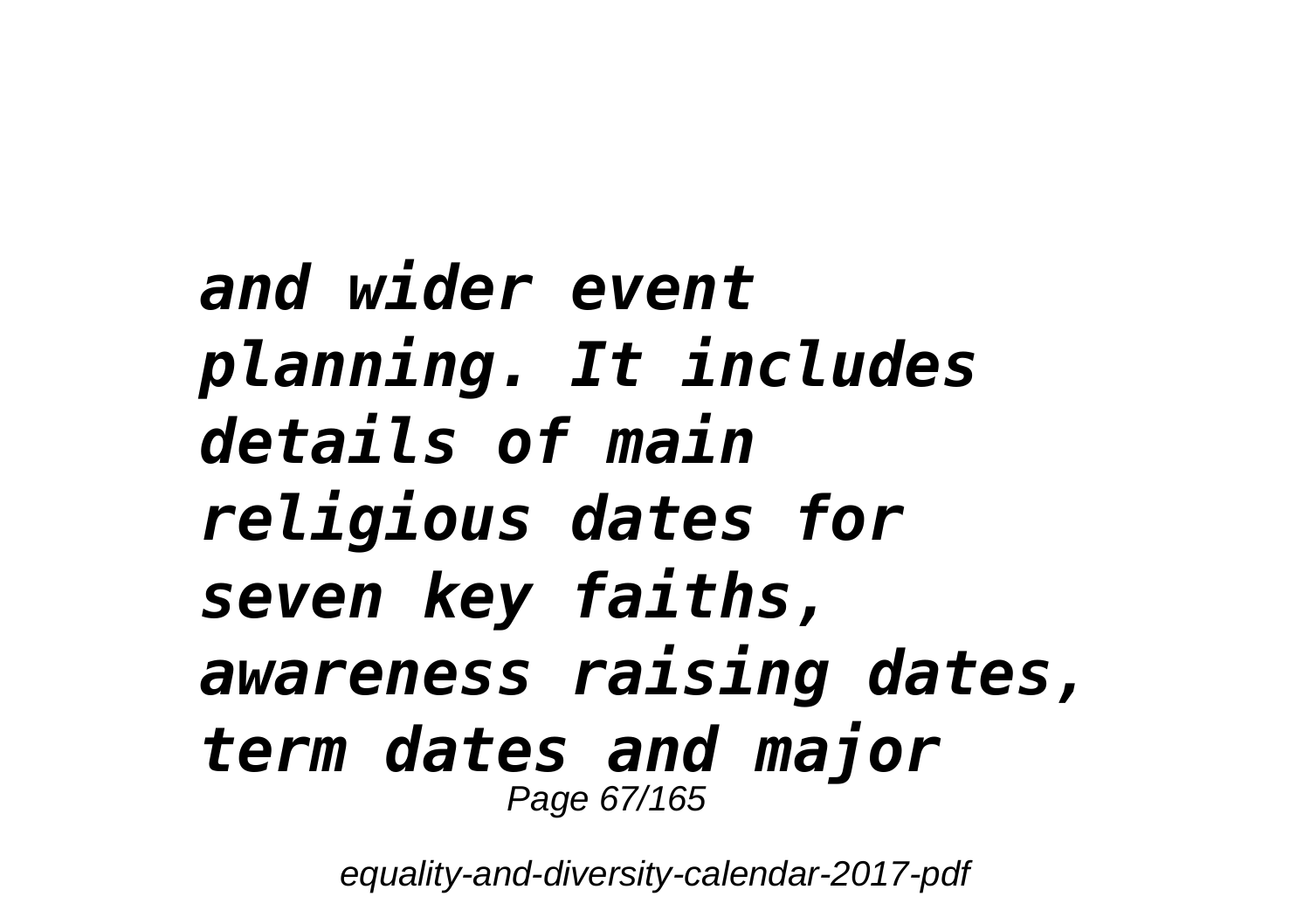# *days of celebration or memorial. We have made significant efforts to ensure the accuracy of this...*

Page 68/165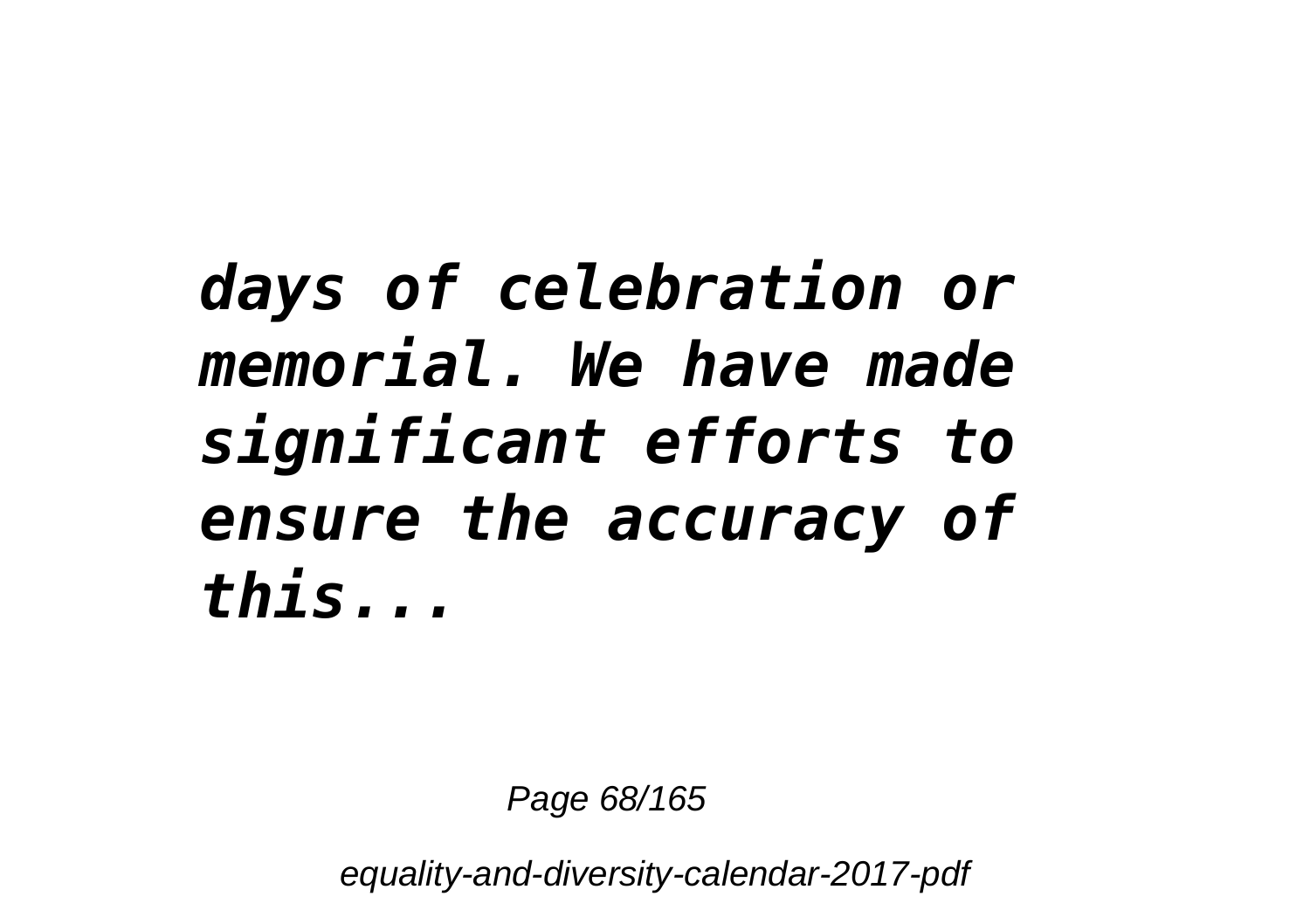

Page 69/165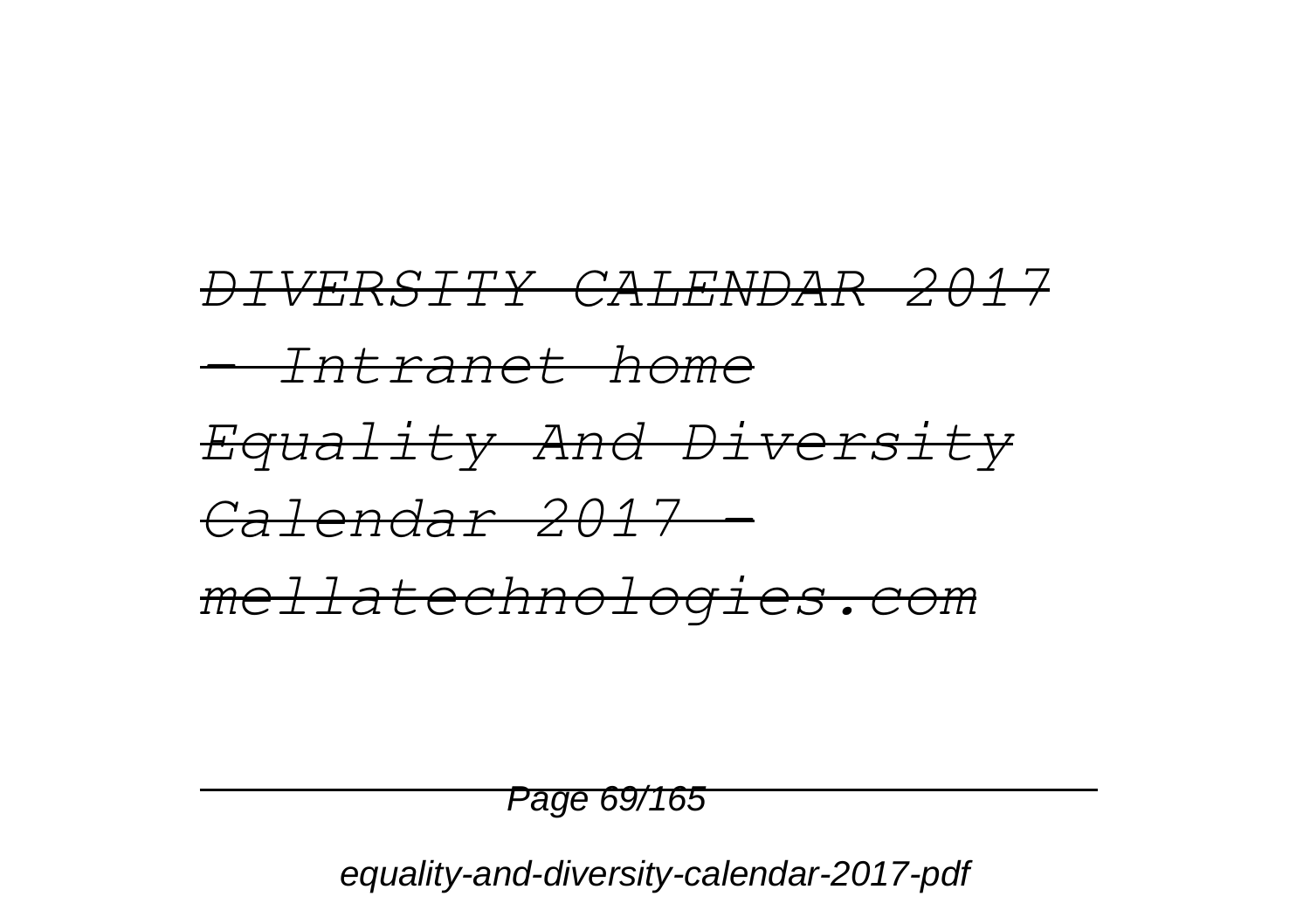*Leadership Video for Kids: What is diversity? (Educational Cartoon) Equality and Diversity conference 2017 The Importance of Diversity In The Workplace*  Page 70/165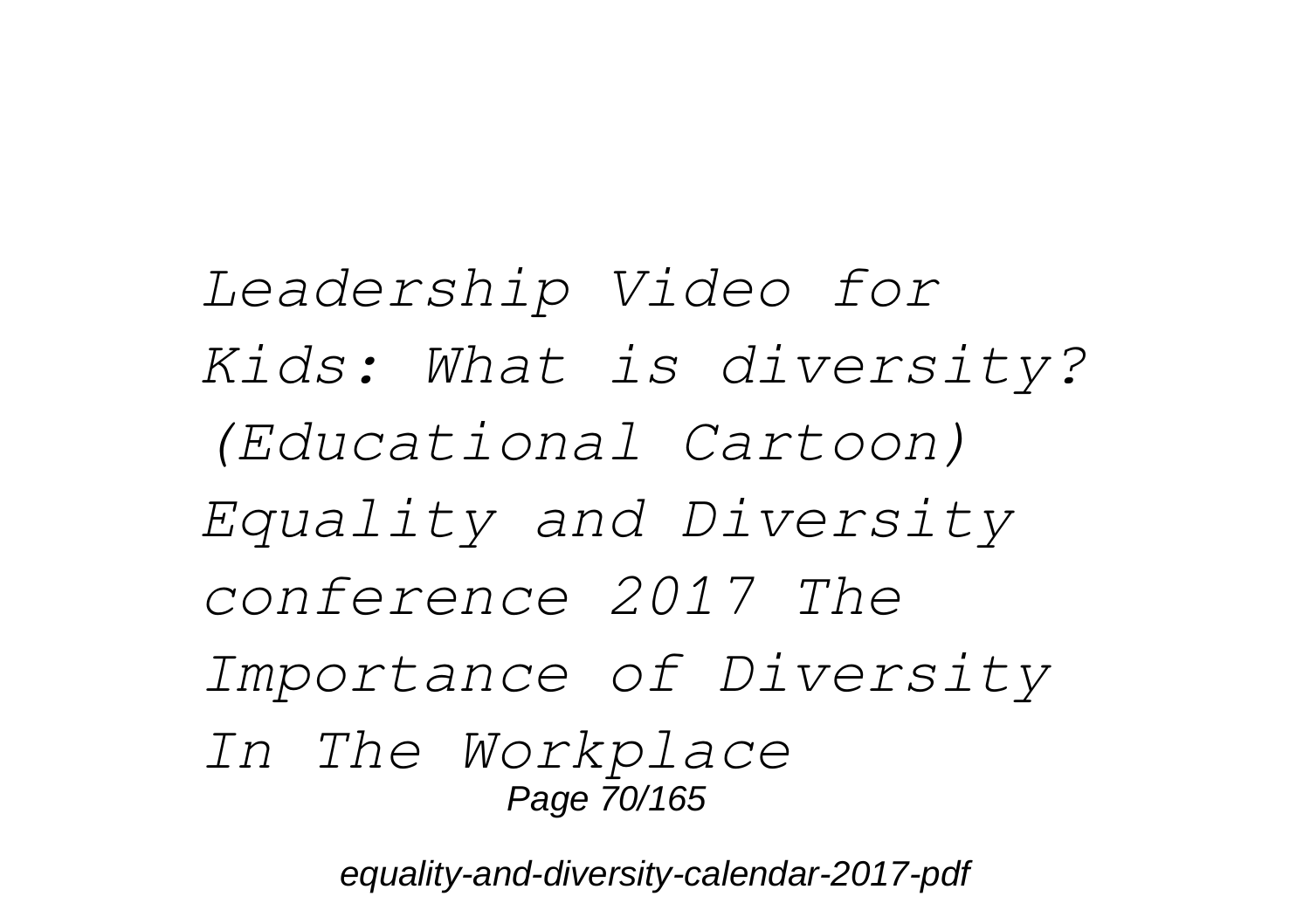#### *Diversity and Inclusion (in 2020) Inclusion Starts With I Understanding Diversity, Equity, and Inclusion How To Change The World (a work in progress) |* Page 71/165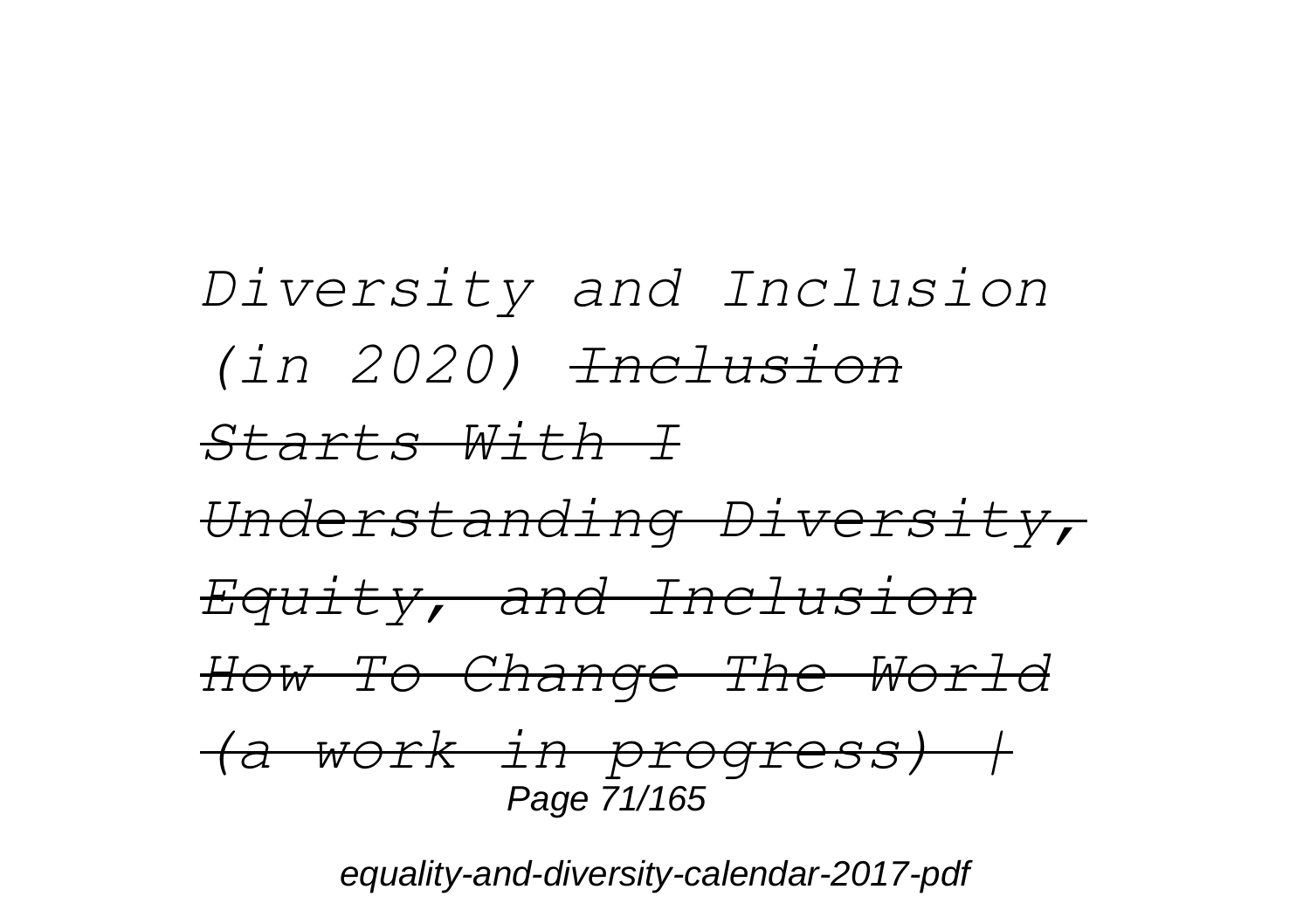#### *Kid President*

*Making a Difference with Diversity in Books Diversity, Equity, and Inclusion*

*The Surprising Solution*

*to Workplace Diversity |* Page 72/165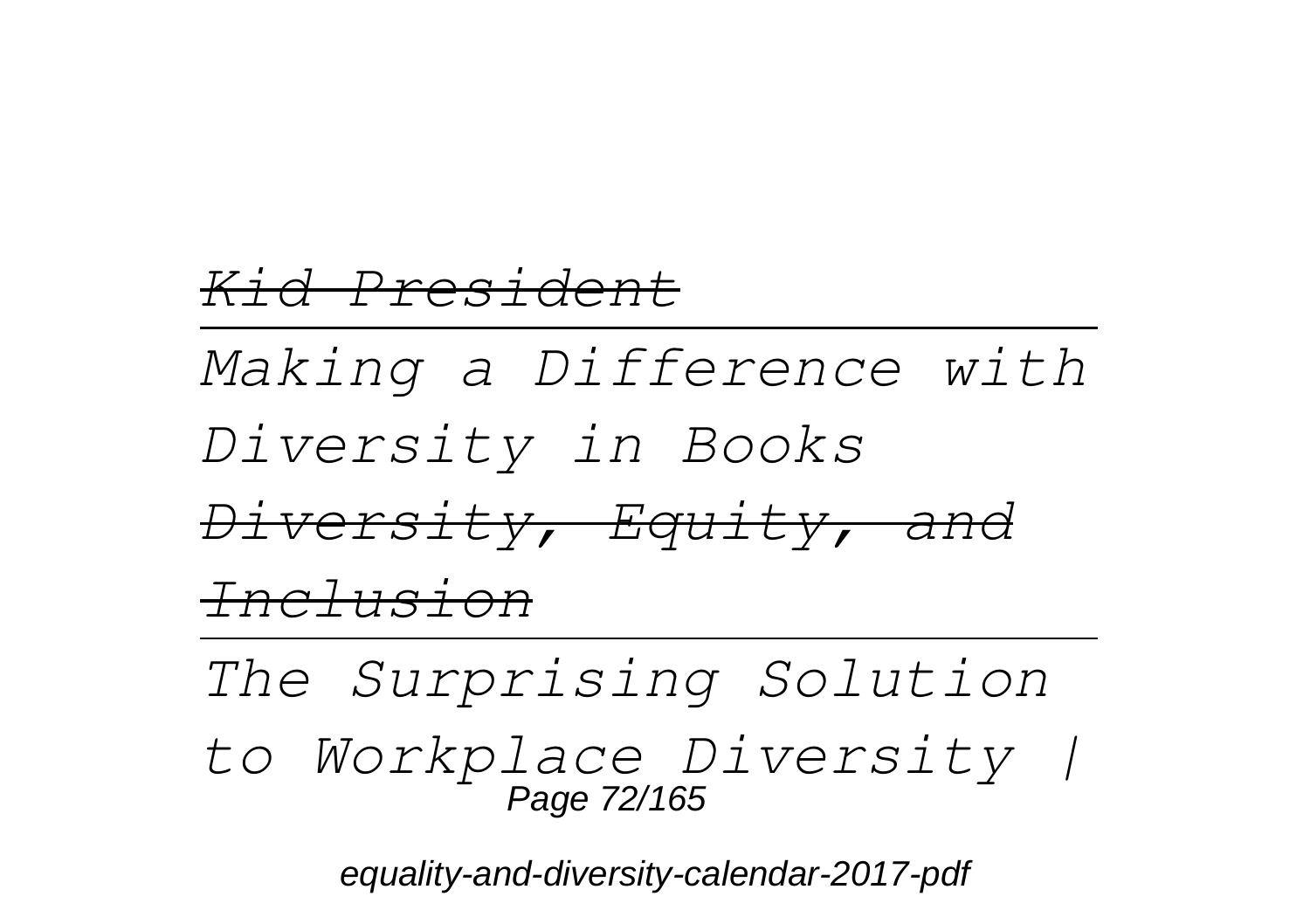*Arwa Mahdawi | TEDxHamburg How to get serious about diversity and inclusion in the workplace | Janet*

*StovallDiversity,*

*Inclusion, Equity |* Page 73/165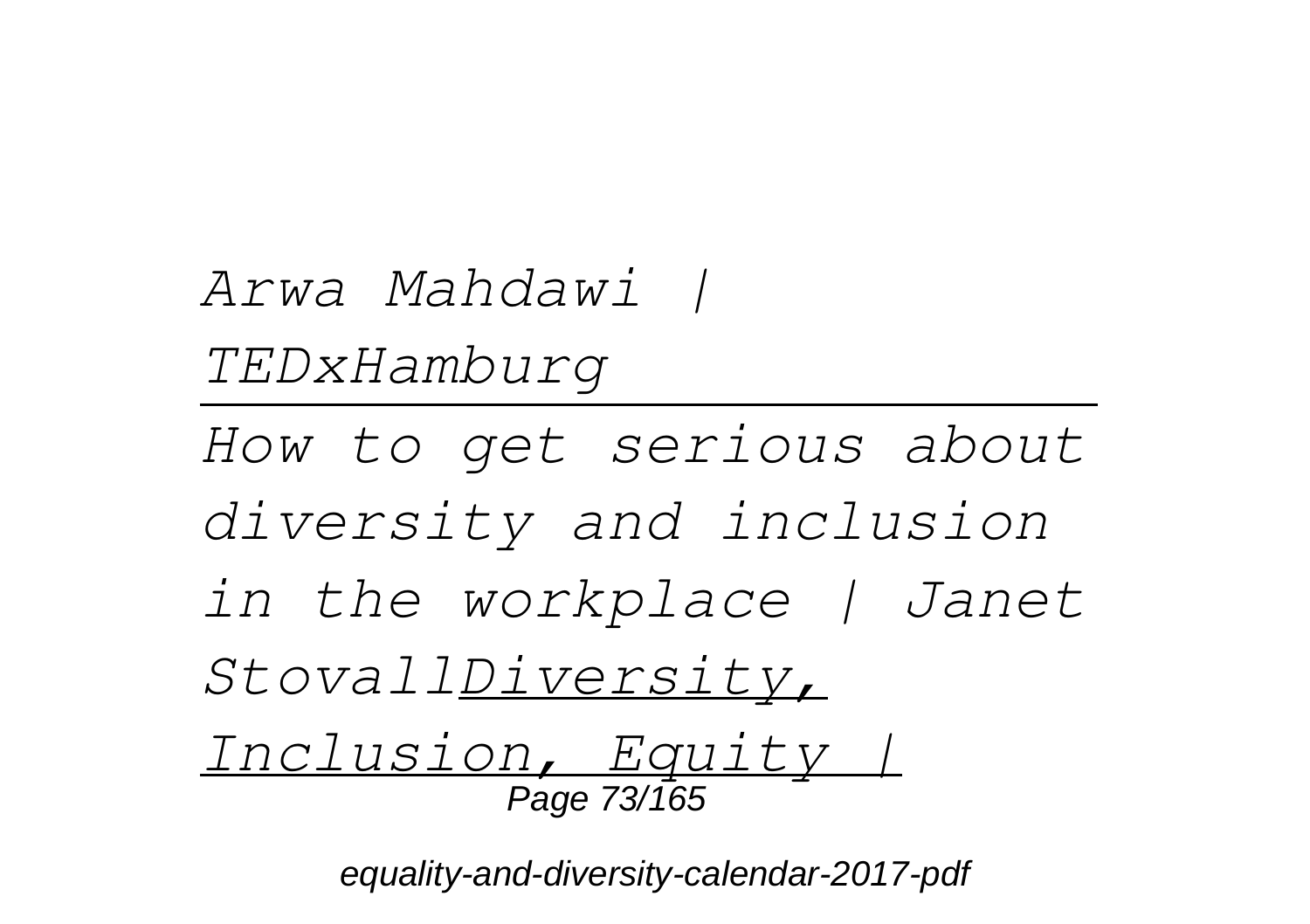*James Lindsay 'Woke utopia', the end of the West \u0026 a new cult - James Lindsay interview - BQ #33 Don't Put People in Boxes Equality, Diversity* Page 74/165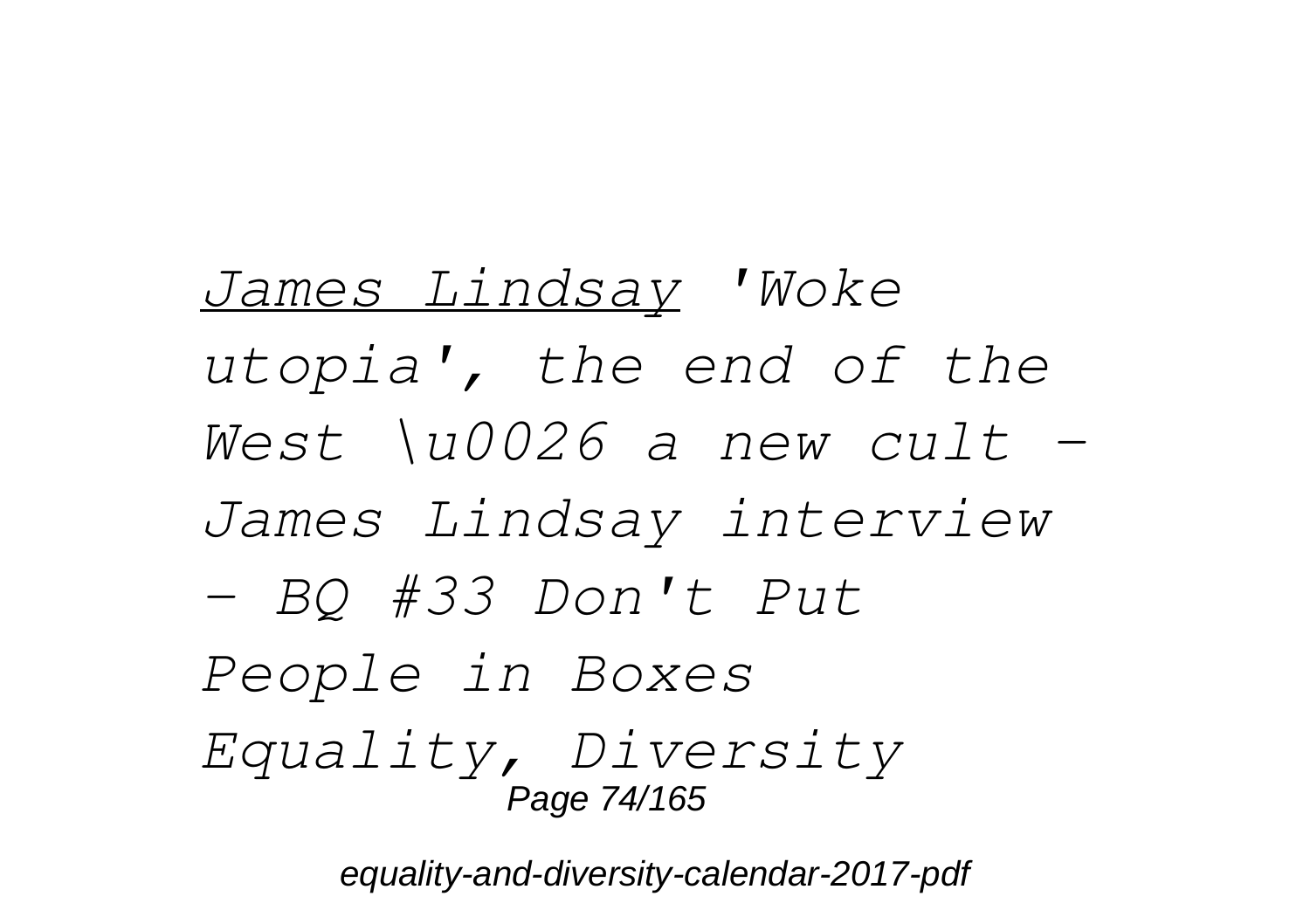*\u0026 Inclusion good teamwork and bad teamwork Best Practices in Workplace Diversity \u0026 Inclusion | Tech Inclusion SF 2015 Ask a Chief Diversity Officer*  Page 75/165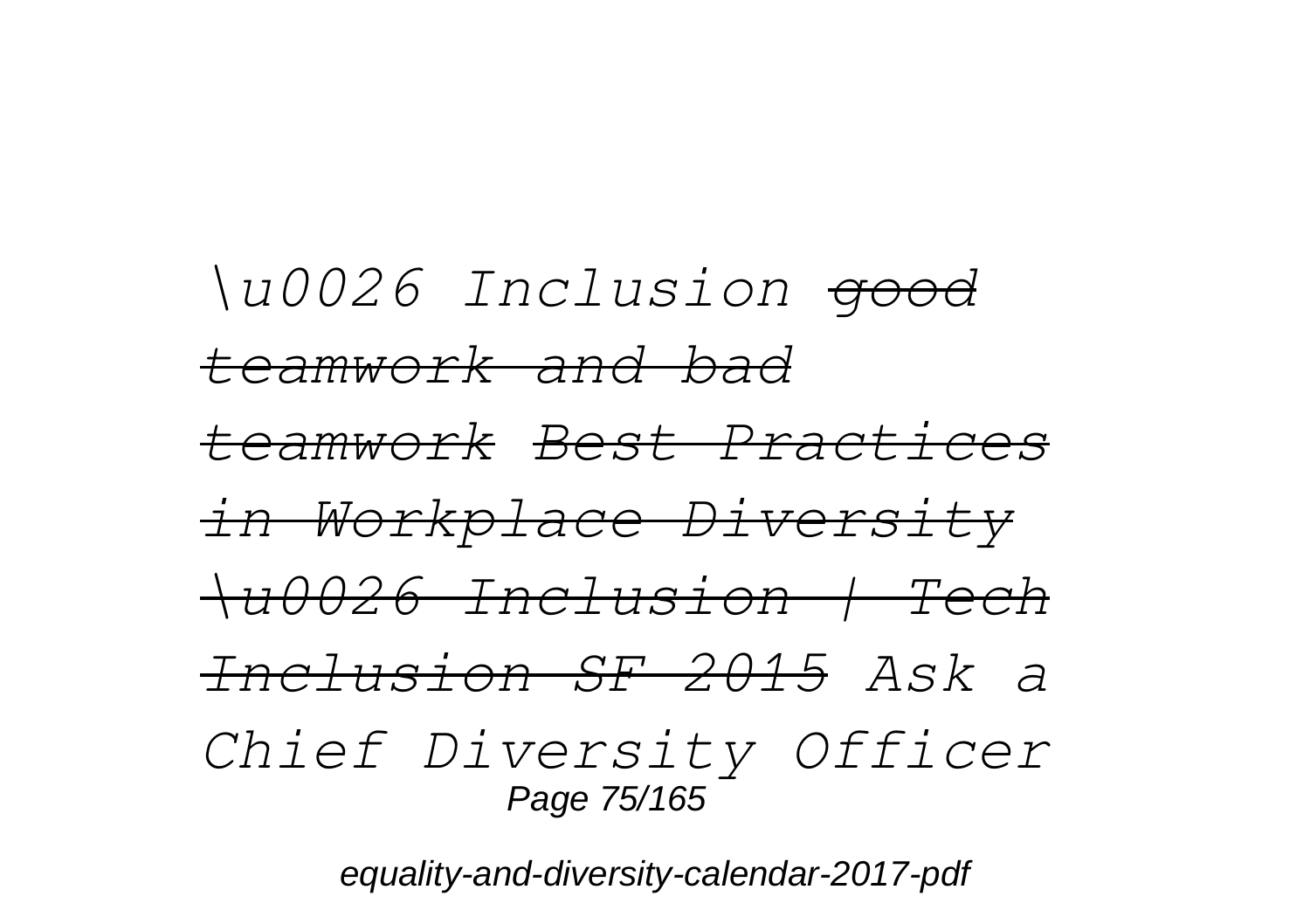*Jordan Peterson - Diversity, Inclusivity \u0026 Equity Diversity and Inclusion in the Workplace Why diversity and inclusion aren't about race but everyone* Page 76/165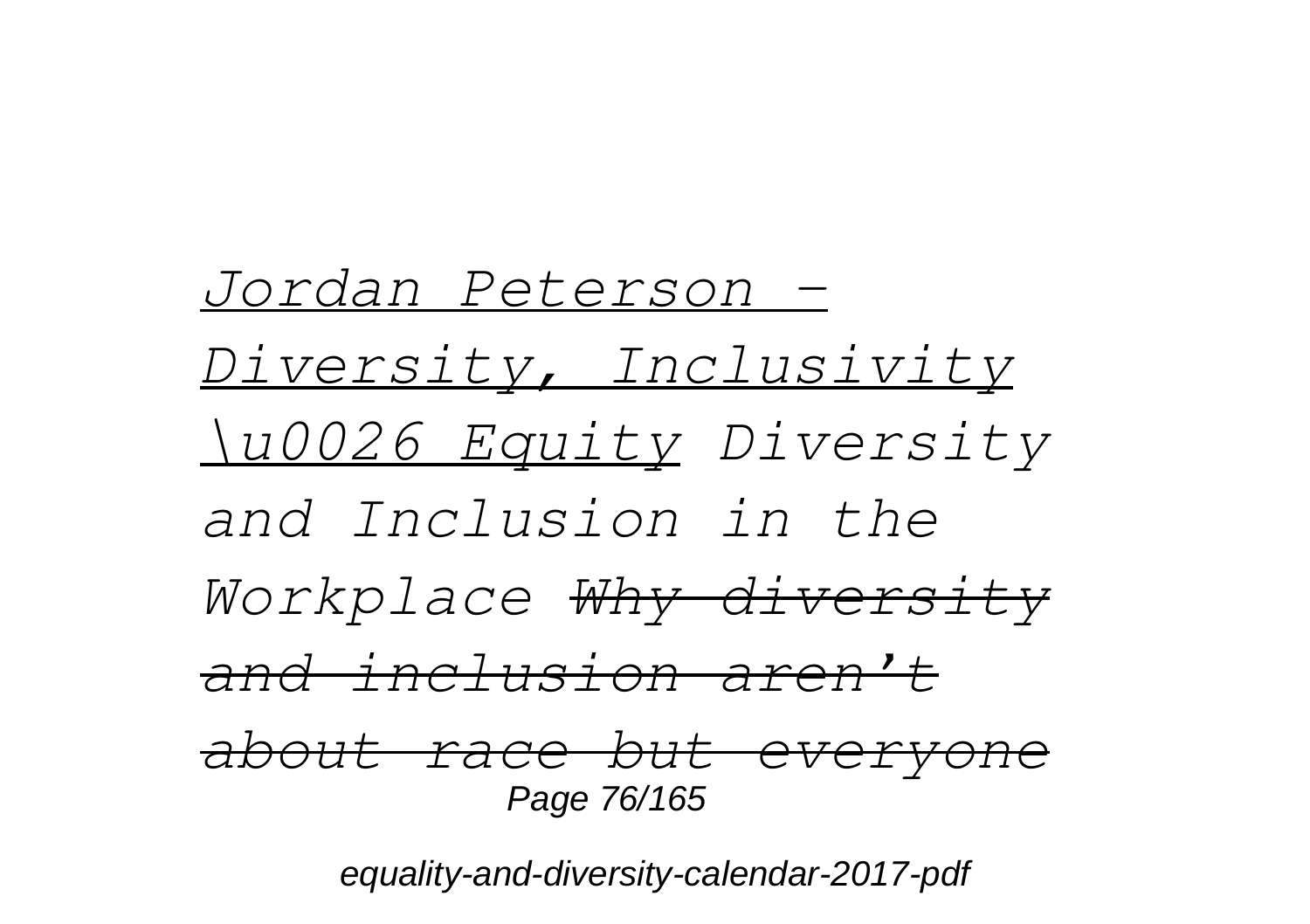*thinks they are | Michael Bush Apple — Inclusion \u0026 Diversity — Open Facebook Keynote - Diversity without Inclusion in Gender* Page 77/165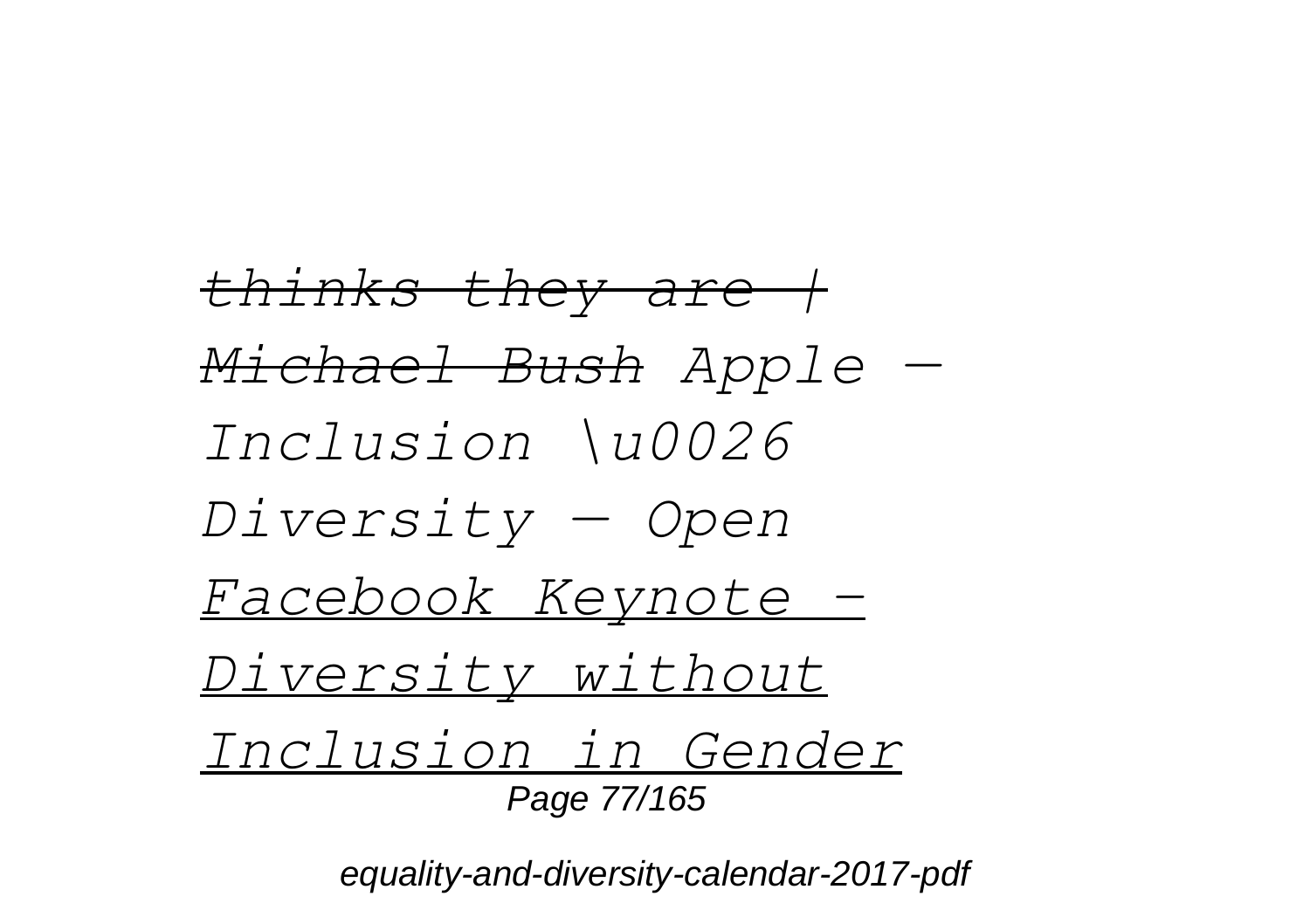*Equality Spiritual and Theological Riches in Paul's Letter to the Romans Just Mercy: Race and the Criminal Justice System with Bryan Stevenson Talk DVD*  Page 78/165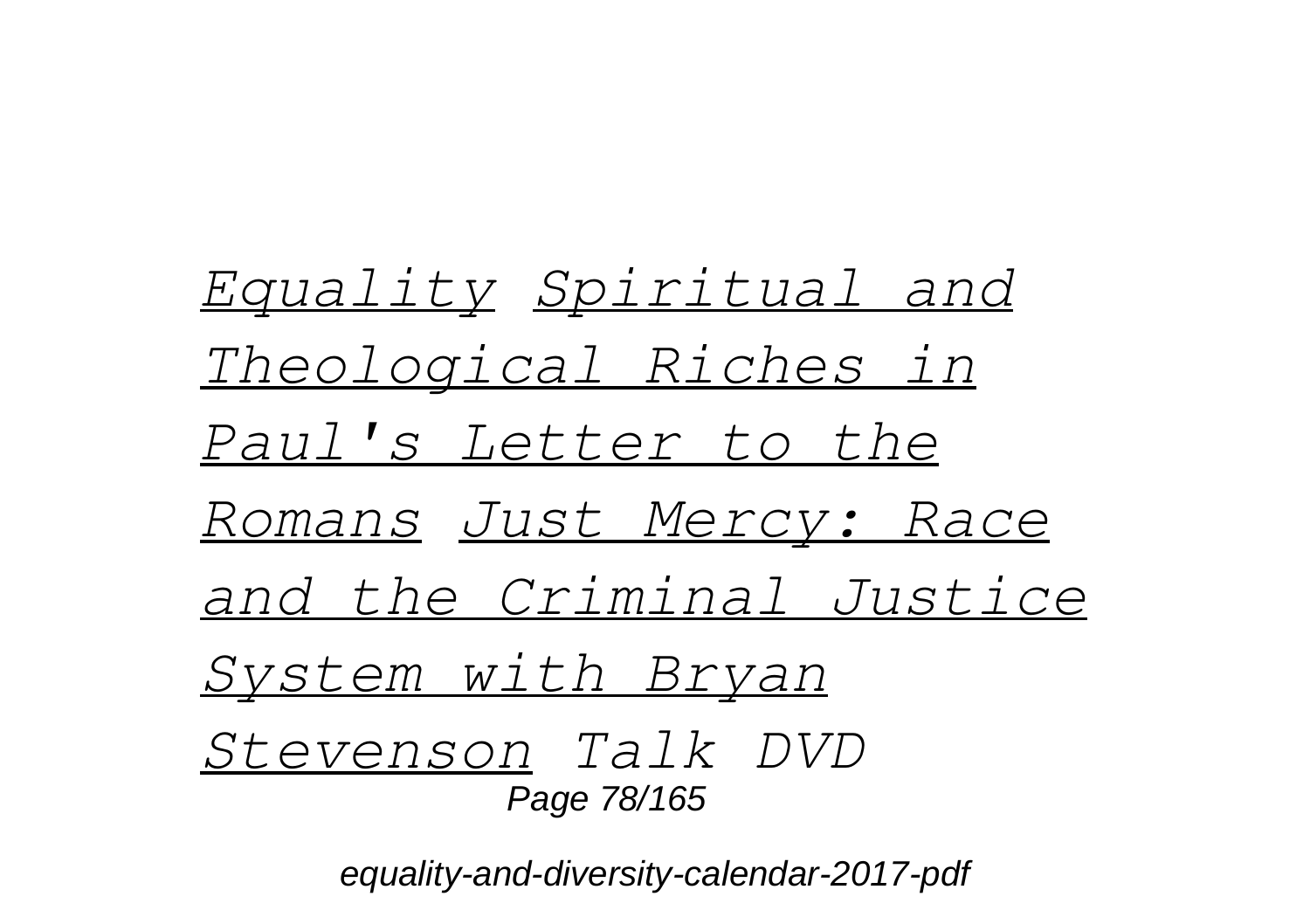*Arterial pulse curve (1-2017) by Dr Khaled A Abulfadle SUNDOWN TOWNS in 2020 America | Racial Hatred towards #BlackPeople EXPOSED #LoveCraftCountry Why we* Page 79/165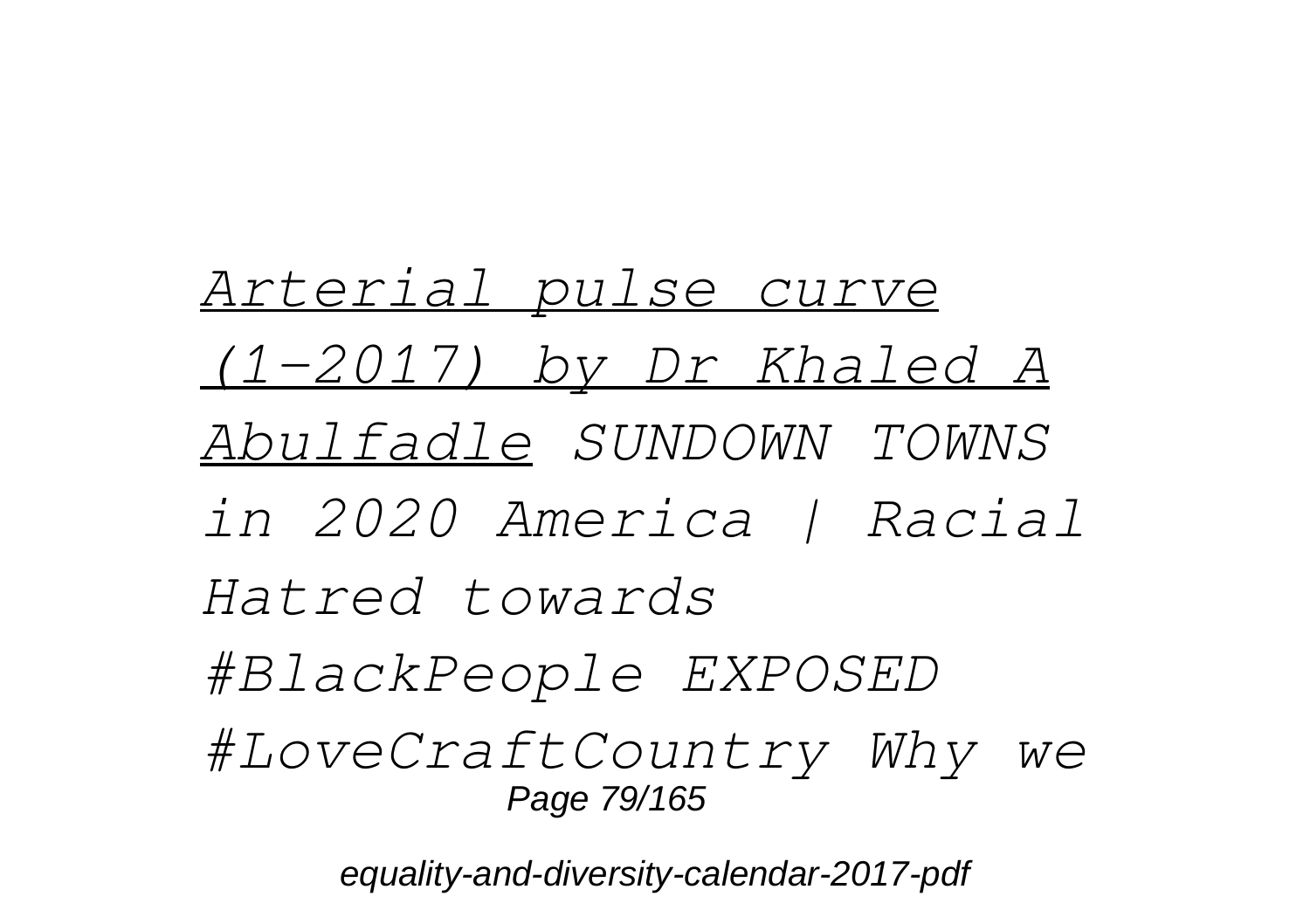*need more diversity to solve complex problems | Scott Page - 12 June 2017 JANUARY 2020 FULL MONTH CURRENT AFFAIRS PART - 1 FOR UPSC PRELIMS 2020 IN TAMIL* Page 80/165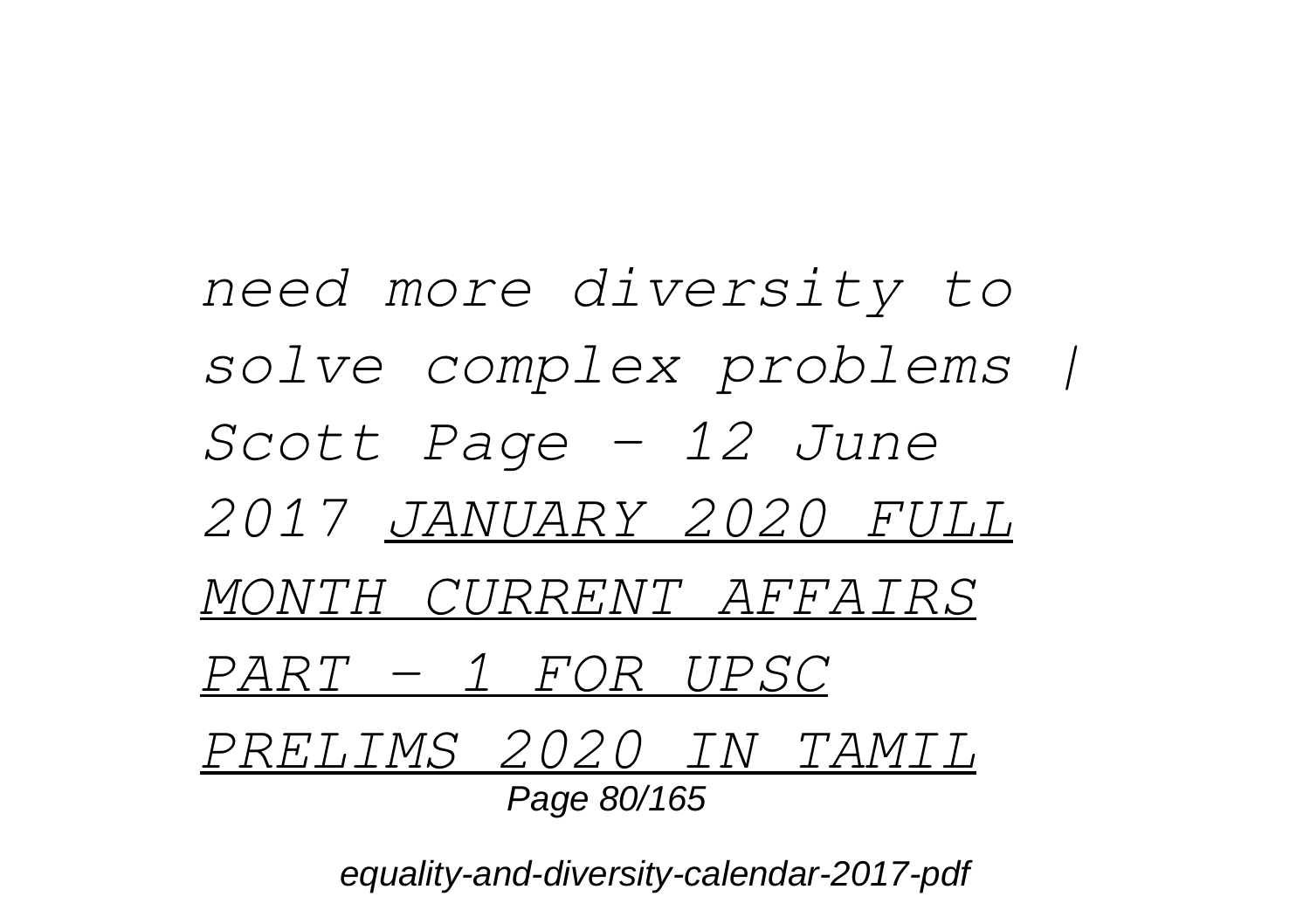*Equality And Diversity Calendar 2017 Equality and Diversity UK 2017 Diversity Calendar. 2017 Diversity Calendar. Special dates this month 4 January* Page 81/165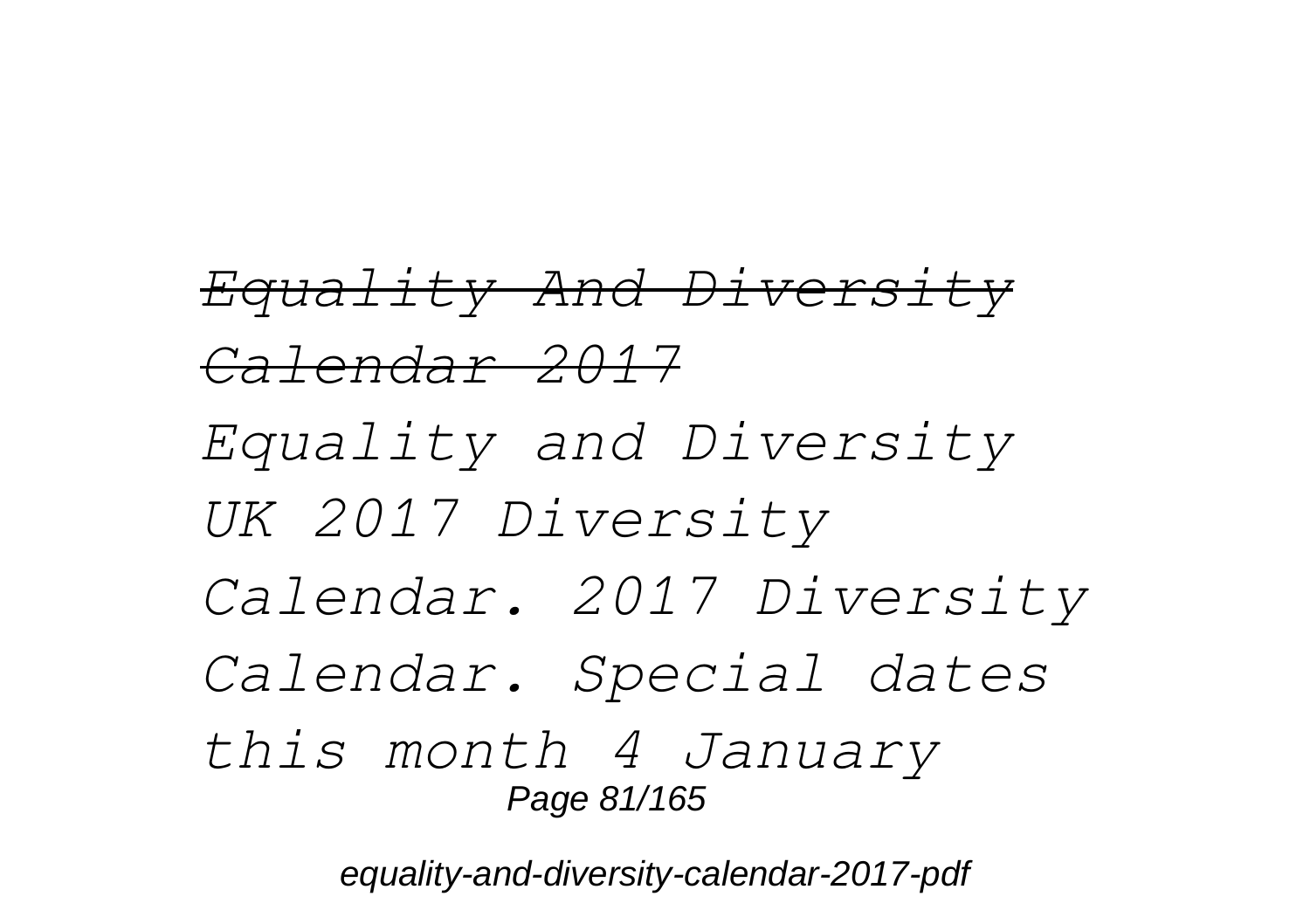*2017 World Braille Day 15 January 2017 World Religion Day 27 January 2017 Holocaust Memorial Day ... 2017 Diversity Calendar. Special dates this month Bodhi Day* Page 82/165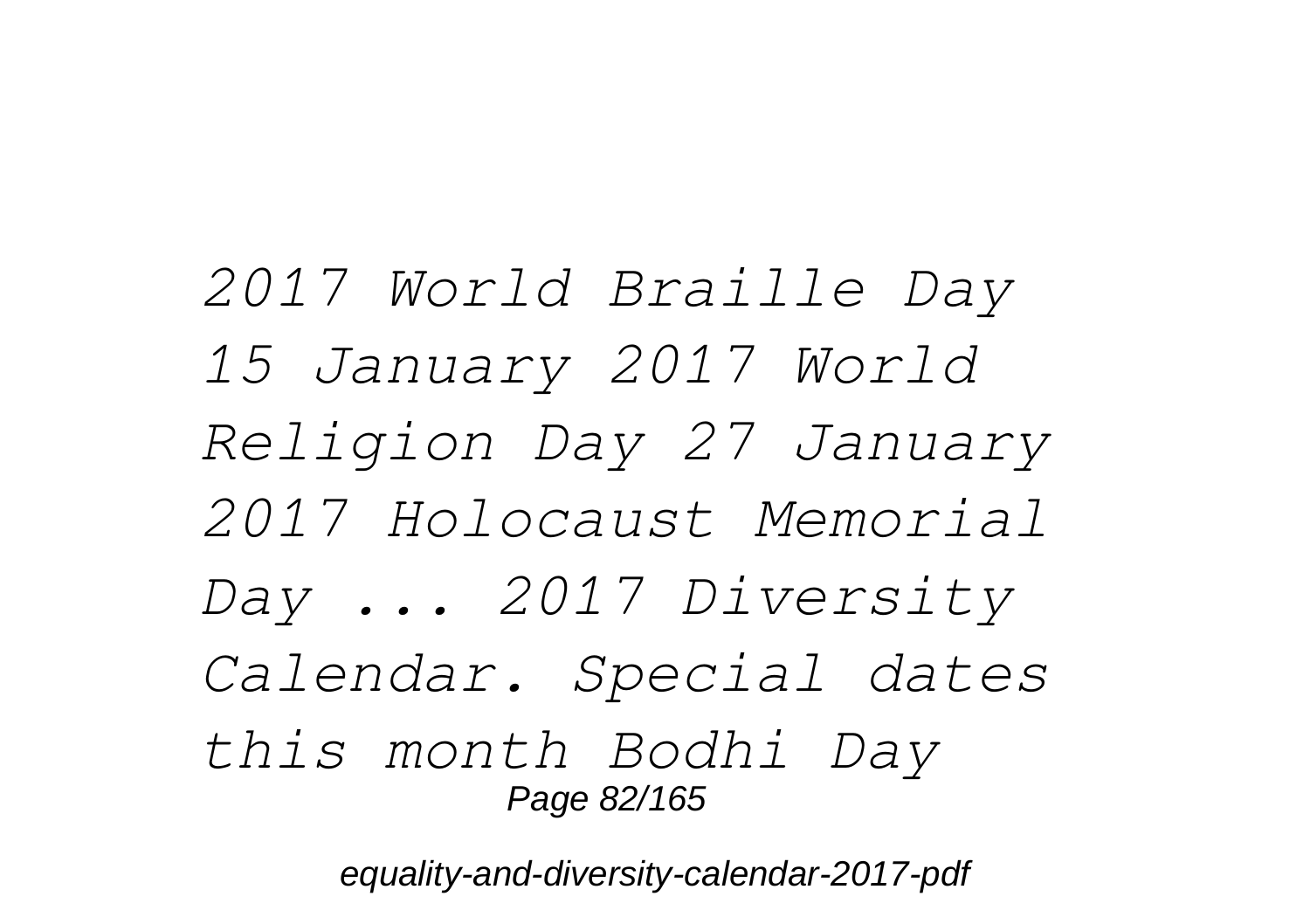#### *(Buddhist) ...*

# *Equality and Diversity UK*

*equality and diversity DIVERSITY CALENDAR 2017 The University's* Page 83/165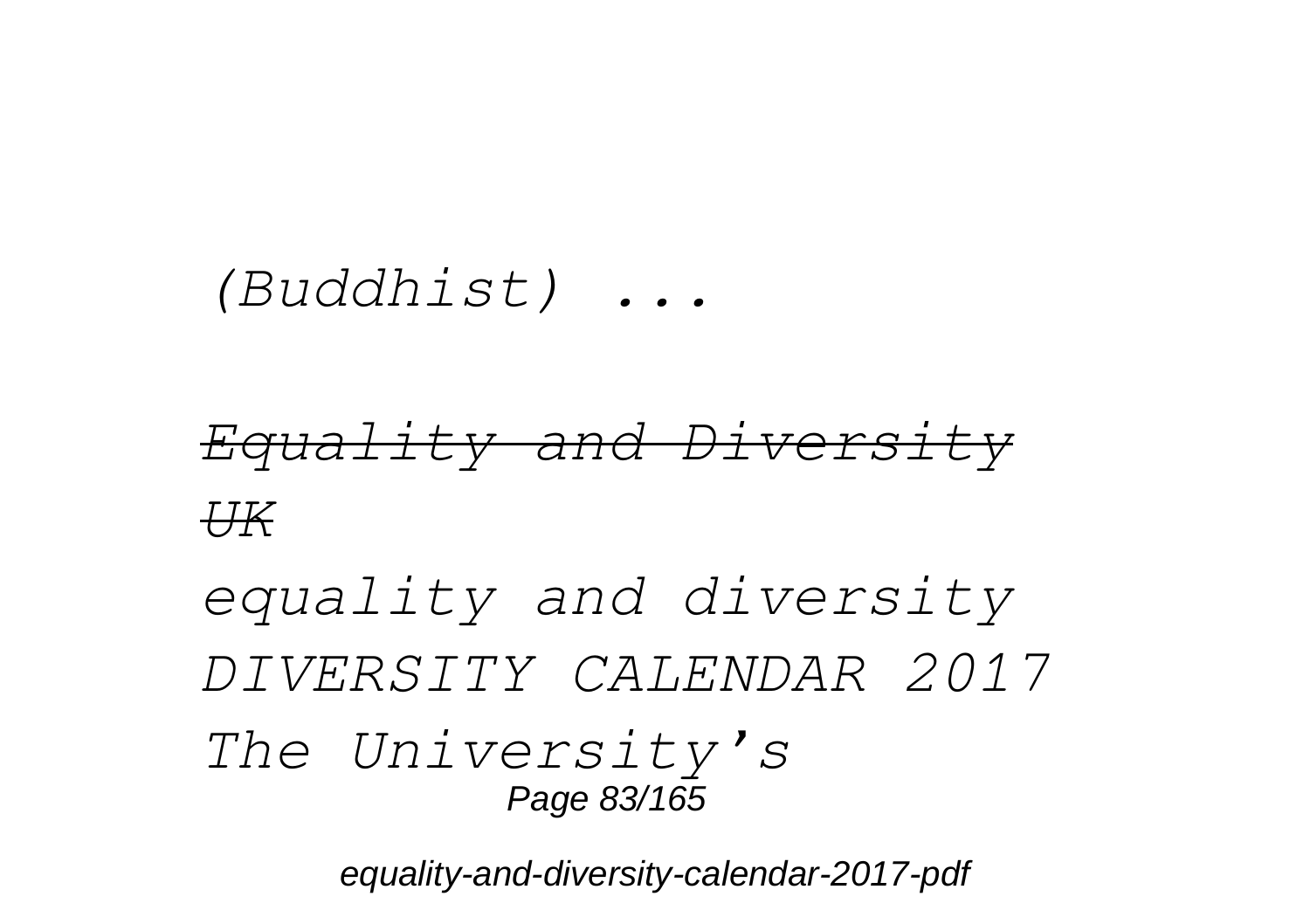*Calendar has been developed to celebrate the diverse nature of its community, promoting respect and understanding between different groups.* Page 84/165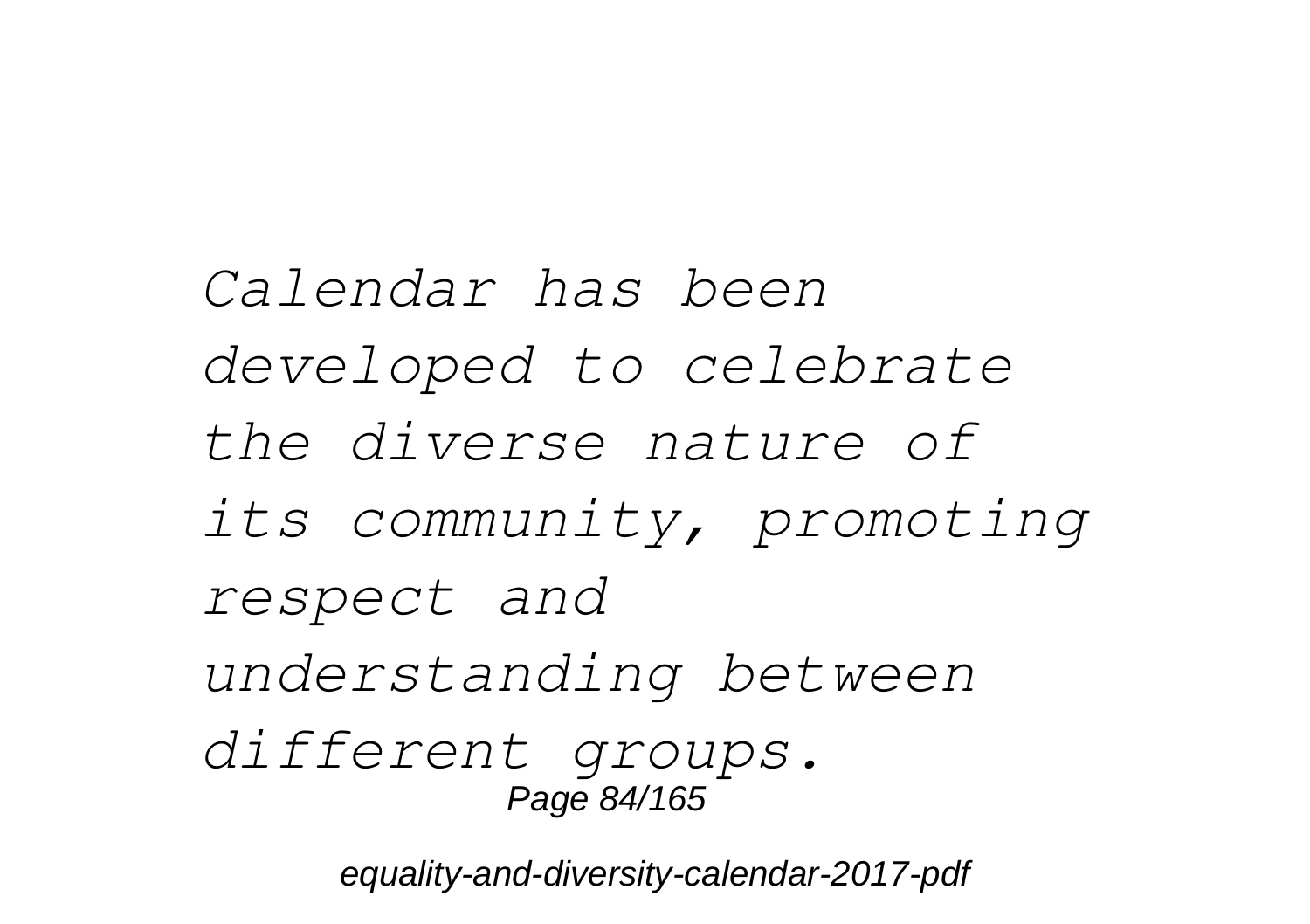*"Everyone is kneaded out of the same dough but not baked in the same oven" Yiddish Proverb By understanding and embracing*

Page 85/165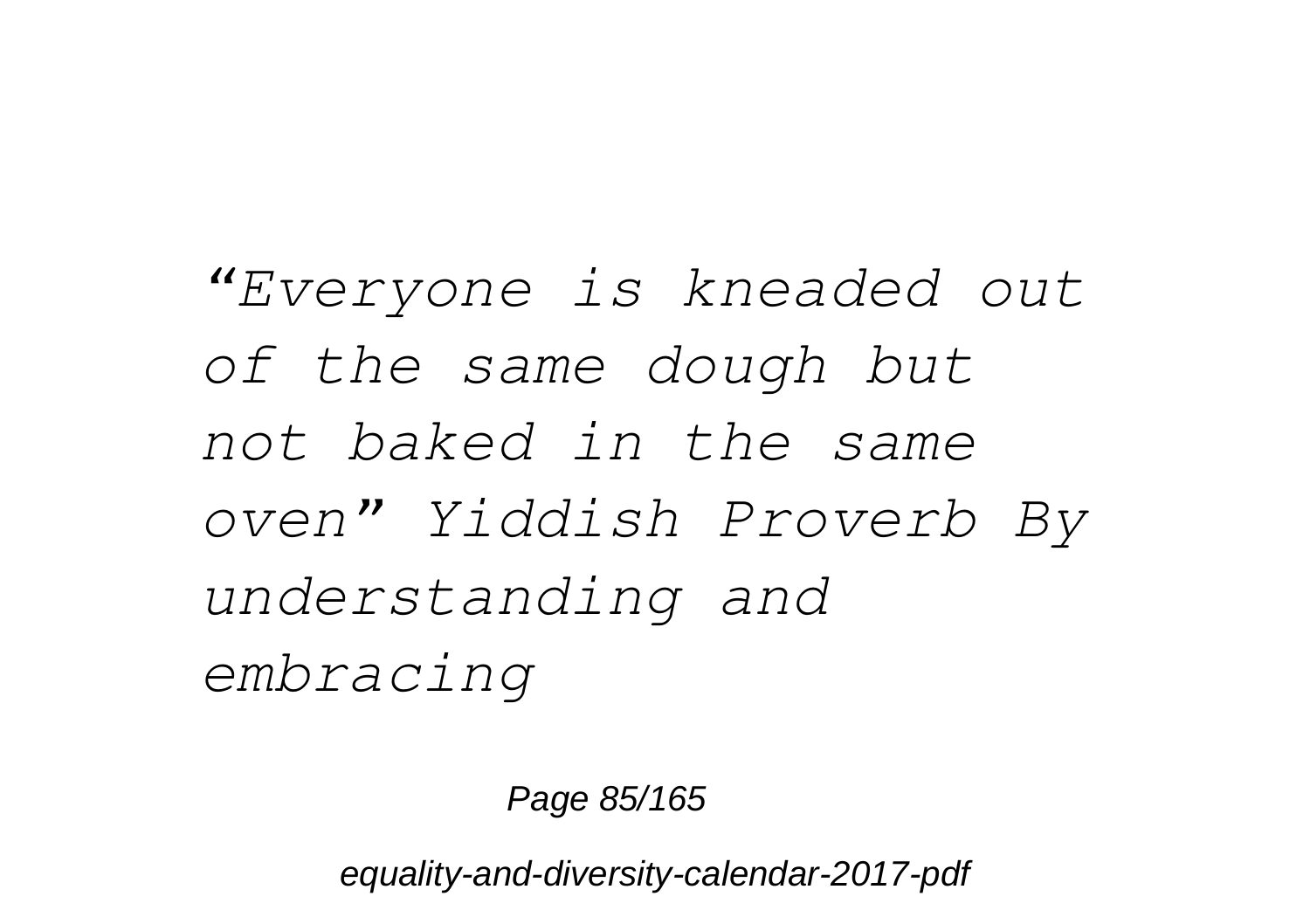*equality and diversity DIVERSITY CALENDAR 2017 diversitonDiversity Calendar 2017 leading the world in diversity Picnic in the Desert presented by Dr Berny* Page 86/165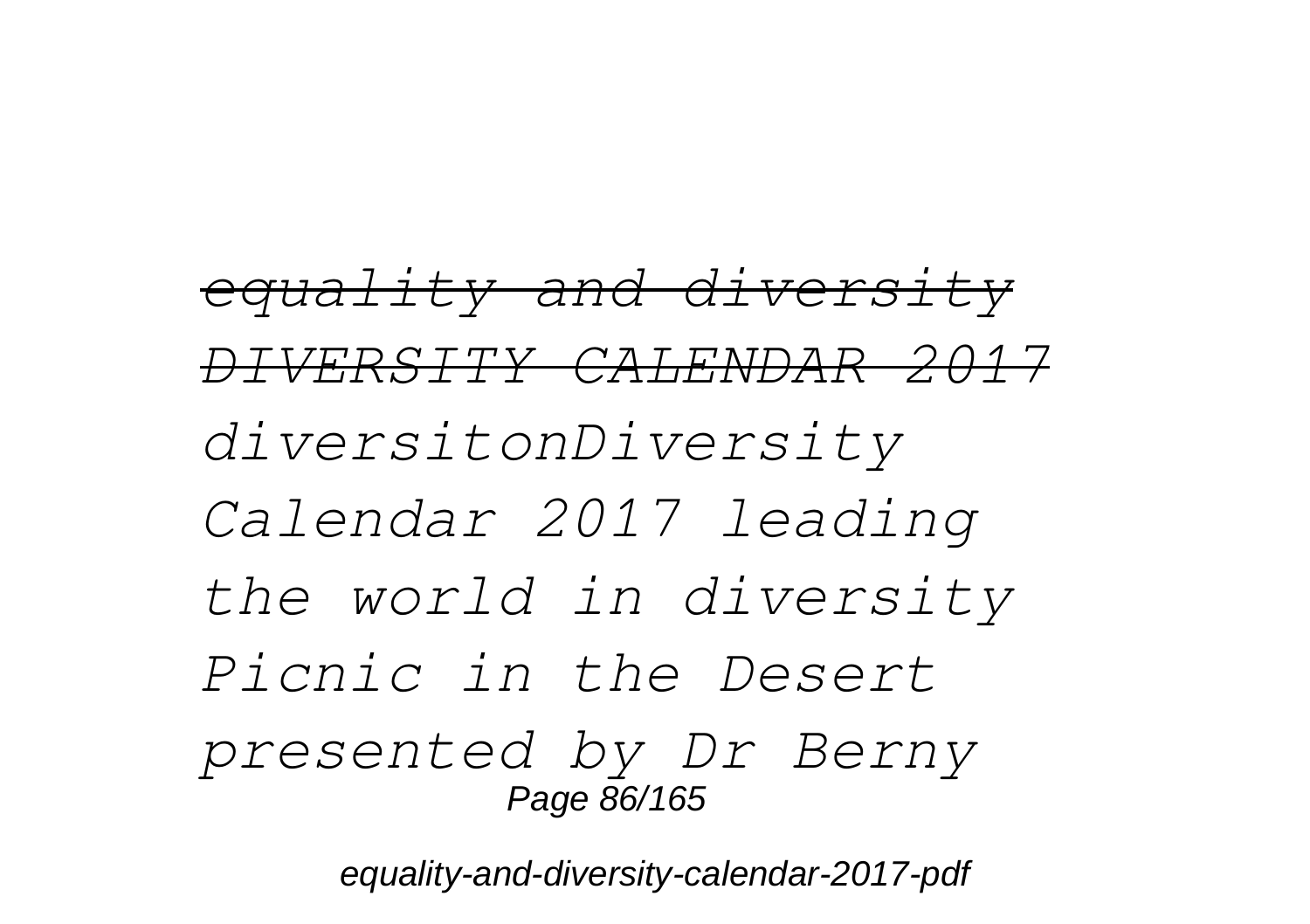*Sèbe in partnership with Research and Cultural Collections as part of the University of Birmingham's Arts & Science Festival 2016. Image by Greg Milner* Page 87/165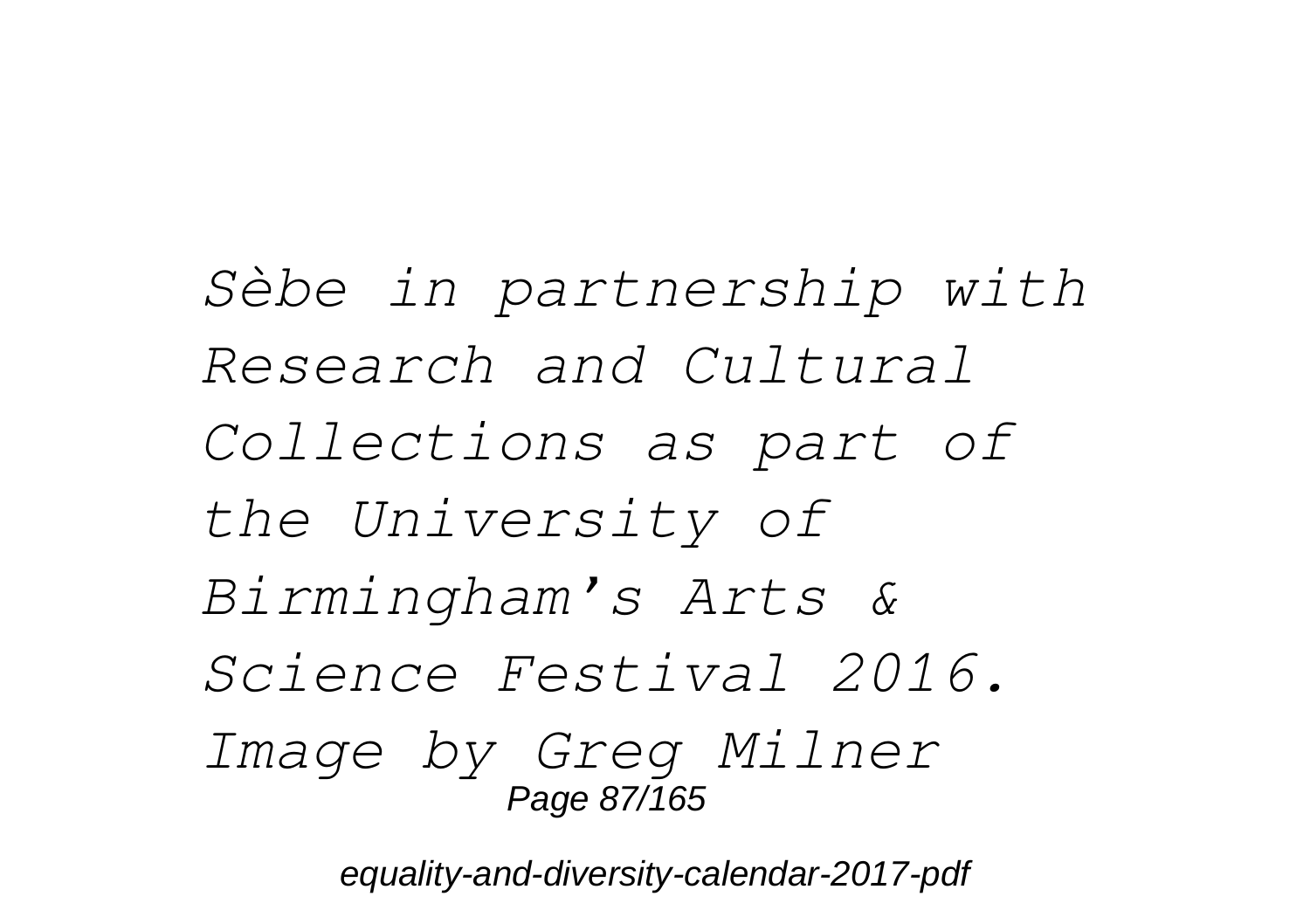### *Photography.*

*DIVERSITY CALENDAR 2017 - Intranet home diversiton Diversity Calendar 2017 leading the world in diversity* Page 88/165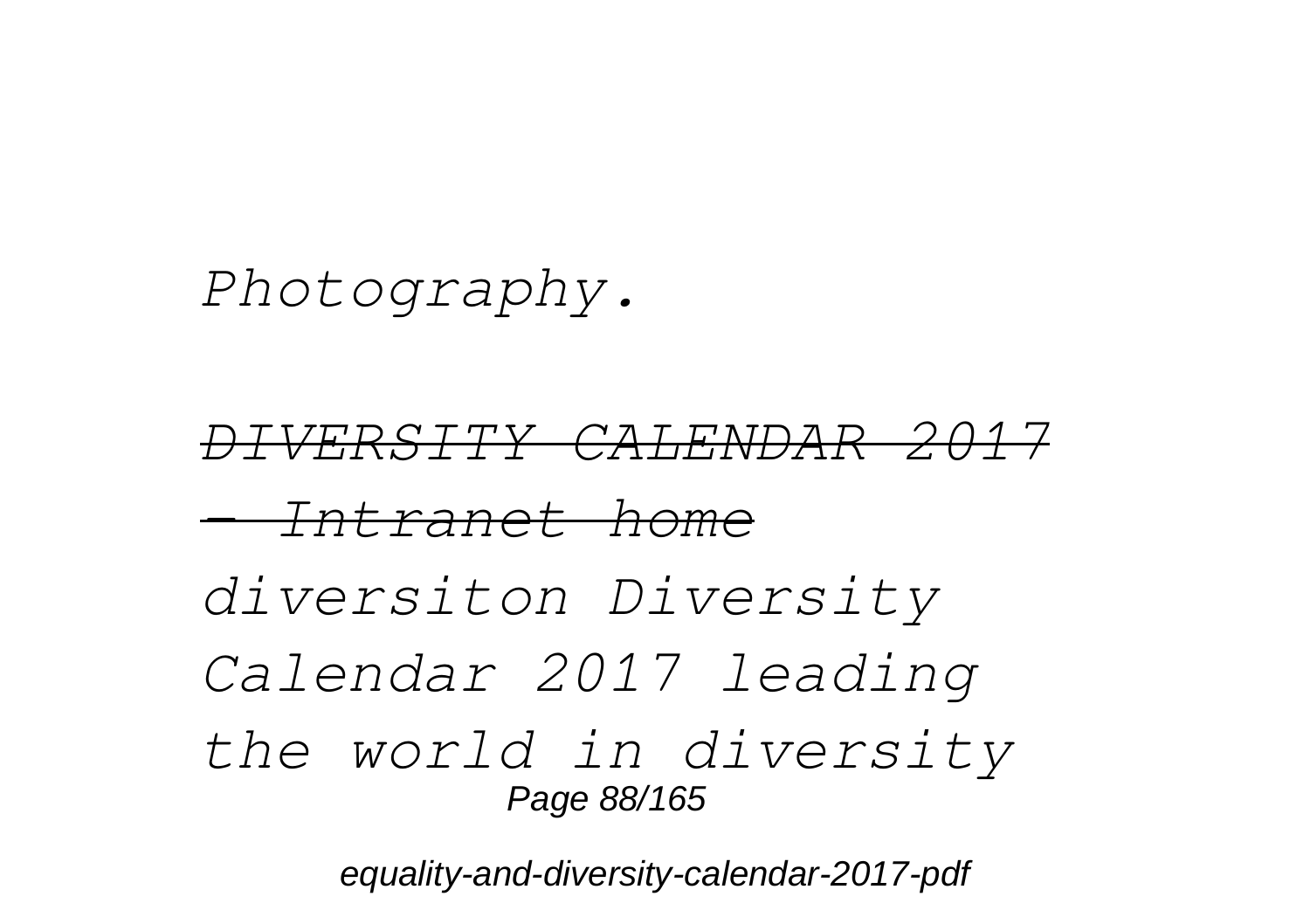*University House Staff Wear Christmas Jumpers to Raise Money for Cancer Research – image taken by Claire Algar*

*DIVERSITY CALENDAR* Page 89/165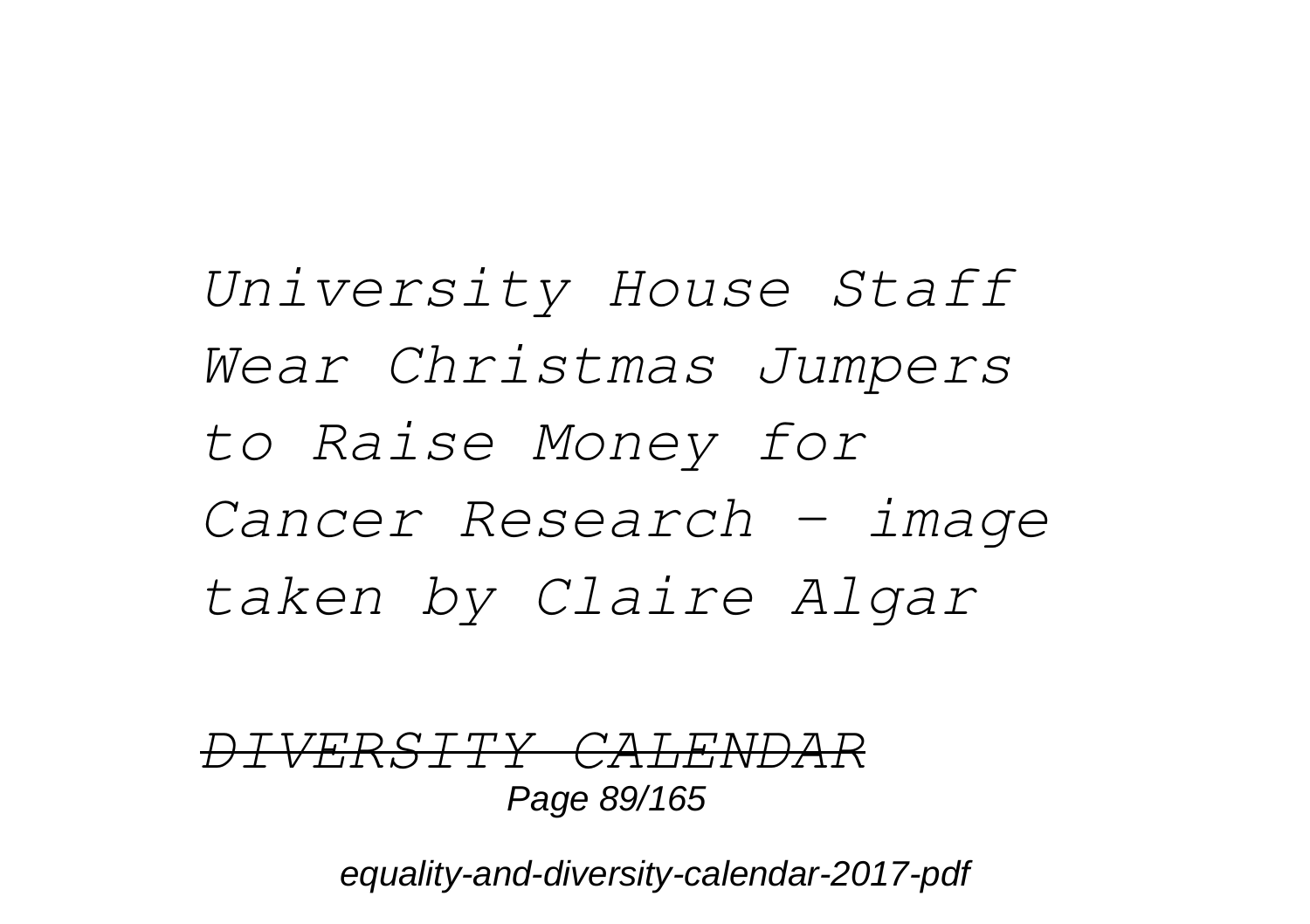*2017/2018 - University of Warwick SEPTEMBER 2017 1-4 Eid Ul Adha (Festival of Sacrifice)\* (Islam) 8 Birthday of the Blessed Virgin Mary (Christian)* Page 90/165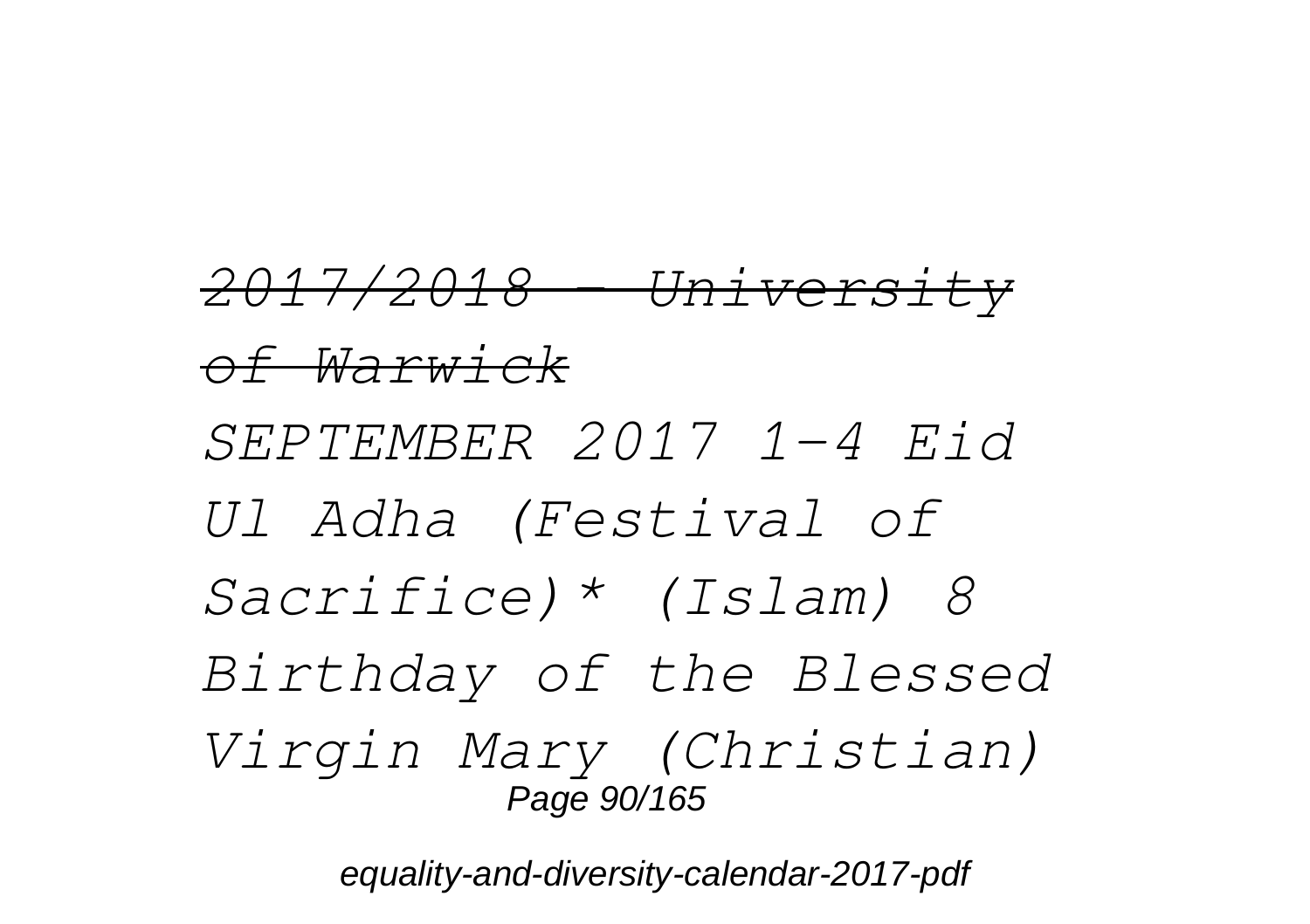*10 Hajj (Pilgrimage)\* (Islam) 20-22 Rosh Hashanah (no work permitted - begins sunset of Wednesday, ends nightfall of Friday) (Jewish) 21-30* Page 91/165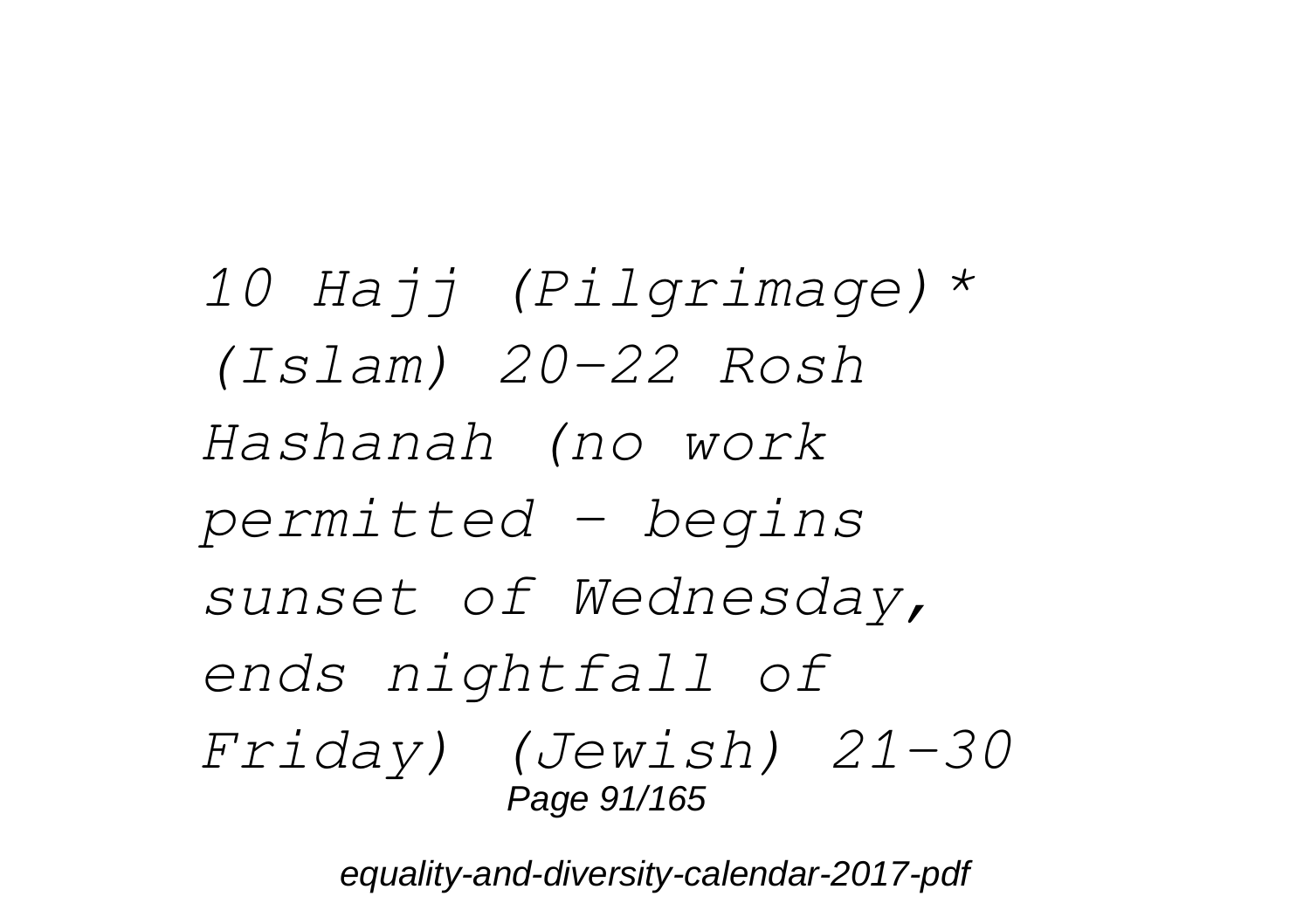*Navaratri (Hinduism) 21 Muharram - New Year\* (Islam) 24 Fast of Gedaliah (Judaism)*

*DIVERSITY CALENDAR 2017 - 2018* Page 92/165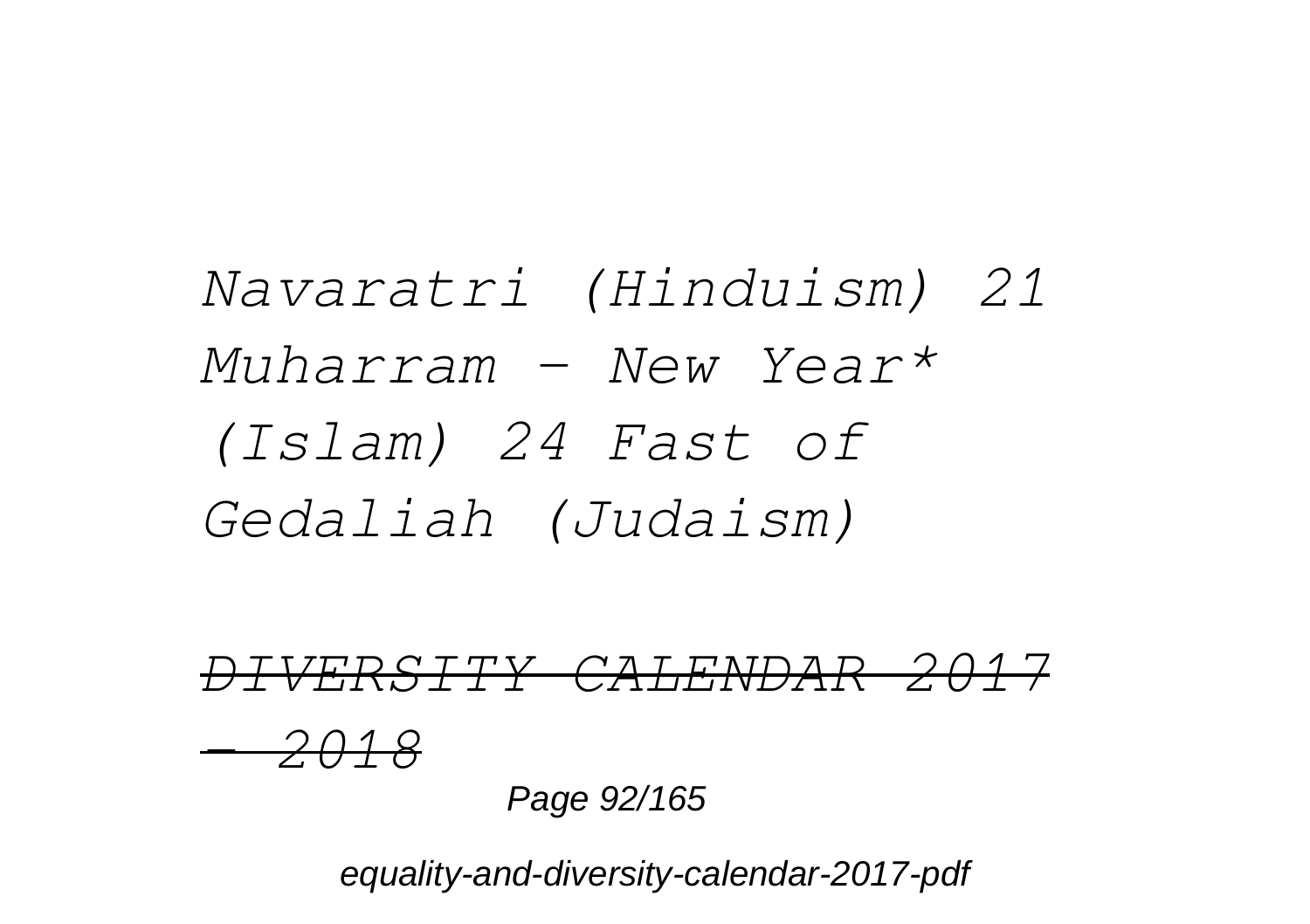*Diversity Calendar 2017/18 Published: 29 November 2017 Equality, diversity and inclusion are central to the University's Strategy and our aspirations to* Page 93/165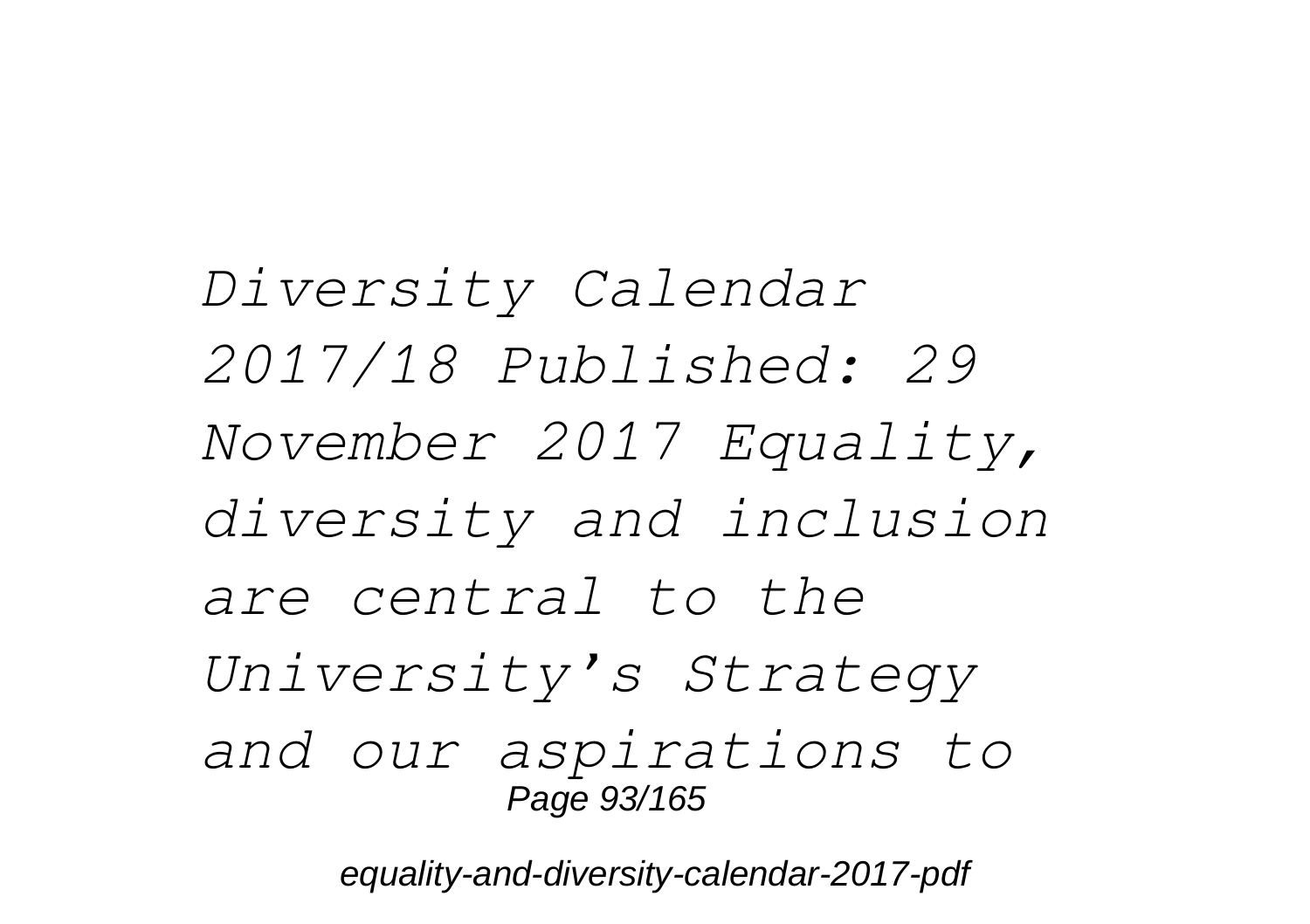*be a leading international university. This calendar of events will be updated by the Equality, Diversity and Inclusion Team - with* Page 94/165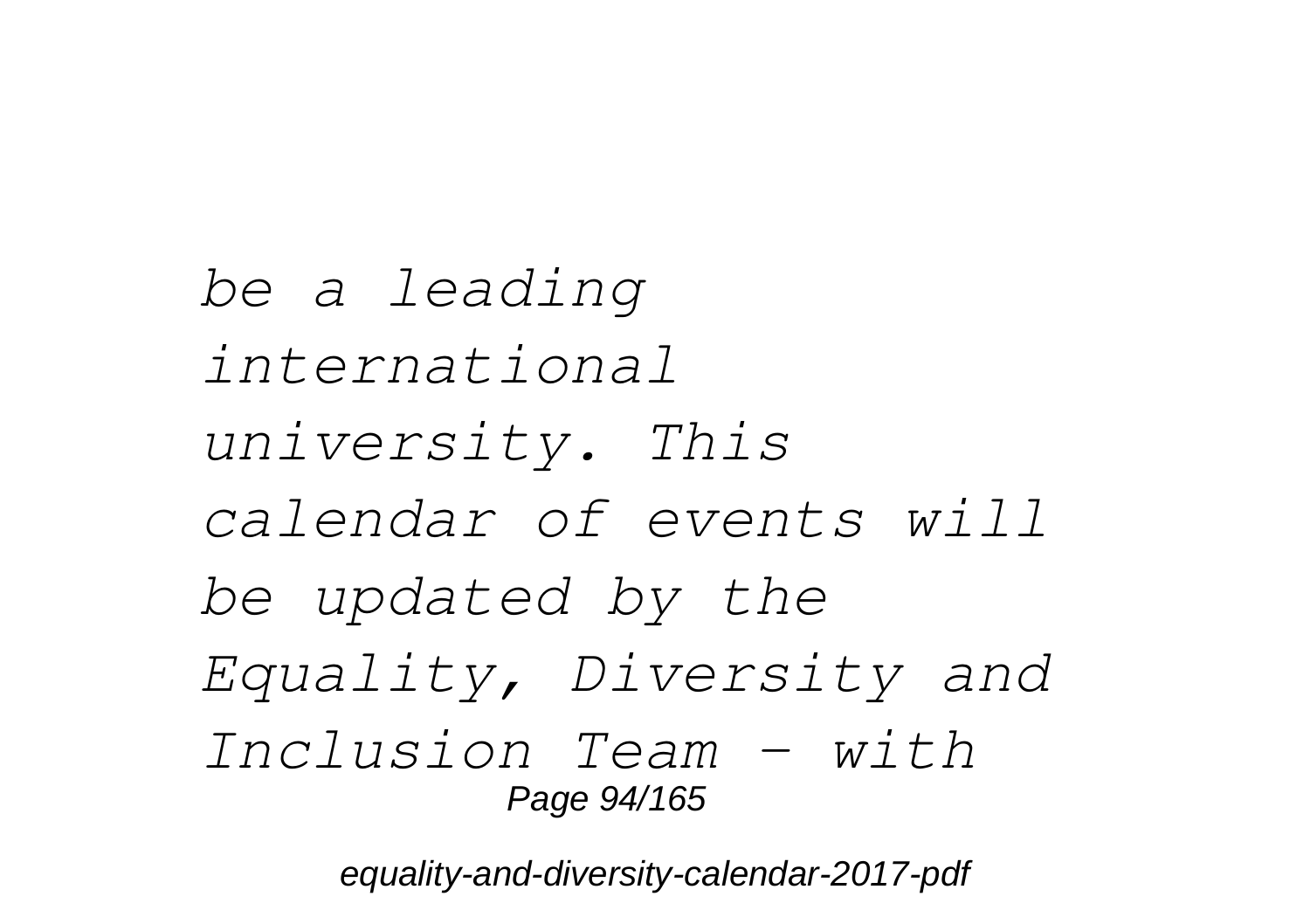*contributions from members across the University.*

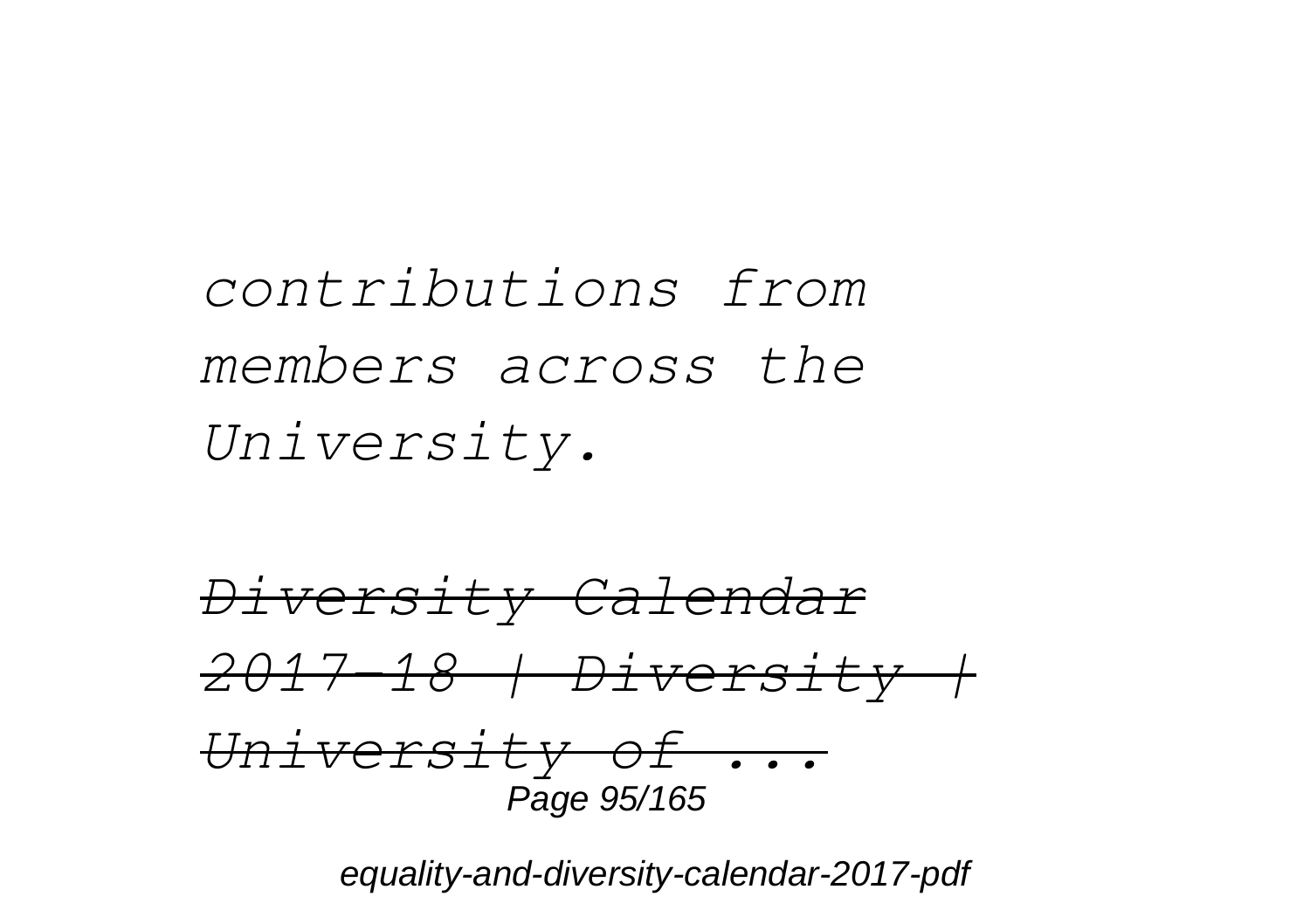*Access Free Equality And Diversity Calendar 2017 Equality And Diversity Calendar 2017 OnlineProgrammingBooks feature information on free computer books,* Page 96/165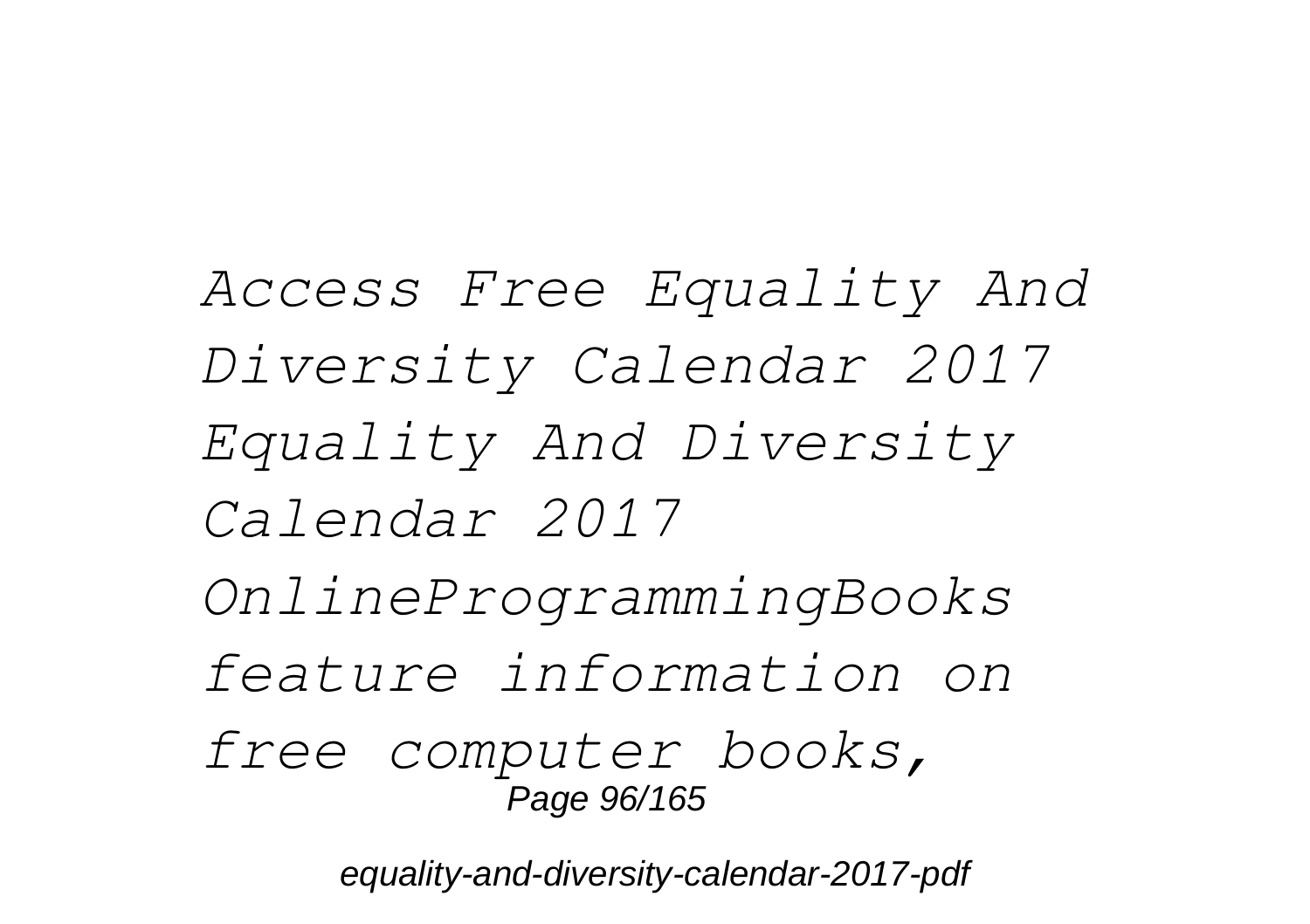*online books, eBooks and sample chapters of Computer Science, Marketing, Math, Information Technology, Science, Business, Physics and Internet.* Page 97/165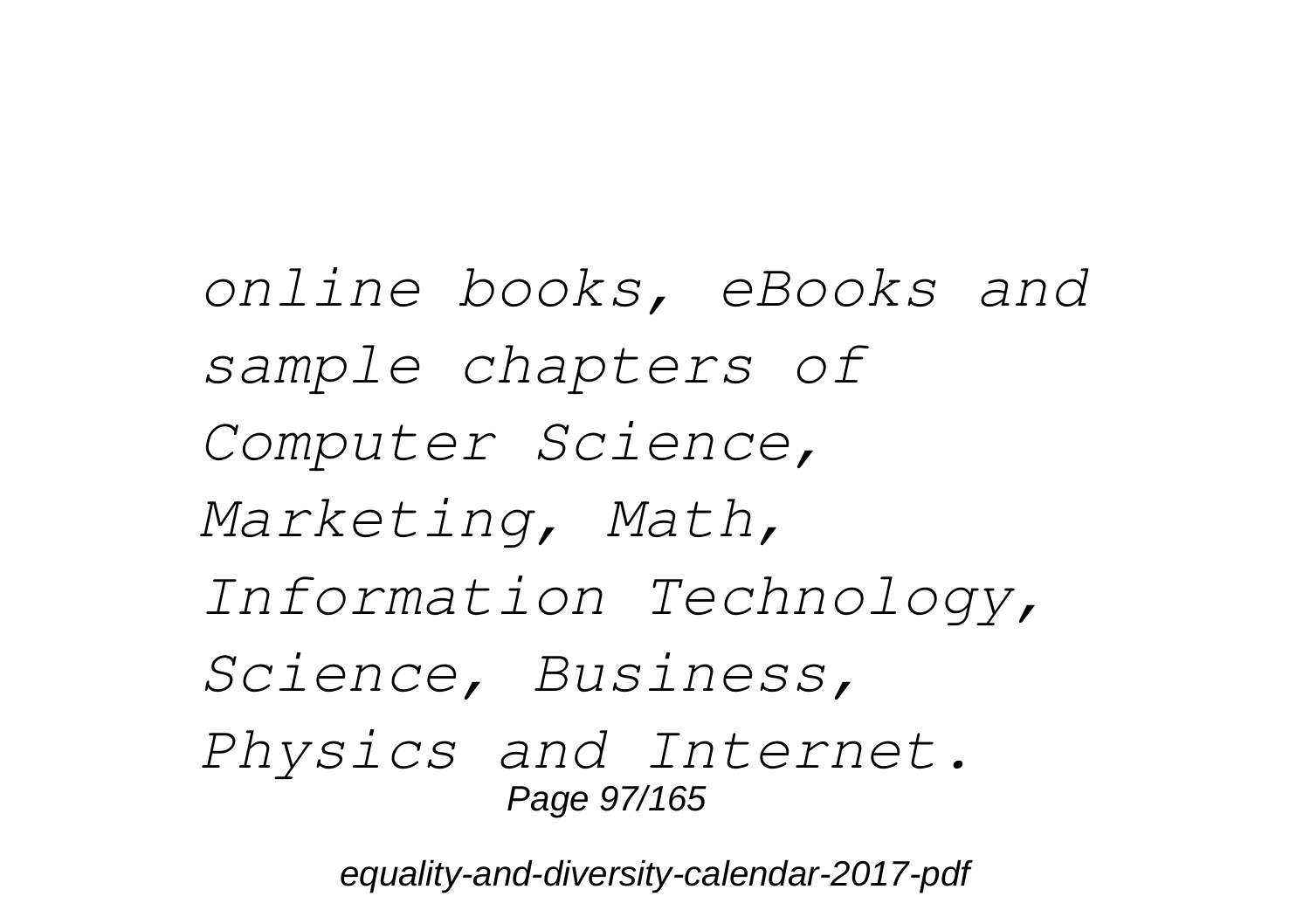# *Equality And Diversity Calendar 2017 mellatechnologies.com 2018/19 Diversity Calendar . 2017/18 Diversity Calendar .* Page 98/165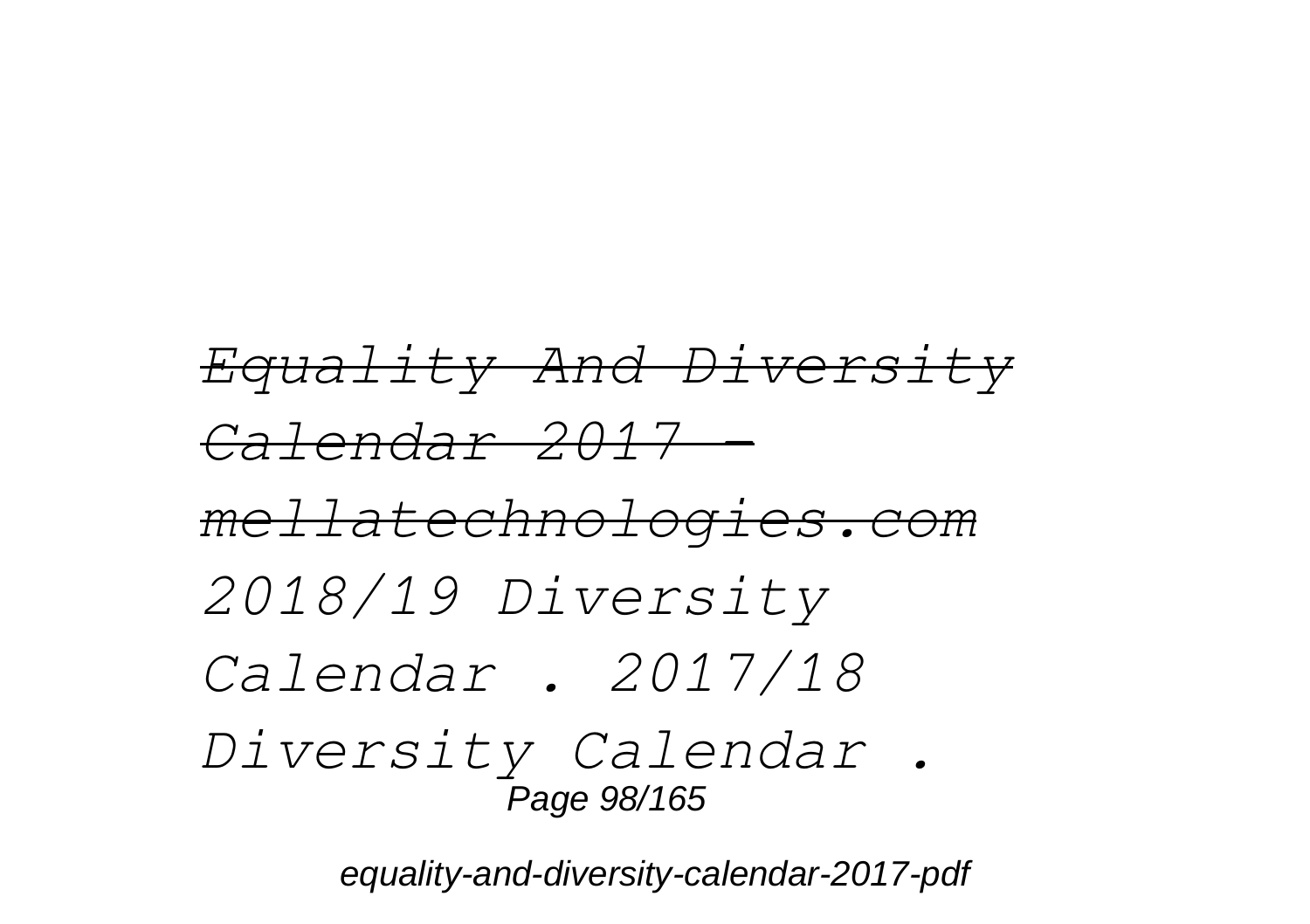*2016/17 Diversity Calendar . 2015/16 Diversity Calendar . 2014/15 Diversity ... Staff Networks. Events. Newsletter. Contact Us. Equality, Diversity and* Page 99/165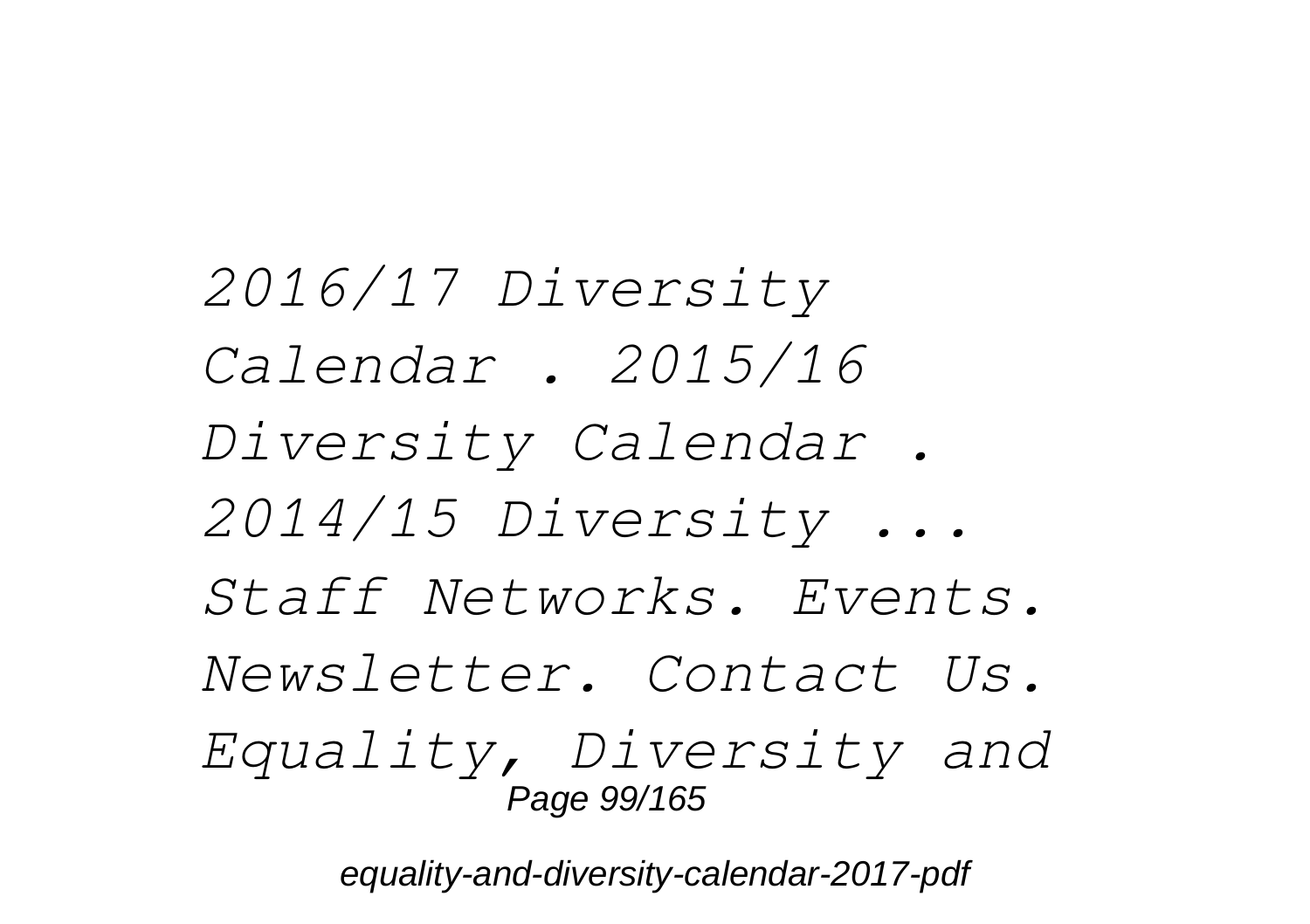*Inclusion, University House, University of Warwick, Coventry, CV4 7AL. Page contact: Equality Warwick Last revised: Tue 10 Dec 2019*

*...*

Page 100/165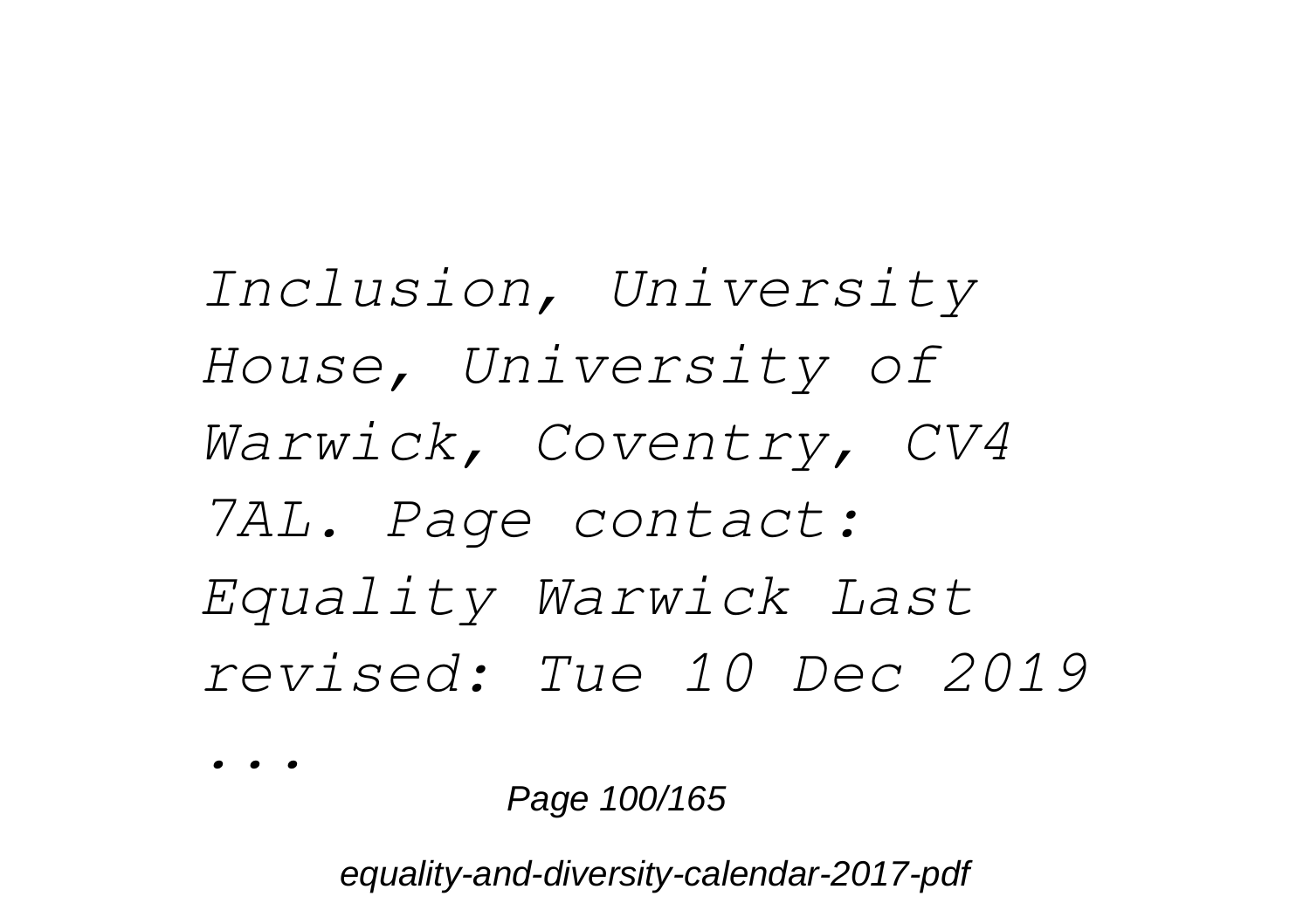# *Diversity Calendar - University of Warwick The Diversity Calendar The Diversity Calendar has been developed to help to raise awareness* Page 101/165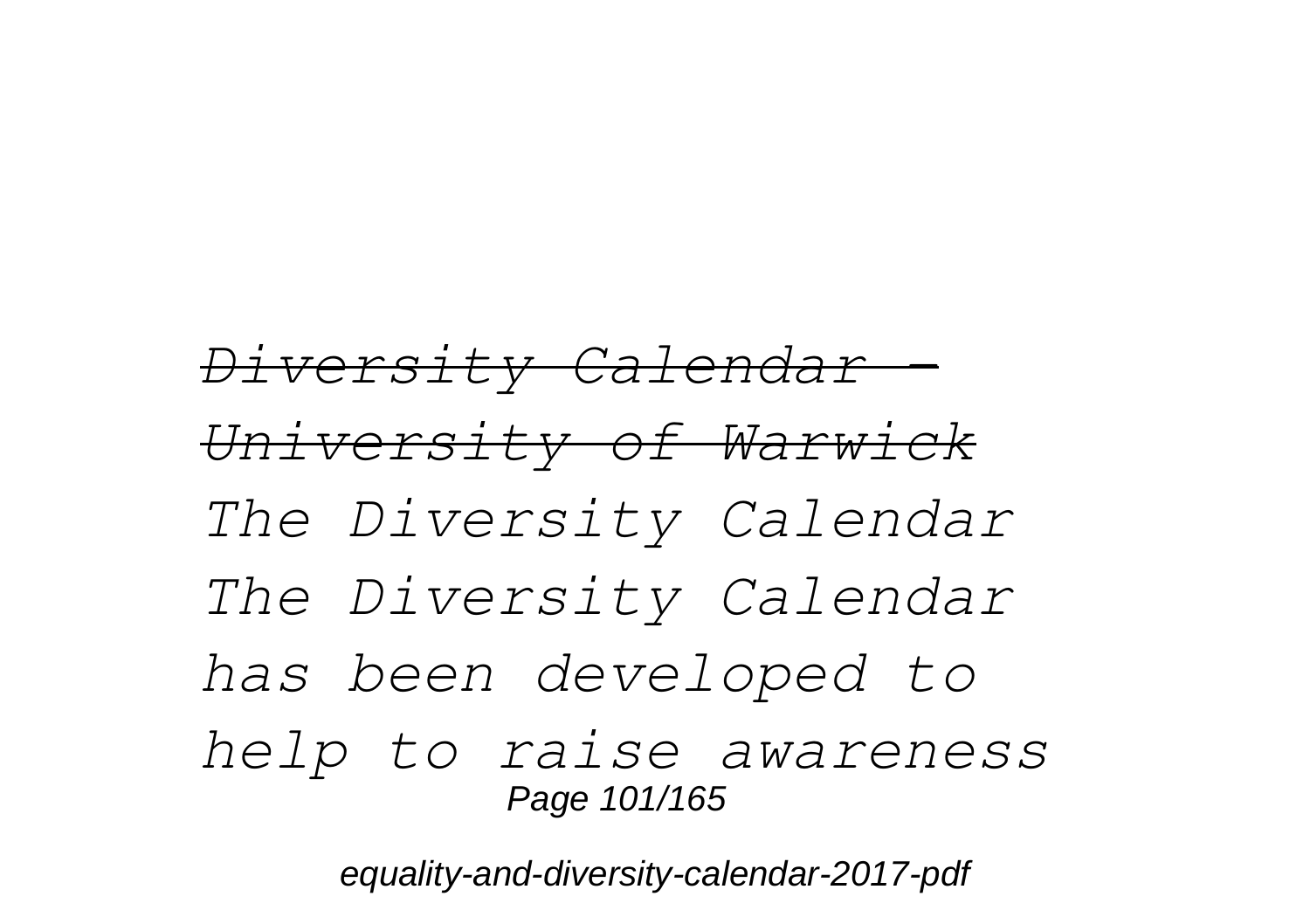*around the different equality groups and our University Population. It is also a useful tool for planning vital meetings, events and exams when a large* Page 102/165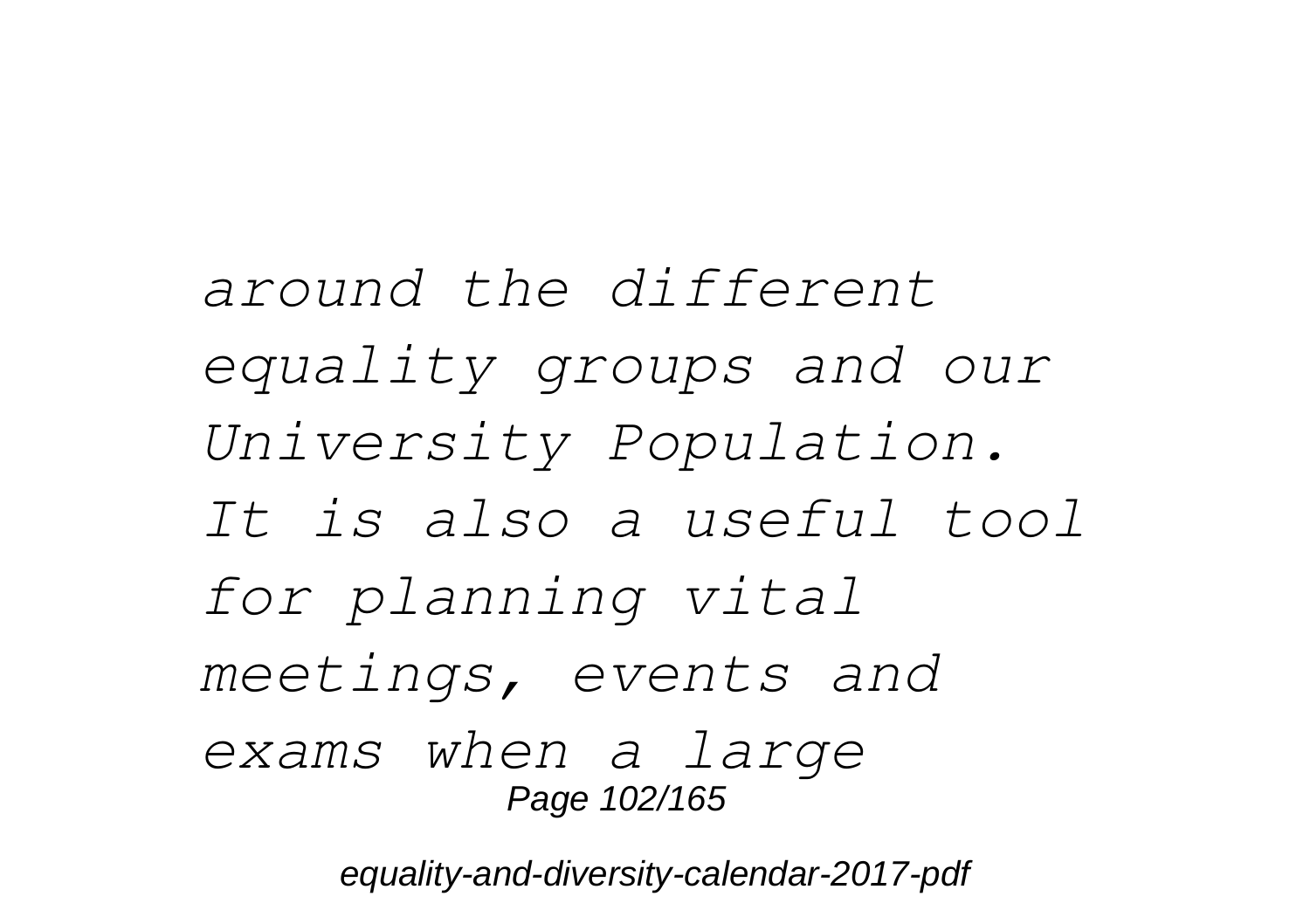# *portion of the student or staff population may be unavailable.*

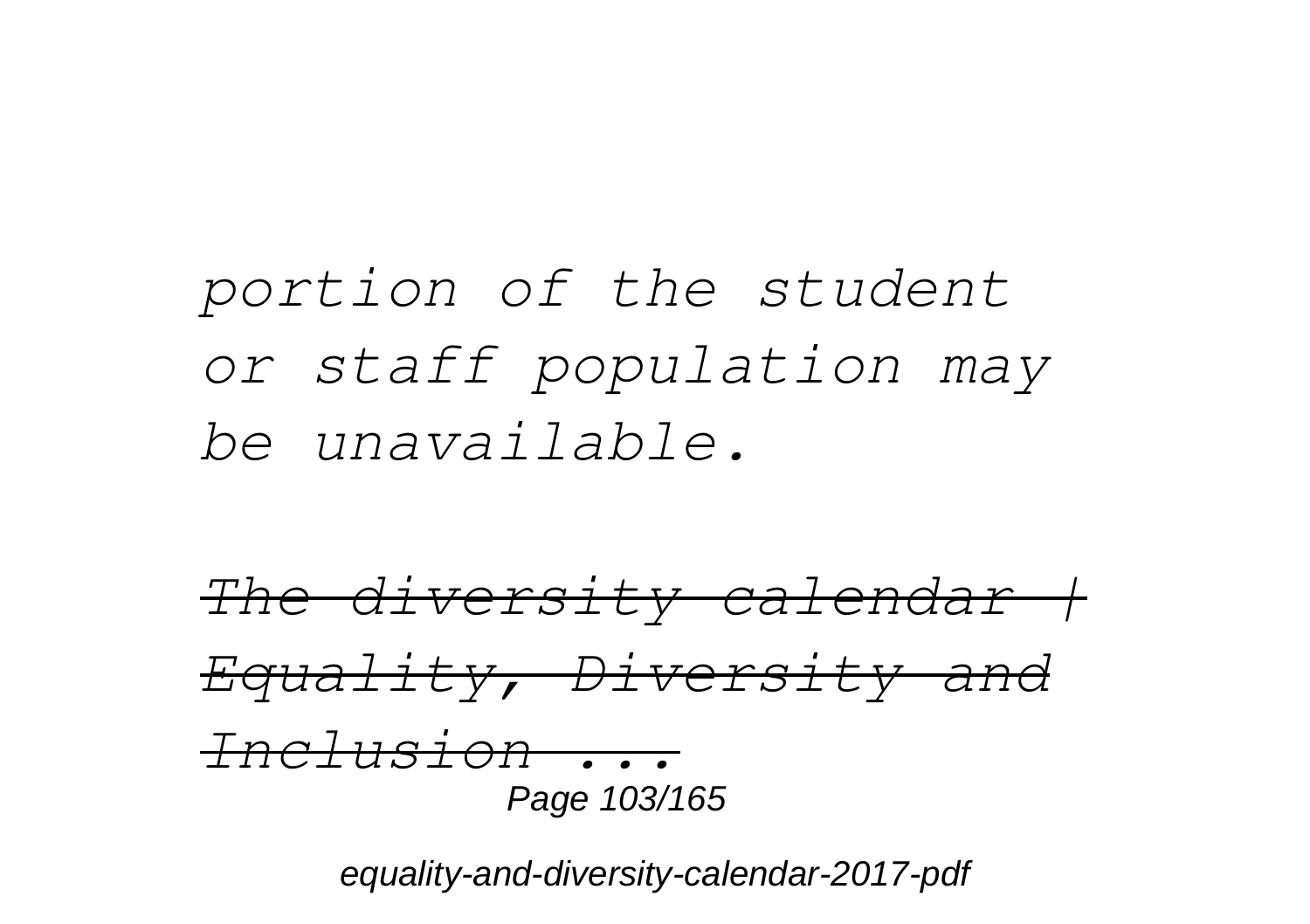*21st World Day for Cultural Diversity for Dialogue and Development Ascension Day –Christian 22nd International Day for Biological Diversity Quds Day \* –Islam 23rd* Page 104/165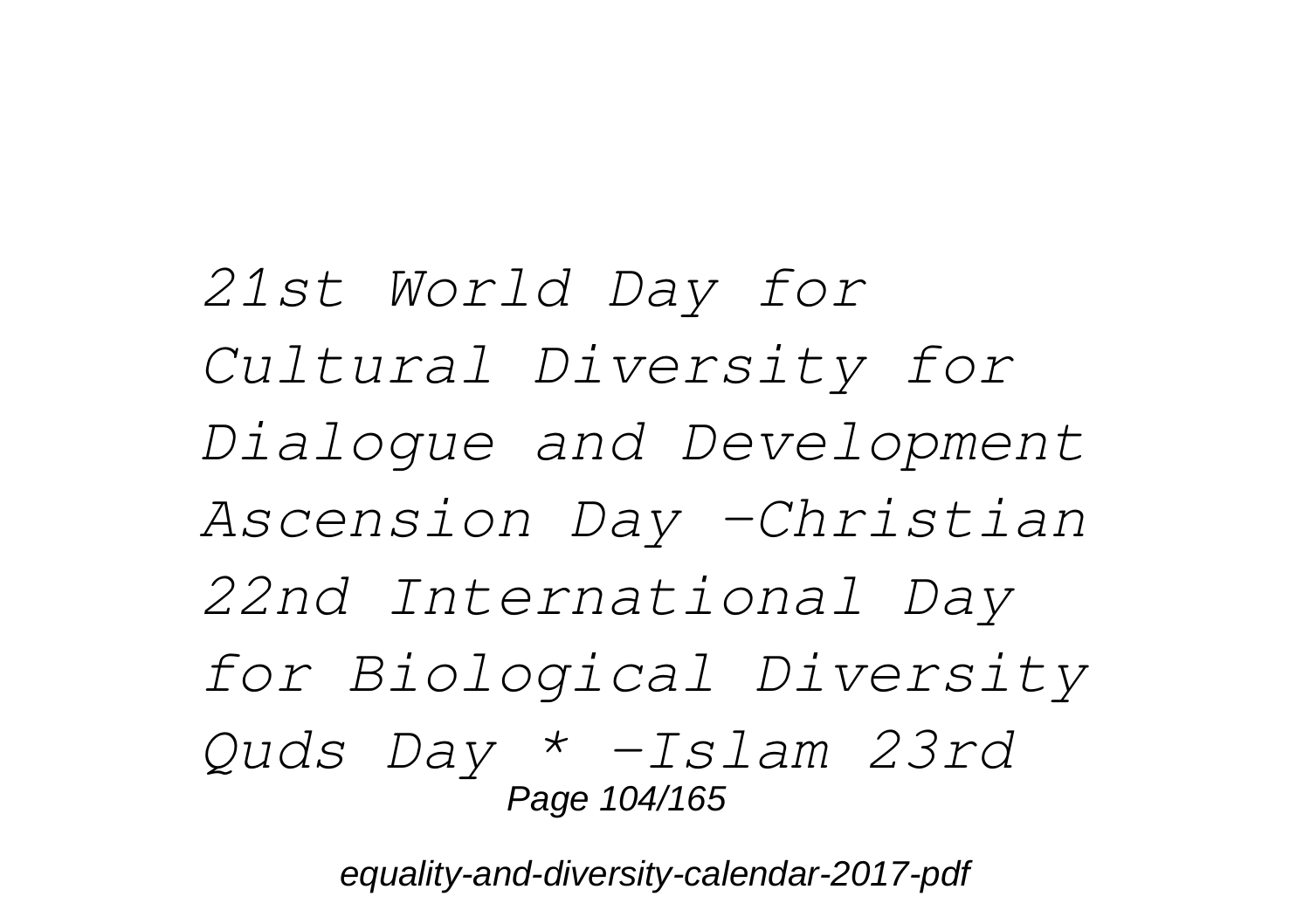*Birthday of Guru Amar Das –Sikhism Declaration of the Bab \* –Baha'i 24th Eid al Fitr \* –Islam 25th Spring Bank Holiday –UK and ROI 28th Ascension of Baha'u'llah* Page 105/165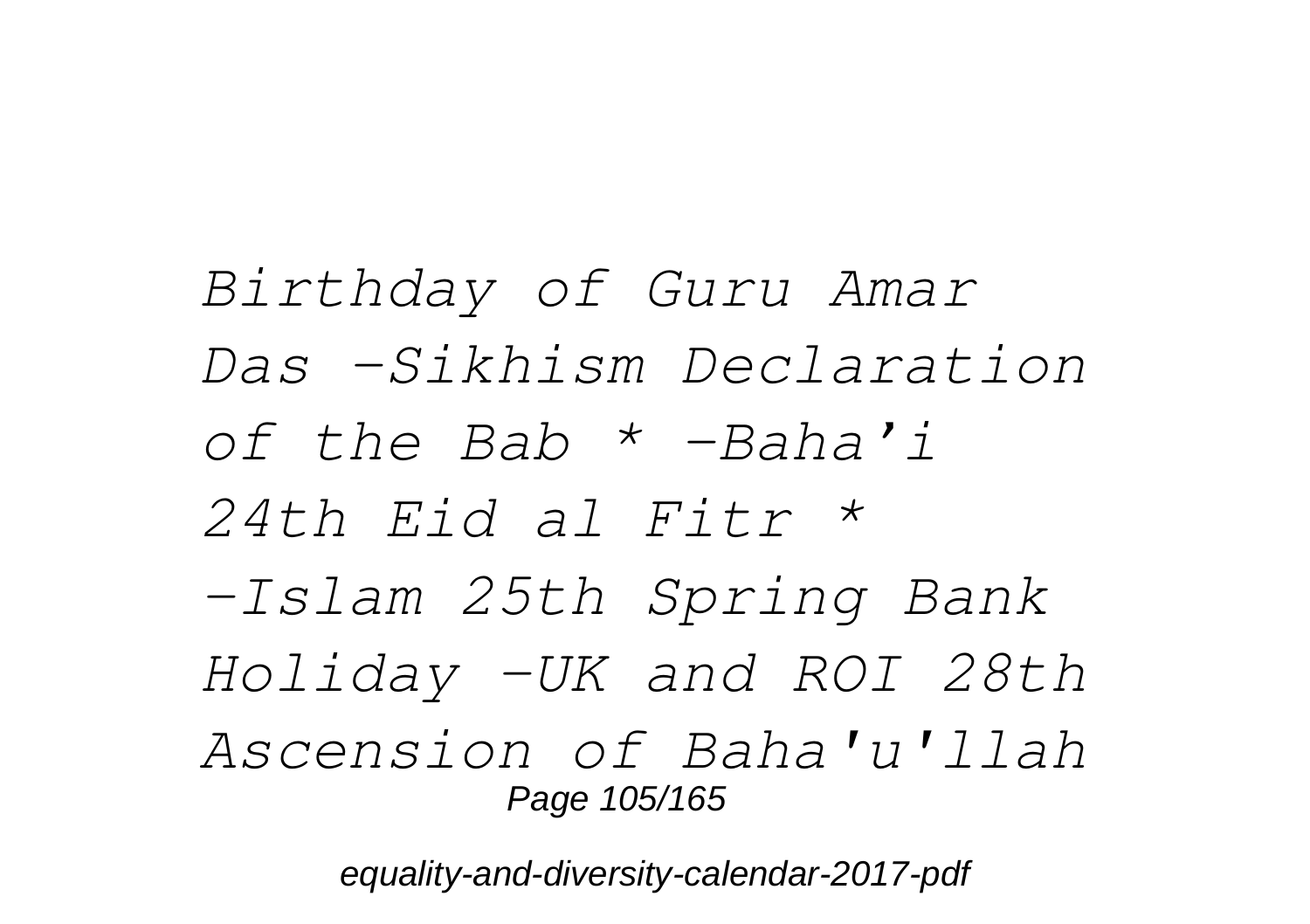#### *\* - Baha'I*

# *Equality and Diversity Calendar 2020 diversity calendar 2019 - 2020 office of the president and provost* Page 106/165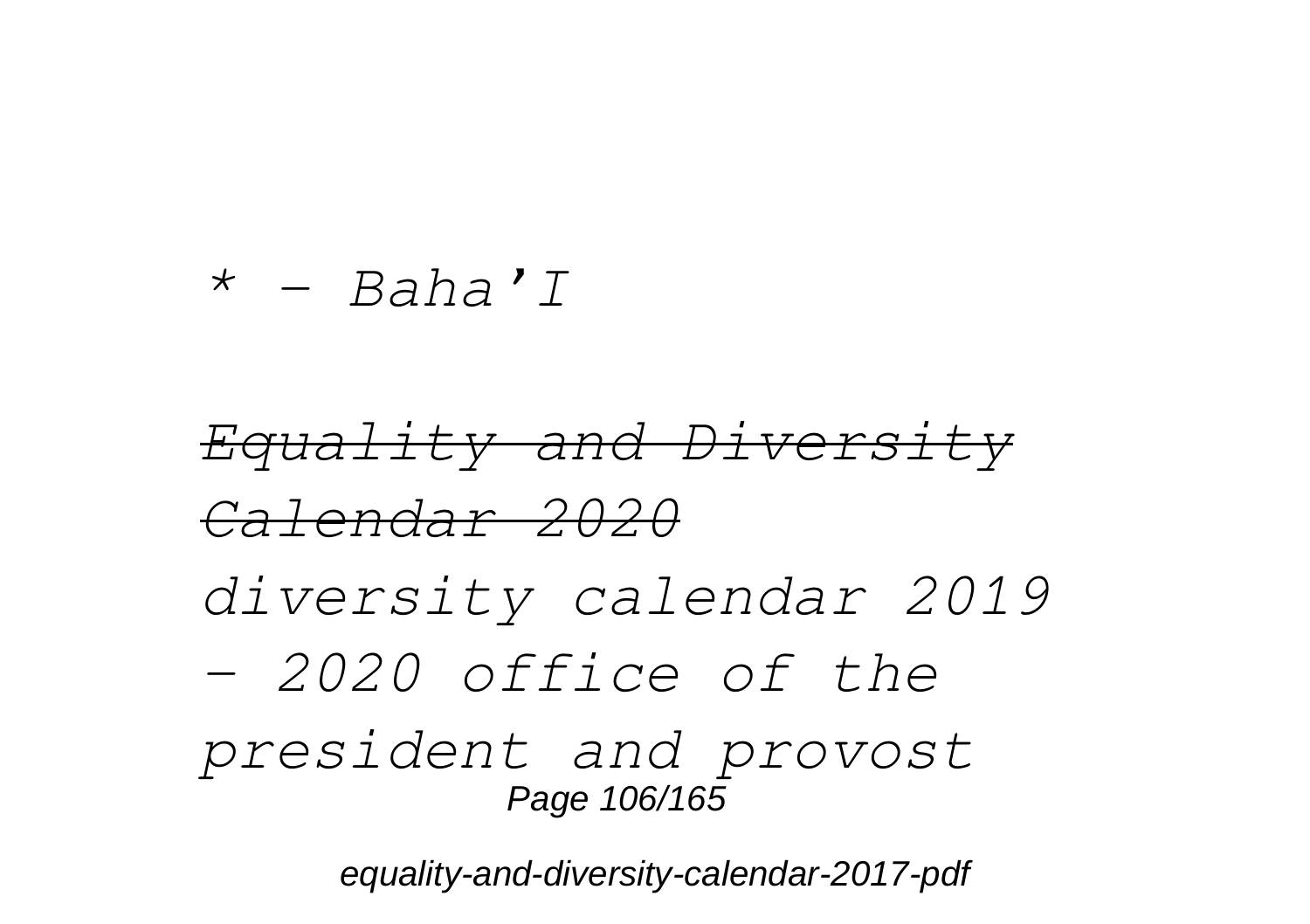# *(equality, diversity & inclusion)*

# *DIVERSITY CALENDAR 2019 - 2020 This online calendar,*

*produced in partnership* Page 107/165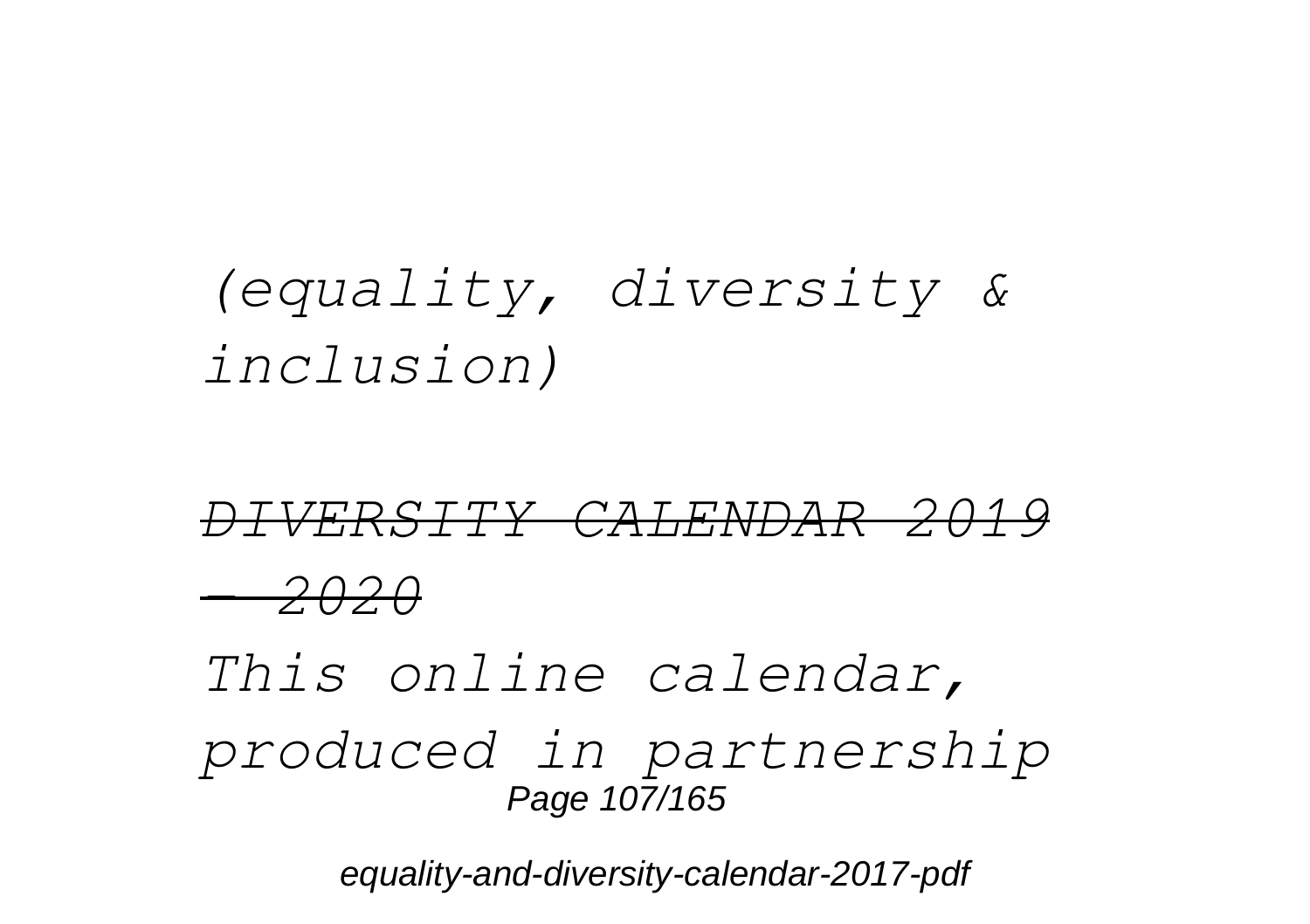*with Diversiton for CIPD members, highlights over 240 important dates, including holy days, ... supports your organisation's diversity, cultural and* Page 108/165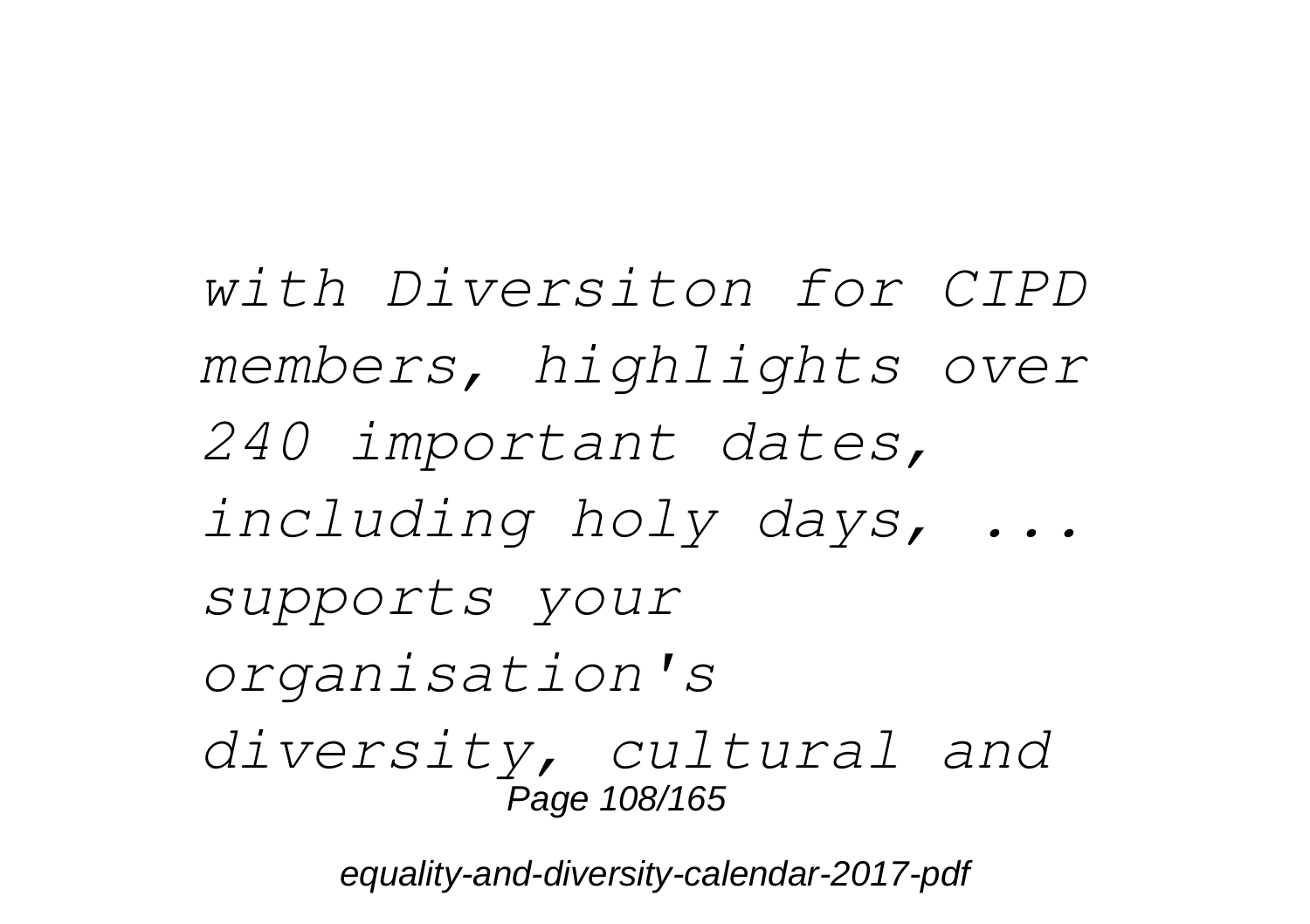*equality training initiatives; promotes awareness of diversity throughout your organisation. Inclusion calendar 2020. Inclusion Calendar 2020* Page 109/165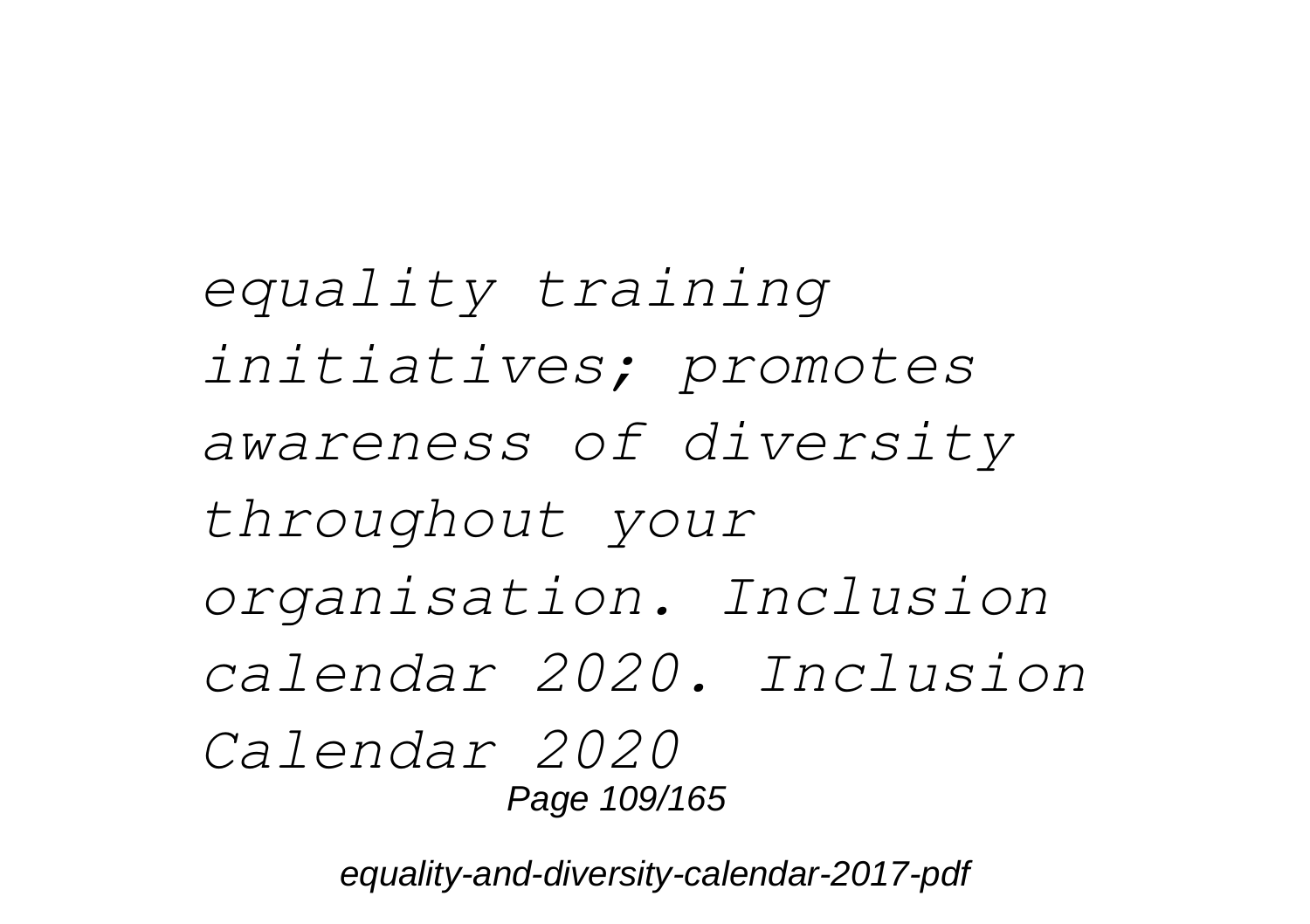# *Inclusion Calendar 2020*

#### *| CIPD*

- *5th: International Day*
- *of Charity. tbc: Women*
- *of the Future Awards.*
- *tbc: Global Equality &* Page 110/165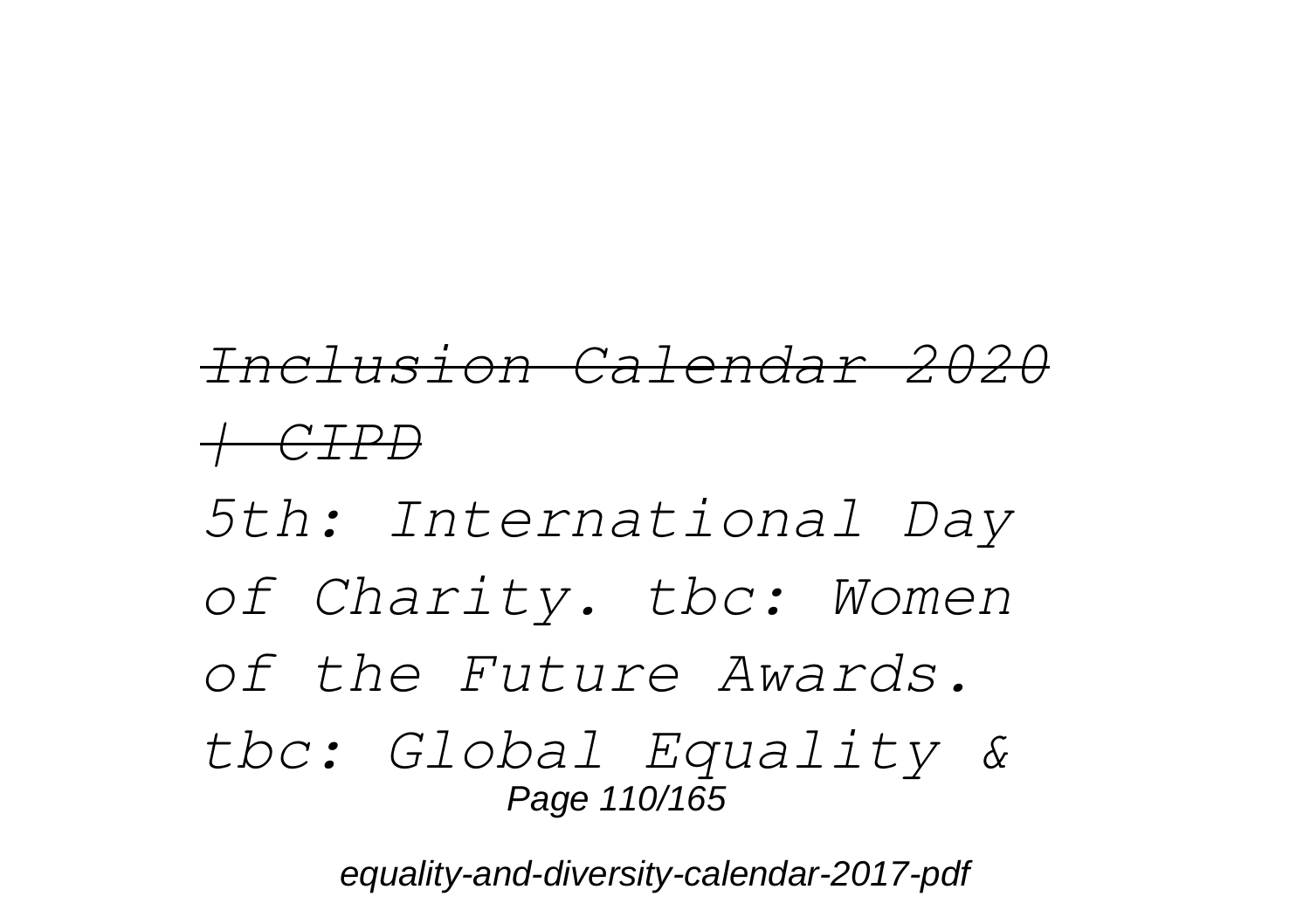*Diversity Awards. tbc: City Giving Day. 23rd - 29th: National Inclusion Week. tbc: World's Biggest Coffee Morning by Macmillan. 10th: World Suicide Prevention* Page 111/165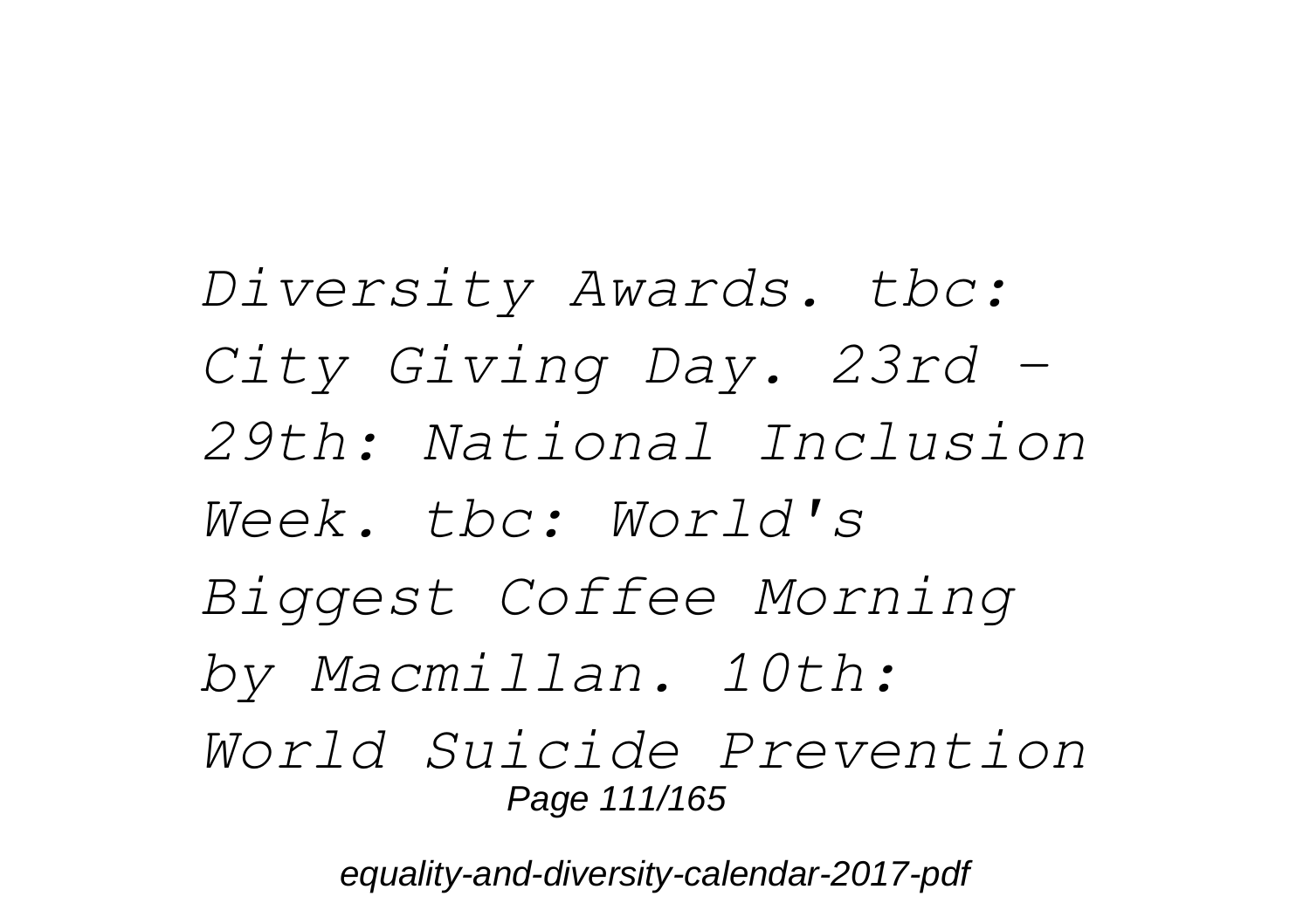*Day. tbc: Inspirational Women in Law Awards.*

*Diversity Calendar - Cityworks diversitonDiversity Calendar 2017. leading* Page 112/165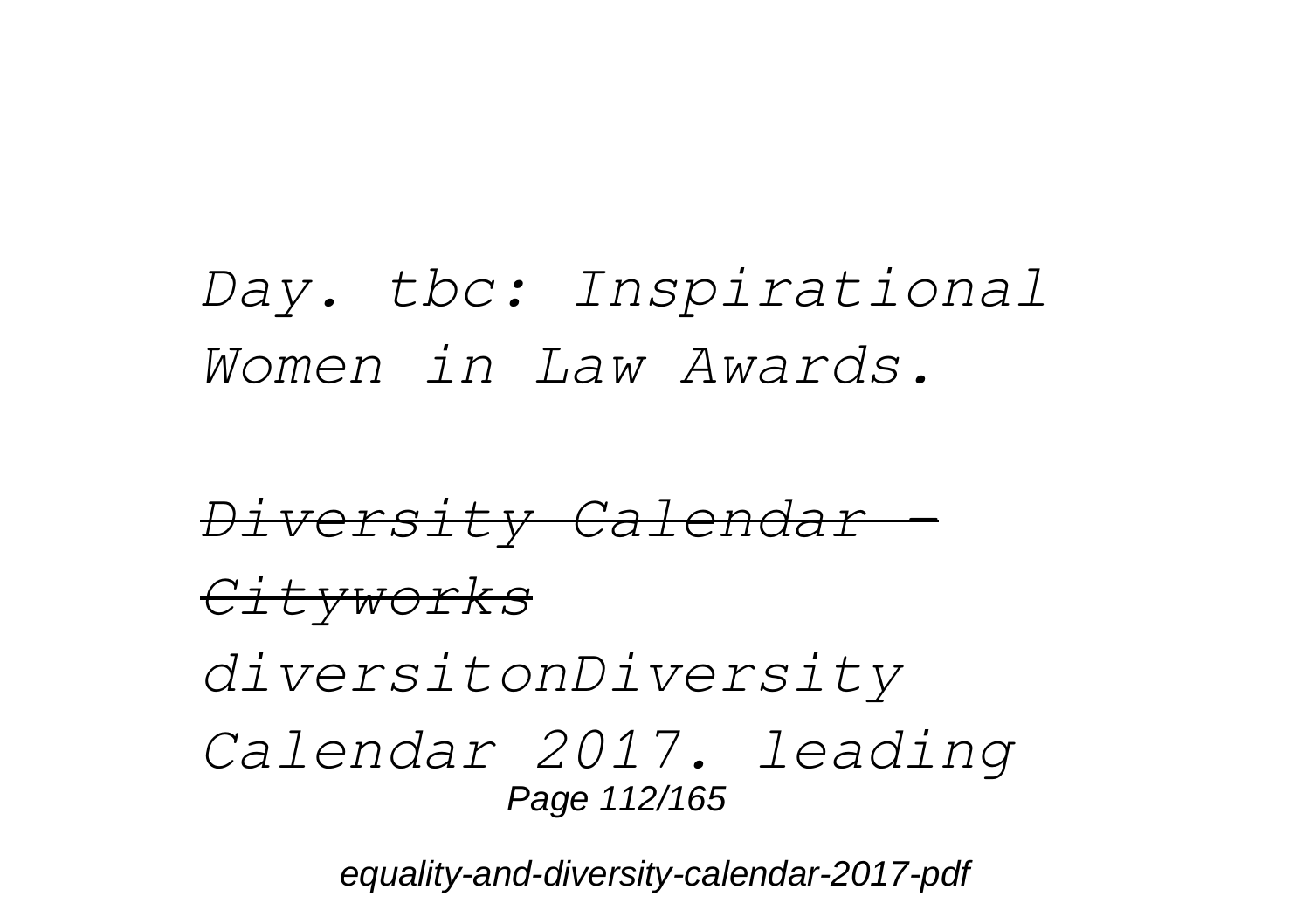*the world in diversity. Carnival de Venezia Italy. 1st Mary, Mother of God – Catholic Christian. Feast of Saint Basil – Orthodox Christian. Gantan-sai* Page 113/165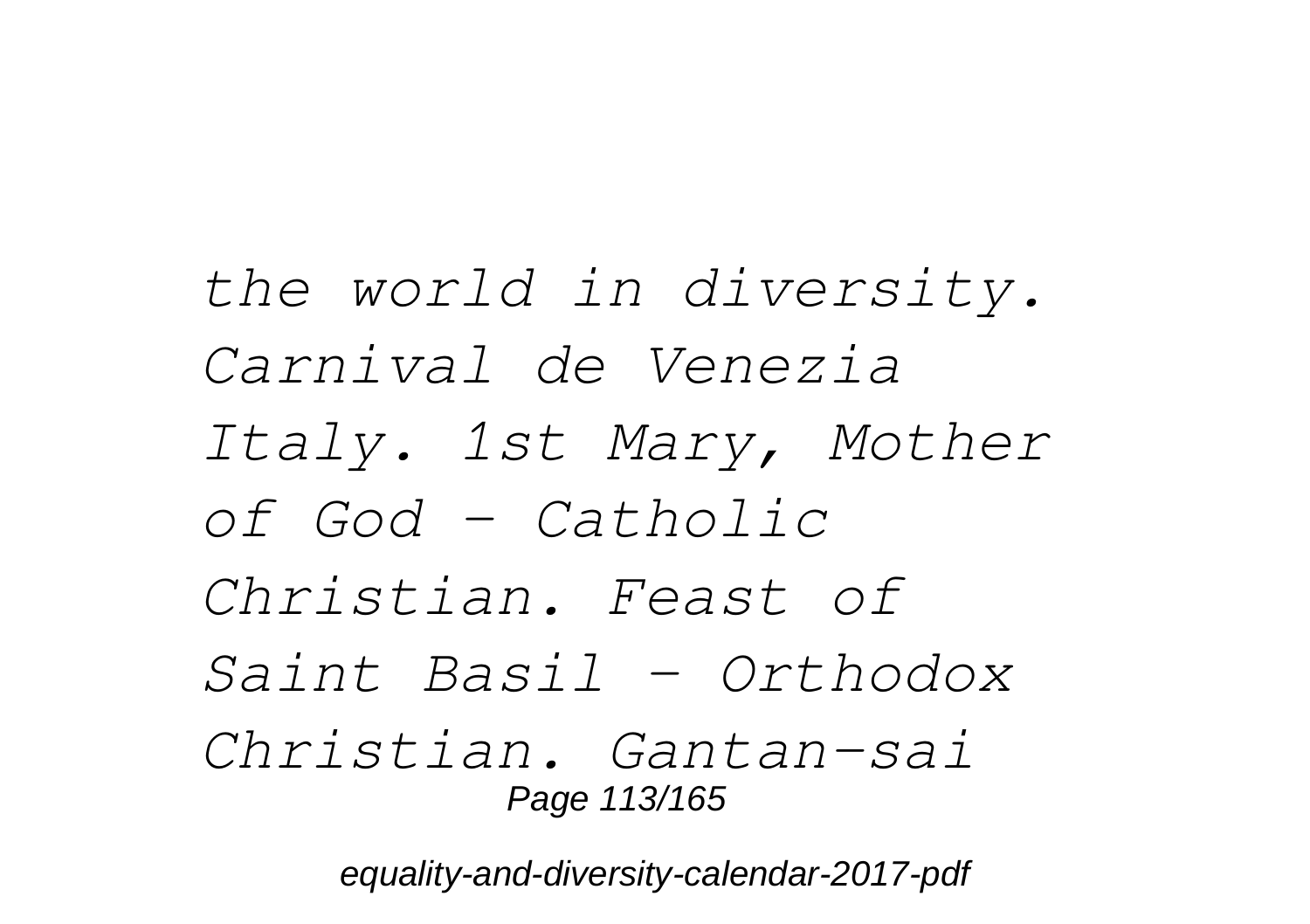*(New Year) – Shinto. We must be willing to le New Year's Day/Hogmanay 2nd Bank Holiday – England, Wales, Scotland, Northern Ireland and ROI. 3rd* Page 114/165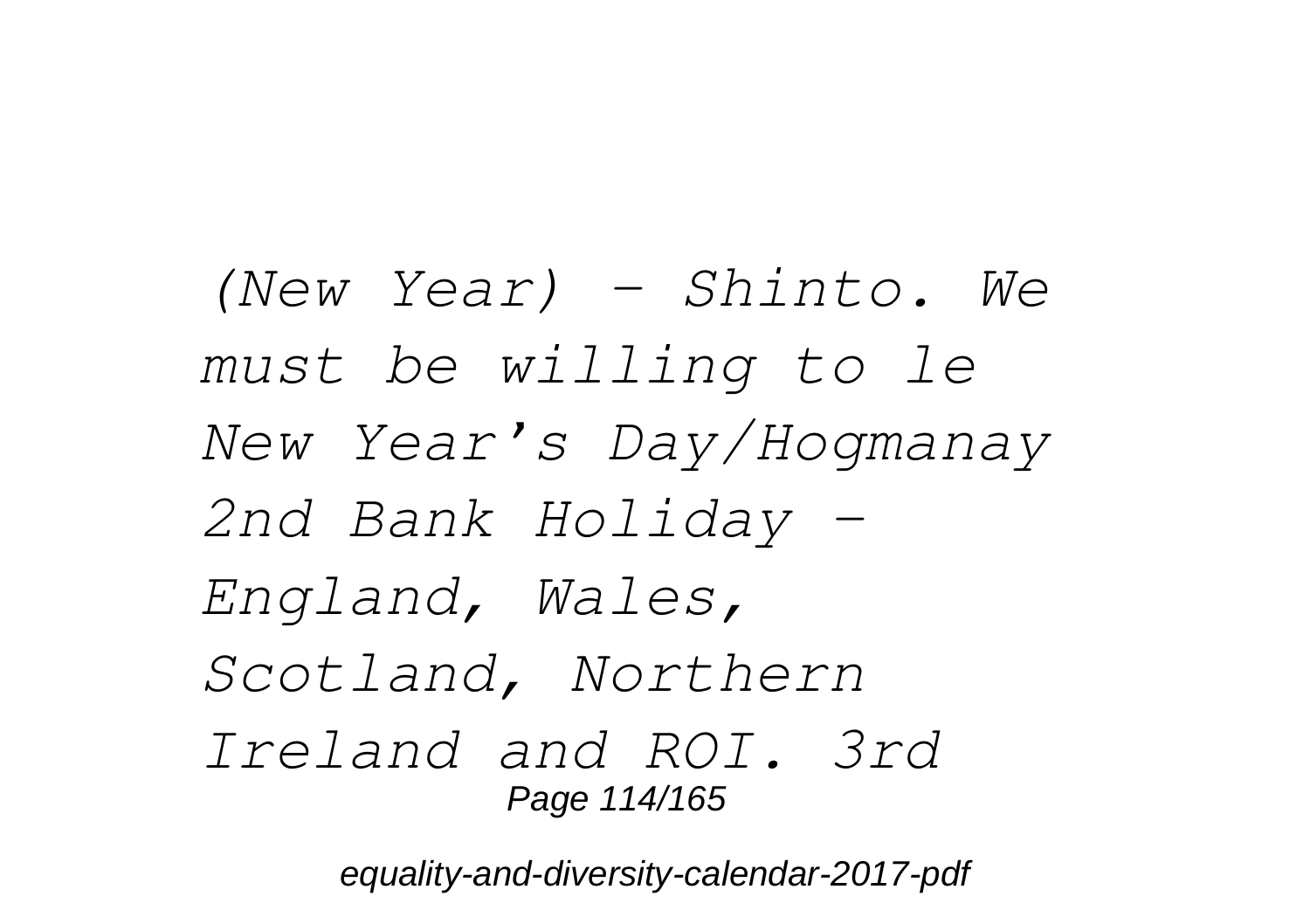#### *Bank Holiday – Scotland.*

*DIVERSITY CALENDAR 2017 - Imperial College London Key Dates: 7th May Day Bank Holiday 16th Start* Page  $115/165$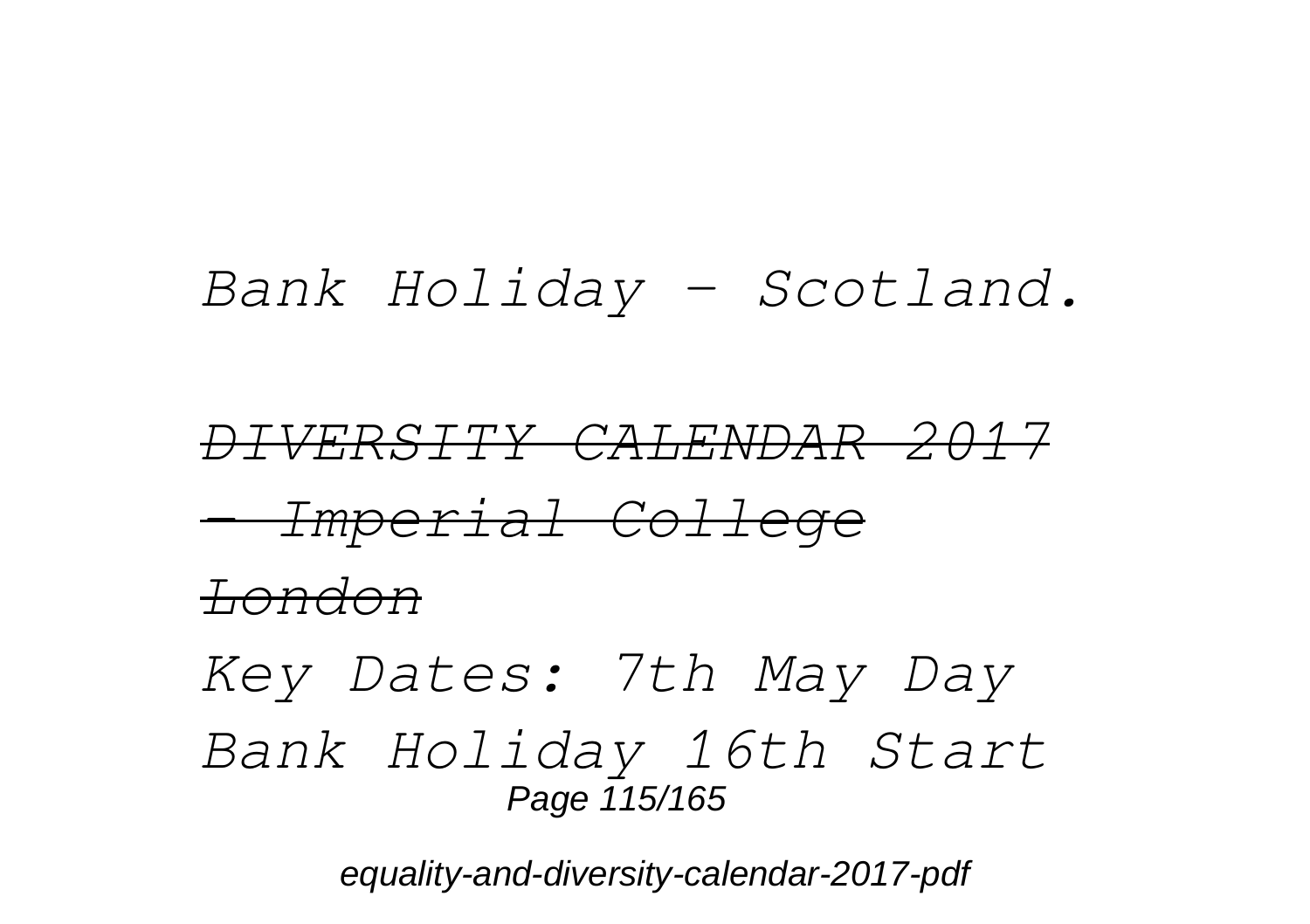*of Ramadan (UK) 21st World Day for Cultural Diversity 25th Africa Day 27th Trinity Sunday 28th Spring Bank Holiday Monday World Day for Cultural ...* Page 116/165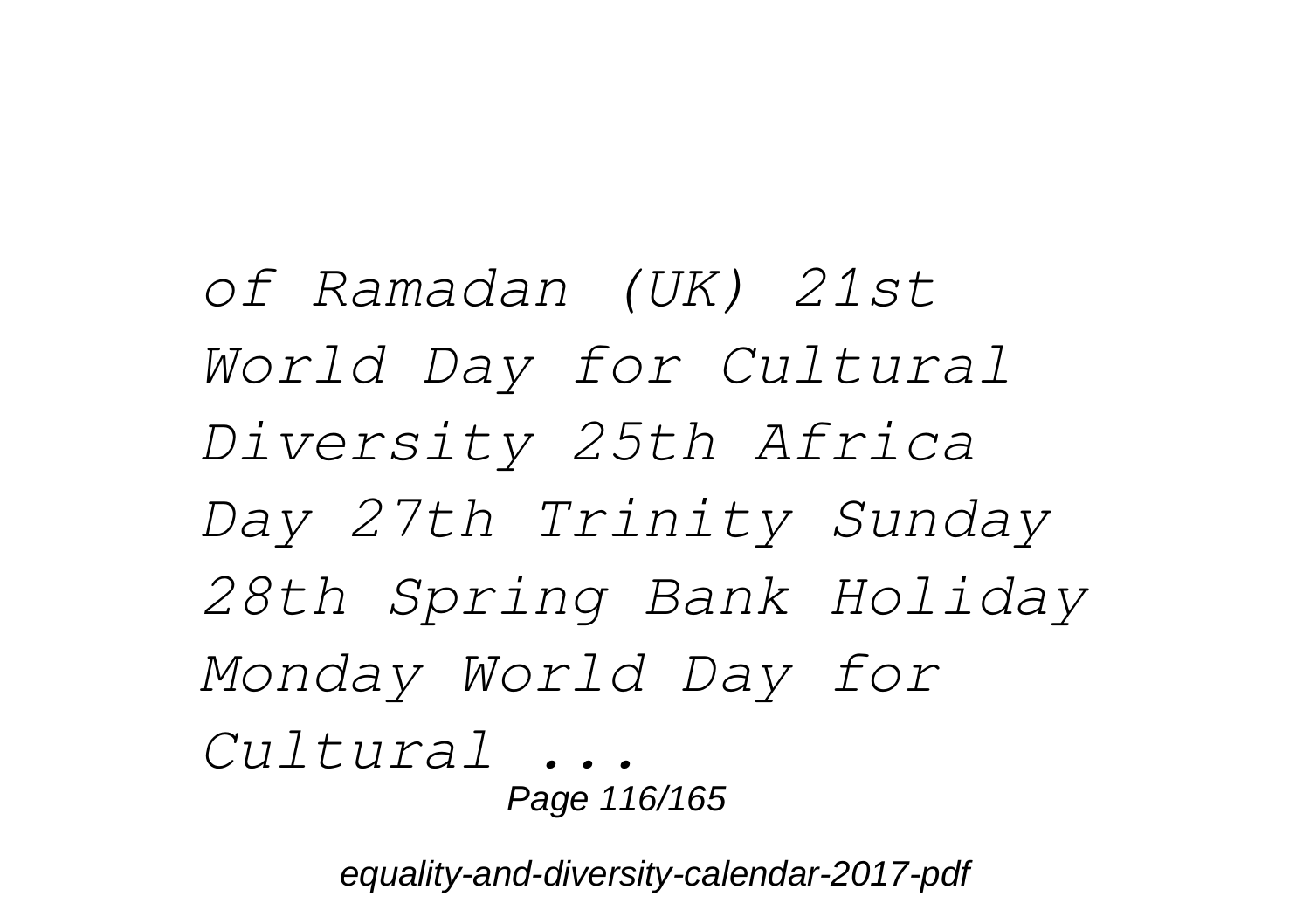## *Equality and diversity calendar 2017 18 copy by Alison ... The University Diversity Week will take place between 12 to 16* Page 117/165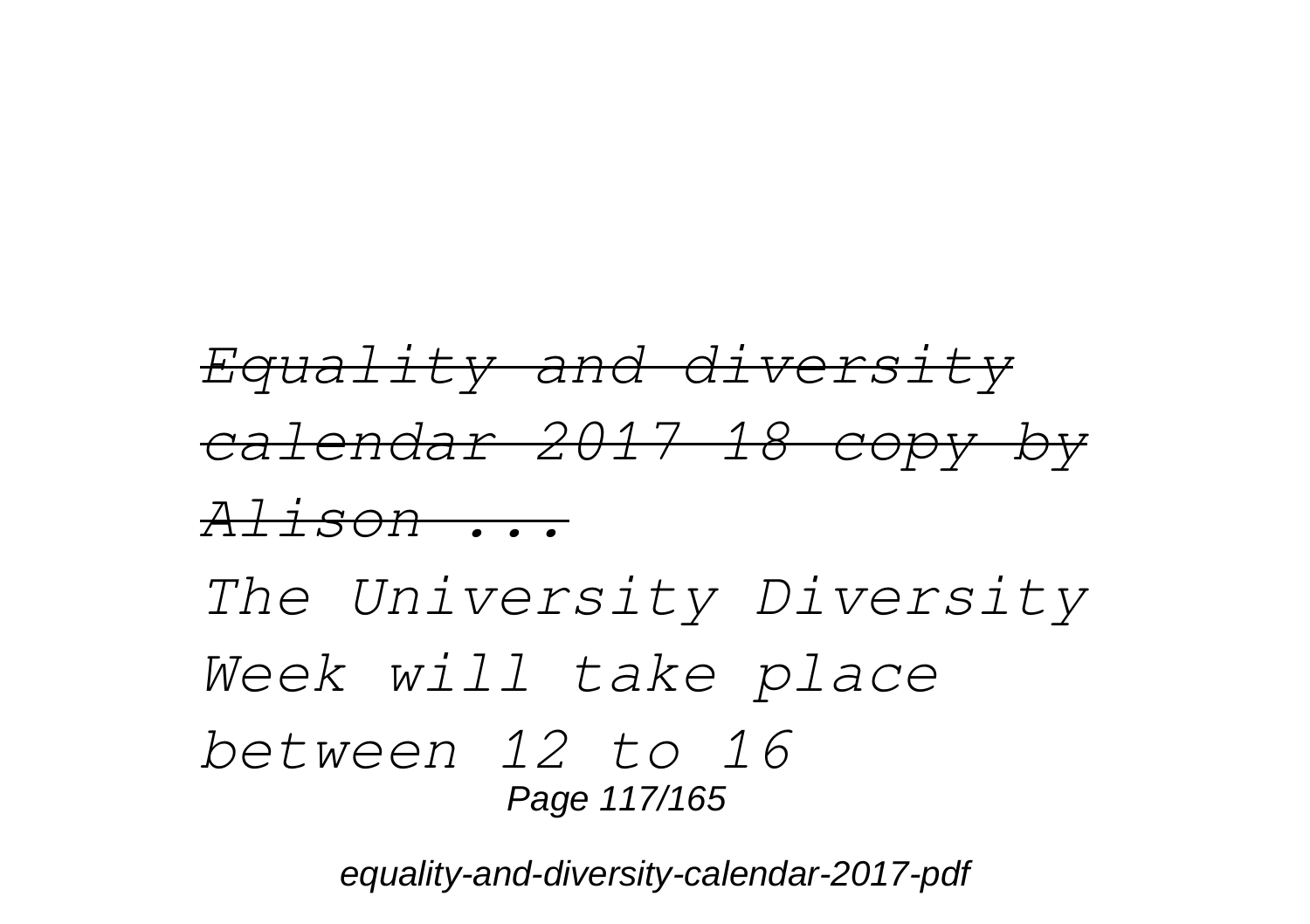*February 2018 If you have suggestions or interested in organising diversity events, please contact: Equality and Diversity Office University of* Page 118/165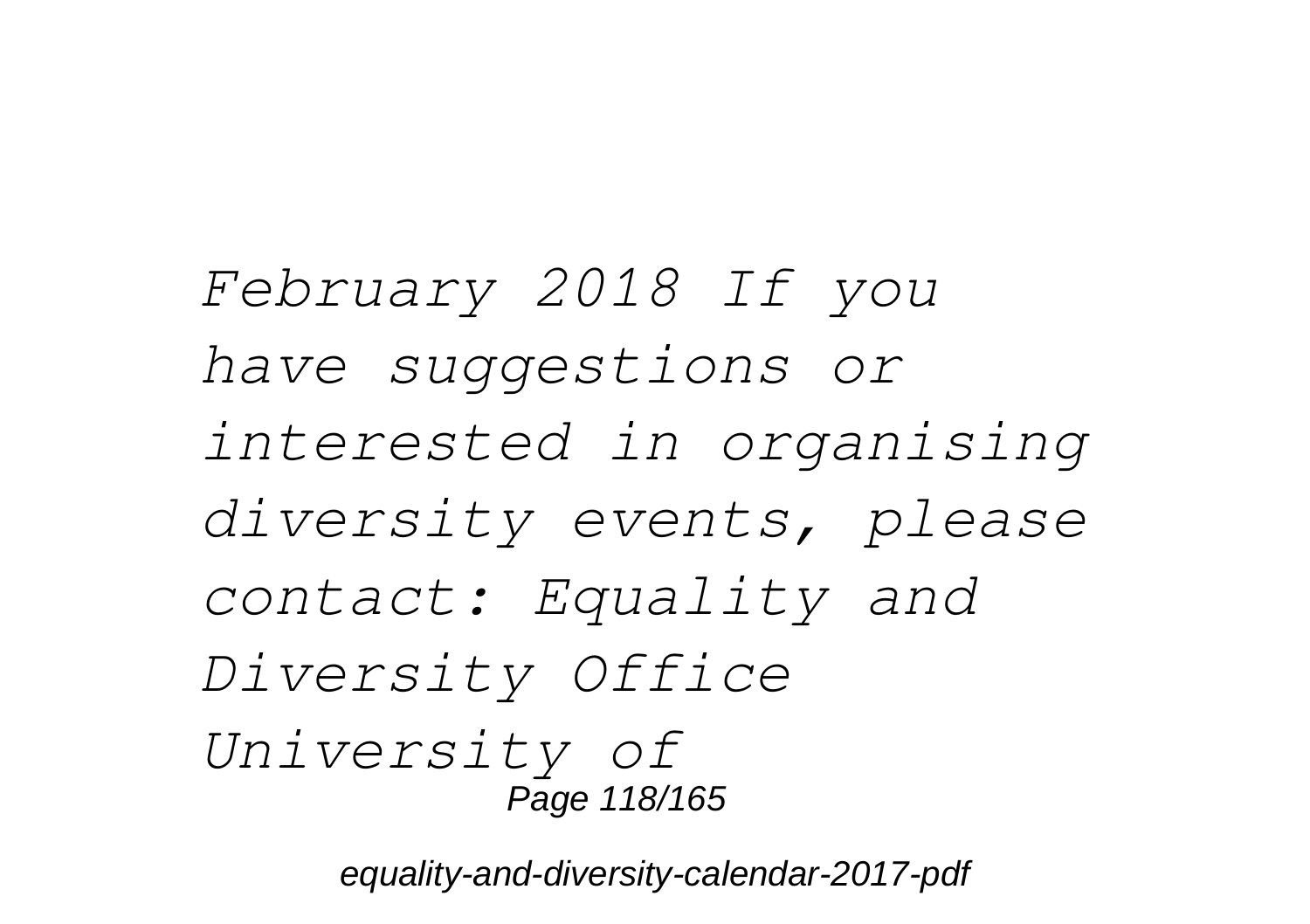*Strathclyde Graham Hills Building Room 208b 50 George Street Glasgow, G1 1QE Scotland Email: e qualopportunities@strath .ac.uk*

Page 119/165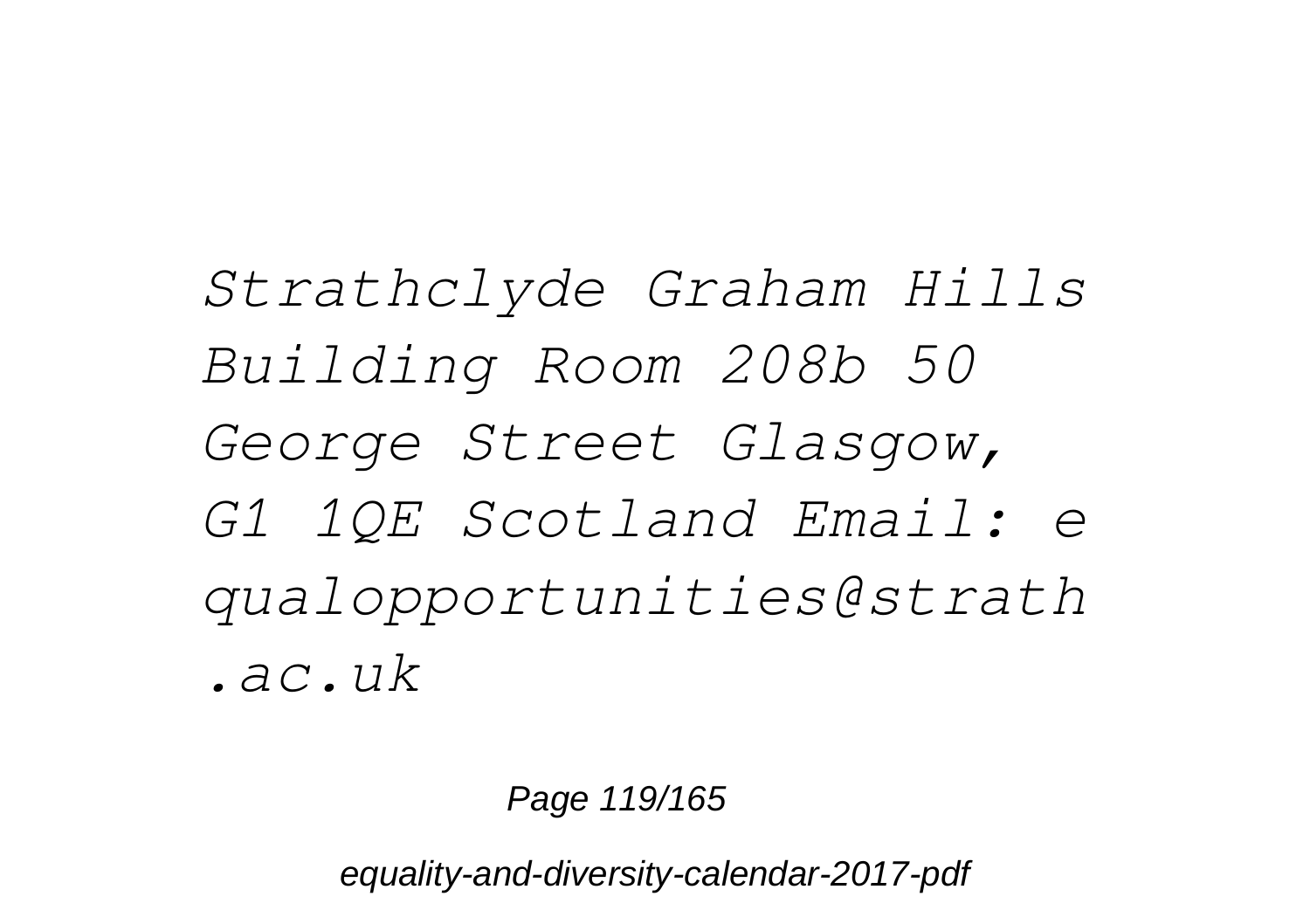*Diversity Calendar 2017 - strath.ac.uk 25 Nov. International Day of Persons with Disabilities. 3 Dec. Human Rights Day. 10 Dec. Holocaust Memorial* Page 120/165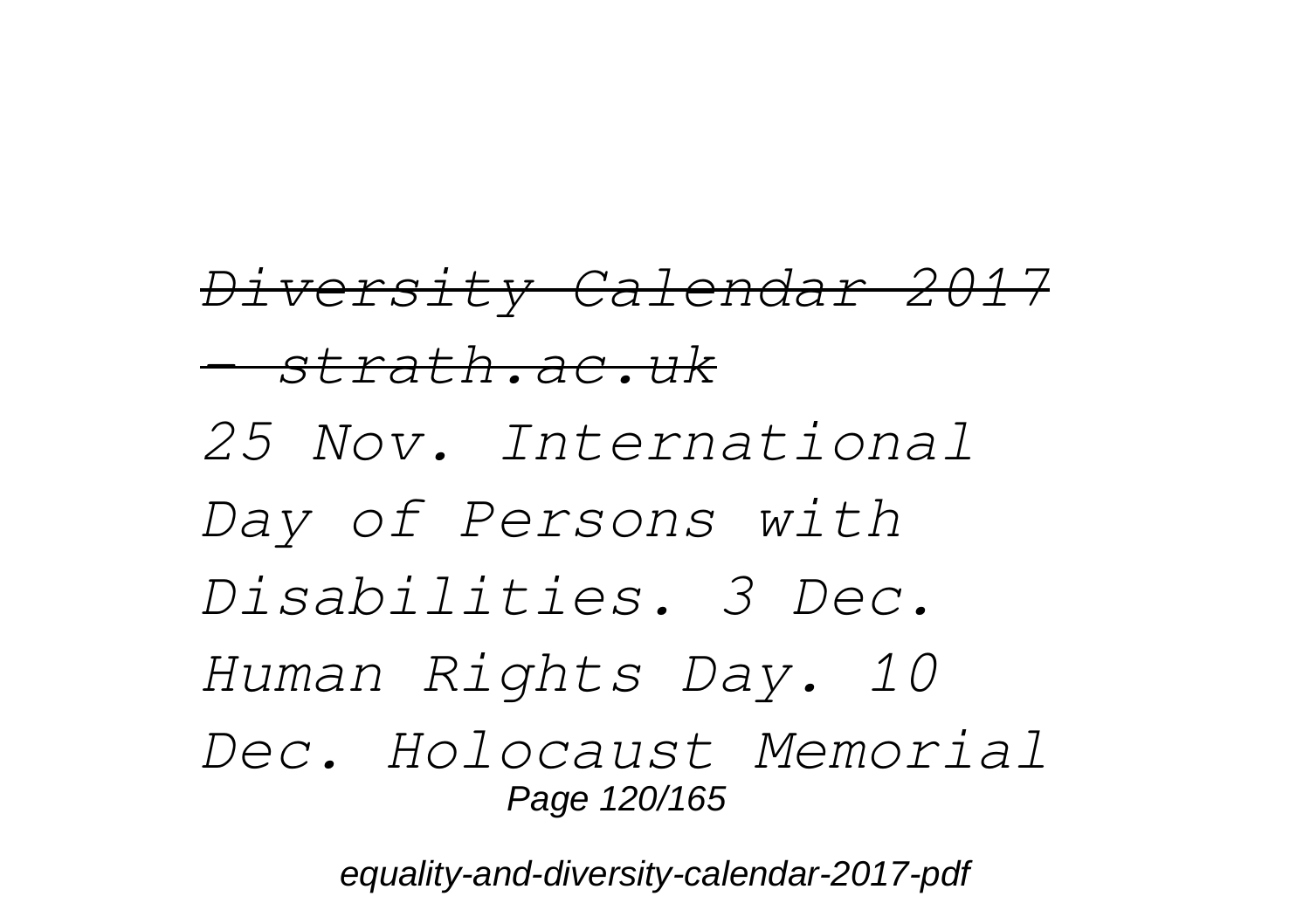## *Day. 27 Jan. Lesbian, Gay, Bisexual and Transgender Month. Feb.*

*Faith and Diversity Calendar 2016 –2017 Diversity Calendar.* Page 121/165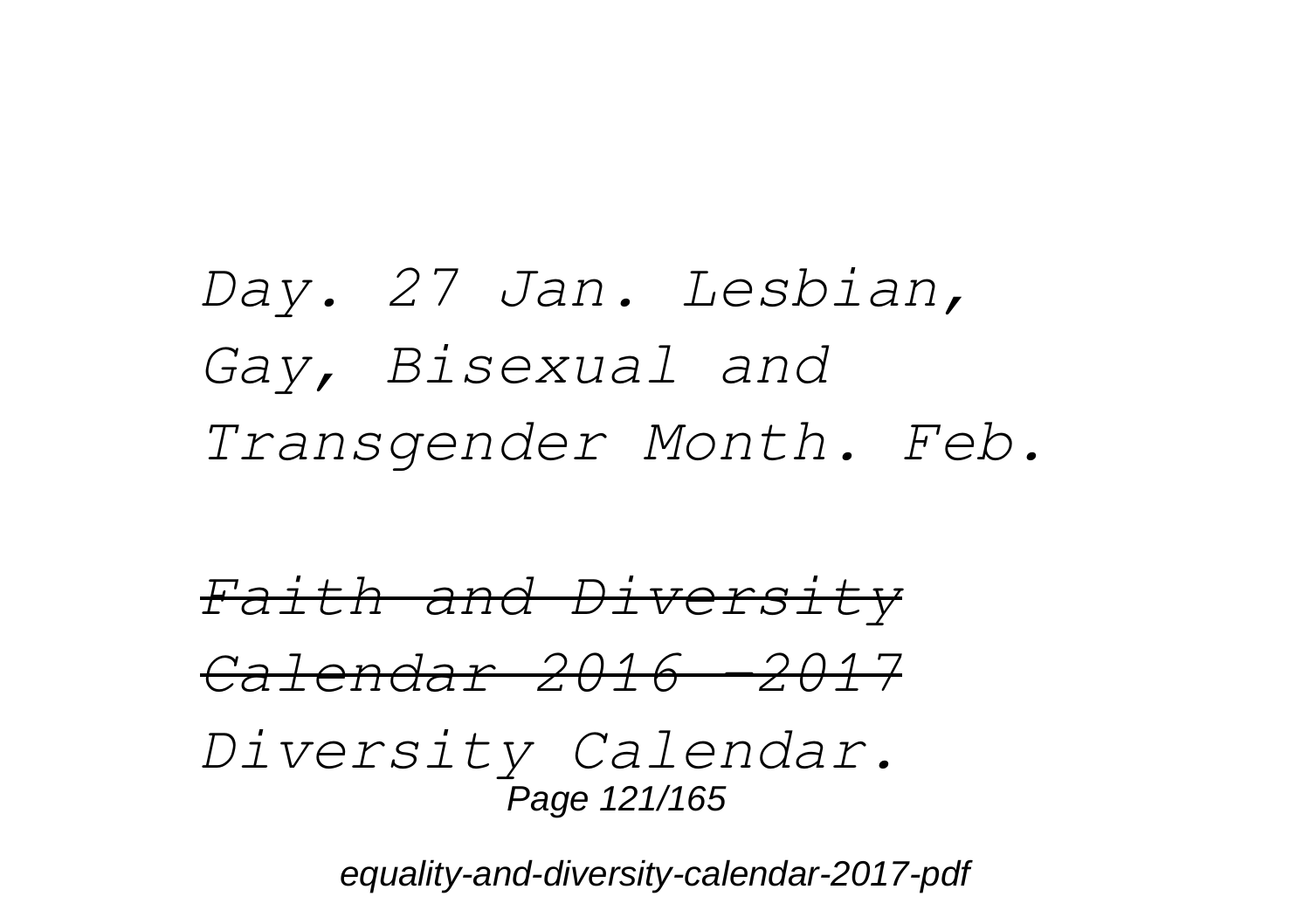*October 2020; Monday Tuesday Wednesday Thursday Friday Saturday Sunday : 1. Black History Month 01/10/2020 All day event. Islamaphobia Awareness*

equality-and-diversity-calendar-2017-pdf

Page 122/165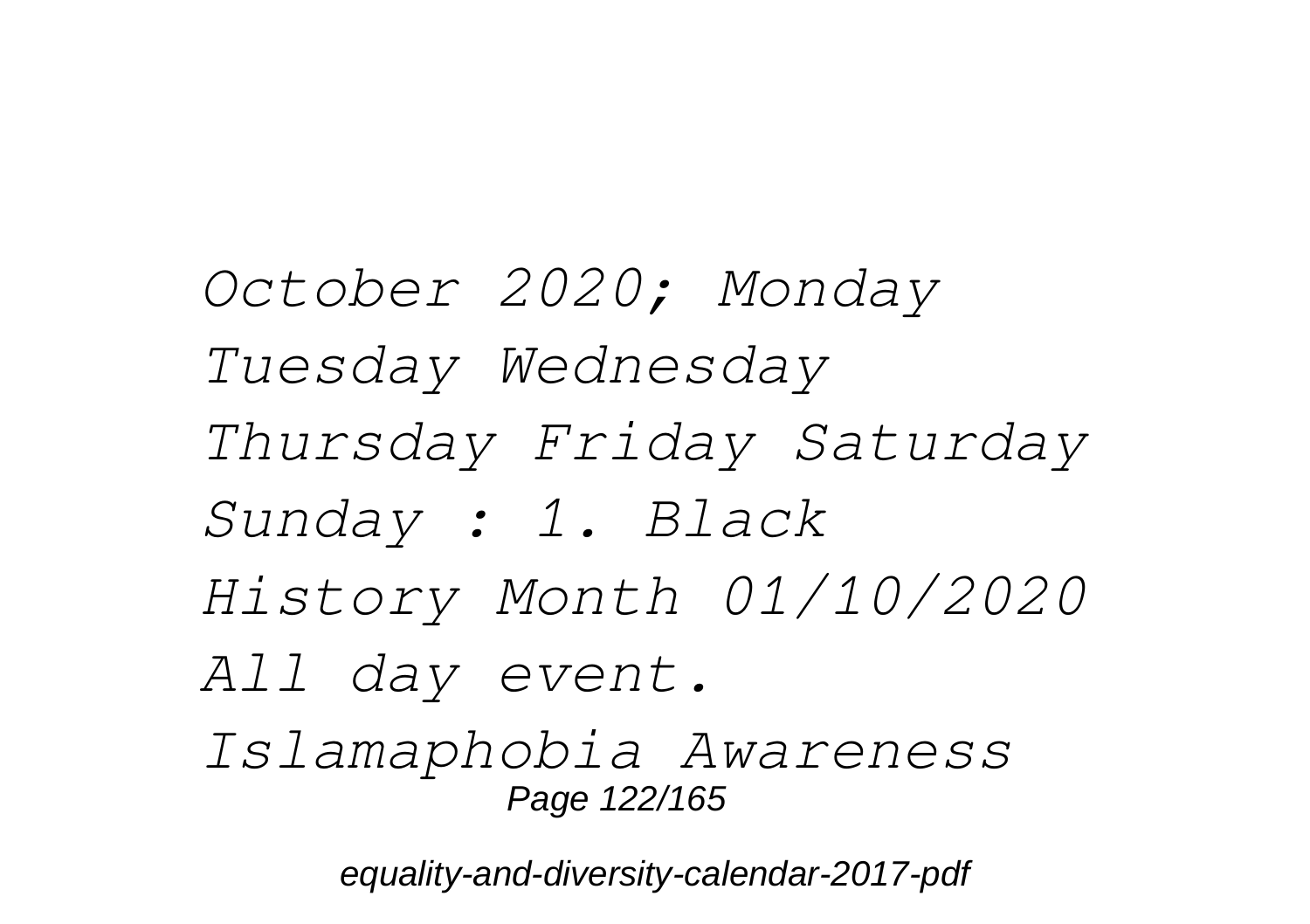*Month begins 01/10/2020 All day event. National Inclusion Week 01/10/2020 All day event. International Day of Older Persons 01/10/2020* Page 123/165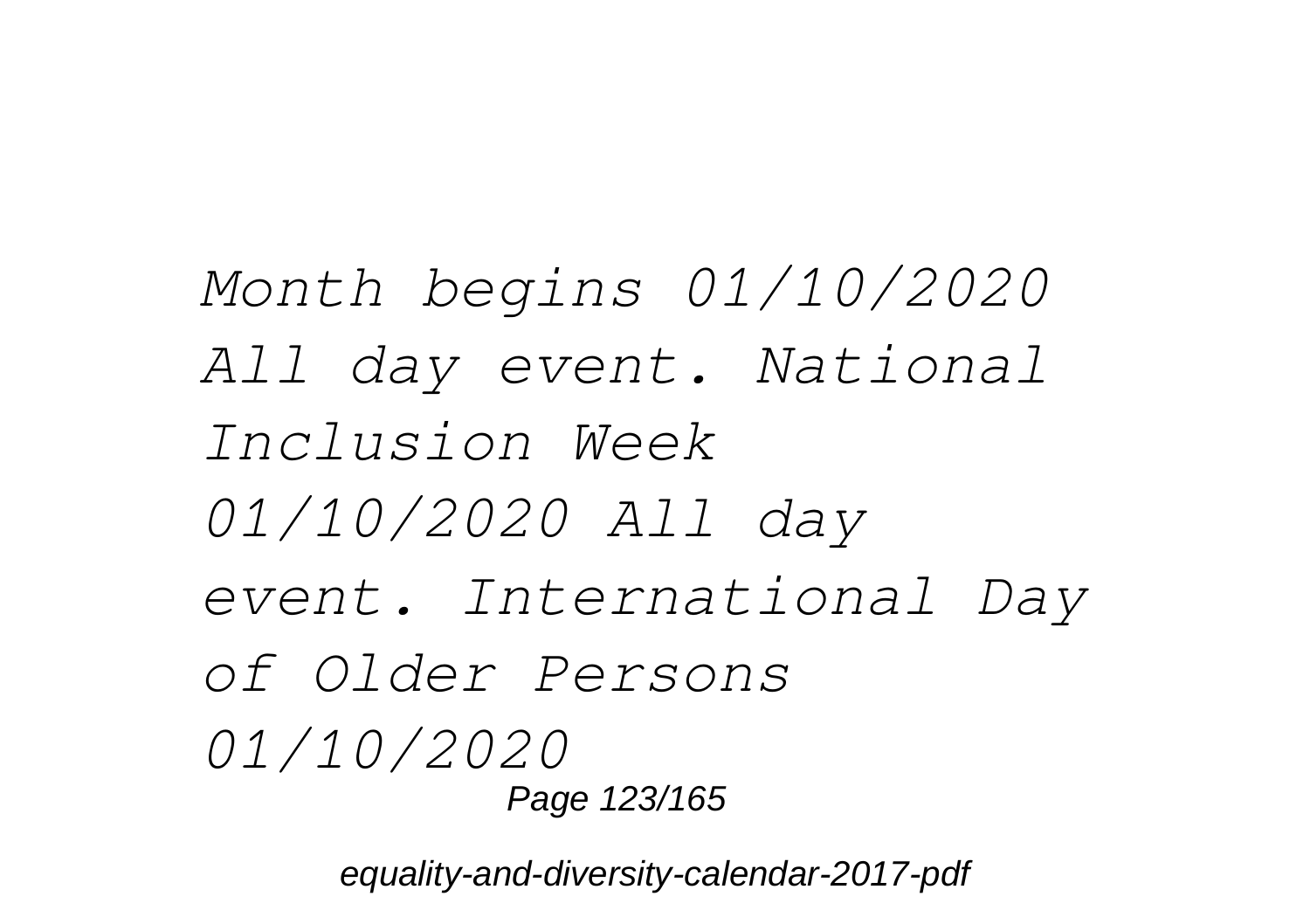*The Diversity and Inclusion Calendar | Inclusive Employers The theme of the 2021 calendar for cultural diversity is 'stronger* Page 124/165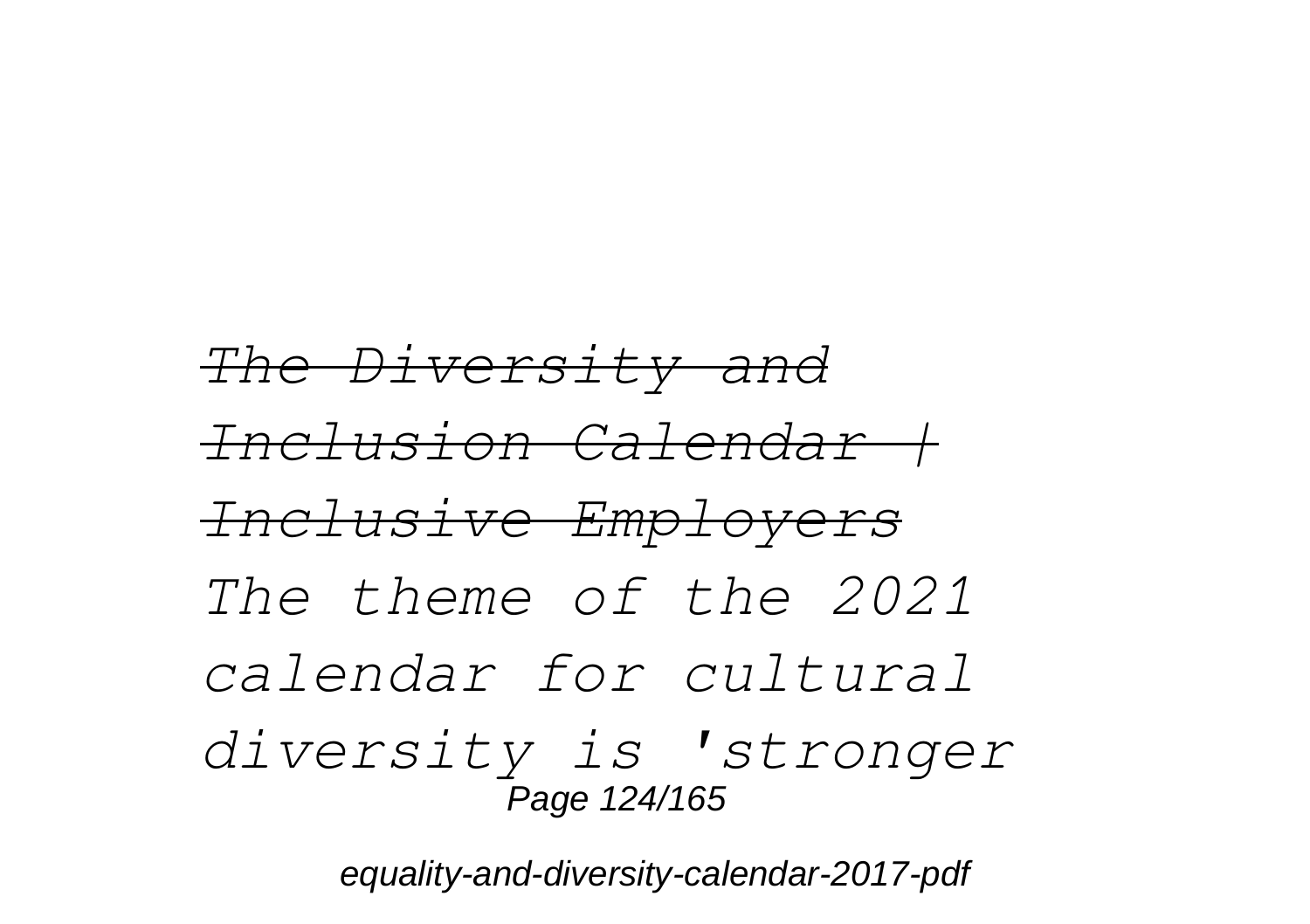*together'. Contributions will open in March and close on 14 August 2020. Each year, the calendar for cultural diversity includes an inset on the relevant lunar year, and* Page 125/165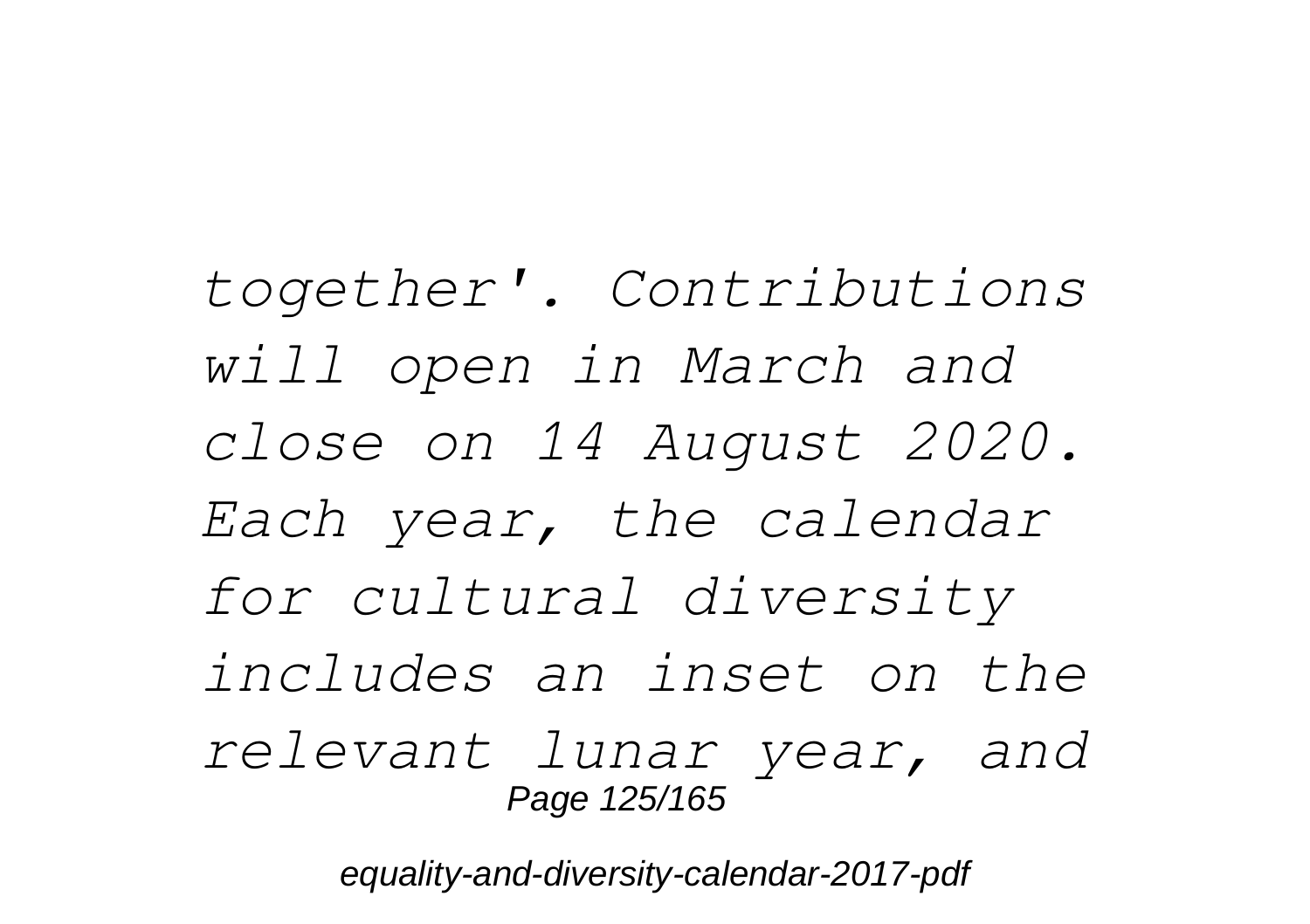*its Australian zodiac equivalent, on the inside cover. 2021 is the Lunar Year of the Ox / Wombat.*

*Calendar for cultural* Page 126/165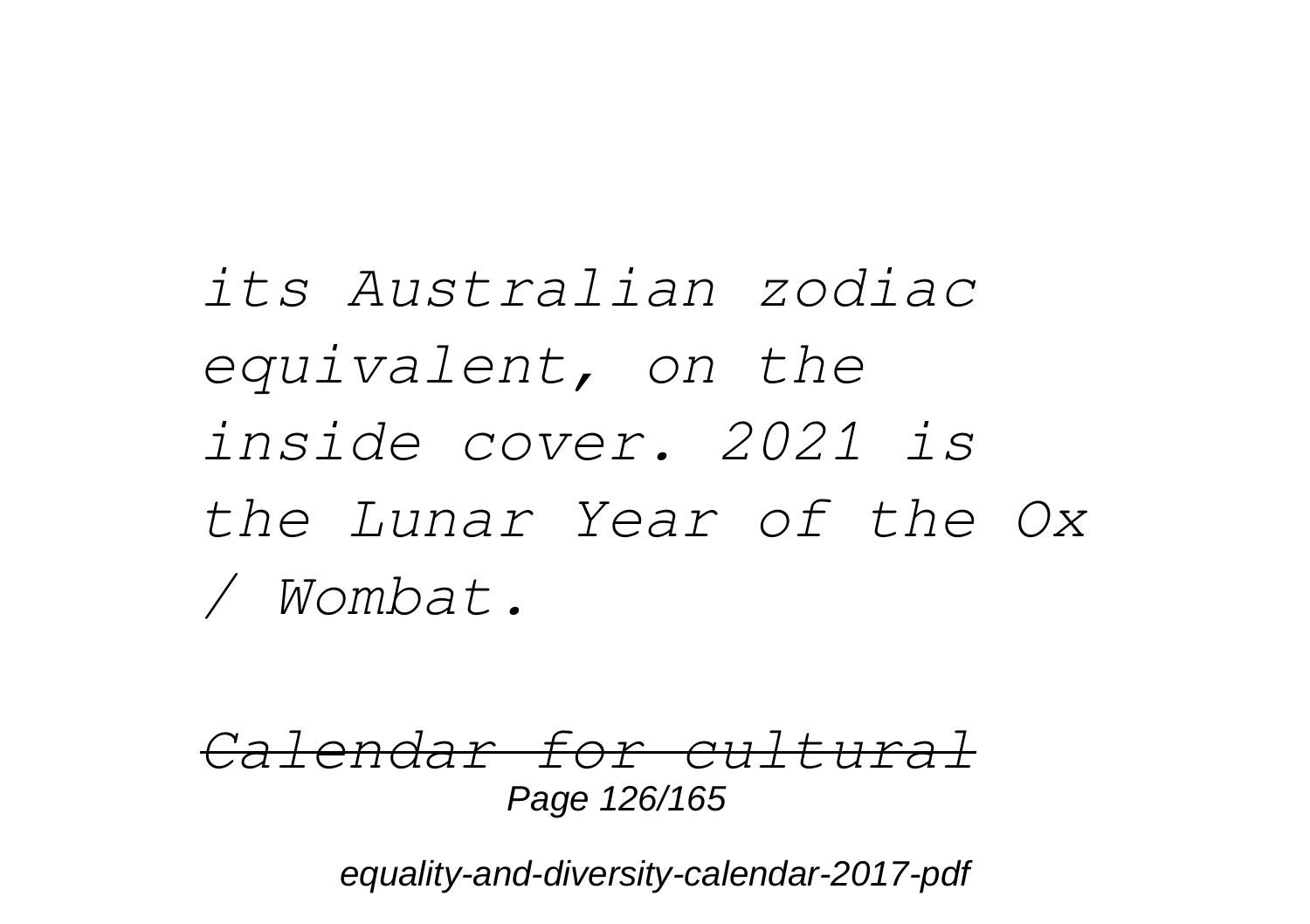## *diversity - Department of Education The Religious Festivals and Events Calendar has been developed as a practical resource to use to support academic* Page 127/165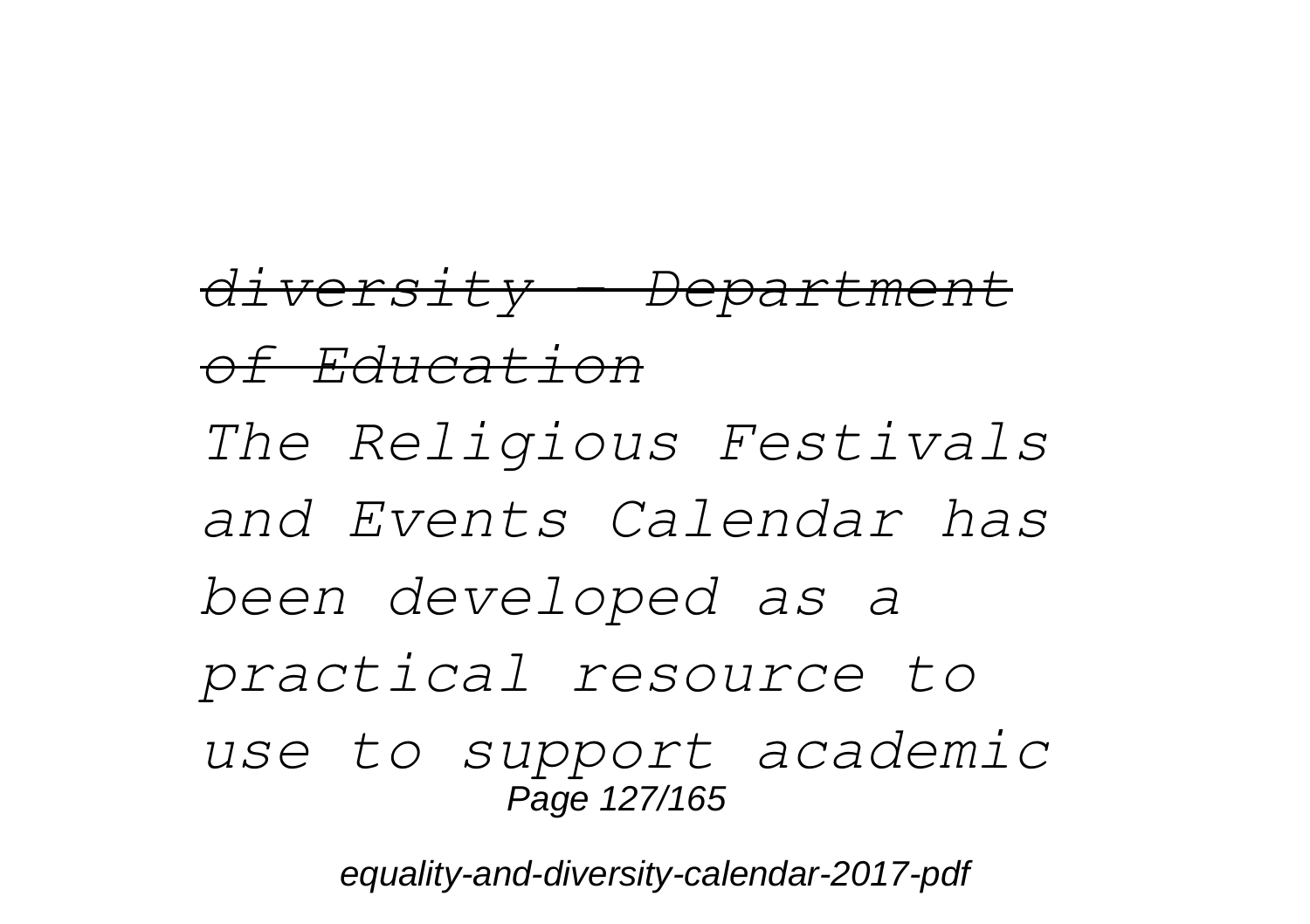*and wider event planning. It includes details of main religious dates for seven key faiths, awareness raising dates, term dates and major* Page 128/165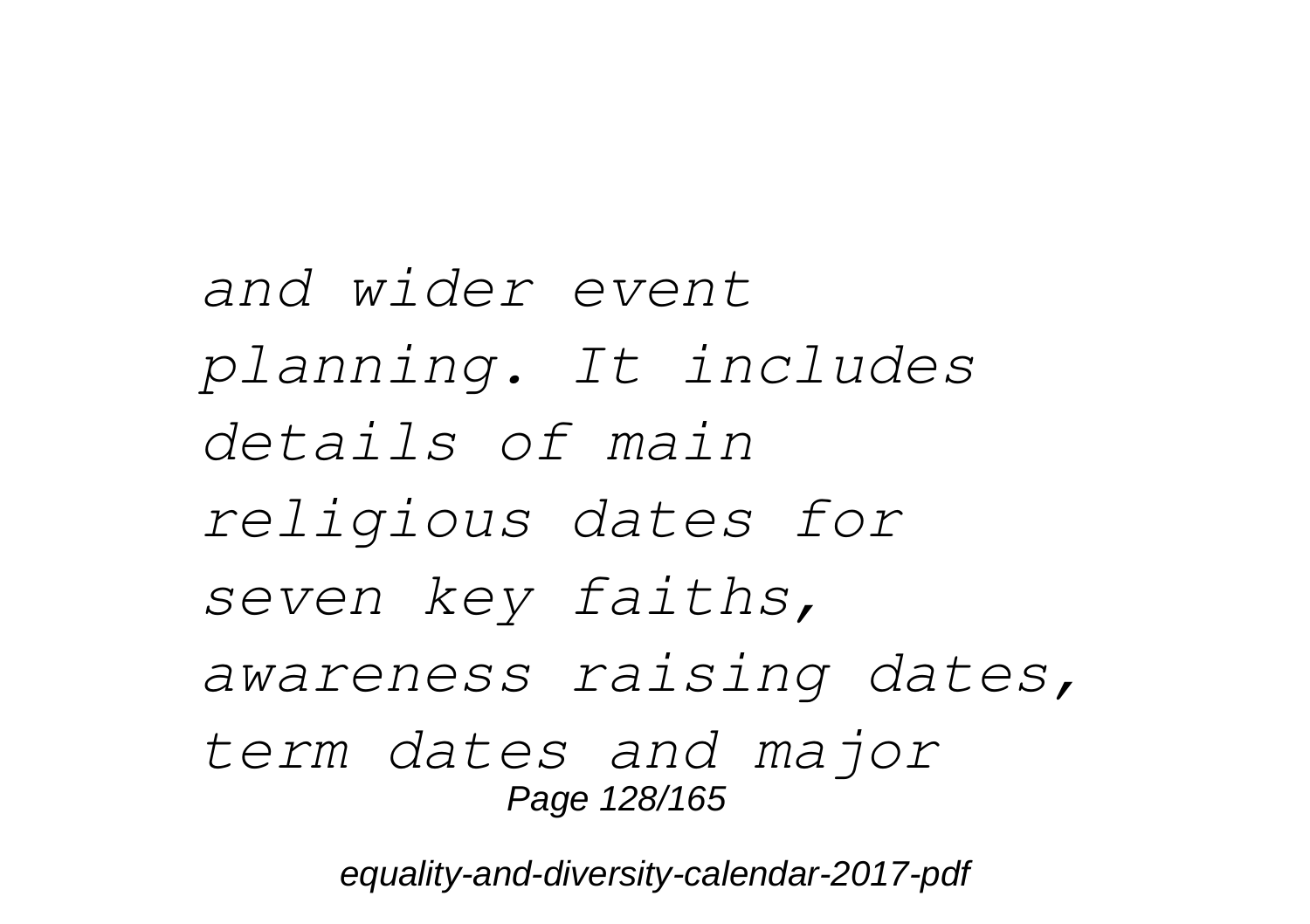*days of celebration or memorial. We have made significant efforts to ensure the accuracy of this...*

Page 129/165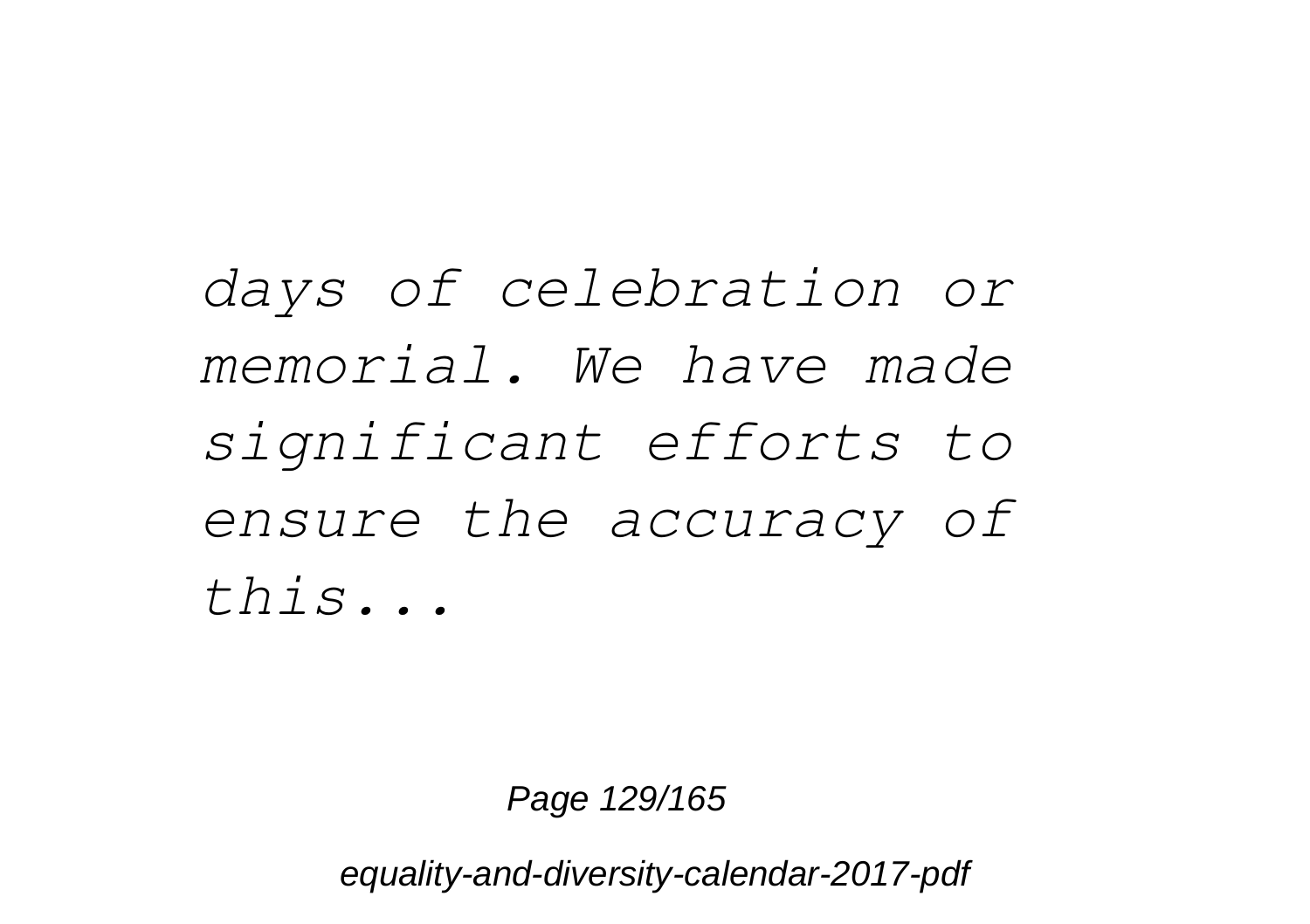

Page 130/165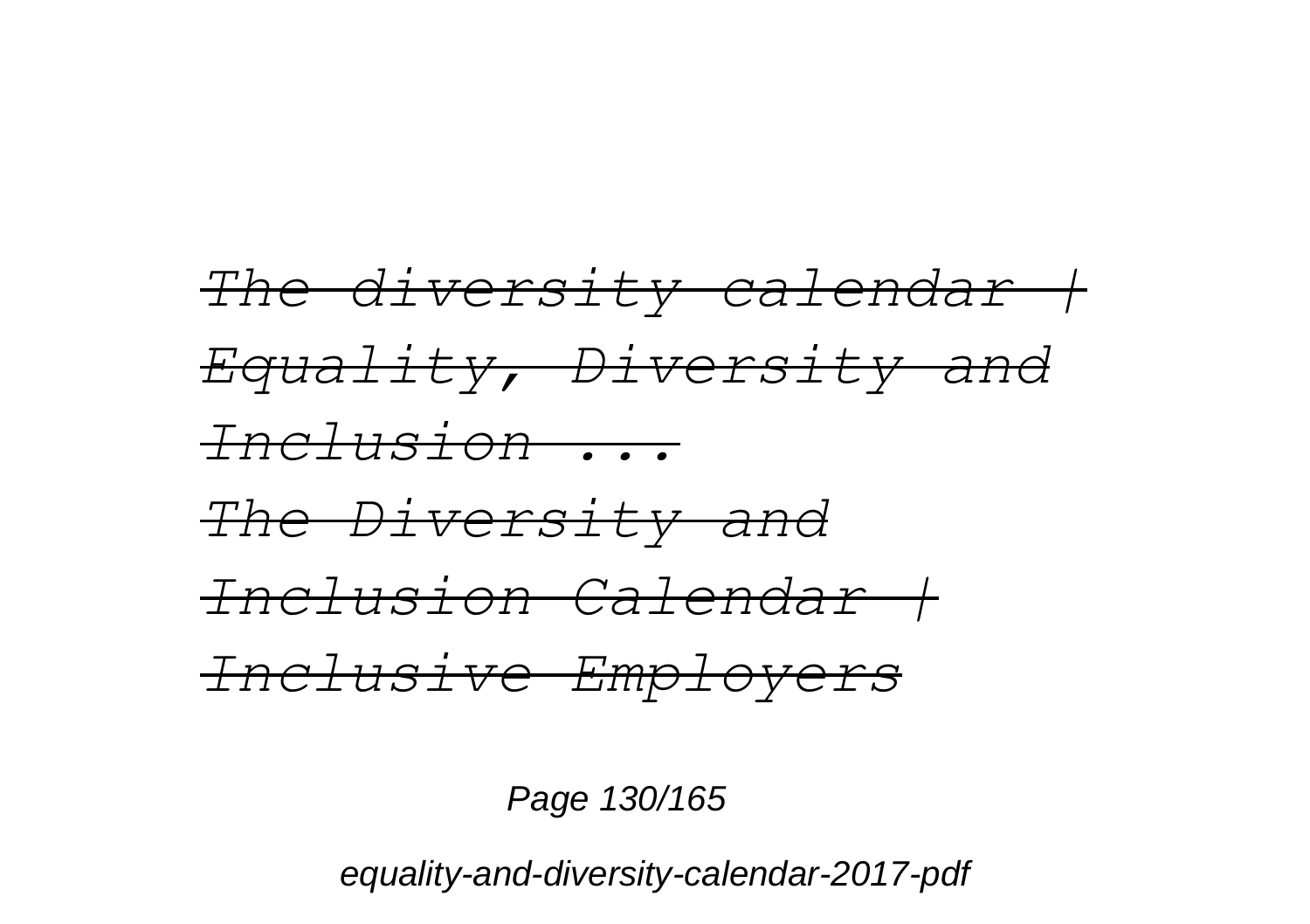The University Diversity Week will take place between 12 to 16 February 2018 If you have suggestions or interested in organising diversity events, please contact: Equality and Diversity Office University of Strathclyde

Page 131/165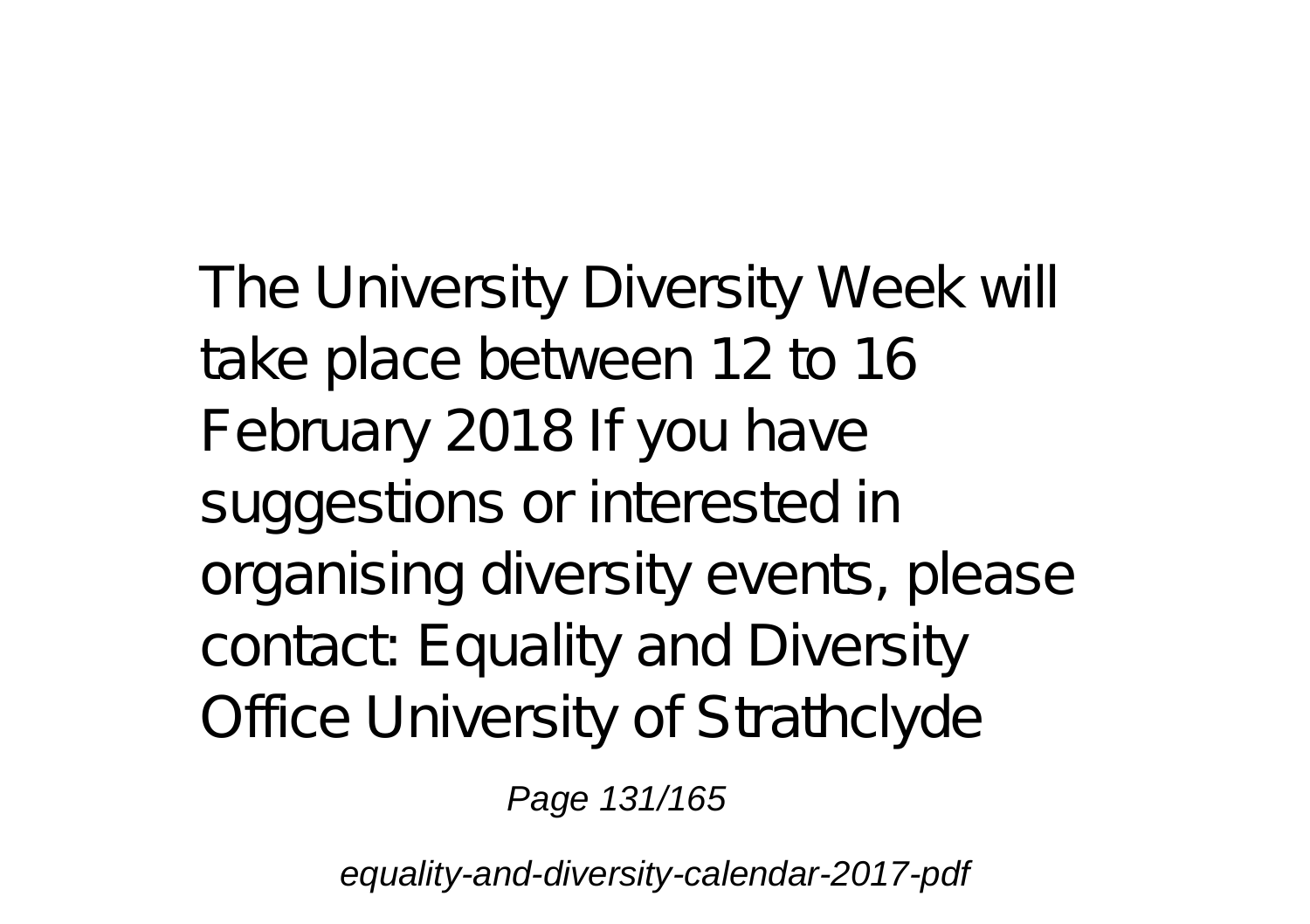Graham Hills Building Room 208b 50 George Street Glasgow, G1 1QE Scotland Email:

equalopportunities@strath.ac.uk DIVERSITY CALENDAR

2017/2018 - University of Warwick

Equality and Diversity Calendar

Page 132/165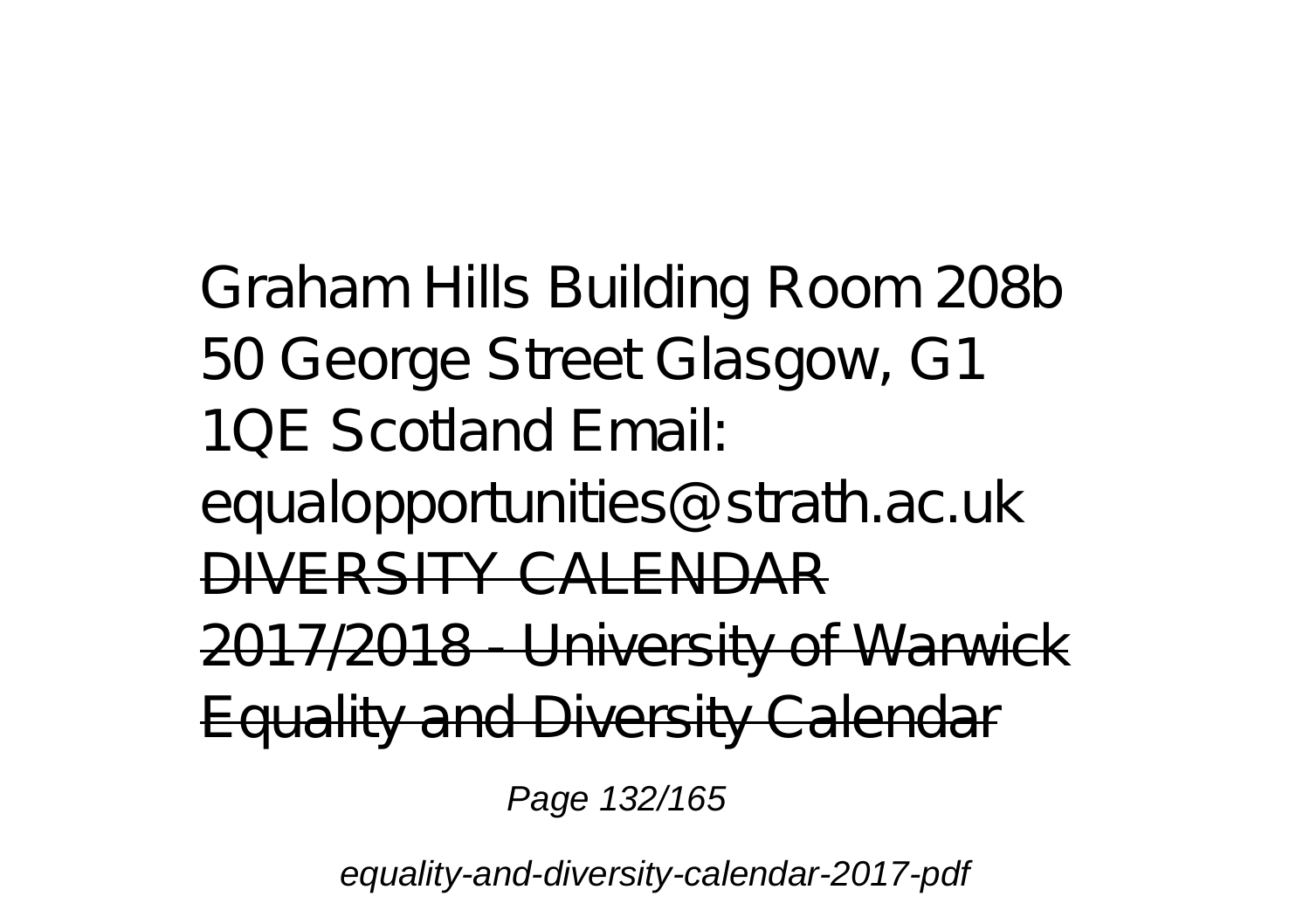### 2020

diversitonDiversity Calendar 2017 leading the world in diversity Picnic in the Desert presented by Dr Berny Sèbe in partnership with Research and Cultural Collections as part of the University of

Page 133/165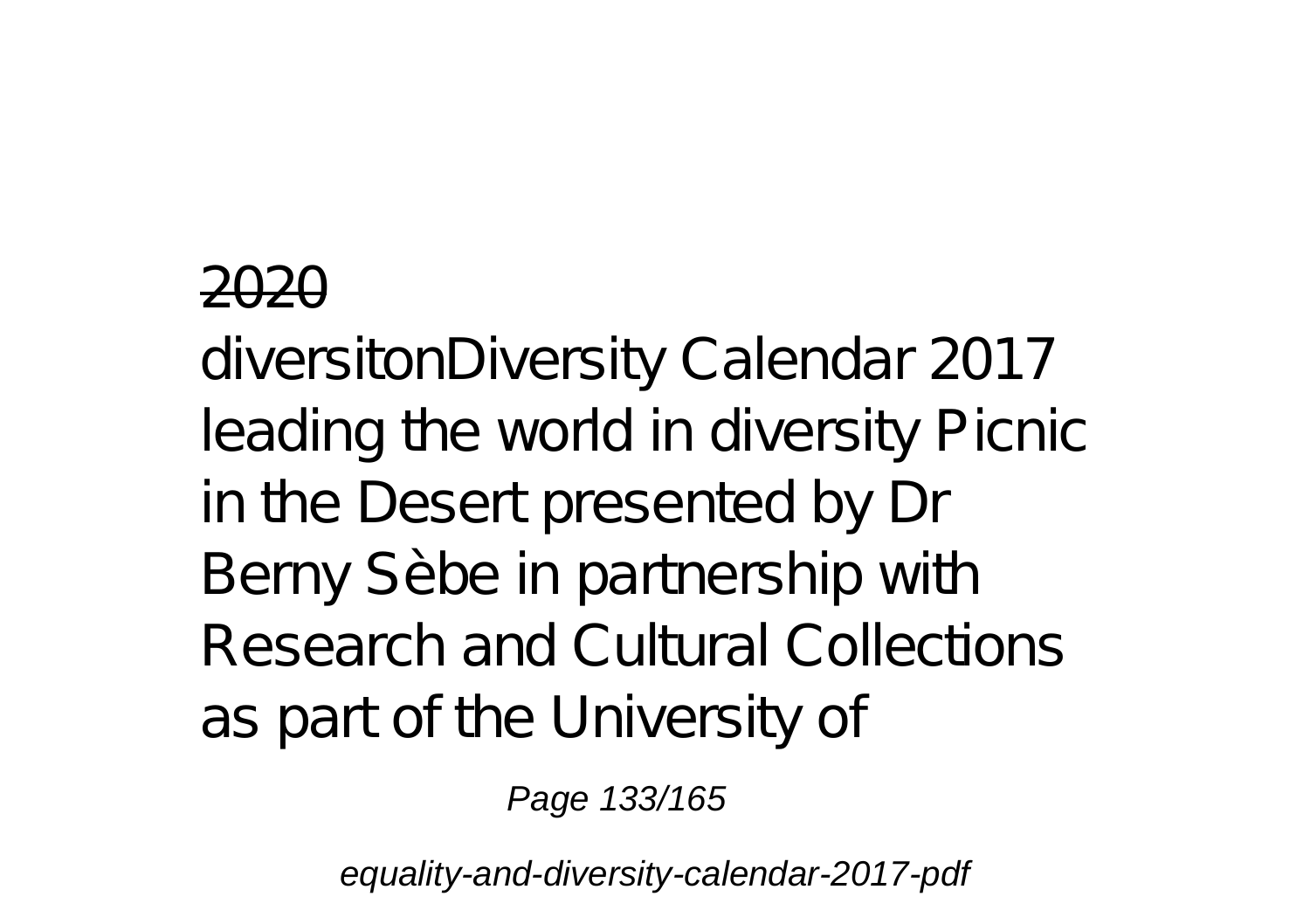Birmingham's Arts & Science Festival 2016. Image by Greg Milner Photography. diversitonDiversity Calendar 2017. leading the world in diversity. Carnival de Venezia Italy. 1st Mary, Mother of God – Catholic Christian.

Page 134/165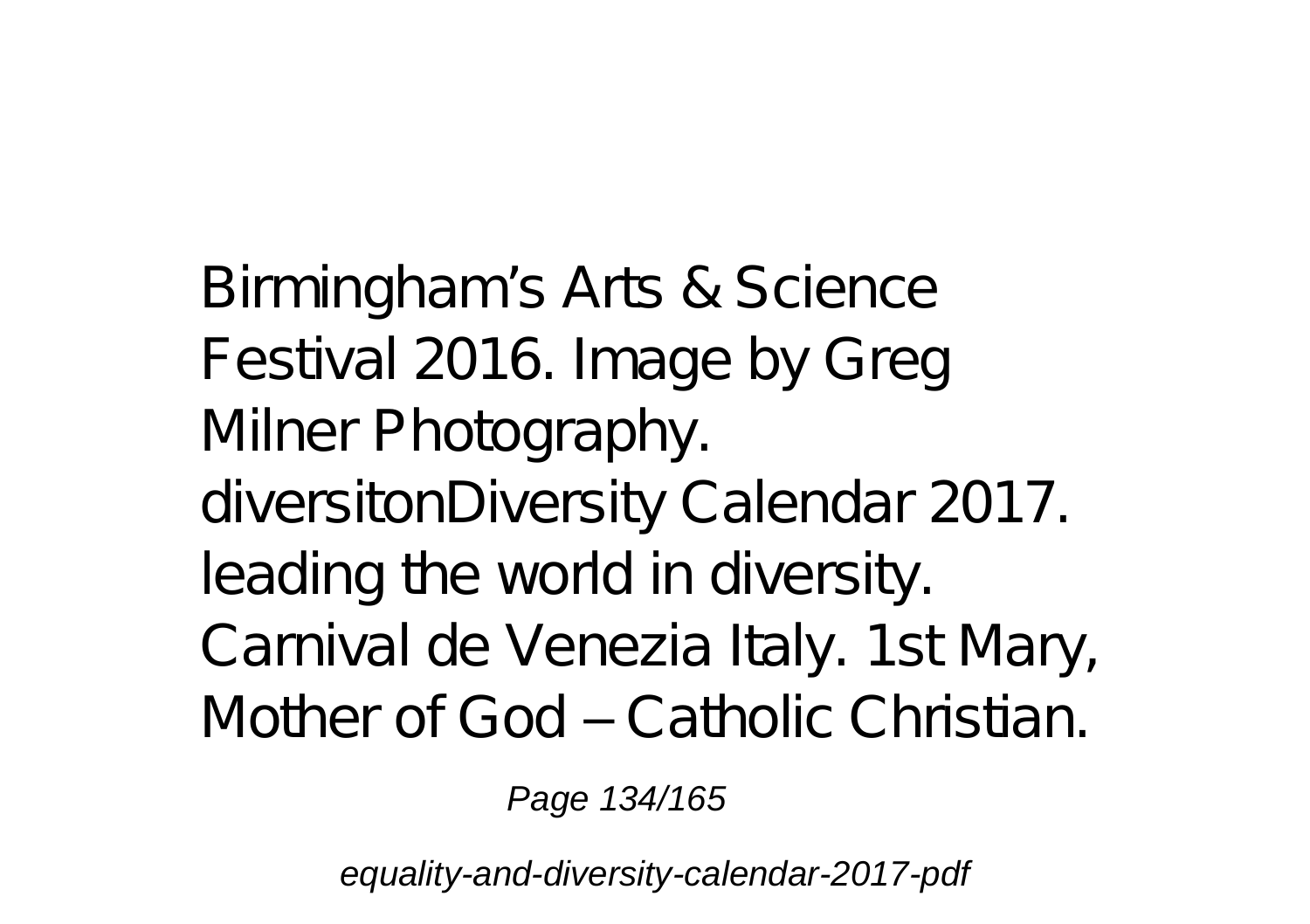Feast of Saint Basil – Orthodox Christian. Gantan-sai (New Year) – Shinto. We must be willing to le New Year's Day/Hogmanay 2nd Bank Holiday – England, Wales, Scotland, Northern Ireland and ROI. 3rd Bank Holiday – Scotland.

Page 135/165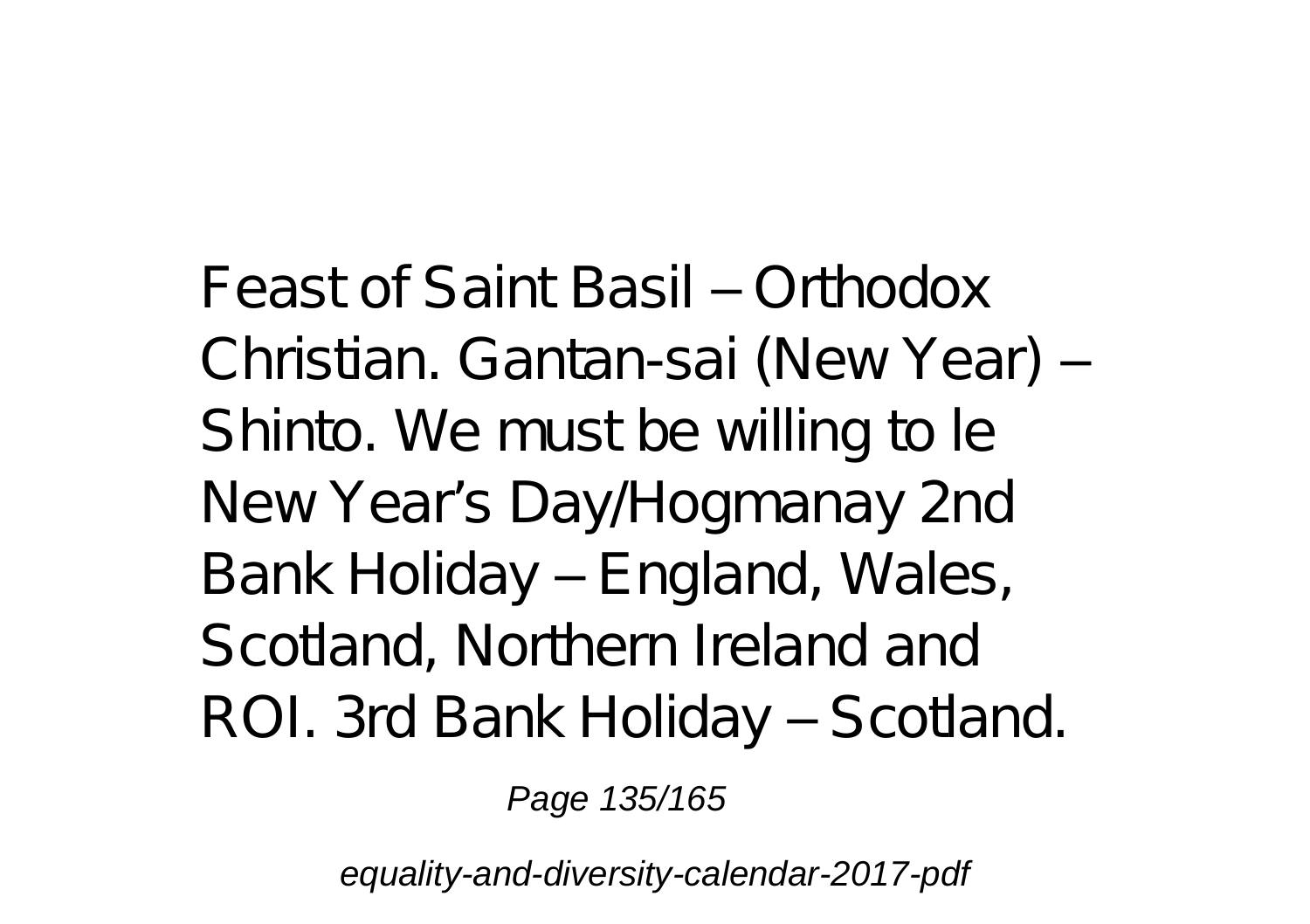### **Faith and Diversity Calendar 2016 –2017 Equality and diversity calendar 2017 18 copy by Alison ...**

#### **Leadership Video for Kids:** Page 136/165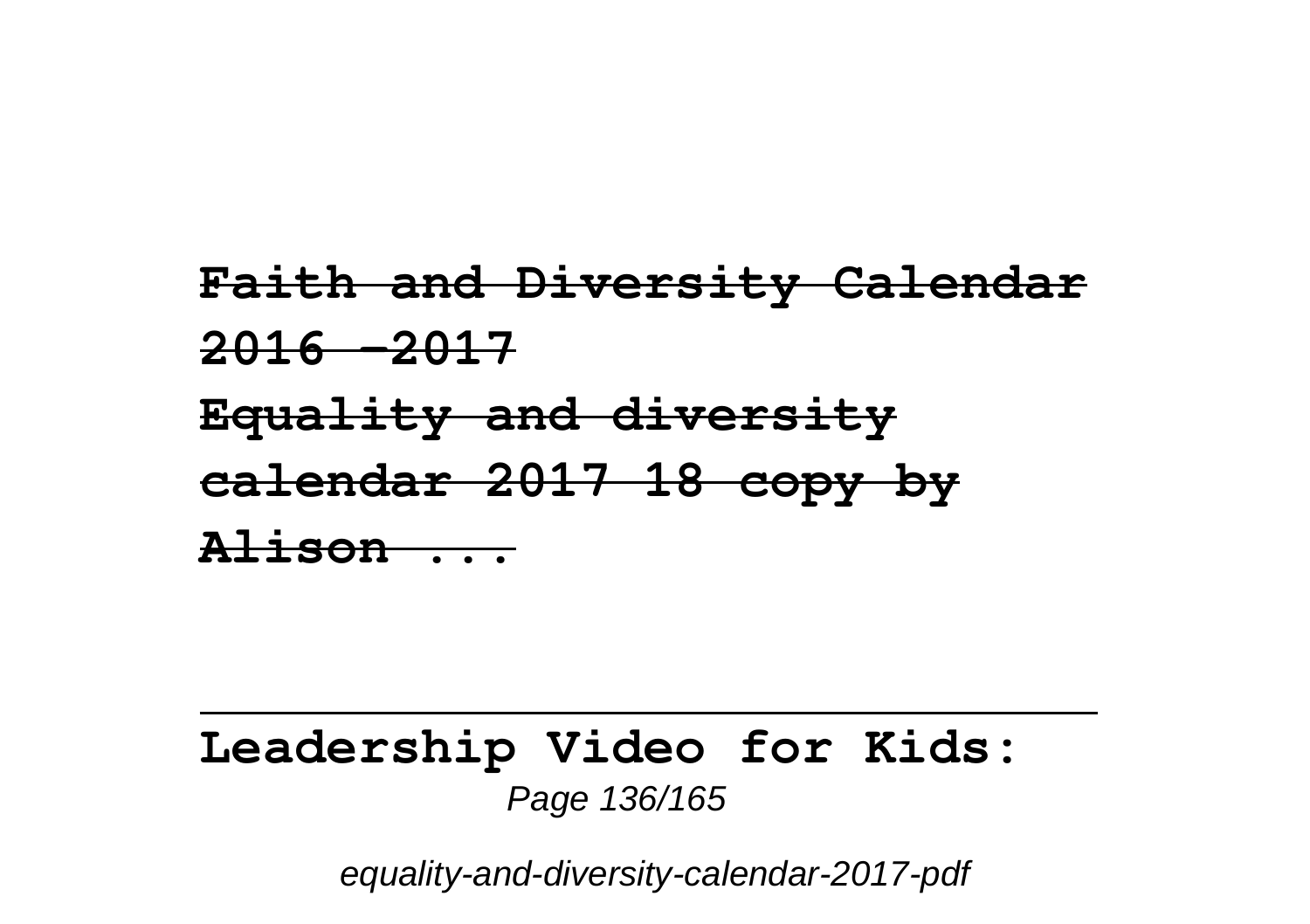**What is diversity? (Educational Cartoon) Equality and Diversity conference 2017 The Importance of Diversity In The Workplace Diversity and Inclusion (in 2020) Inclusion Starts With I** Page 137/165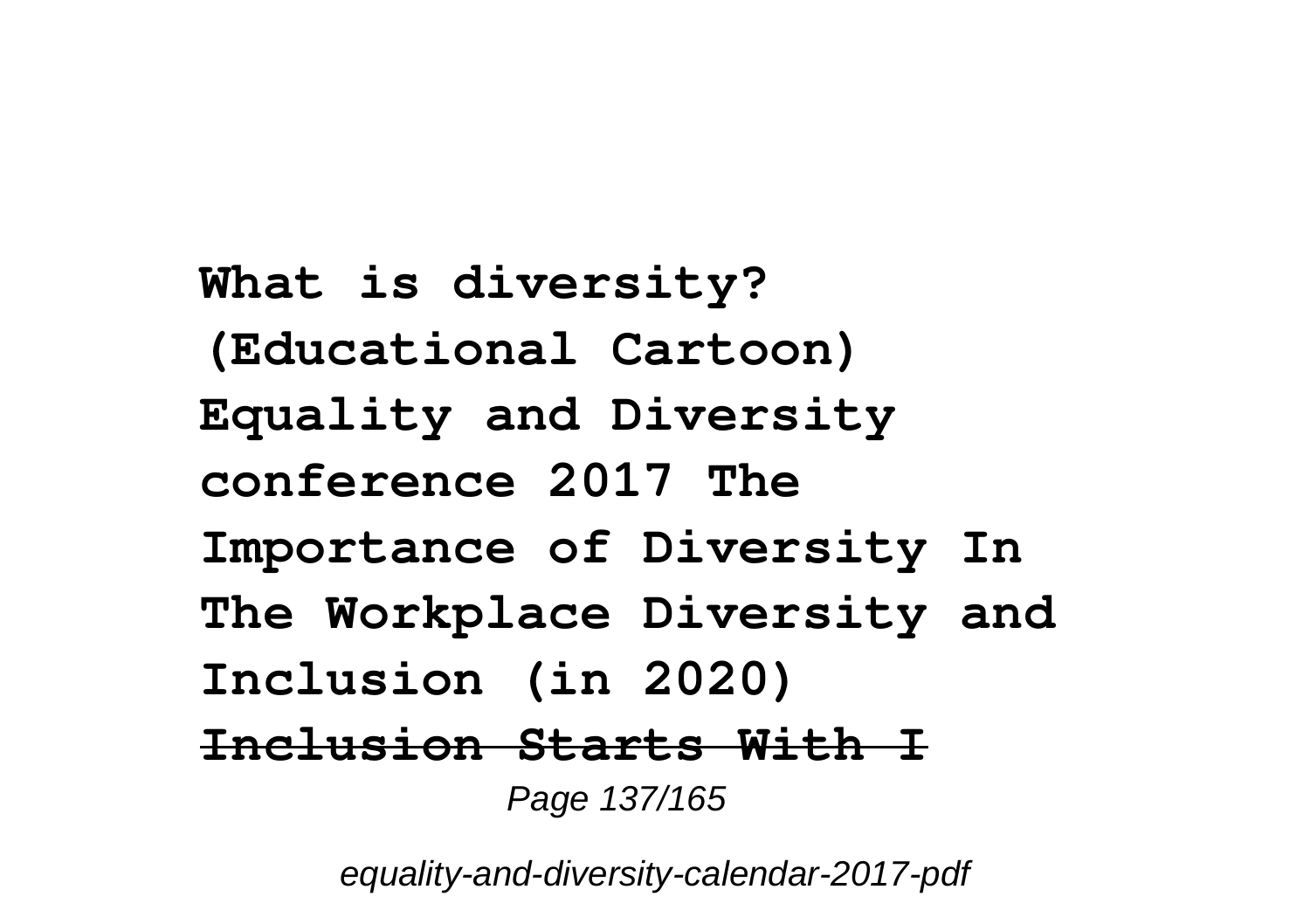**Understanding Diversity, Equity, and Inclusion How To Change The World (a work in progress) | Kid President Making a Difference with Diversity in BooksDiversity, Equity, and Inclusion The Surprising Solution to** Page 138/165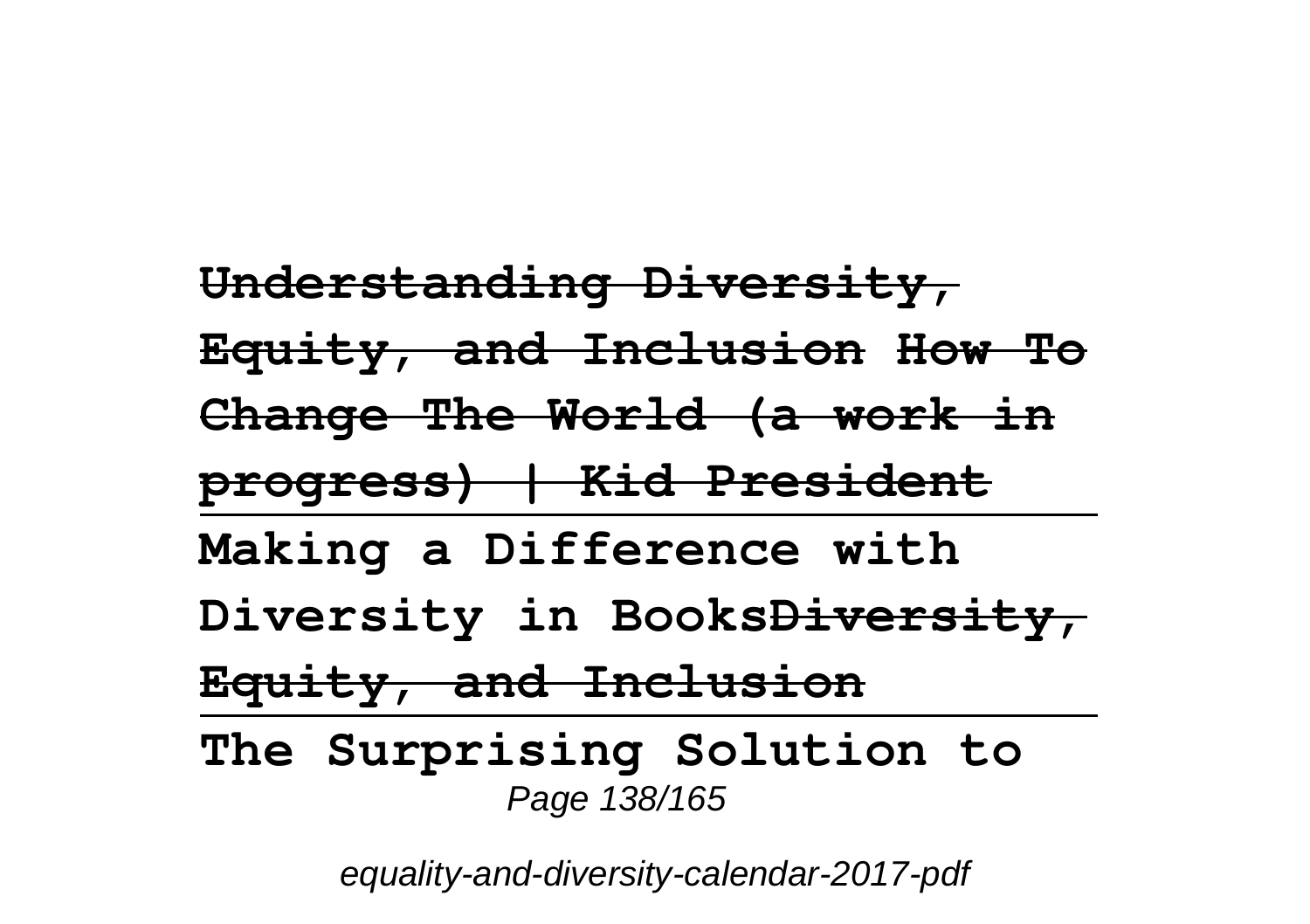**Workplace Diversity | Arwa Mahdawi | TEDxHamburg How to get serious about diversity and inclusion in the workplace | Janet StovallDiversity, Inclusion, Equity | James Lindsay** *'Woke utopia', the end of the West* Page 139/165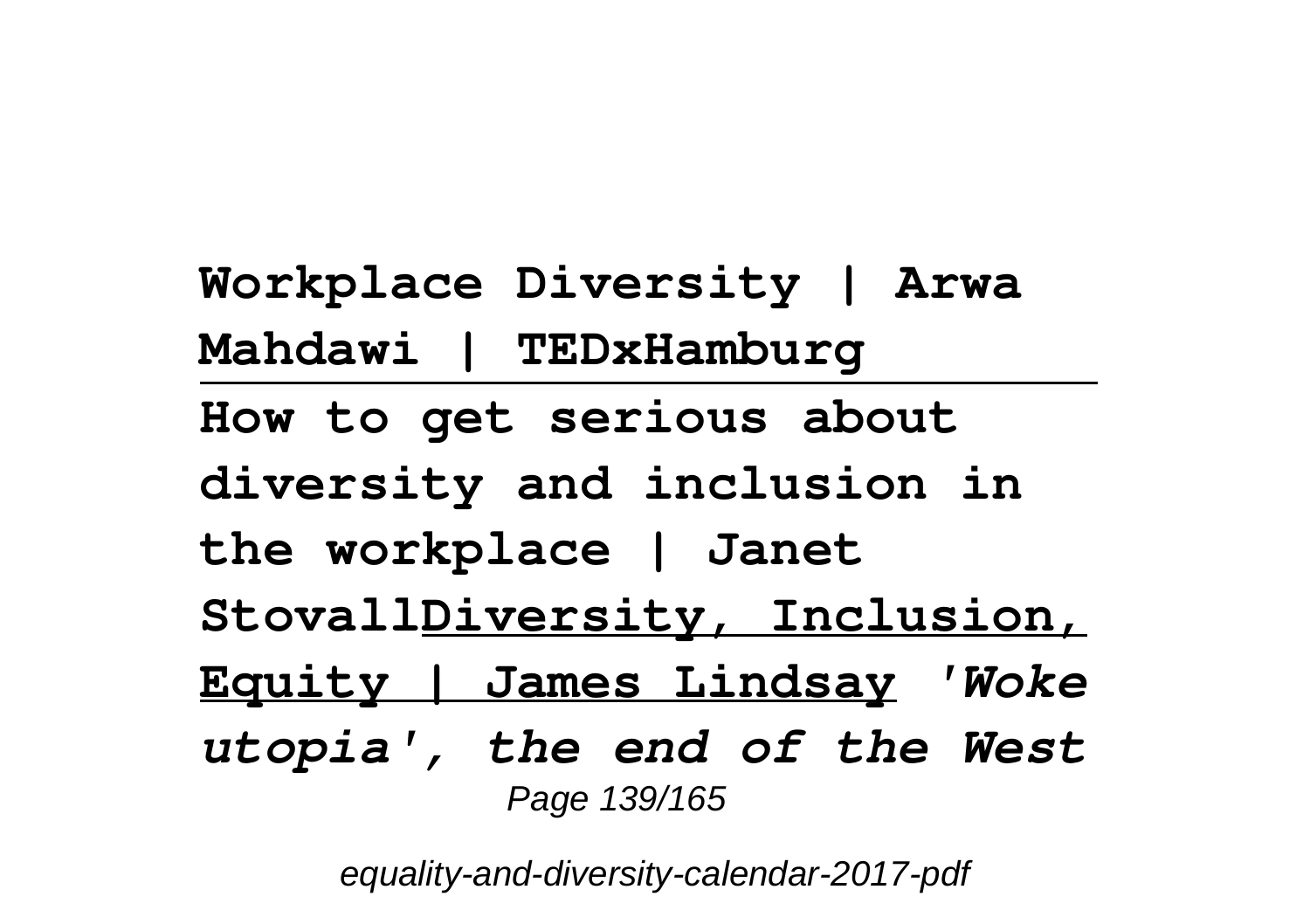*\u0026 a new cult - James Lindsay interview - BQ #33* **Don't Put People in Boxes Equality, Diversity \u0026 Inclusion good teamwork and bad teamwork Best Practices in Workplace Diversity \u0026 Inclusion | Tech** Page 140/165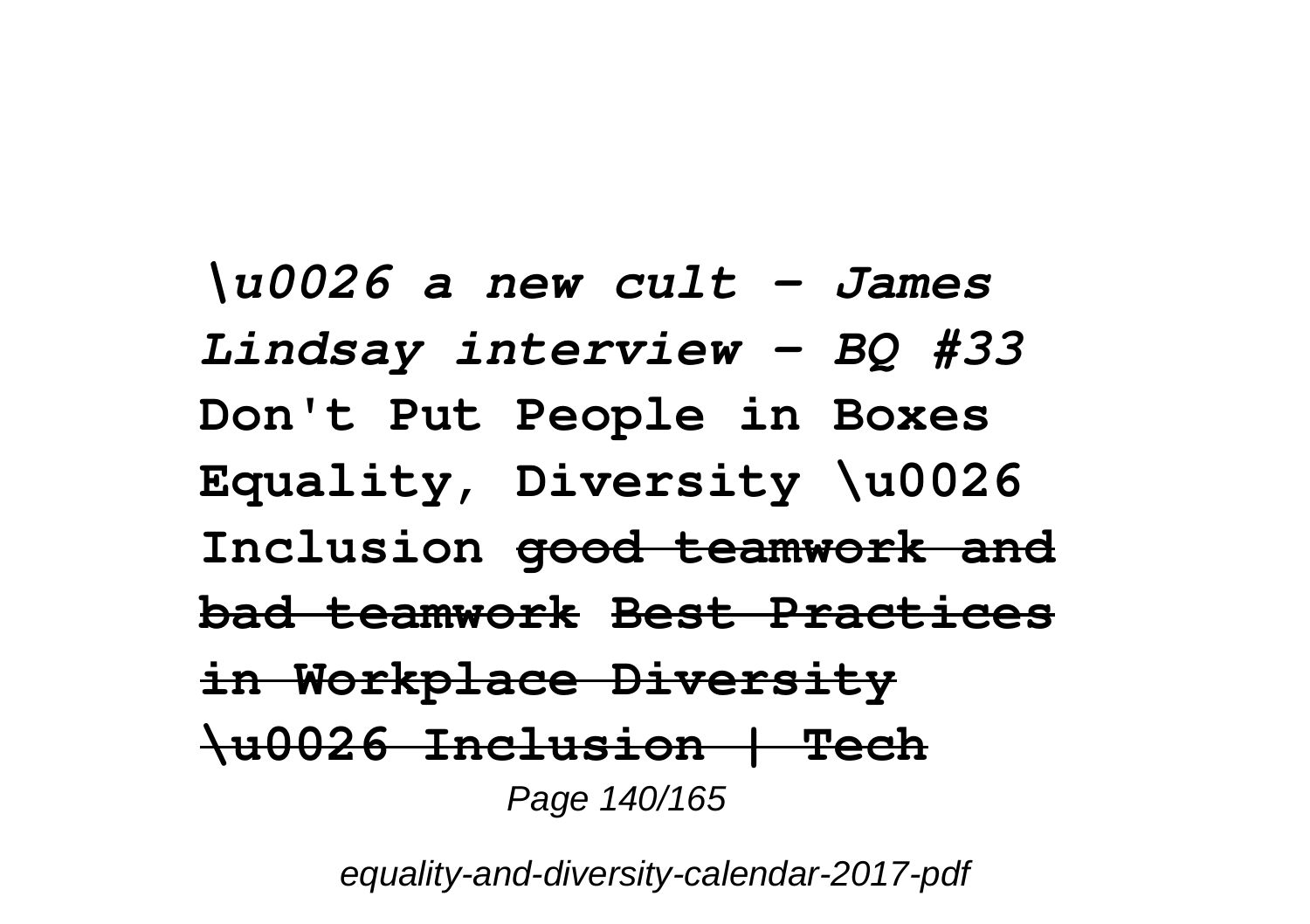**Inclusion SF 2015 Ask a Chief Diversity Officer Jordan Peterson - Diversity, Inclusivity \u0026 Equity** *Diversity and Inclusion in the Workplace* **Why diversity and inclusion aren't about race but everyone thinks** Page 141/165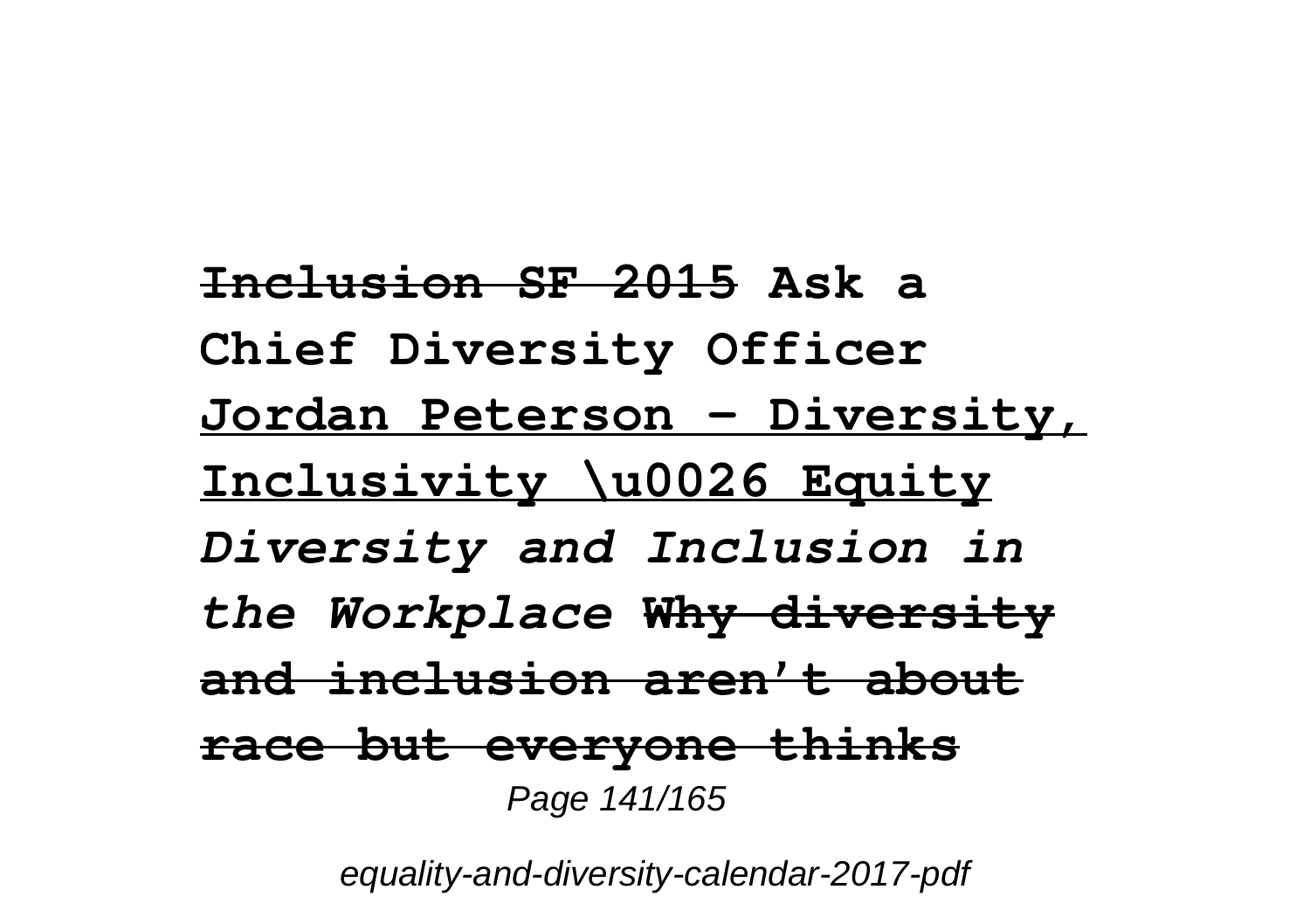**they are | Michael Bush** *Apple — Inclusion \u0026 Diversity — Open* **Facebook Keynote - Diversity without Inclusion in Gender Equality Spiritual and Theological Riches in Paul's Letter to the Romans Just Mercy: Race** Page 142/165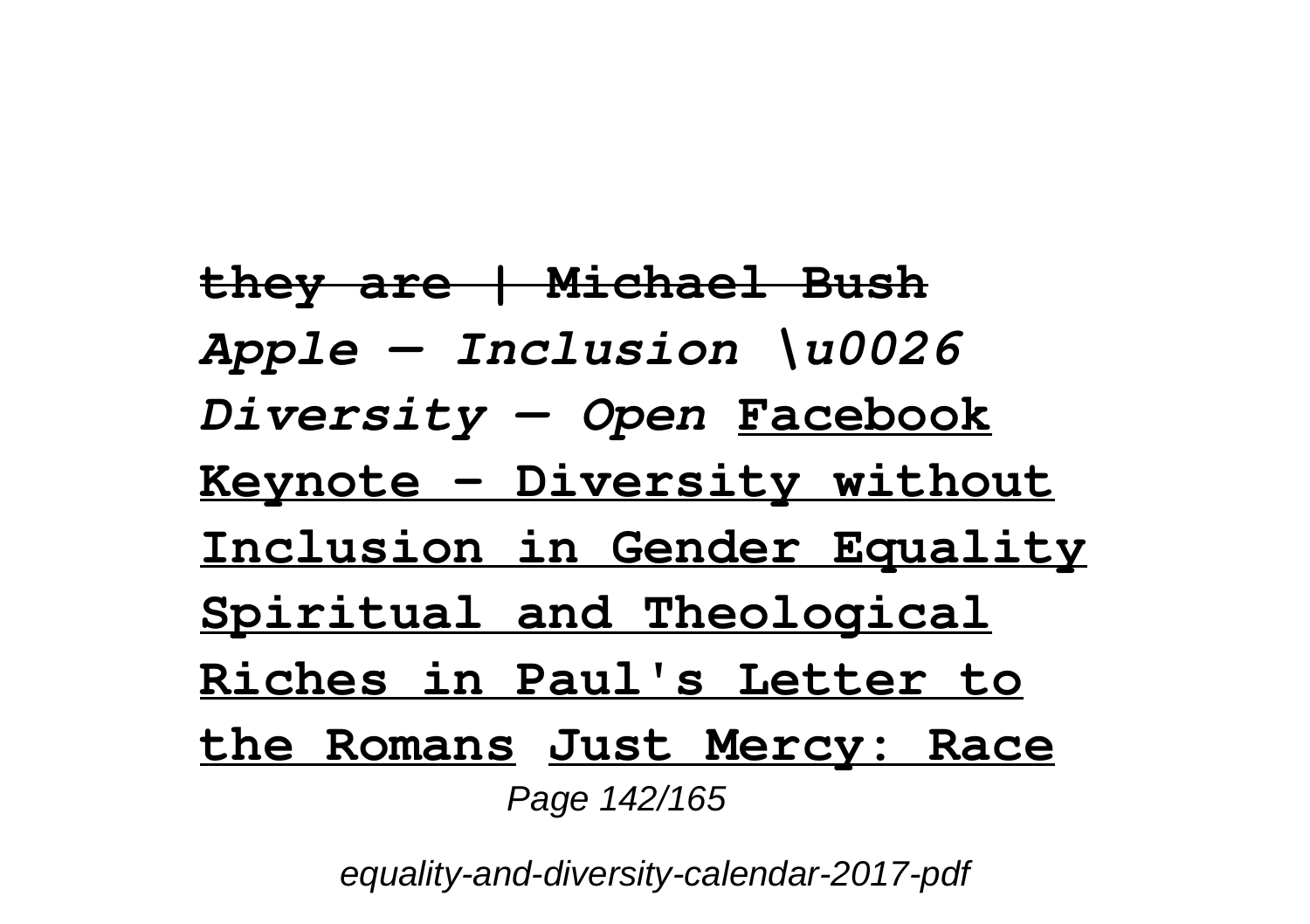**and the Criminal Justice System with Bryan Stevenson Talk DVD Arterial pulse curve (1-2017) by Dr Khaled A Abulfadle** *SUNDOWN TOWNS in 2020 America | Racial Hatred towards #BlackPeople EXPOSED #LoveCraftCountry Why we* Page 143/165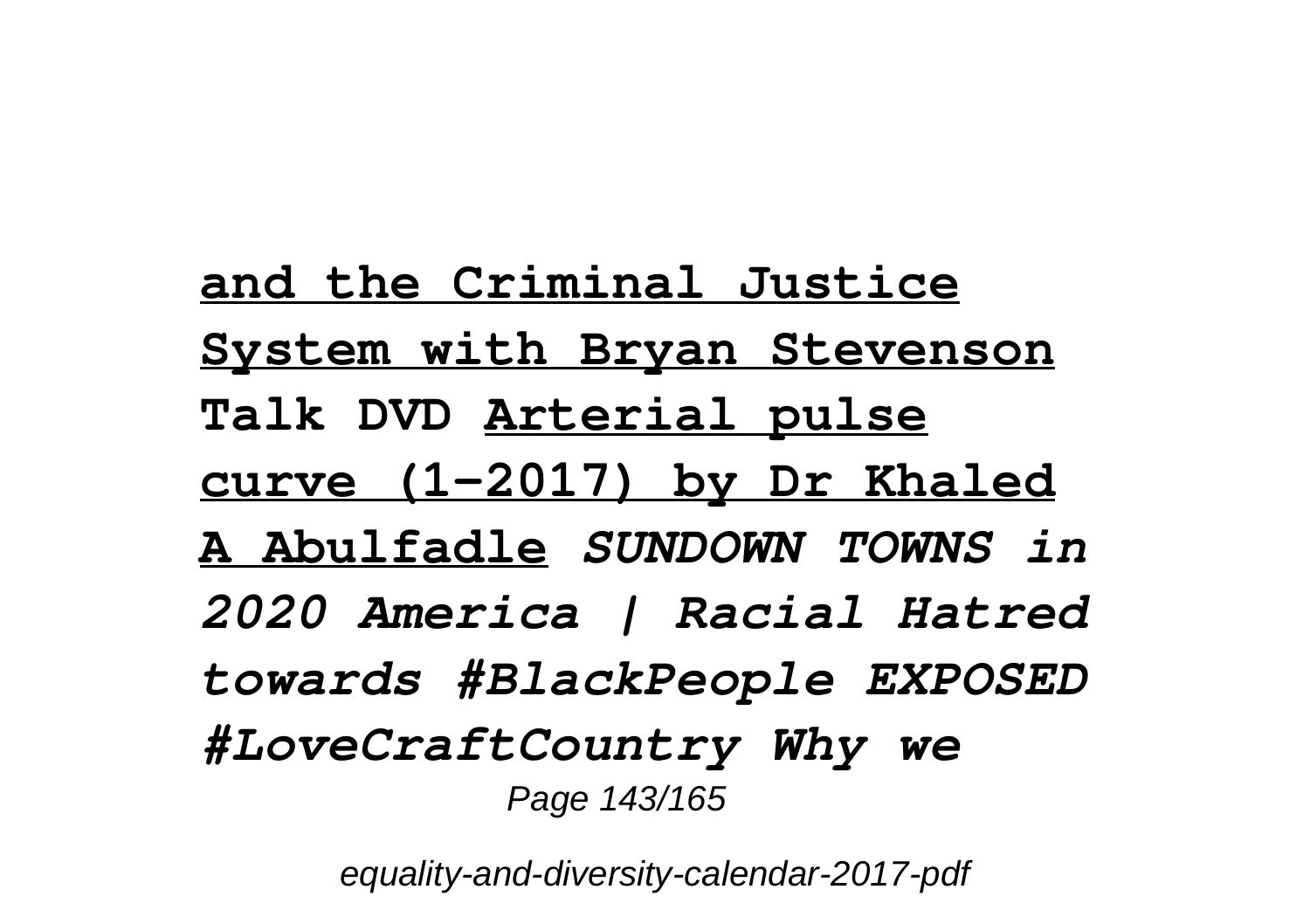*need more diversity to solve complex problems | Scott Page - 12 June 2017* **JANUARY 2020 FULL MONTH CURRENT AFFAIRS PART - 1 FOR UPSC PRELIMS 2020 IN TAMIL Equality And Diversity Calendar 2017** Page 144/165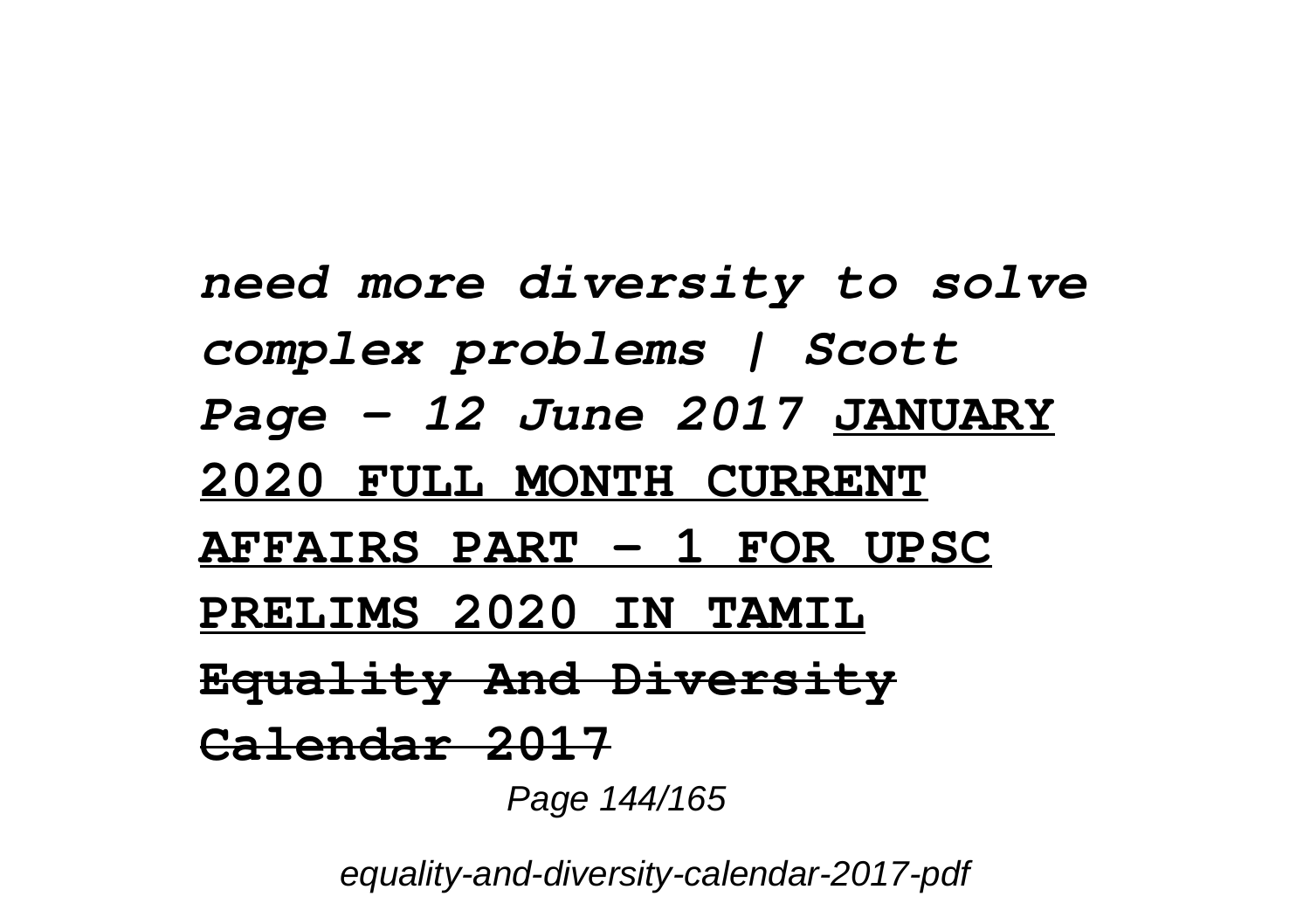### **Diversity Calendar - Cityworks Inclusion Calendar 2020 | CIPD**

## Equality and Diversity UK

Page 145/165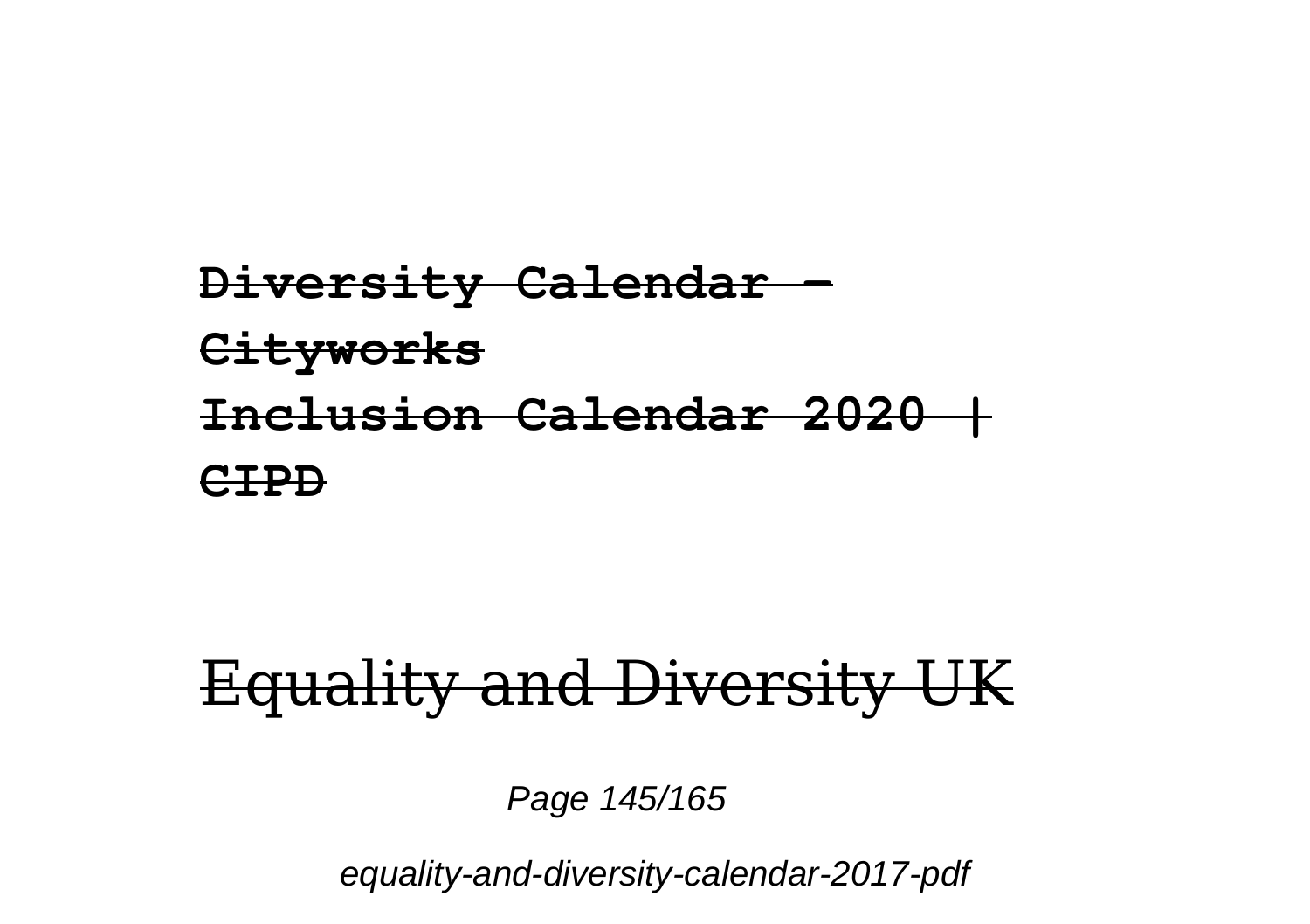Equality and Diversity UK 2017 Diversity Calendar. 2017 Diversity Calendar. Special dates this month 4 January 2017 World Braille Day 15 January 2017 World Religion Day 27 January Page 146/165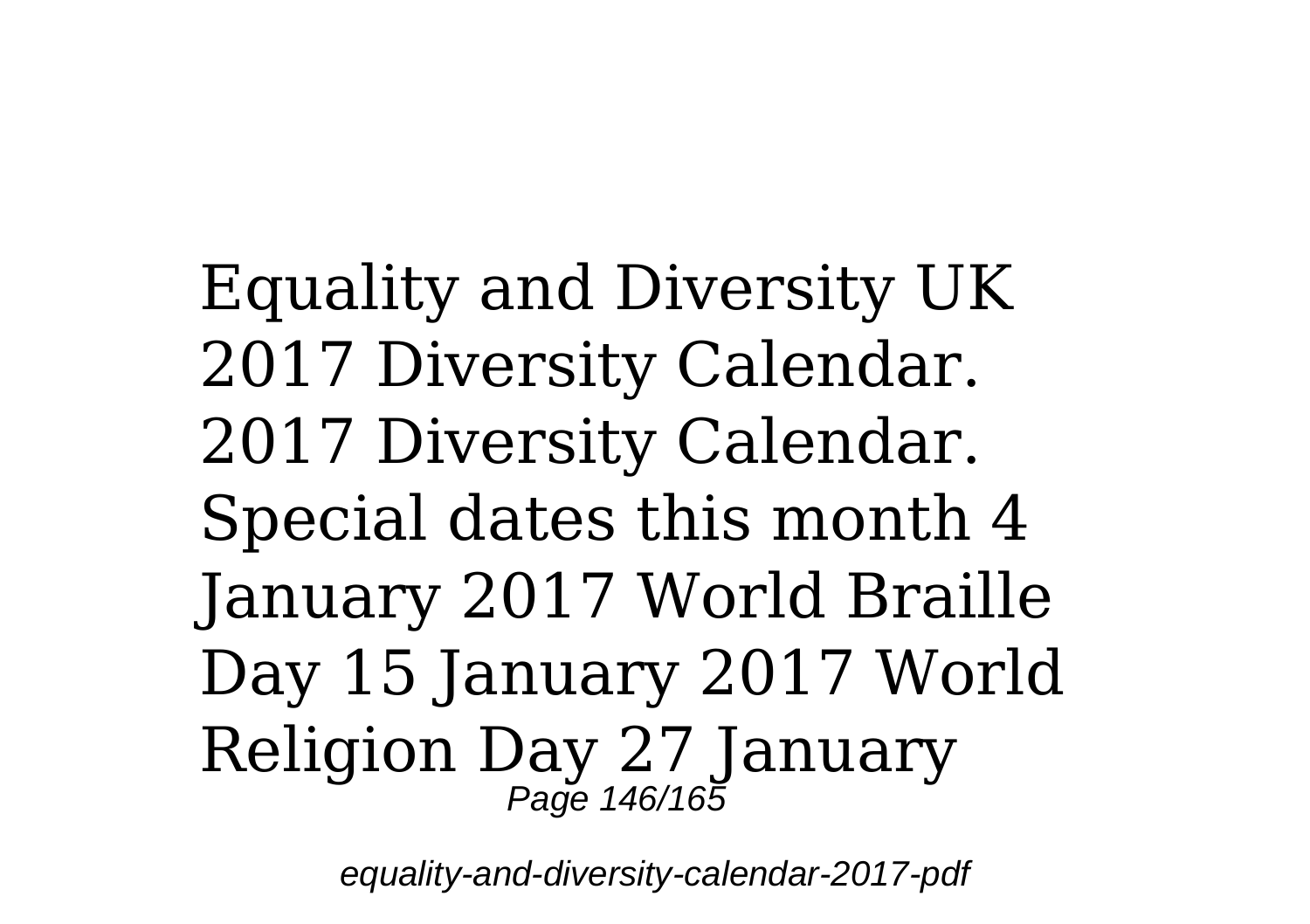# 2017 Holocaust Memorial Day ... 2017 Diversity Calendar. Special dates this month Bodhi Day (Buddhist)

...

Diversity Calendar - University of Warwick Page 147/165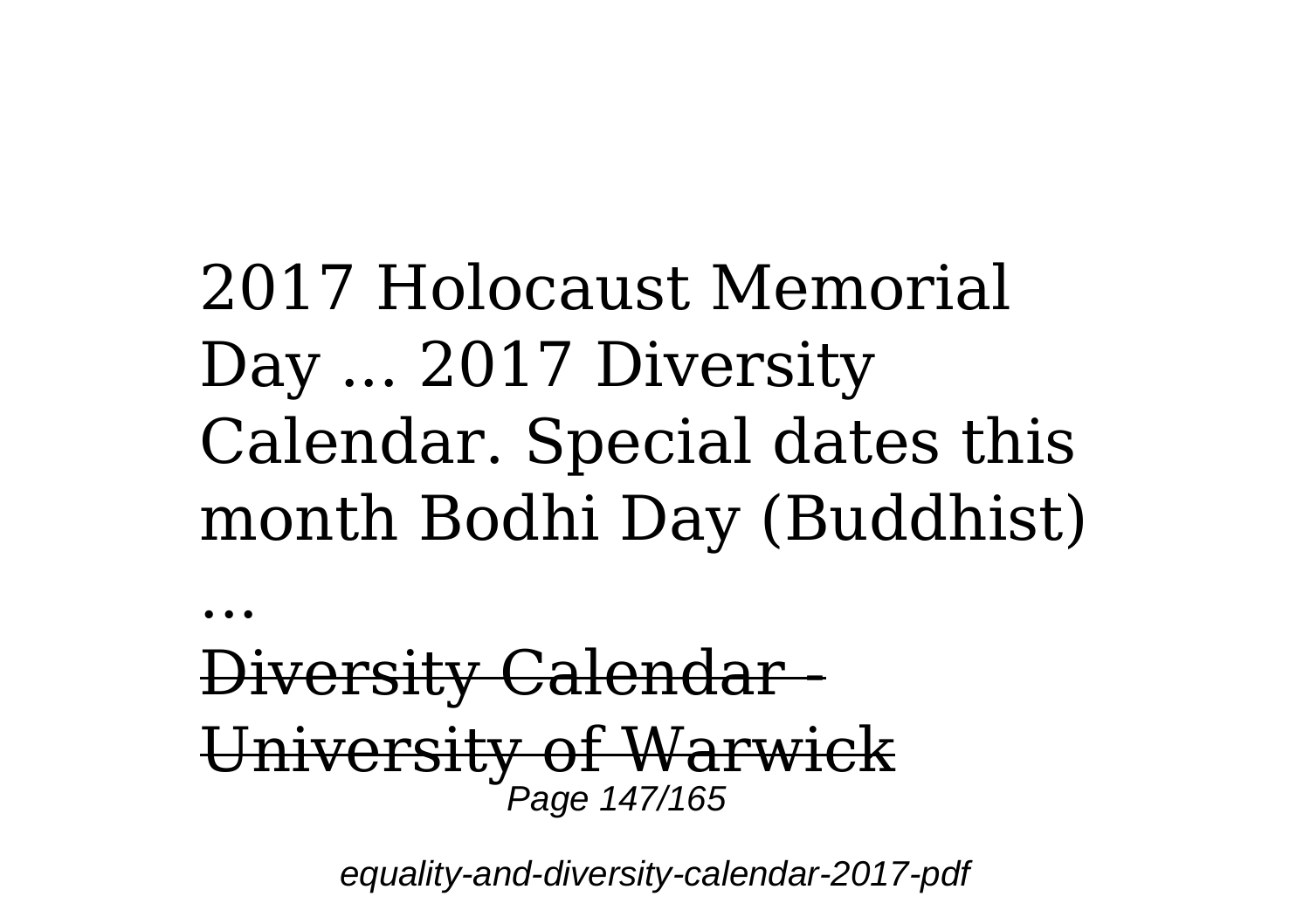Calendar for cultural diversity - Department of Education diversity calendar 2019 - 2020 office of the president and provost (equality, diversity & inclusion) Page 148/165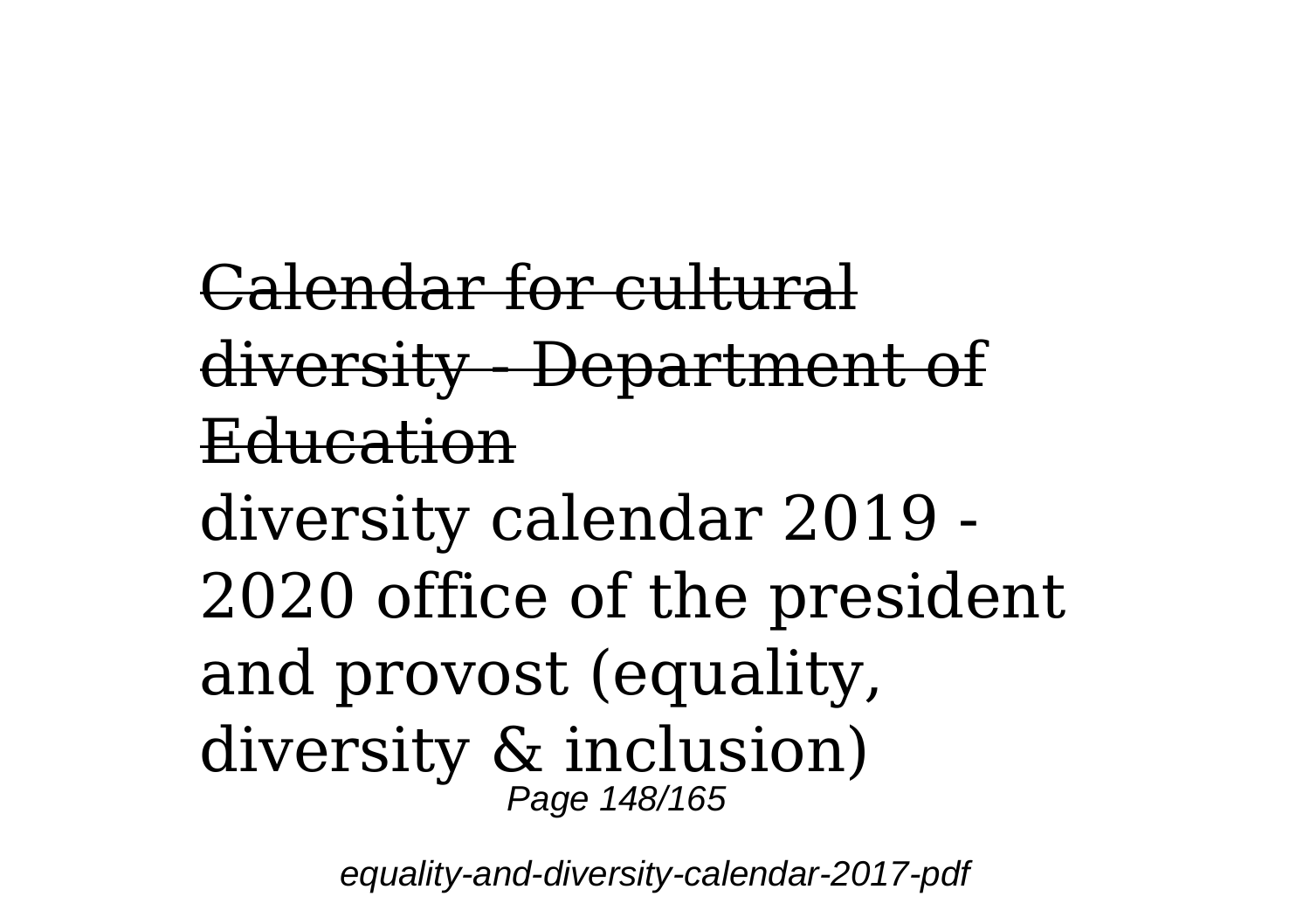This online calendar, produ partnership with Diversiton for  $m$ embers, highlights over important dates, including holy supports your organisation's diversioncultural and equality training initiatives; promotes aware

Page 149/165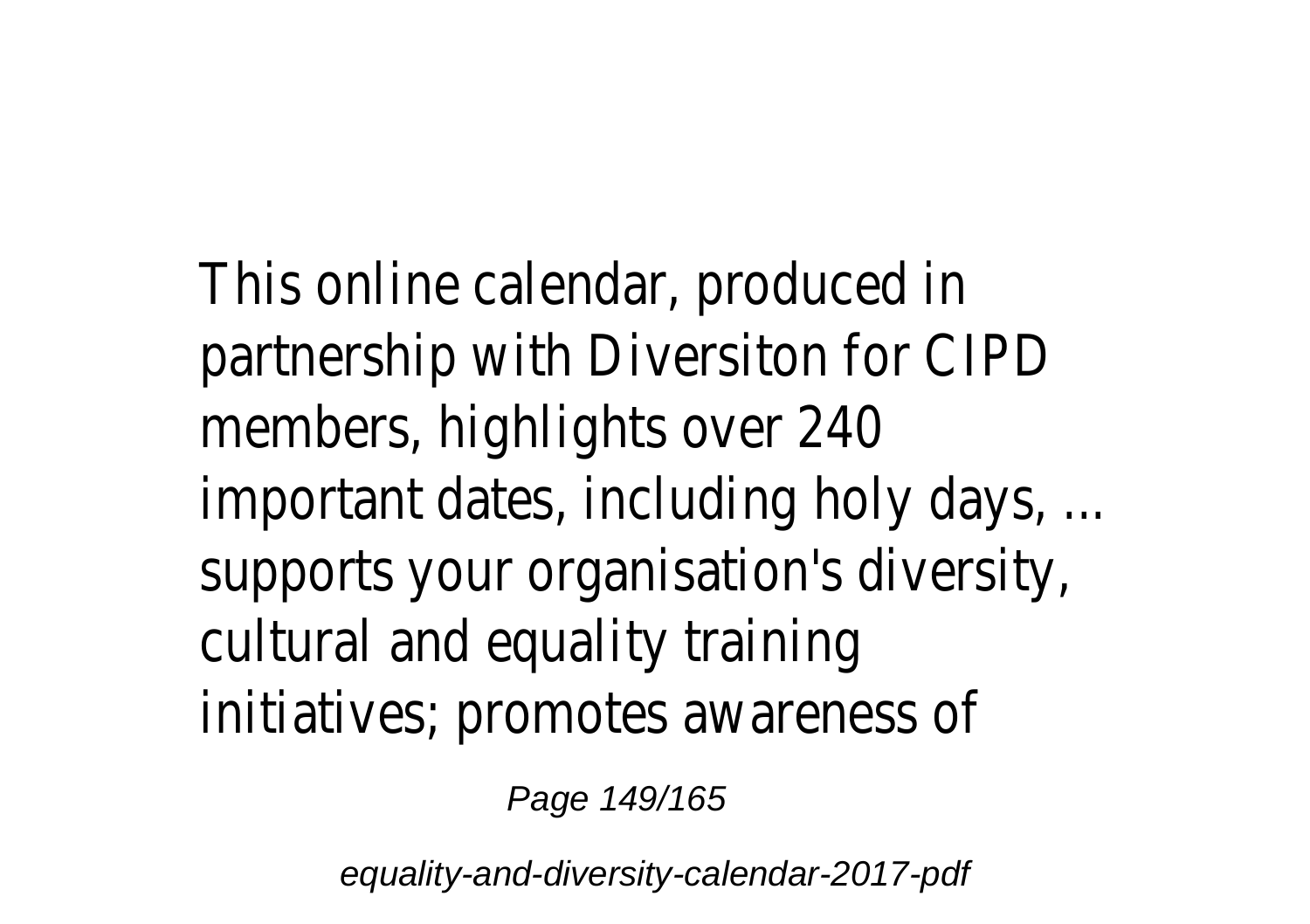diversity throughout your organisation. Inclusion calendar 2020. Inclusion Calendar 20 Access Free Equality And D Calendar 2017 Equality And D Calendar 20 OnlineProgrammingBooks f

Page 150/165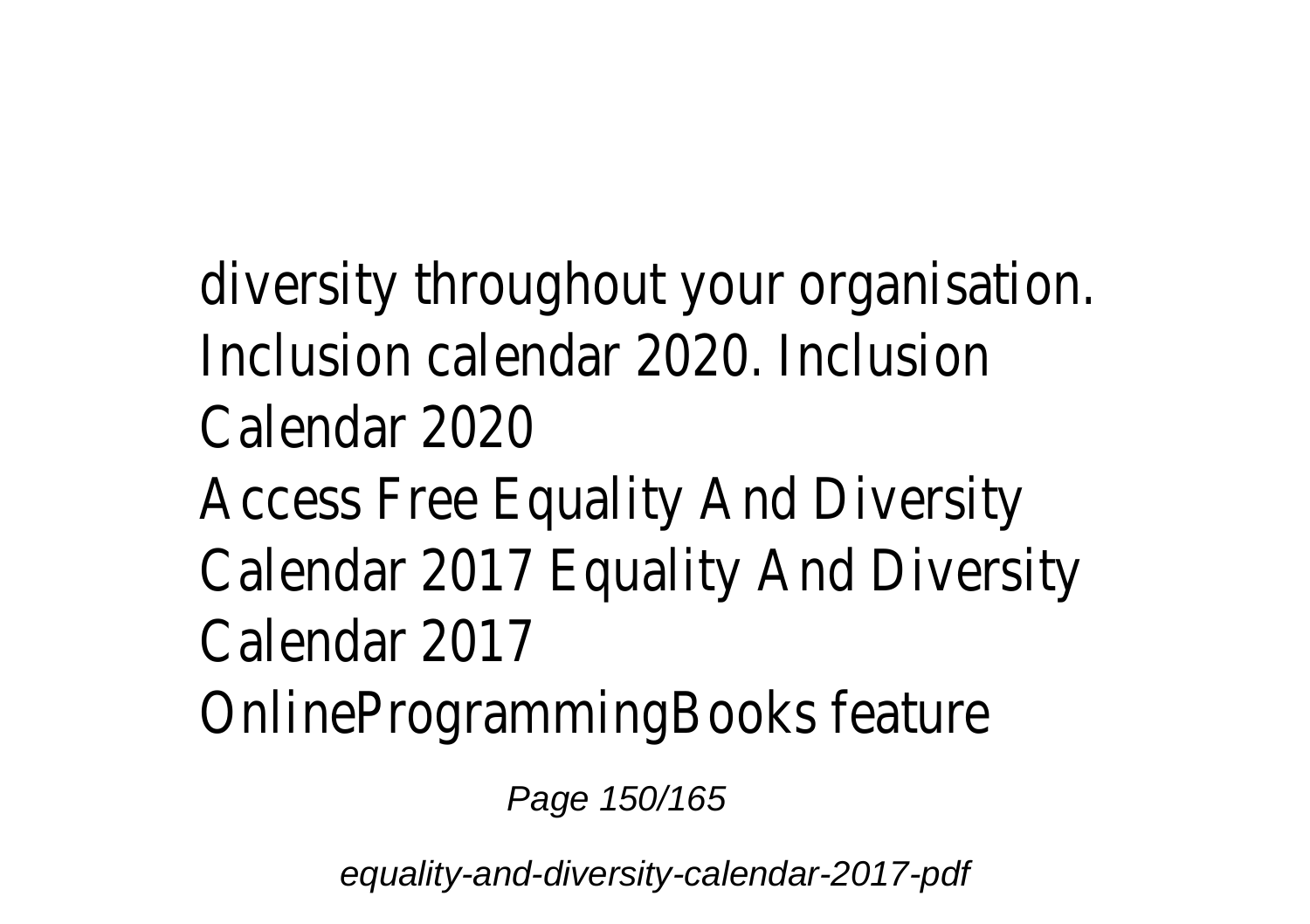information on free compute online books, eBooks and chapters of Computer So Marketing, Math, Inform Technology, Science, Business, and Intern Diversity Calendar 2017/18 Pu

Page 151/165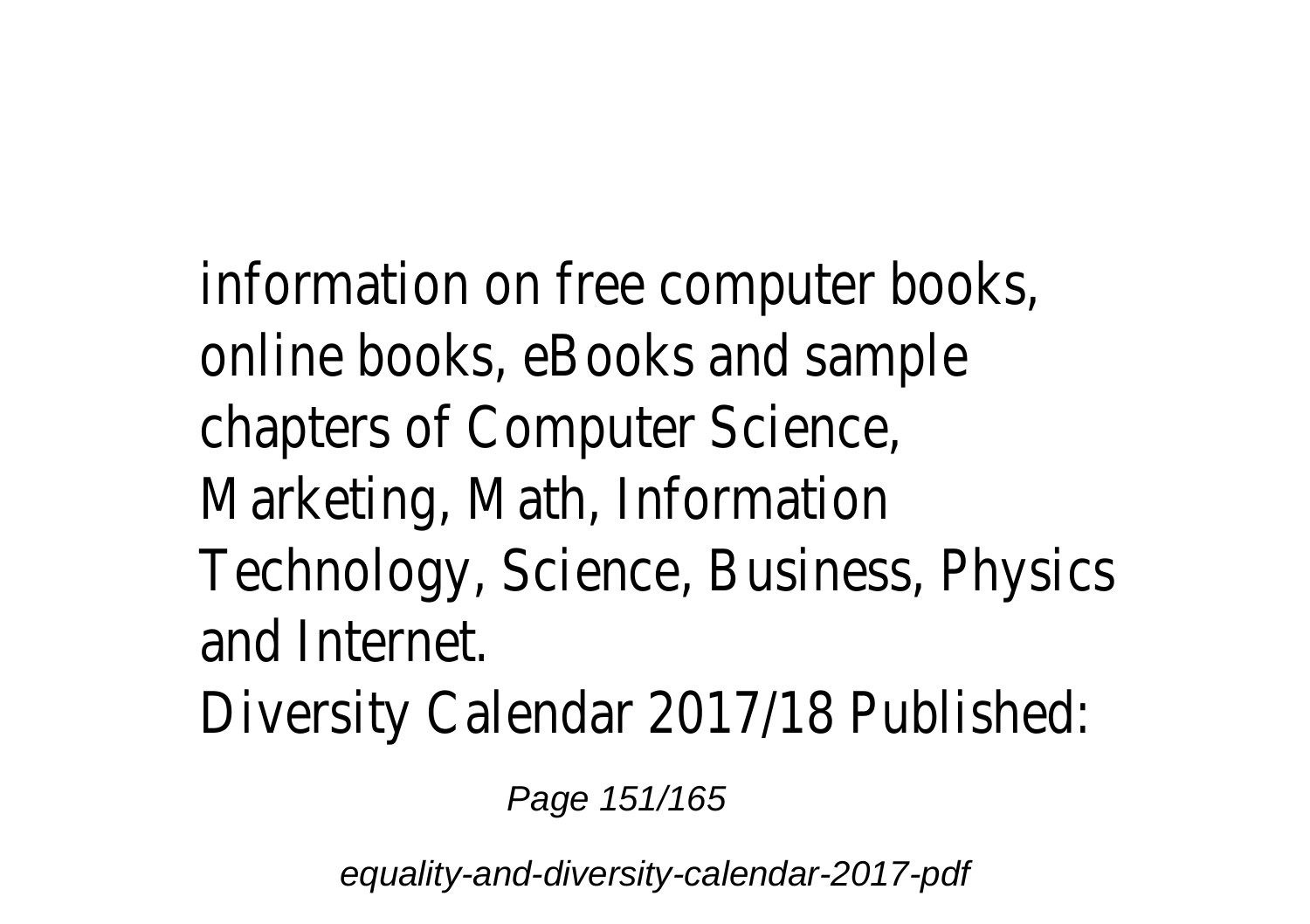29 November 2017 Equality, and inclusion are central University's Strategy and aspirations to be a lea international university. This only of events will be updated Equality, Diversity and Inclusion

Page 152/165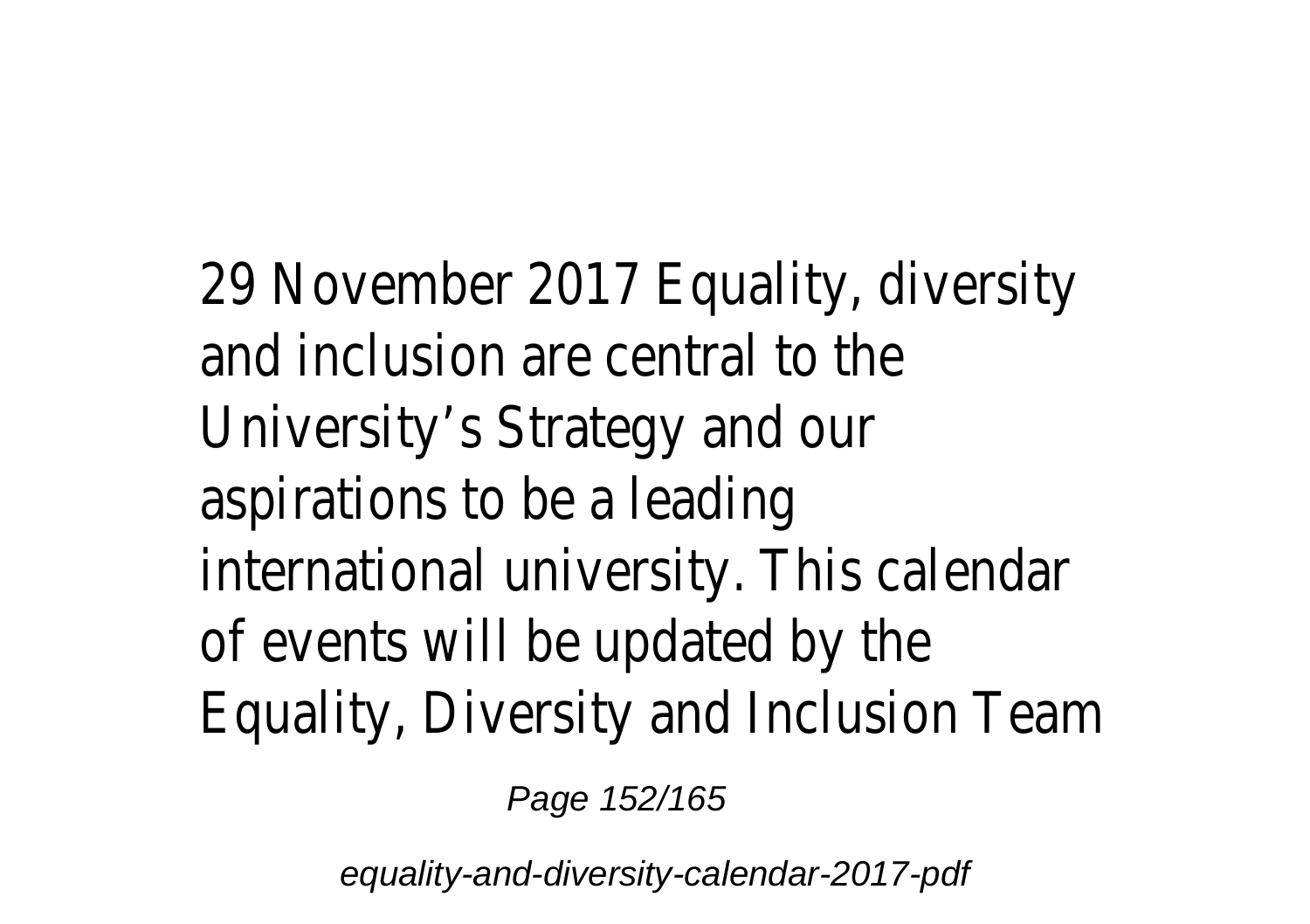$-$  with contributions from m across the Univer <u>'ERSITY CALENDAR 2019</u> The Religious Festivals and Calendar has been develope practical resource to use to academic and wider event plan

Page 153/165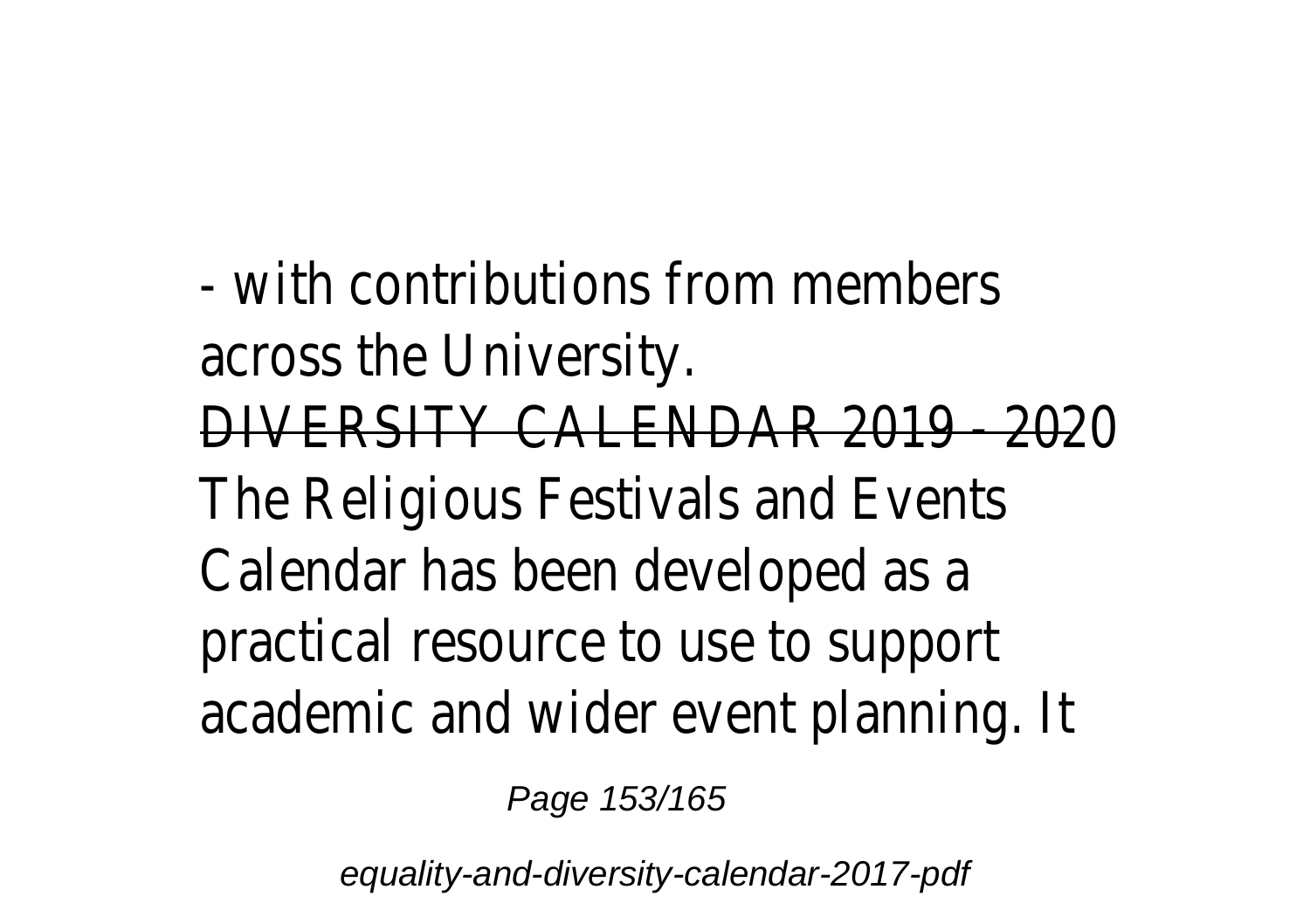includes details of main religious for seven key faiths, awarenes dates, term dates and major celebration or memorial. W made significant efforts to enst accuracy of the

Page 154/165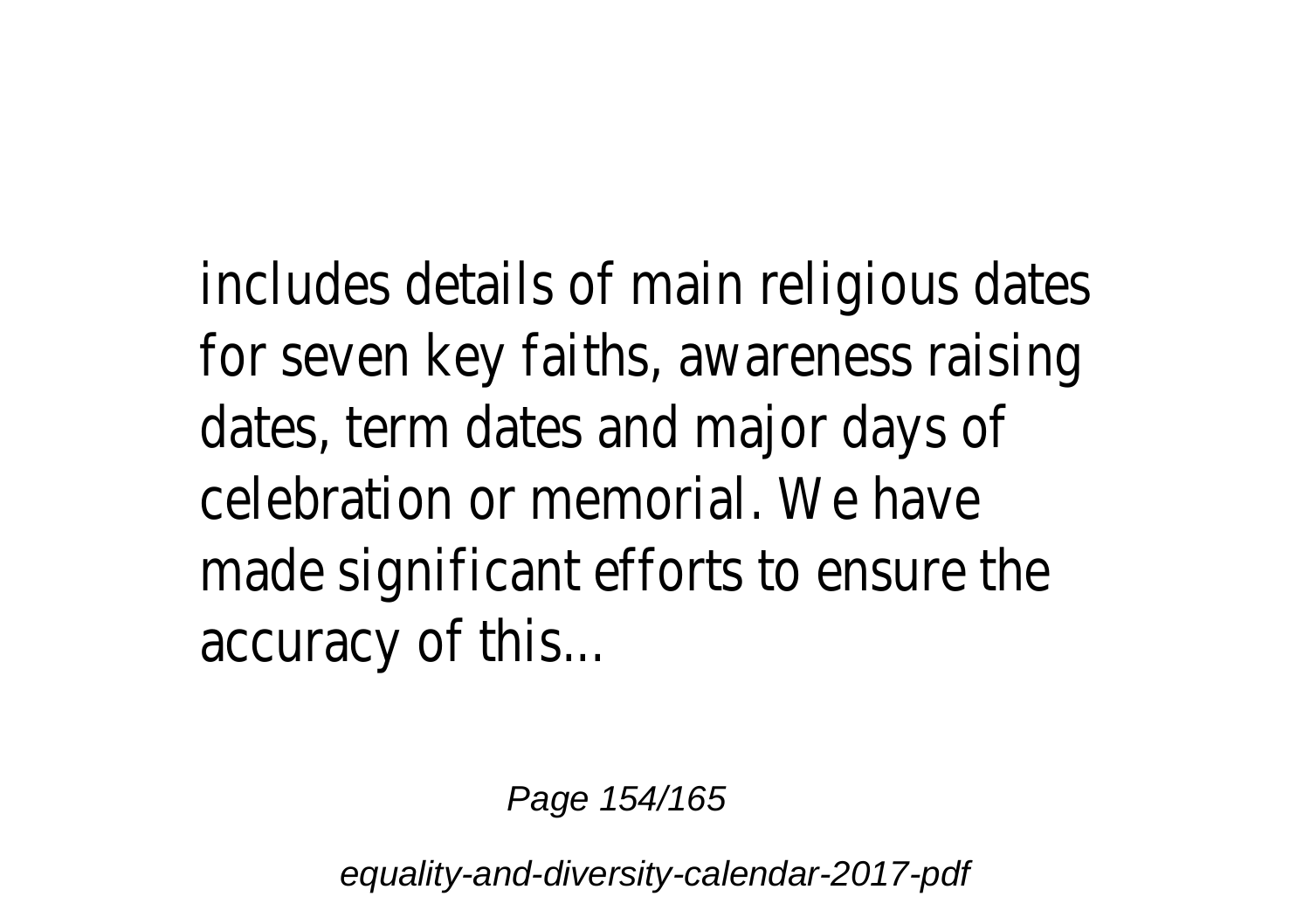5th: International Day of Charity. tbc: Women of the Future Awards, the Global Equality & Diversity Awards. tbc: City Giving Day. 23rd - 29th: National Inclusion Week. tbc: World's Biggest Coffee Morning by Macmillan. 10th: World Suicide Prevention Day. Page 155/165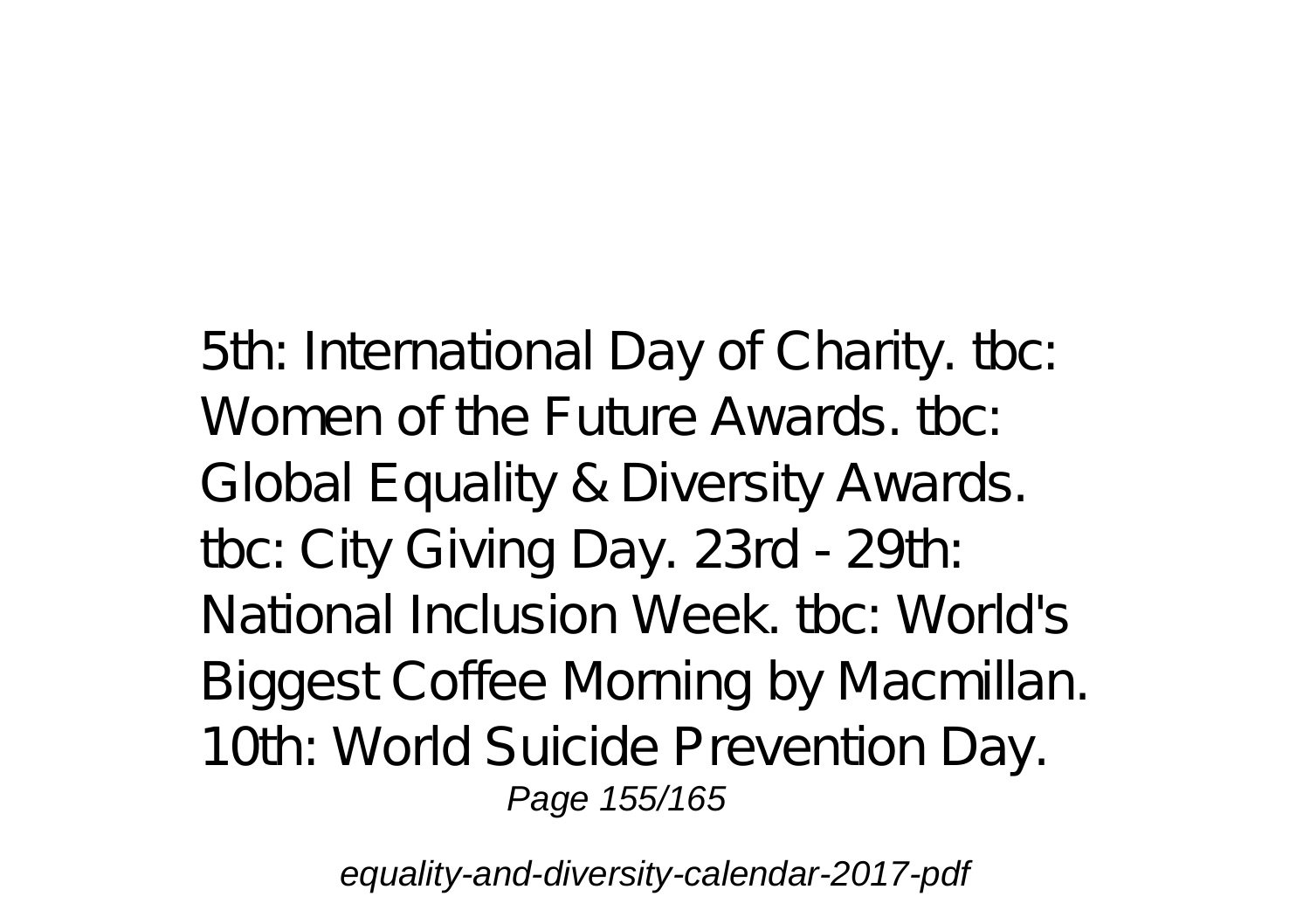tbc: Inspirational Women in Law Awards.

25 Nov. International Day of Persons with Disabilities. 3 Dec. Human Rights Day. 10 Dec. Holocaust Memorial Day. 27 Jan. Lesbian, Gay, Bisexual and Transgender Month. Feb. diversiton Diversity Calendar 2017 Page 156/165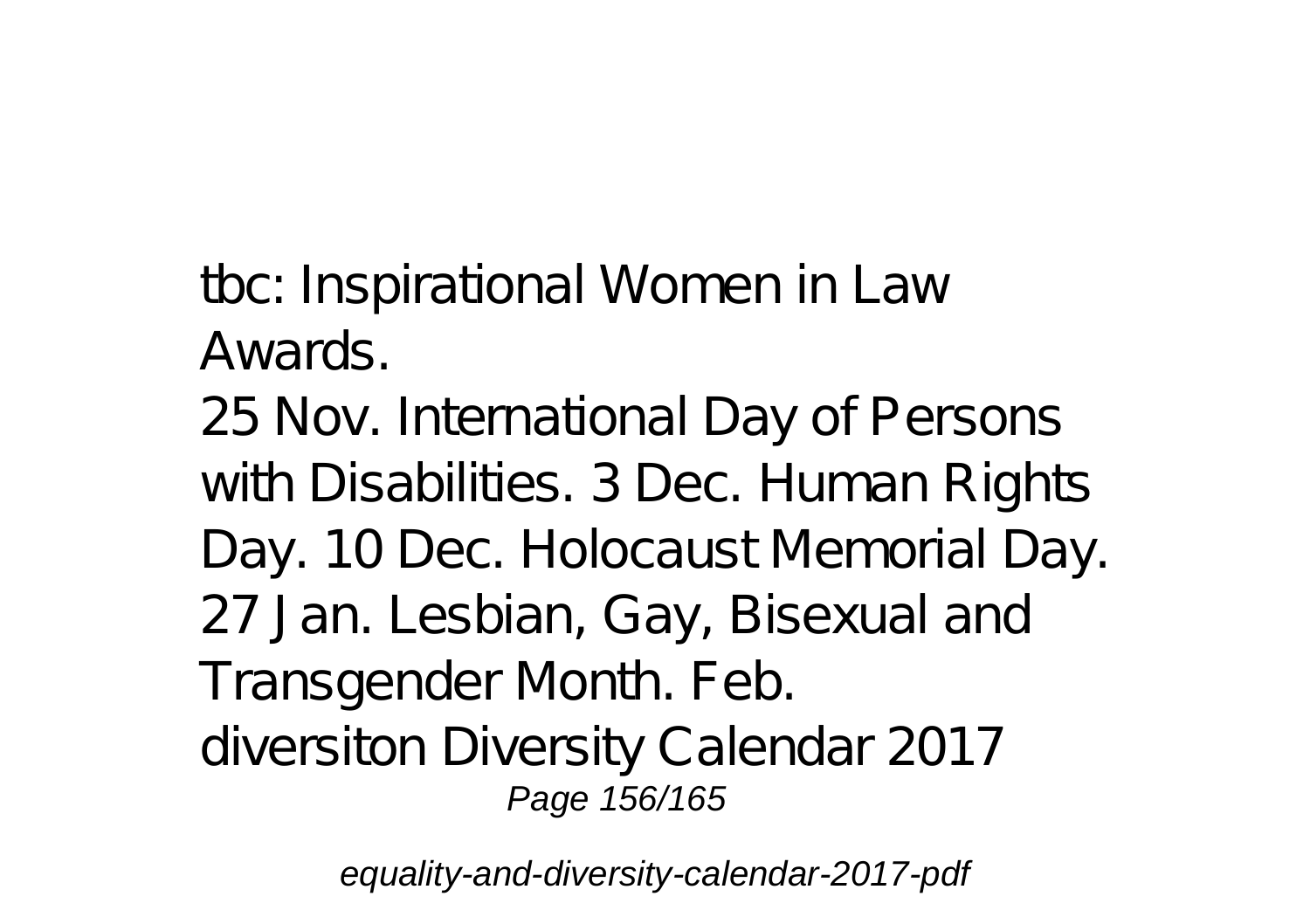leading the world in diversity University House Staff Wear Christmas Jumpers to Raise Money for Cancer Research – image taken by Claire Algar SEPTEMBER 2017 1-4 Eid Ul Adha (Festival of Sacrifice)\* (Islam) 8 Birthday of the Blessed Virgin Mary (Christian) 10 Hajj (Pilgrimage)\* Page 157/165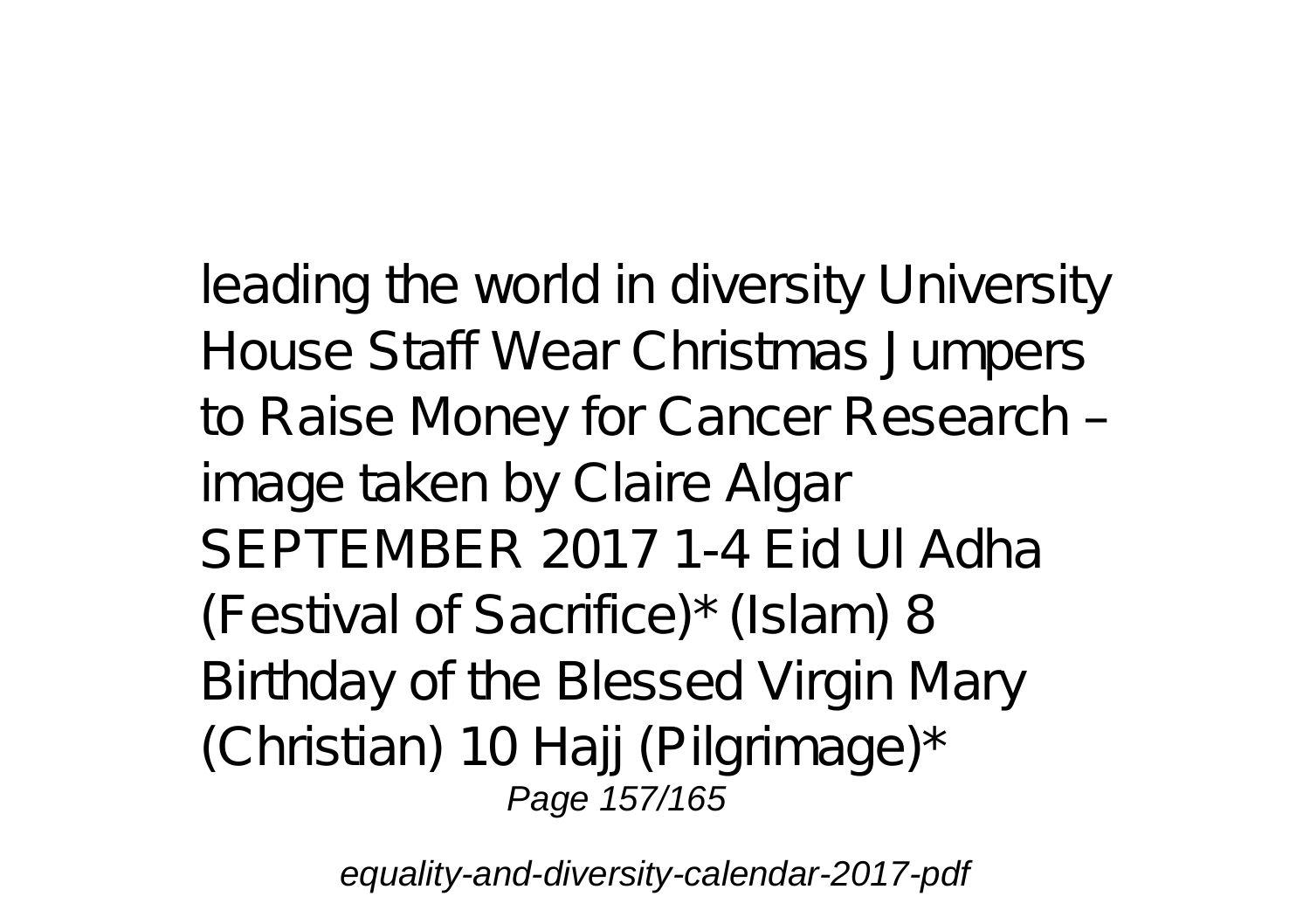(Islam) 20-22 Rosh Hashanah (no work permitted - begins sunset of Wednesday, ends nightfall of Friday) (Jewish) 21-30 Navaratri (Hinduism) 21 Muharram - New Year\* (Islam) 24 Fast of Gedaliah (Judaism)

#### DCITV\_CALENDI Page 158/165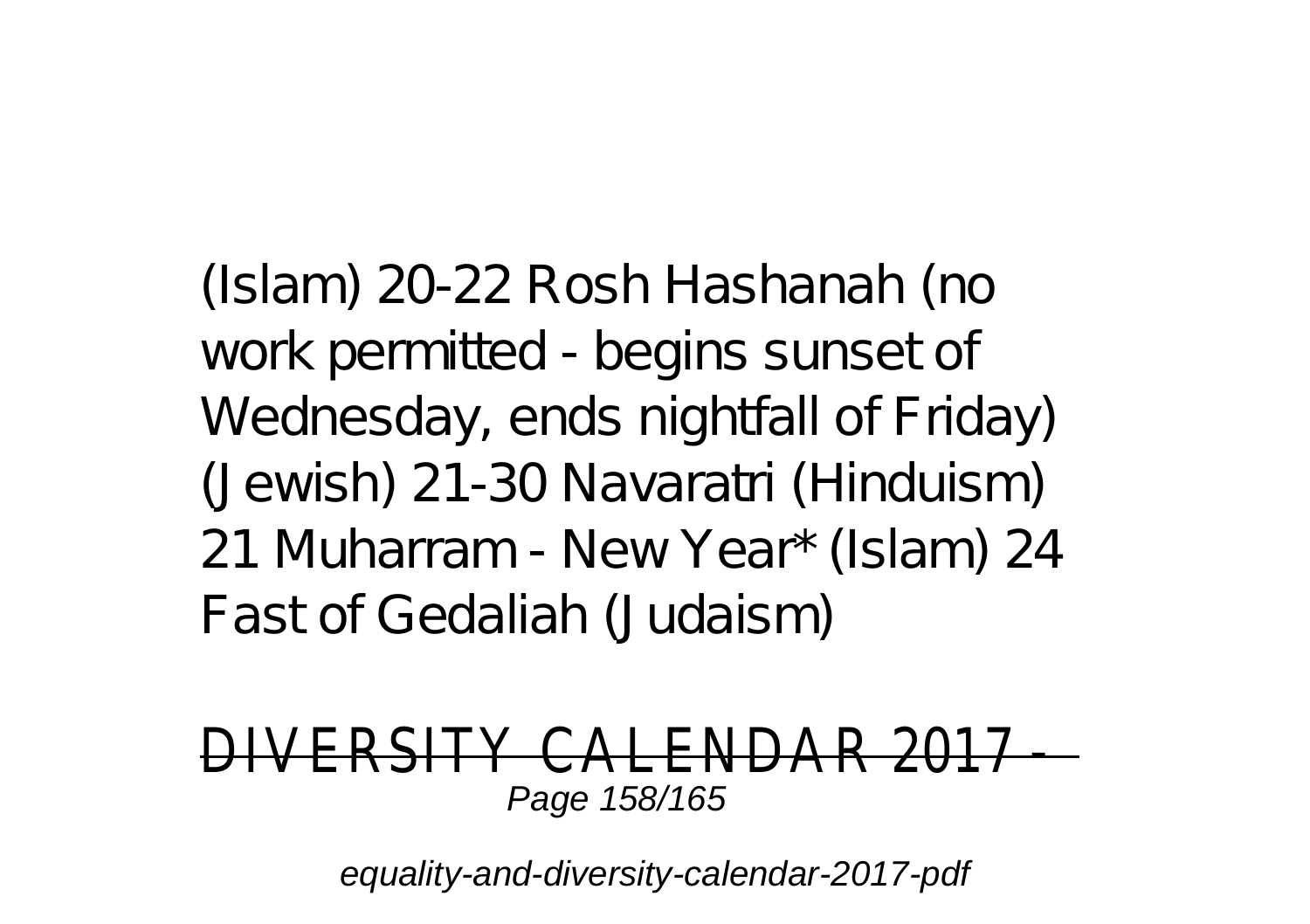## 2018 Diversity Calendar. October 2020; Monday Tuesday Wednesday Thursday Friday Saturday Sunday : 1. Black History Month 01/10/2020 All day event. Islamaphobia Page 159/165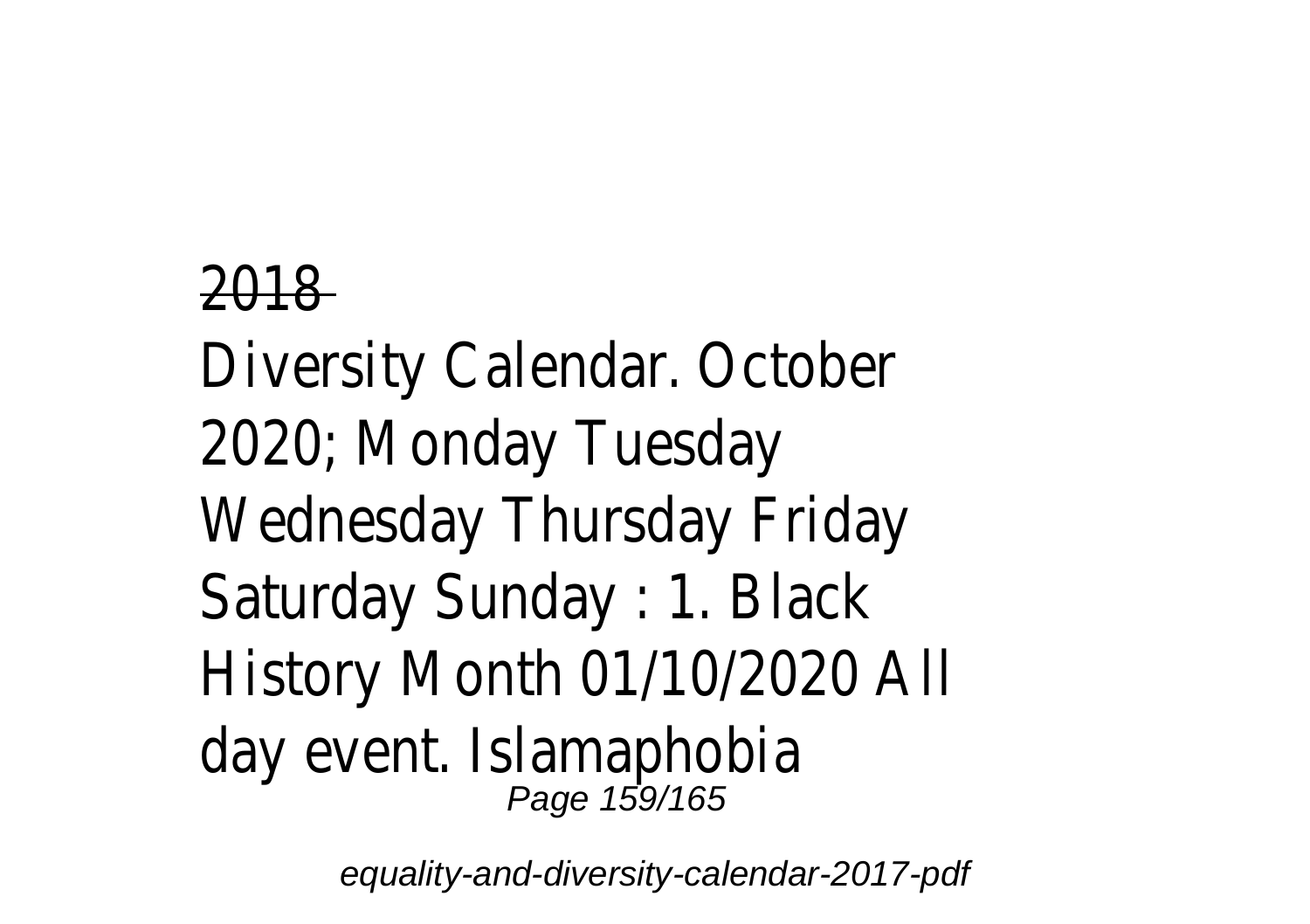Awareness Month begins 01/10/2020 All day event. National Inclusion Week 01/10/2020 All day event. International Day of Older Persons 01/10/2020 Diversity Calendar 2017-18 | Page 160/165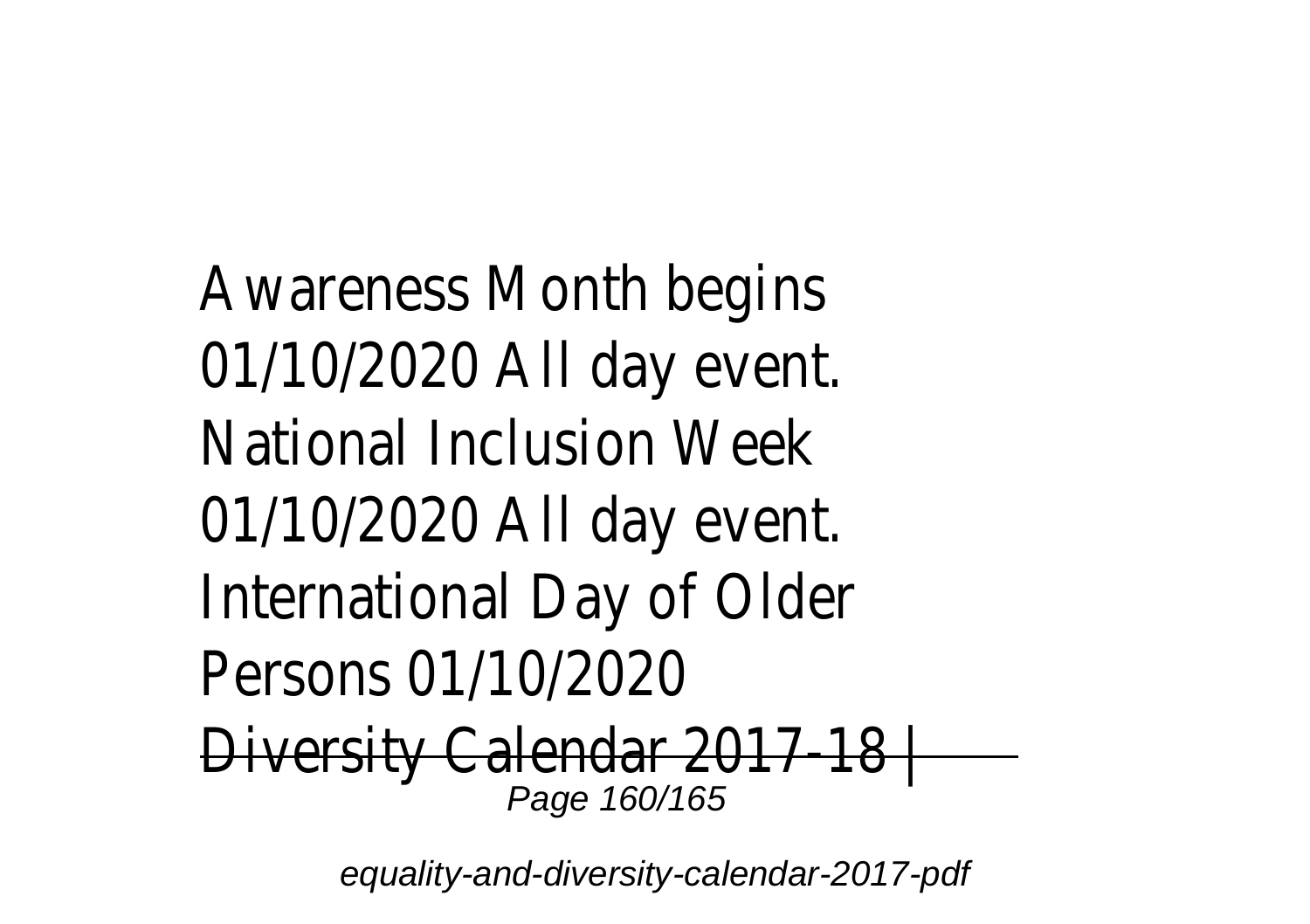Diversity | University of ... -The theme of the 2021 calendar for cultural diversity is 'stronger together'. Contributions will open in March and close on 14 August 2020. Each year, the call  $P_{\text{age 161/165}}$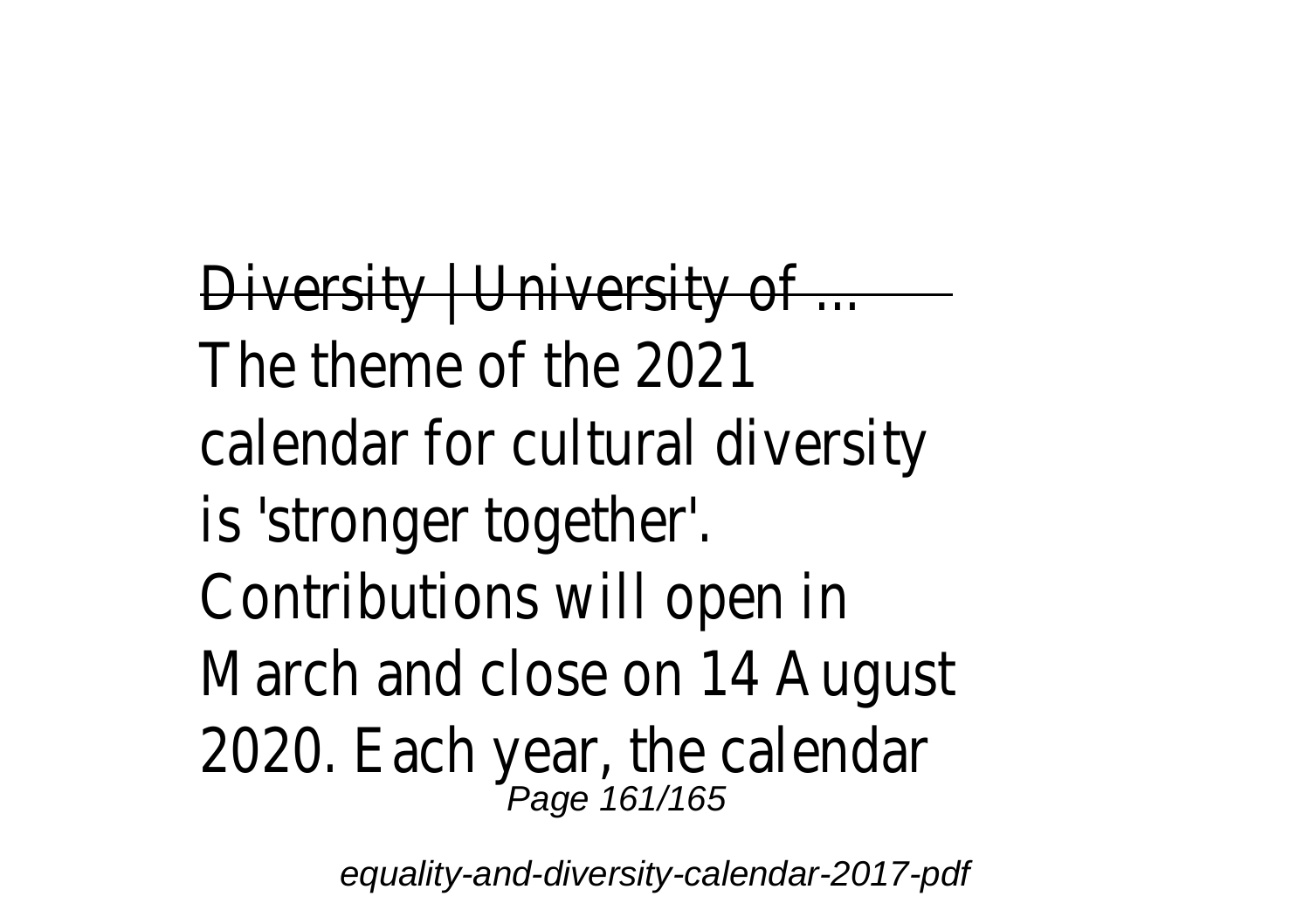for cultural diversity includes an inset on the relevant lunar year, and its Australian zodiac equivalent, on the inside cover. 2021 is the Lunar Year of the Ox / Wombat. equality and diversity Page 162/165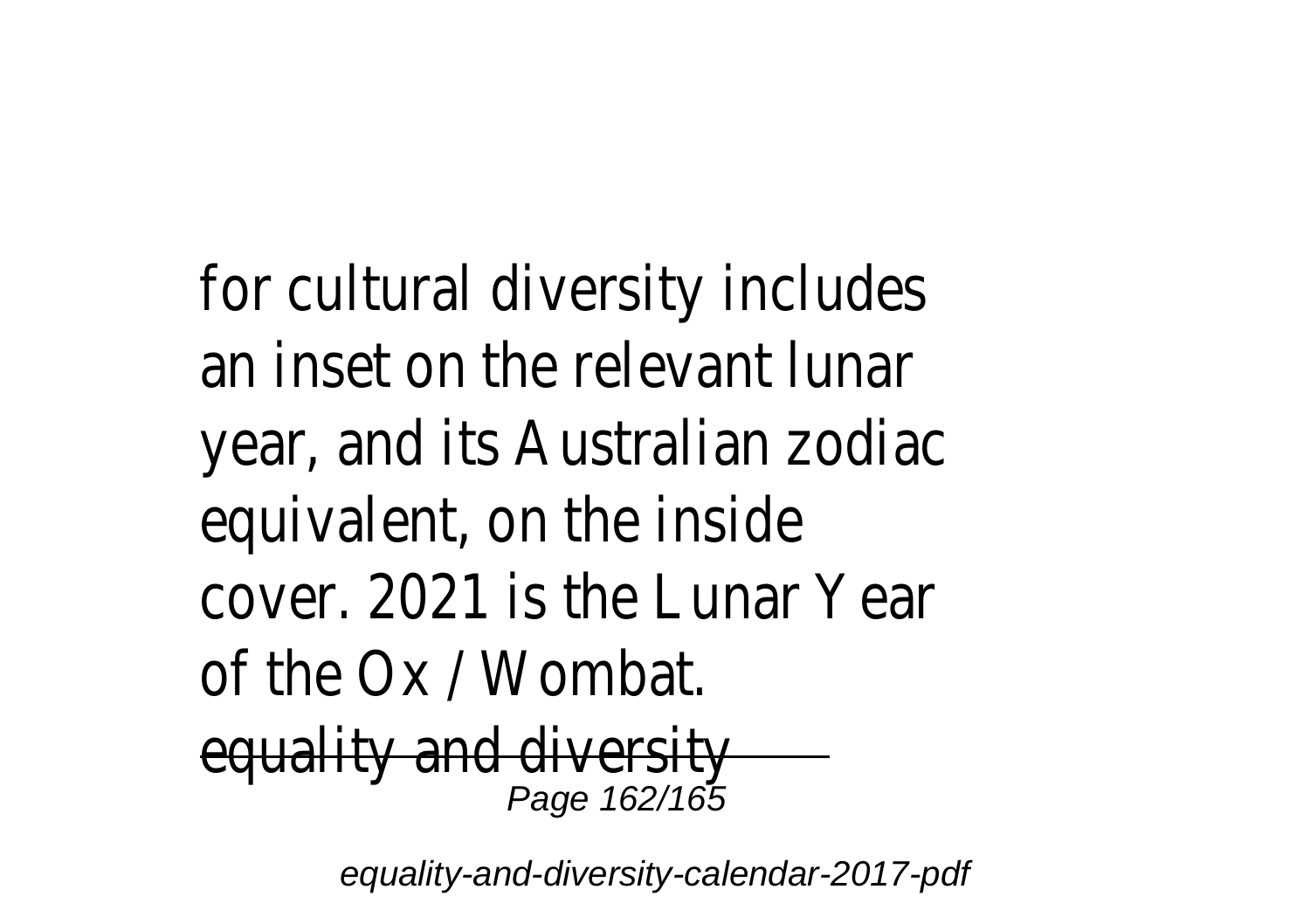### DIVERSITY CALENDAR 2017

*DIVERSITY CALENDAR 2017 - Imperial College London Key Dates: 7th May Day Bank Holiday 16th Start of Ramadan (UK) 21st World Day for Cultural Diversity 25th* Page 163/165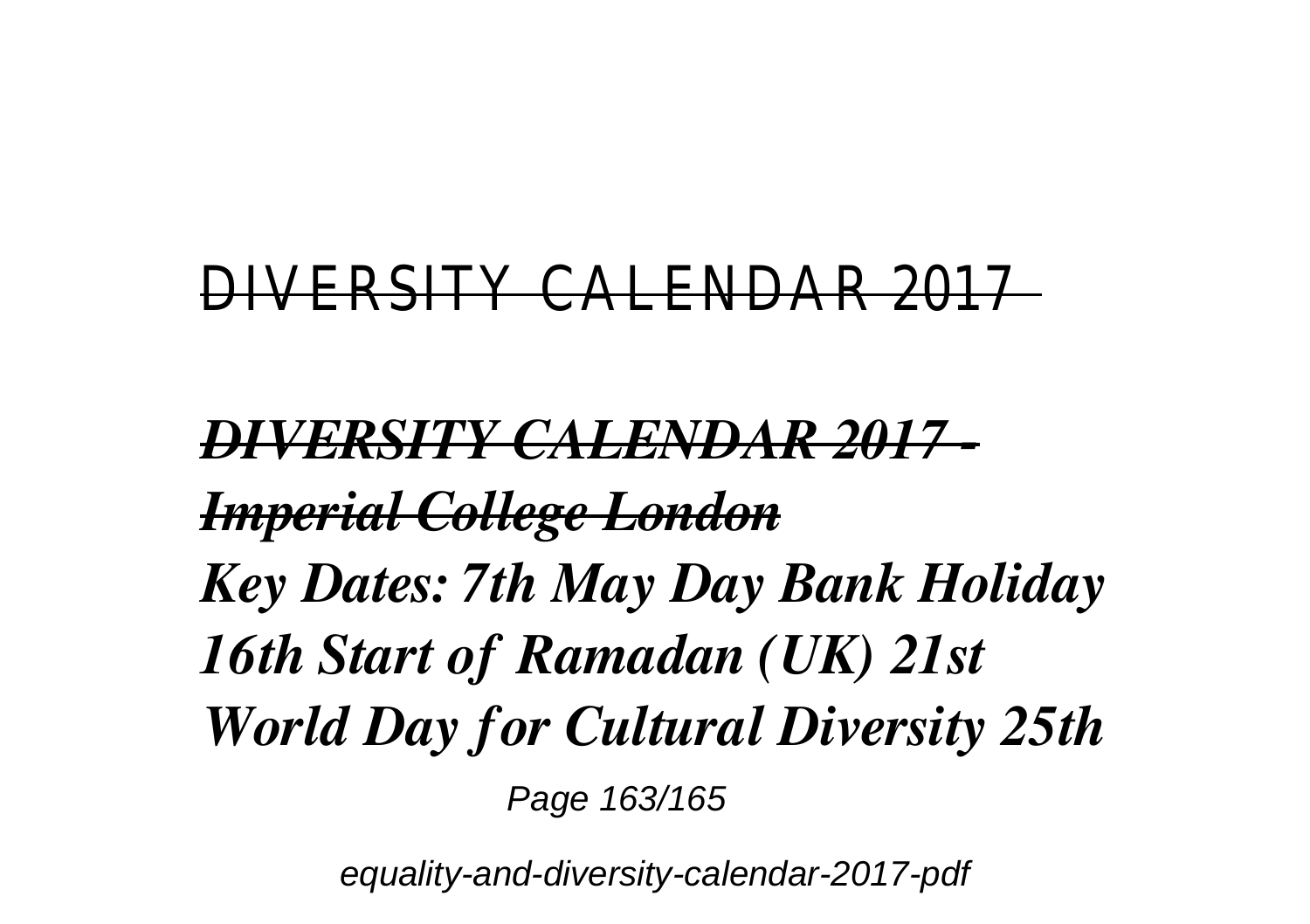*Africa Day 27th Trinity Sunday 28th Spring Bank Holiday Monday World Day for Cultural ...*

*21st World Day for Cultural Diversity for Dialogue and Development Ascension Day –Christian 22nd International Day for Biological*

Page 164/165